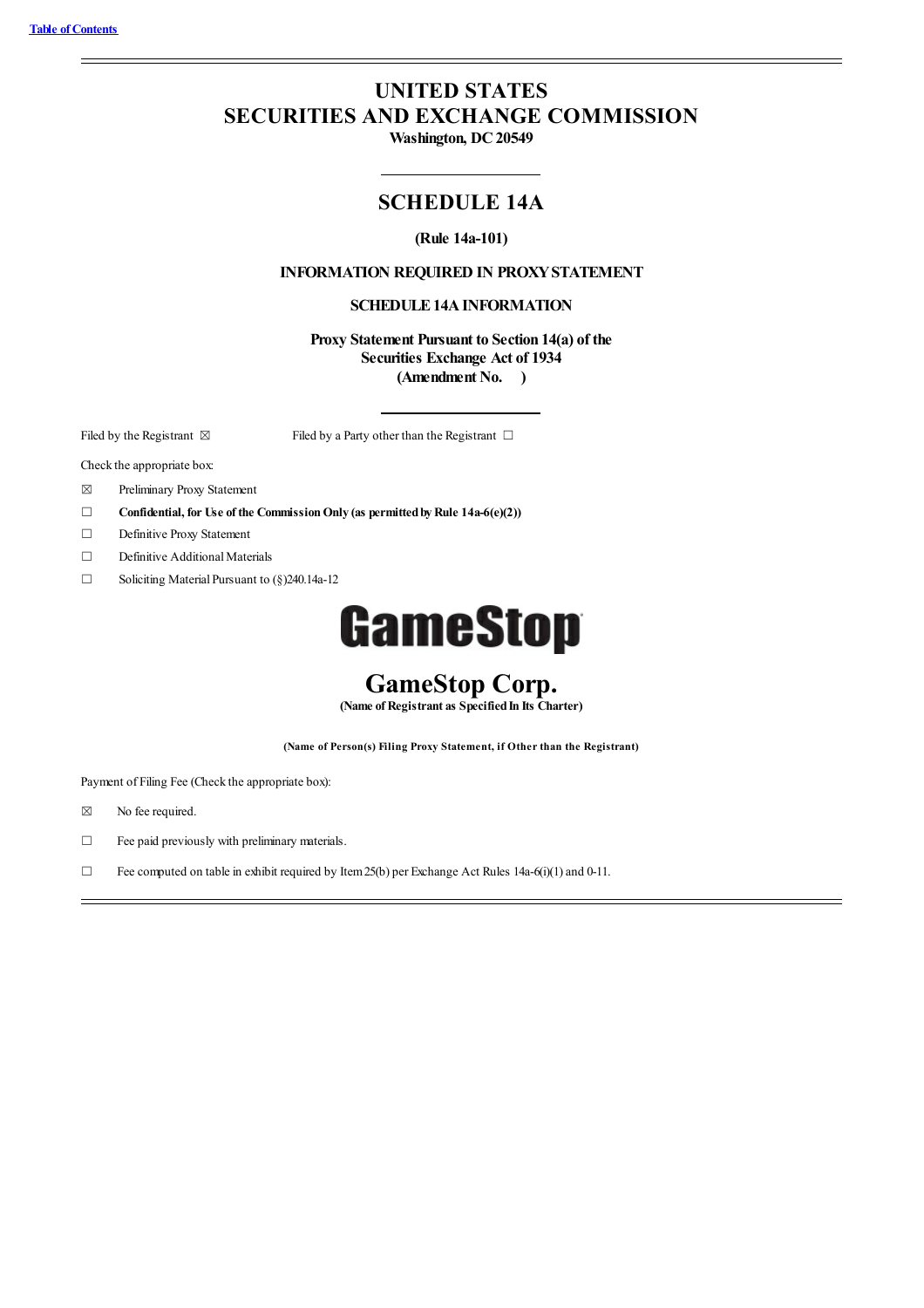

# **2022** Proxy Statement

Notice of 2022 Annual Meeting of Stockholders to Be Held on June [●], 2022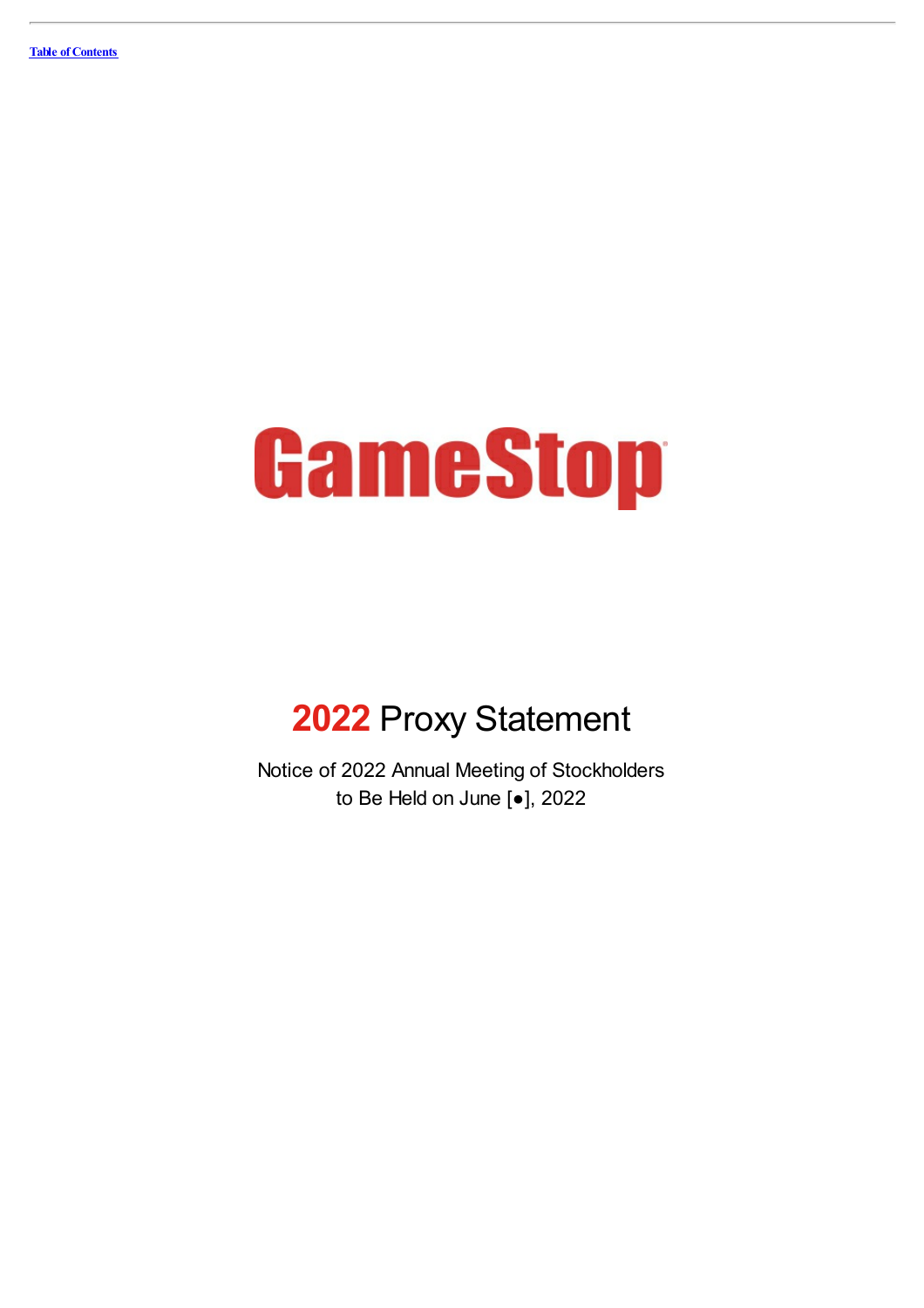# GameStop

# **Letter from our Chief Executive Officer**

April [●], 2022

Fellow Stockholders.

Thank you for your ongoing investment in GameStop.

The past year marked the beginning of a systematic transformation at GameStop. We installed a new management team, strengthened our balance sheet, hired hundreds of individuals with technology backgrounds and refocused the organization around a singular mission to delight customers.<br>We also allocated a significant amount of capital to our commerce business to and mobile experiences following years of underinvestment.

Since last summer, we have also been making investments to insert GameStop into the blockchain gaming and cryptocurrency worlds. We have assembled a growing blockchain team, begun establishing accretive partnerships and started developing a marketplace for non-fungible tokens, which now represent an expanding \$41 billion addressable market. Given our distinct connectivity to gamers, we have a unique opportunity to be a conduit between developers, publishers and consumers as gaming shifts from consoles to the metaverse and other new frontiers. We are focused on capitalizing on this opportunity, as it aligns with our efforts to continuallyexpandGameStop's universe of customers.

We believe the investments made in recent quarters represent the foundation of value creation that will become evident quarters and years down the road. In 2022, we will continue to make pragmatic investments to modernize our infrastructure, expand our addressable market and grow our customer base. Leadership will not compromise when it comes to being maniacallyfocused on the *long-term*.

Once again, thank you for your passion and support.

Sincerely,

Matt Furlong Chief Executive Officer and Director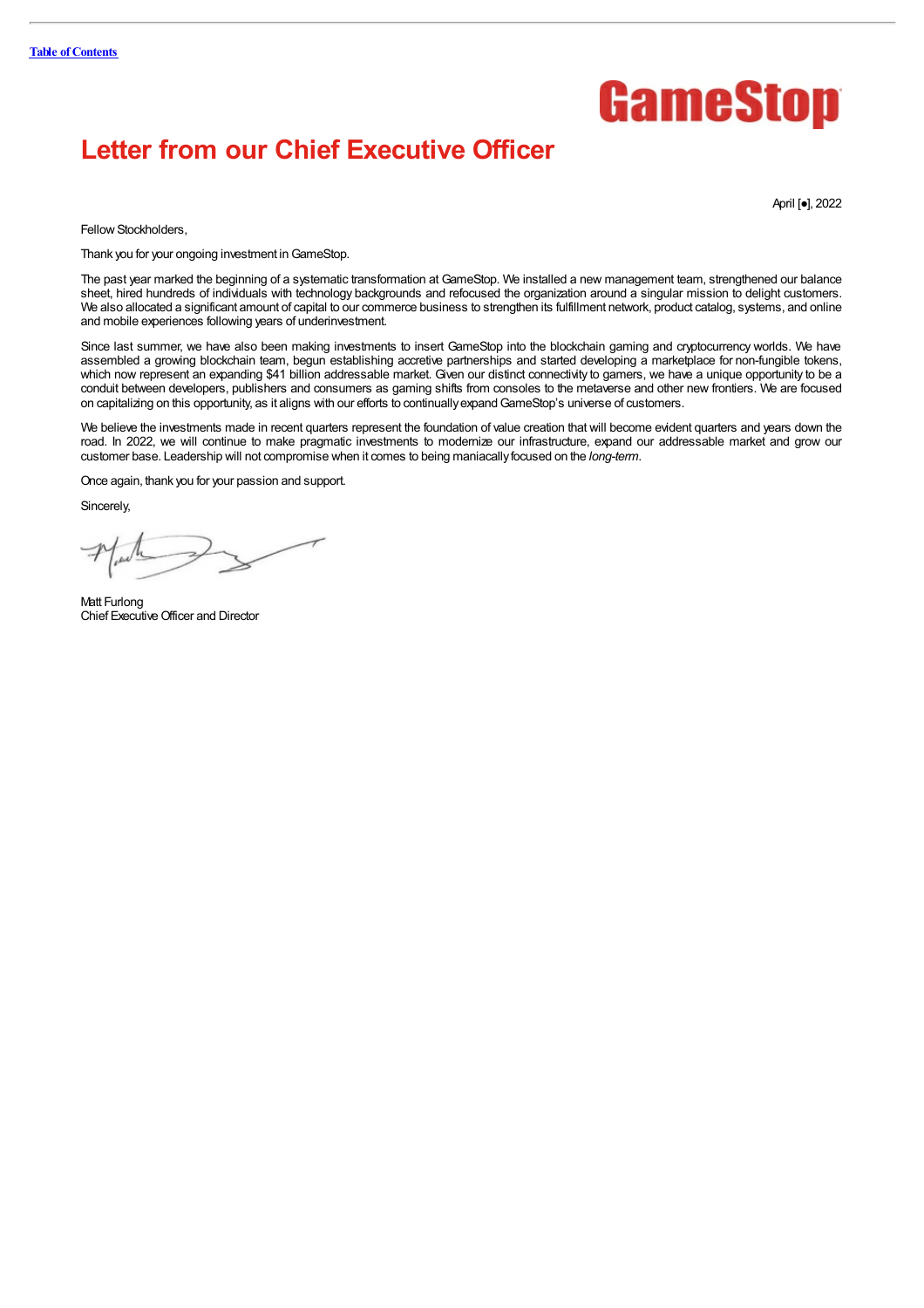**PRELIMINARY PROXY STATEMENT—SUBJECT TO COMPLETION**

# **Notice of Annual Meeting of Stockholders**

Dear Stockholder:

We invite you to attend our Annual Meeting of Stockholders on [•], June [•], 2022 at [•] a.m, Central Daylight Time, at [•], which will be held in virtual onlyformat. You will not be able to attend the annual meeting in person. To be admitted to the annual meeting at [●], you must pre-register at [●] by [●] a.m., Central Daylight Time, on May[•], 2022. Registration for the annual meeting will open on April [•], 2022. At the annual meeting, you will be asked to:

- **(1)** Elect sixdirectors, each to serve as a member of the Board ofDirectors until the next annual meeting of stockholders and until such director's successor is elected and qualified;
- **(2)** Adopt and approve theGameStop Corp. 2022 Incentive Plan;
- **(3)** Provide an advisory, non-binding vote on the compensation of our named executive officers;
- **(4)** Ratify our Audit Committee's appointment of Deloitte & Touche LLP as our independent registered public accounting firm for our fiscal year ending January28, 2023;
- **(5)** Approve an amendment to our Third Amended and Restated Certificate of Incorporation to increase the number of authorized shares of our Class ACommon Stock (the "common stock") to 1,000,000,000; and
- **(6)** Transact such other business, if any, as may properly come before the annual meeting and at any postponement or adjournment of the annual meeting.

Only stockholders of record as of the close of business on April 8, 2022 (the "record date") are entitled to vote at the annual meeting and any postponement or adjournment thereof. Please see pages 2 – 6 for additional information regarding attendance at the meeting and how to vote your shares. This proxystatement provides information that you should consider when you vote your shares.

Your vote is important. Even if you plan to attend the annual meeting virtually, we request that you vote your shares as soon as possible by following the voting instructions contained in this proxystatement. We have designed the format of the annual meeting to ensure that stockholders are afforded the same rights and opportunities to participate as they would at an in-person meeting, using online tools to ensure stockholder access and participation.

By order of the Board of Directors.

**Sincerely** 

Marlindeham

April [●], 2022 Mark H. Robinson *General Counsel and Secretary*

> **IMPORTANT NOTICE REGARDING THE AVAILABILITY OF PROXY MATERIALS FOR THE ANNUALMEETINGOFSTOCKHOLDERSTOBEHELDONJUNE[**●**], 2022**

**This Notice of Annual Meeting, ProxyStatement, formof proxyand our 2021 AnnualReport toStockholders are available at** *http:/ investor.gamestop.com***.**

#### **IMPORTANT NOTICE REGARDING INTERNET AVAILABILITY OF PROXY MATERIALS**

**This ProxyStatement, formof proxyand2021 AnnualReport are available at** *http:/ investor.gamestop.com***.**

**Except as otherwise stated, informationonour website is not a part of this ProxyStatement.**

We will send a full set of proxy materials or a Notice of Internet Availability of Proxy Materials (the "Notice of Internet Availability") on or about April [ •], 2022, and provide access to our proxy materials over the Internet, beginning onApril [●], 2022, for the holders of record and beneficial owners of our shares of common stock as of the close of business on the record date. The Notice of Internet Availability instructs you on how to access and review the Proxy Statement and our 2021 annual report to stockholders. The Notice of Internet Availability also instructs you on how you may authorize a proxy to vote your shares over the Internet and provides instructions on how you can request a paper copy of these documents if you desire, and how you can enroll in e-delivery. If you received your annual meeting materials via email, the email contains voting instructions and links to our annual report and proxy statement on the Internet.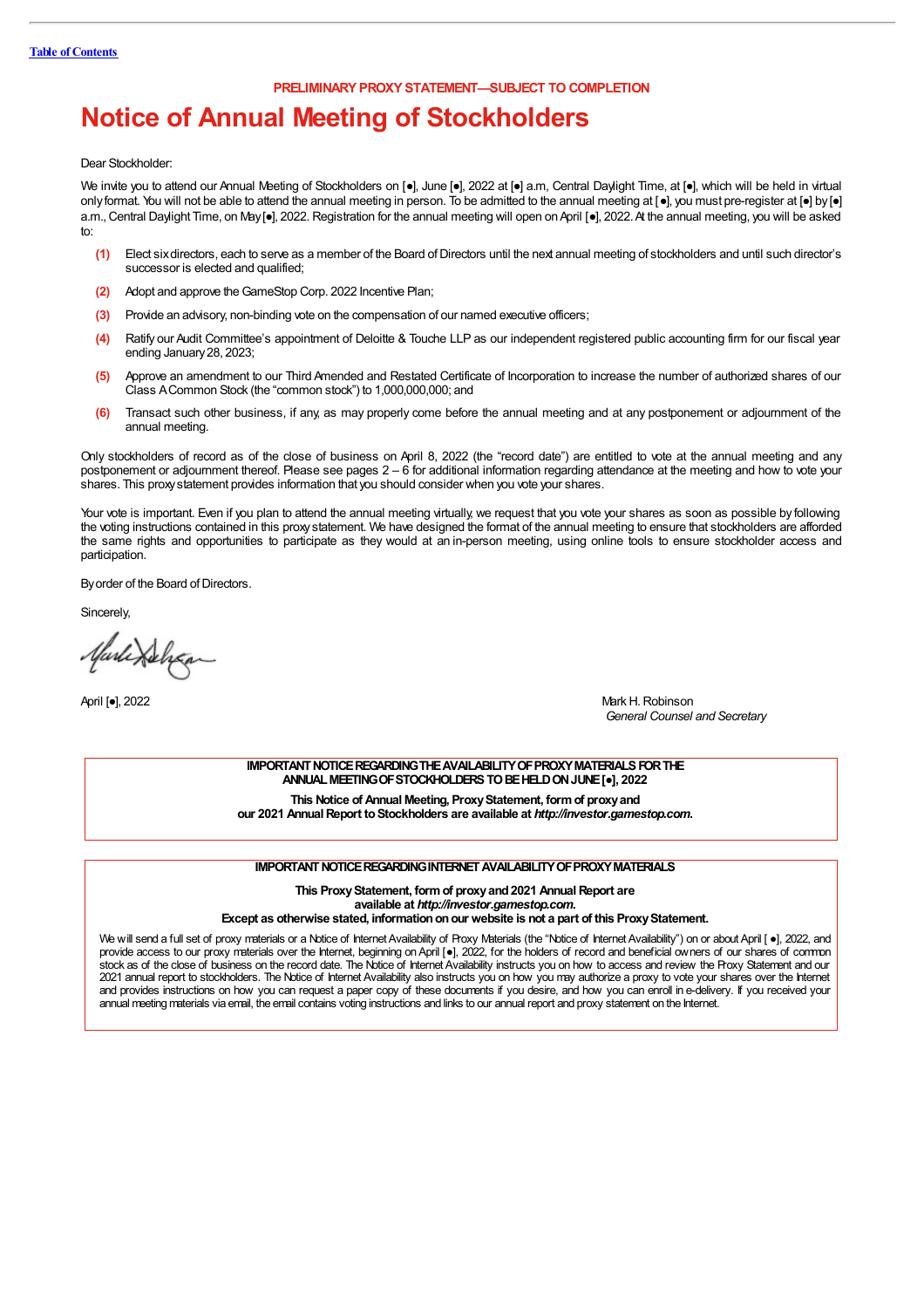Certain statements in this Proxy Statement contain or may suggest "forward-looking" information (as defined in the Private Securities Litigation Reform Act of 1995) that involves risks and uncertainties that could cause results to be materially different from expectations. The words "will," "may," "designed to," "outlook," "believes," "should," "targets," "anticipates," "assumptions," "plans," "expects" or "expectations," "intends," "estimates," "forecasts," "guidance" and similar expressions identify certain of these forward-looking statements. We also may provide forward-looking statements in oral statements or other written materials released to the public. All statements contained or incorporated in this Proxy Statement or in any other public statements that address such future events or expectations are forward-looking statements. Important factors that could cause actual results to differ materially from these forward-looking statements are detailed in our 2021 annual report to stockholders. These forward-looking statements are not guarantees of future performance and speak only as of the date made, and, except as required by law, we undertake no obligation to update or *revise any forward-looking statements to reflect subsequent events, newinformation or future circumstances.*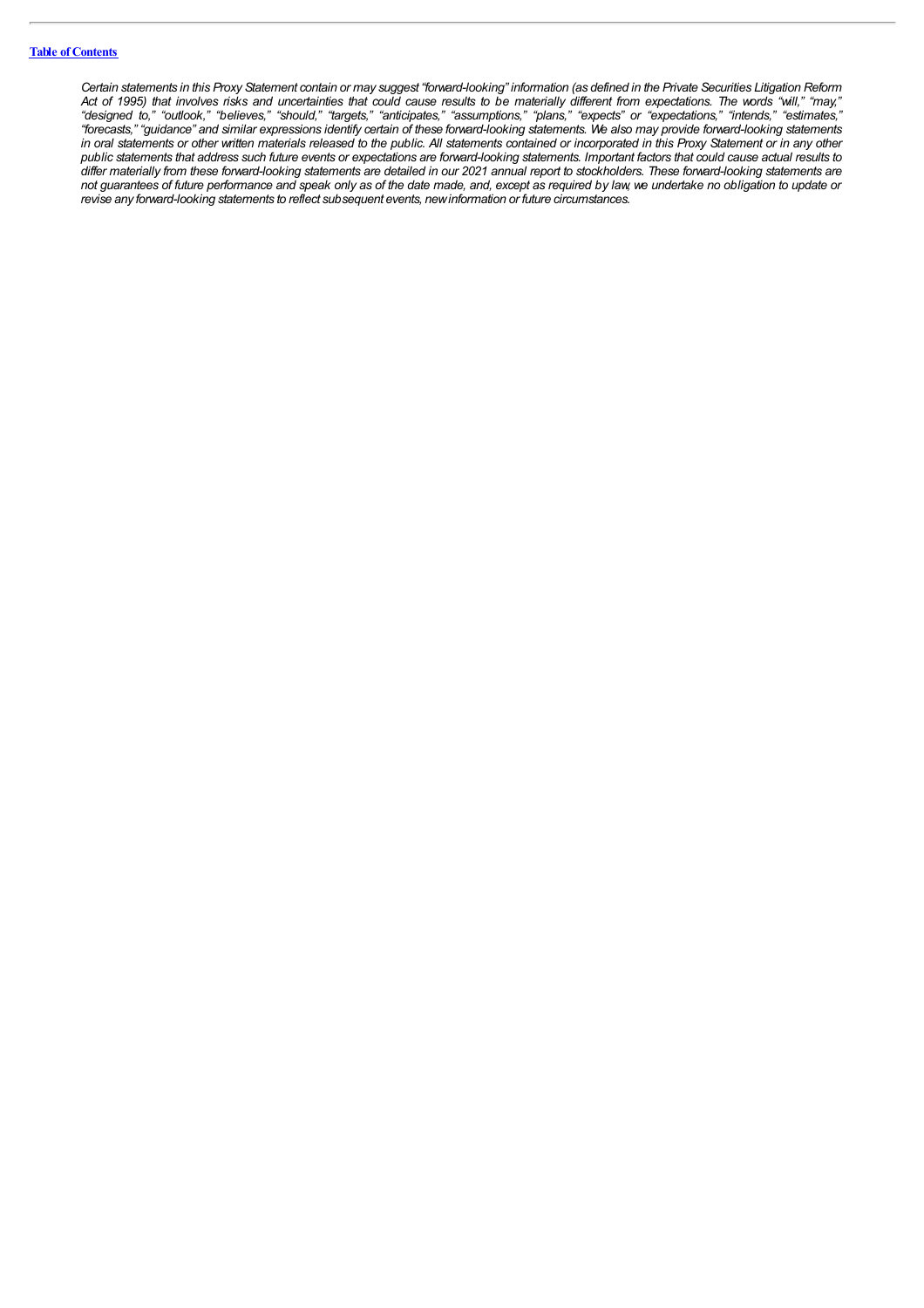# **TABLE OF CONTENTS**

| <b>PROXY STATEMENT SUMMARY</b>                                                                                        | 1     |
|-----------------------------------------------------------------------------------------------------------------------|-------|
| <b>PROPOSAL 1: ELECTION OF DIRECTORS</b>                                                                              | 7     |
| <b>Biographies of Director Nominees</b>                                                                               | 9     |
| <b>Board Oversight of Strategy</b>                                                                                    | 11    |
| Meetings and Committees of the Board                                                                                  | 11    |
| <b>Corporate Governance</b>                                                                                           | 14    |
| <b>Director Compensation</b>                                                                                          | 16    |
| <b>Executive Officers</b>                                                                                             | 18    |
| Security Ownership of Certain Beneficial Owners and Management and Related Stockholder Matters                        | 20    |
| <b>Compensation Committee Interlocks and Insider Participation</b>                                                    | 21    |
| <b>PROPOSAL 2: APPROVAL OF THE GAMESTOP CORP. 2022 INCENTIVE PLAN</b>                                                 | 22    |
| PROPOSAL 3: ADVISORY VOTE ON EXECUTIVE COMPENSATION                                                                   | 28    |
| <b>Compensation Discussion and Analysis</b>                                                                           | 29    |
| <b>Fiscal 2021 Company Performance</b>                                                                                | 30    |
| Response to Advisory Vote on Executive Compensation                                                                   | 32    |
| <b>Compensation Determination Process</b>                                                                             | 32    |
| <b>Key Elements of Compensation</b>                                                                                   | 32    |
| <b>Employment Agreements and Severance/Change in Control Benefits</b>                                                 | 35    |
| <b>Other Considerations</b>                                                                                           | 35    |
| <b>Compensation Committee Report on Executive Compensation</b>                                                        | 36    |
| <b>Summary Compensation Table</b>                                                                                     | 37    |
| <b>Grants of Pan-Based Awards in Fiscal 2021</b>                                                                      | 38    |
| <b>Outstanding Equity Awards at Fiscal 2021 Year-End</b>                                                              | 39    |
| <b>Stock Vested and Option Exercises</b>                                                                              | 40    |
| Employment Agreements and Potential Payments upon Termination or Change in Control                                    | 40    |
| <b>CEO Pay Ratio</b>                                                                                                  | 43    |
| PROPOSAL 4: RATIFICATION OF APPOINTMENT OF INDEPENDENT REGISTERED PUBLIC ACCOUNTING FIRM                              | 44    |
| Annual Evaluation and Selection of Independent Registered Public Accounting Firm                                      | 44    |
| <b>Independent Registered Rublic Accounting Firm</b>                                                                  | 45    |
| <b>Audit Committee Matters</b>                                                                                        | 46    |
| <b>Primary Responsibilities and Fiscal 2021 Actions</b>                                                               | 46    |
| <b>Report of the Audit Committee</b>                                                                                  | 46    |
| Delinquent Section 16(a) Reports                                                                                      | 47    |
| <b>Certain Relationships and Related Transactions</b>                                                                 | 47    |
| PROPOSAL 5: APPROVAL OF AMENDMENT TO OUR CERTIFICATE OF INCORPORATION TO INCREASE AUTHORIZED                          |       |
| <b>SHARES OF COMMON STOCK</b>                                                                                         | 48    |
| <b>OTHER MATTERS</b>                                                                                                  | 49    |
| <b>RECONCILIATIONS OF GAAP AND NON-GAAP FINANCIAL MEASURES</b>                                                        | 51    |
| <b>APPENDICES:</b>                                                                                                    |       |
| Appendix A: GameStop Corp. 2022 Incentive Plan                                                                        | A-1   |
| Appendix B: Certificate of Amendment of the Third Amended and Restated Certificate of Incorporation of GameStop Corp. | $B-1$ |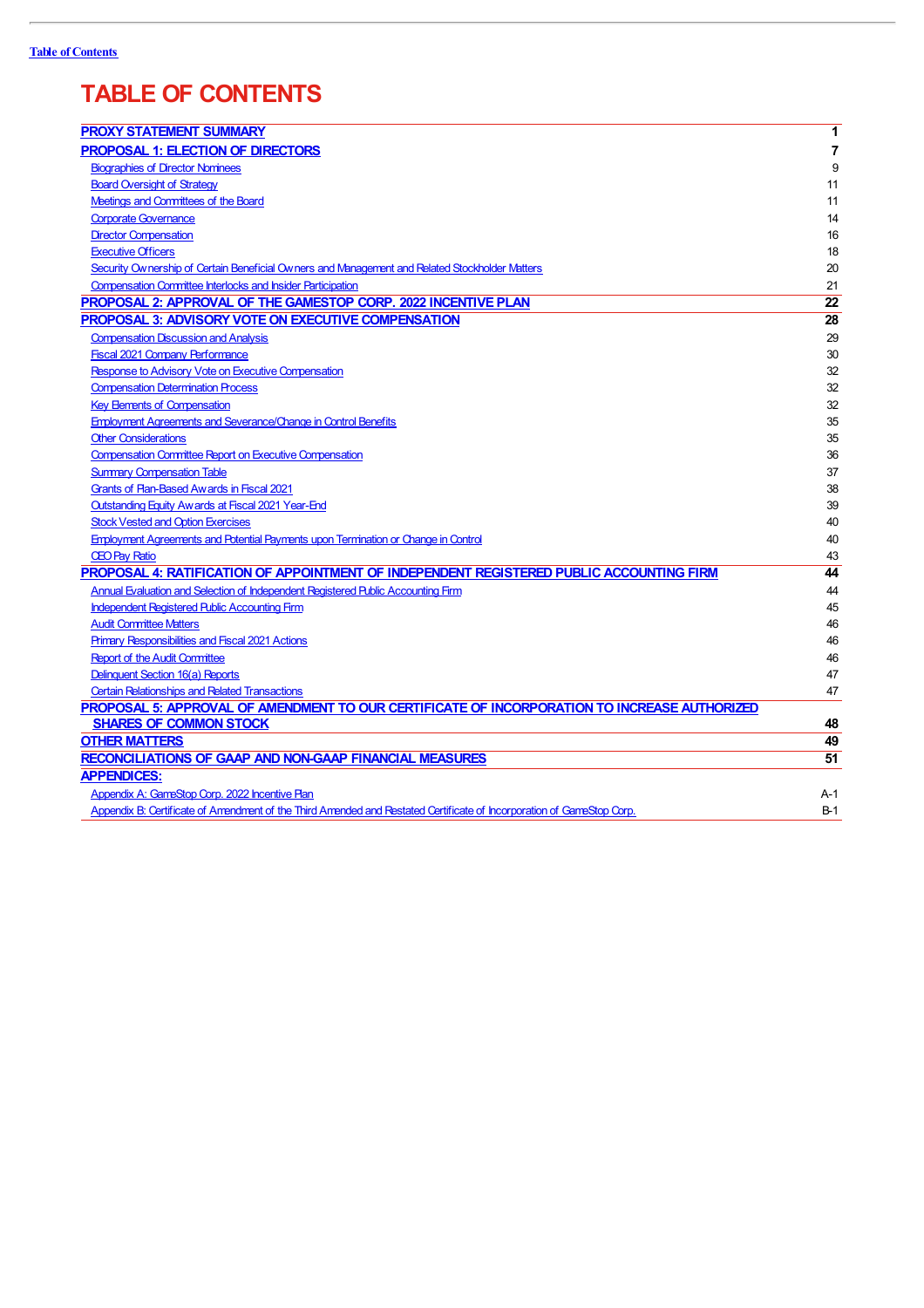| <b>PROXY STATEMENT SUMMARY</b>                                                                                                                                                                                                                                                                                                                                                                                                                                                                                                                                                    |                                                 |                                              |  |  |
|-----------------------------------------------------------------------------------------------------------------------------------------------------------------------------------------------------------------------------------------------------------------------------------------------------------------------------------------------------------------------------------------------------------------------------------------------------------------------------------------------------------------------------------------------------------------------------------|-------------------------------------------------|----------------------------------------------|--|--|
| To assist you in reviewing the proposals to be considered and voted upon at our 2022 annual meeting of stockholders, or annual meeting, we<br>have summarized information contained elsewhere in this Proxy Statement or in our Annual Report on Form 10-K for the fiscal year ended<br>January 29, 2022, or Annual Report. This summary does not contain all of the information you should consider about the proposals being<br>submitted to stockholders at the annual meeting. We encourage you to read the entire Proxy Statement and Annual Report carefully before voting. |                                                 |                                              |  |  |
| <b>ANNUAL MEETING OF STOCKHOLDERS</b>                                                                                                                                                                                                                                                                                                                                                                                                                                                                                                                                             |                                                 |                                              |  |  |
| Date and Time:<br>$\left[\bullet\right]$ , June $\left[\bullet\right]$ , 2022<br>10:00 a.m., Central Daylight Time                                                                                                                                                                                                                                                                                                                                                                                                                                                                |                                                 |                                              |  |  |
| Location:                                                                                                                                                                                                                                                                                                                                                                                                                                                                                                                                                                         |                                                 |                                              |  |  |
| $\left[\bullet\right]$                                                                                                                                                                                                                                                                                                                                                                                                                                                                                                                                                            |                                                 |                                              |  |  |
| <b>Record Date:</b>                                                                                                                                                                                                                                                                                                                                                                                                                                                                                                                                                               |                                                 |                                              |  |  |
| 4/8/2022                                                                                                                                                                                                                                                                                                                                                                                                                                                                                                                                                                          |                                                 |                                              |  |  |
| <b>AGENDA: VOTING RECOMMENDATIONS</b>                                                                                                                                                                                                                                                                                                                                                                                                                                                                                                                                             |                                                 |                                              |  |  |
| <b>Voting Matter</b>                                                                                                                                                                                                                                                                                                                                                                                                                                                                                                                                                              |                                                 | Page                                         |  |  |
| 1. Election of Directors                                                                                                                                                                                                                                                                                                                                                                                                                                                                                                                                                          |                                                 | $\overline{7}$                               |  |  |
| 2 Adoption and Approval of the GameStop Corp. 2022 Incentive Plan<br>22                                                                                                                                                                                                                                                                                                                                                                                                                                                                                                           |                                                 |                                              |  |  |
| 3 Advisory Vote on Executive Compensation<br>28                                                                                                                                                                                                                                                                                                                                                                                                                                                                                                                                   |                                                 |                                              |  |  |
| 4 Ratification of Appointment of Independent Registered Accounting Firm                                                                                                                                                                                                                                                                                                                                                                                                                                                                                                           |                                                 | 44                                           |  |  |
| 5 Approval of an Amendment to the Certificate of Incorporation<br>48                                                                                                                                                                                                                                                                                                                                                                                                                                                                                                              |                                                 |                                              |  |  |
| <b>How to Cast Your Vote:</b>                                                                                                                                                                                                                                                                                                                                                                                                                                                                                                                                                     |                                                 |                                              |  |  |
| Vote by Internet                                                                                                                                                                                                                                                                                                                                                                                                                                                                                                                                                                  | By Mail:                                        | By Phone:                                    |  |  |
| <b>Shares Held of Record:</b><br>$[\bullet]$                                                                                                                                                                                                                                                                                                                                                                                                                                                                                                                                      | <b>Shares Held of Record:</b><br>See Proxy Card | <b>Shares Held of Record:</b><br>$[\bullet]$ |  |  |
| <b>Shares Held in Street Name:</b><br><b>Shares Held in Street Name:</b><br><b>Shares Held in Street Name:</b><br>See Notice of Internet Availability or Voting Instruction Form<br>See Voting Instruction Form<br>See Voting Instruction Form                                                                                                                                                                                                                                                                                                                                    |                                                 |                                              |  |  |

**1 | 2022 Proxy Statement**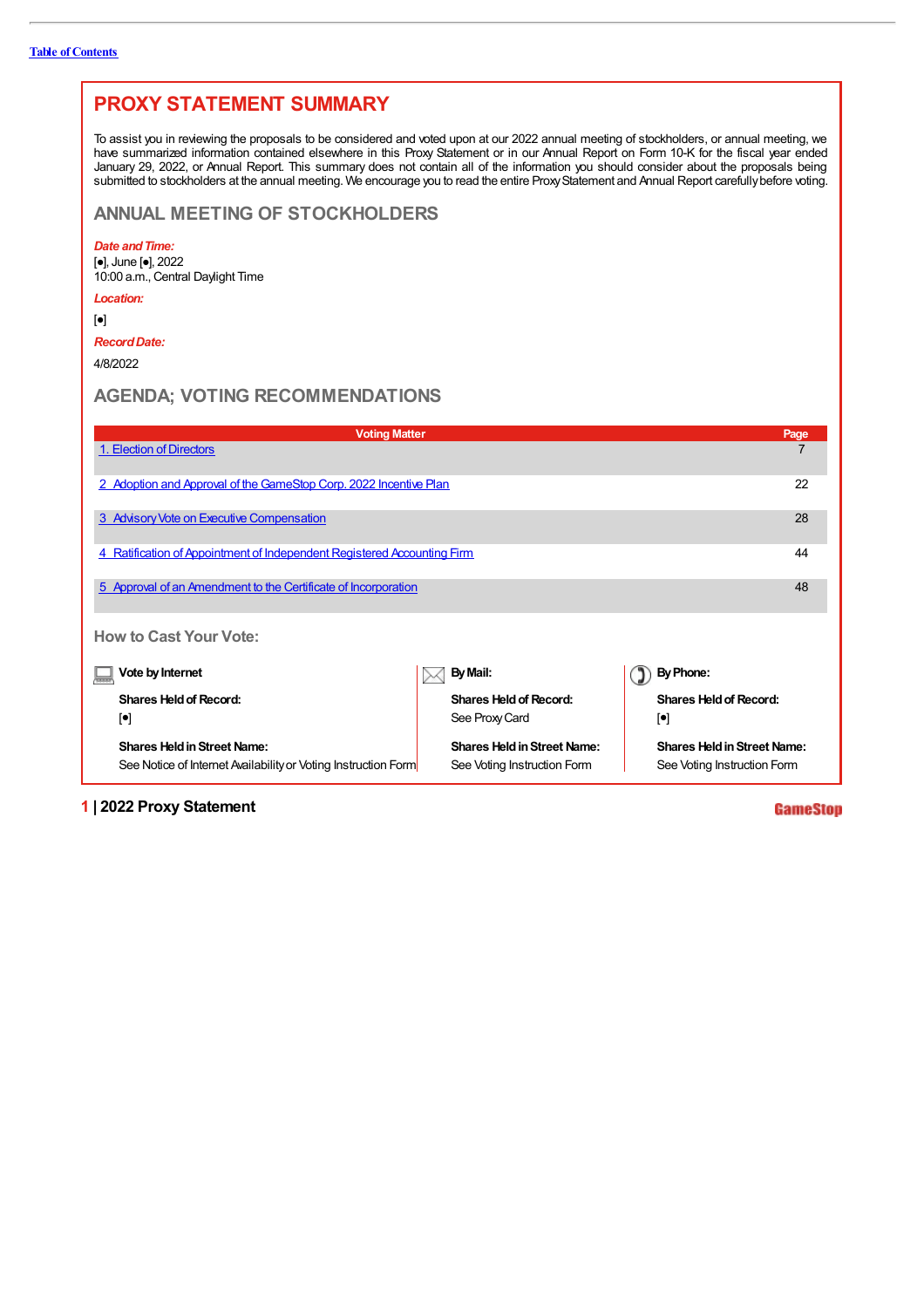# **Information About The Annual Meeting and Voting**

#### **1. What amI Voting on?**

The Board of Directors ("Board") of GameStop Corp. ("GameStop," the "Company," "we," "us," or "our") is soliciting your yote for the following:

| <b>Business Items</b>                                                                                                                                                                                                                             | <b>Board Voting</b><br><b>Recommendation</b> | Page<br>Reference |
|---------------------------------------------------------------------------------------------------------------------------------------------------------------------------------------------------------------------------------------------------|----------------------------------------------|-------------------|
| 1. To elect the six nominees identified in this Proxy Statement to serve as directors                                                                                                                                                             | FOR ALL<br><b>Nominees</b>                   |                   |
| 2. To adopt and approve the GameStop Corp. 2022 Incentive Plan (the "2022 Plan")                                                                                                                                                                  | <b>FOR</b>                                   | 22                |
| 3. To approve, on an advisory, non-binding basis, our executive compensation                                                                                                                                                                      | <b>FOR</b>                                   | 28                |
| 4. To ratify our Audit Committee's appointment of Deloitte & Touche LLP as our independent registered<br>public accounting firm for our fiscal year ending January 28, 2023                                                                       | <b>FOR</b>                                   | 44                |
| 5. To approve an amendment to our Third Amended and Restated Certificate of Incorporation to<br>increase the number of authorized shares of our Class A Common Stock (the "common stock") to<br>1,000,000,000 (the "Authorized Shares Amendment") | <b>FOR</b>                                   | 48                |

#### **2. Who Is Entitled to Vote?**

Holders of record of shares of common stock as of the close of business on April 8, 2022 are entitled to notice of and to vote at the annual meeting. Shares of common stock can be voted only if the stockholder is present or is represented by proxy at the annual meeting. As of the record date, 76,347,215 shares of common stockwere issued, outstanding and entitled to vote.

#### **3. How Do I Vote?**

*Stockholders ofRecord*. If you are a stockholder of record, there are several ways for you to vote your shares of common stock at the annual meeting:

- **Virtual Attendance.** You may vote your shares electronically at the annual meeting by following the instructions on the virtual annual meeting website at [●]. Stockholders of record can vote during the annual meeting only through advance registration per the instructions below. If you choose to vote by proxy, you may do so using the Internet, telephone or, if you received a printed copy of your proxy materials, mail. Even if you plan to attend the annual meeting virtually, we recommend that you submit your proxy card bymail or voting instructions via the Internet or by telephone by the applicable deadline so that your vote will be counted if you later decide not to attend the annual meeting.
- **Voting by Internet.** Before the annual meeting you may vote your shares through the Internet by following the directions on the proxy card. Internet voting is available 24 hours a day, and the procedures are designed to authenticate votes cast by using a personal identification number located on the proxy card. The procedures allow you to appoint a proxy to vote your shares and to confirm that your instructions have been properly recorded.
- **Voting by Telephone.** You may vote your shares by telephone by following the directions on the proxy card. Telephone voting is available 24 hours a day, and the procedures are designed to authenticate votes cast byusing a personal identification number located on the proxy card. The procedures allowyou to appoint a proxyto vote your shares and to confirm that your instructions have been properlyrecorded.
- **Voting by Mail.** If you choose to vote bymail, simply complete the enclosed proxy card, date and sign it, and return it in the postage-paid envelope provided. If you sign your proxy card and return it without marking any voting instructions, your shares will be voted: (1) FORALL of the director nominees identified in this proxystatement; (2) FORthe adoption and approval of the 2022 Plan; (3) FORthe approval of the compensation of our Named Executive Officers ("NEOs"); (4) FOR the ratification of our Audit Committee's appointment of Deloitte & Touche LLPas our independent registered public accounting firm for our fiscal year ending January28, 2023; and (5) FORthe approval of the Authorized Shares Amendment.

**GameStop**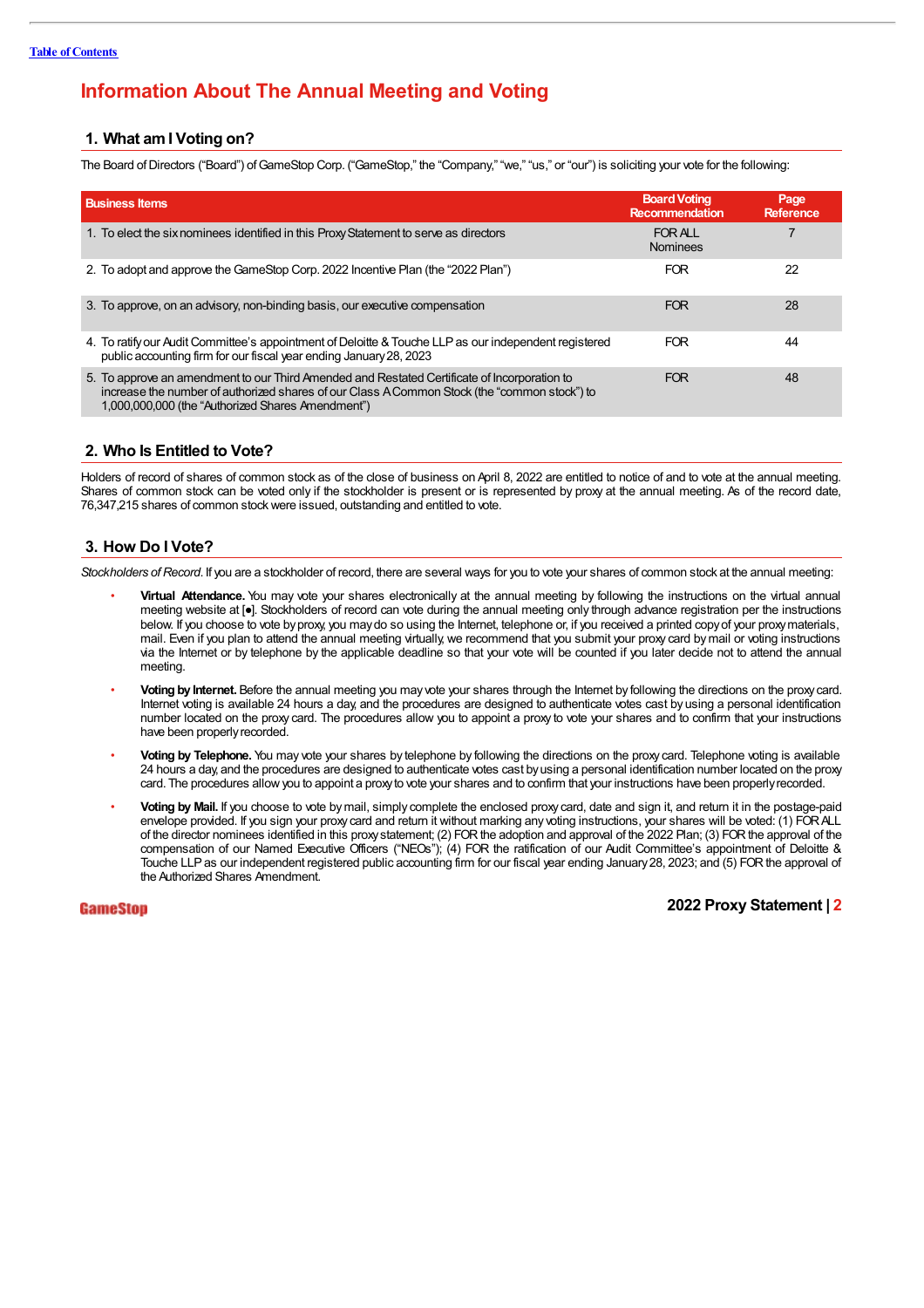#### **Table of Contents**

*Beneficial Owners*. If you are a stockholder whose shares are held in "street name" (i.e., in the name of a broker or other custodian) you may vote the shares electronicallyat the annual meeting onlyif you obtain a legal proxyfrom the broker or other custodian giving you the right to vote the shares and register in advance per the instructions below. Requests for registration must be received no later than [●] a.m., Central Daylight Time, on May [●], 2022.At the time of the meeting, go to [●] and follow the instructions to upload and submit your Legal Proxy. Alternatively, you may have your shares voted at the annual meeting by following the voting instructions provided to you by your broker or custodian.Although most brokers offer voting via the Internet, bytelephone, and mail, availabilityand specific procedures will depend on their voting arrangements.

#### **4. How May You Revoke or Change Your Vote?**

You may revoke your proxy at any time before it is voted at the annual meeting by any of the following methods:

- Submitting a later-dated proxy via the Internet, over the telephone or by mail.
- Sending a written notice to our Secretary. You must send any written notice of a revocation of a proxy so as to be delivered before the taking of the vote at the annual meeting to:

GameStop Corp. 625 Westport Parkway Grapevine, Texas 76051 Attention: Secretary

• Attending the annual meeting virtuallyand voting. Your attendance at the annual meeting will not in and of itself revoke your proxy.

#### **5. How can I attend the annual meeting?**

The annual meeting will be held virtually at [•], on June [•], 2022 at [•] a.m., Central Daylight Time. You are entitled to attend the annual meeting if you were a stockholder as of the record date, or if you hold a valid proxy for the annual meeting, by accessing [•]. All stockholders must register to attend the virtual meeting by no later than [ $\bullet$ ] a.m., Central Daylight Time, on May [ $\bullet$ ], 2022. Stockholders as of the record date can register for access to the audio-onlywebcast of the 2022 annual meeting by providing proof of stock ownership via e-mail to [●]. Registration requests must be received no later than [●] a.m., Central Daylight Time, on May [●], 2022.

In order to ensure that your shares are represented at the meeting, we strongly encourage you to vote your shares by proxy prior to the annual meeting and further encourage you to submit your proxies electronically—by telephone or by Internet—by following the easy instructions on the enclosed proxy card. Your vote is important and voting electronicallyshould facilitate the timelyreceipt of your proxy.

#### **6. What Constitutes a Quorum?**

Aquorum of common stockholders is required to hold a valid annual meeting of stockholders. Unless a quorum is present at the annual meeting, no action may be taken at the annual meeting except the adjournment thereof to a later time. The holders of a majority of the outstanding shares of our common stock entitled to vote at the meeting must be present or by proxy to constitute a quorum. All valid proxies returned will be included in the determination of whether a quorum is present at the annual meeting. The shares of a stockholder whose ballot on anyor all proposals is marked as "abstain" will be treated as present for quorum purposes. If a broker indicates on the proxy that it does not have discretionary authority as to certain shares to vote on a particular matter, those uninstructed shares, constituting "broker non-votes," will be considered as present for determining a quorum, but will not be voted with respect to that matter.

#### **7. What Is a Broker Non-Vote?**

A"broker non-vote" occurs when a nominee (such as a custodian or bank) holding shares for a beneficial owner returns a signed proxybut does not vote on a particular proposal because the nominee does not have discretionary voting power with respect to that item and has not received instructions from the beneficial owner. For routine matters, the New York Stock Exchange (the "NYSE") gives brokers the discretion to vote, even if they have not received voting instructions from the beneficial owners. Each broker has its own policies that control whether or not it casts votes for routine matters. In this proxystatement, each of the ratification of our independent registered public accounting firm and the approval of the Authorized Shares Amendment is expected to be considered routine by the NYSE.

#### **3 | 2022 Proxy Statement**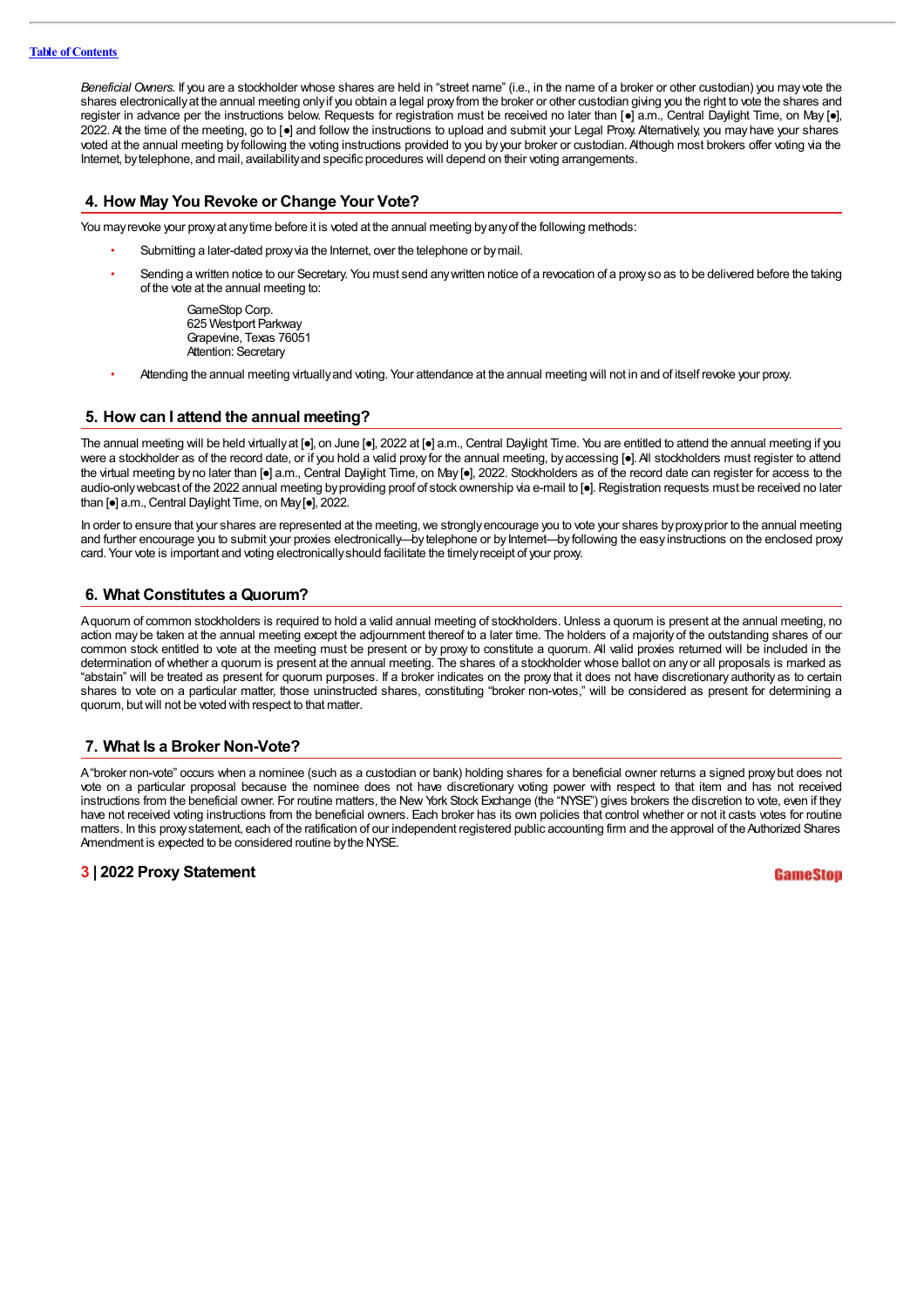#### **8. What Vote Is Required to Approve Each Proposal?**

Voting Rights Generally. Each share of common stock is entitled to one vote on each matter to be voted on at the annual meeting. Stockholders have no cumulative voting rights.Although the advisory vote on Proposal 3 is non-binding, as provided by law, the Compensation Committee of the Board and the Board will review the results of the vote and, consistent with our record of stockholder engagement, will consider the results of the vote when making future compensation decisions.

**Election of Directors.**Our Bylaws provide that, in an uncontested election, a nominee for director is elected only if such nominee receives the affirmative vote of a majorityof the total votes cast for such nominee. The majorityvoting standard does not applyin contested elections, and directors are elected bya pluralityof the votes cast in a contested election.

The majority voting standard will apply to the election of directors at the annual meeting. Accordingly, a nominee for election to the Board will be elected if the number of votes cast "for" such nominee exceeds the number of votes cast "against" that nominee. Abstentions and broker non-votes will not be treated as votes cast in the election of a director and will therefore have no effect on the result of such vote.

**Adoption and Approval of the 2022 Plan.** Adoption and approval of the 2022 Plan requires the affirmative vote of a majority of the shares present or represented by proxy and entitled to vote at the annual meeting on this proposal. Abstentions (if any) will have the same effect as a vote "against" this proposal. Broker non-votes (if any) will have no effect on this proposal because theyare not entitled to vote on this proposal.

**Advisory Vote on Executive Compensation.** Approval on an advisory, non-binding basis of the compensation of our NEOs requires the affirmative vote of a majority of the shares present or represented by proxy and entitled to vote at the annual meeting on this proposal. Abstentions (if any) will have the same effect as a vote "against" this proposal. Broker non-votes (if any) will have no effect on this proposal because they are not entitled to vote on this proposal. As an advisory vote, the proposal to approve the compensation of our NEOs is not binding upon us. However, our Compensation Committee, which is responsible for designing and administering our executive compensation programs, and the Board, value the opinions expressed byour stockholders and will consider the results of the vote when making future compensation decisions.

**Ratification of Appointment of Independent Registered Public Accounting Firm.** Ratification of our Audit Committee's appointment of Deloitte & Touche LLP ("Deloitte") as our independent registered public accounting firm for our fiscal year ending January28, 2023 requires the affirmative vote of a majorityof the shares present or represented byproxyand entitled to vote at the annual meeting on this proposal.Abstentions (if any) will have the same effect as a vote "against" this proposal. The approval of this proposal is a routine matter on which a broker or other nominee is generally empowered to vote in the absence of voting instructions from the beneficial owner, so broker non-votes are unlikelyto result from this proposal. Broker non-votes (if any) will have no effect on the outcome of this proposal because theyare not entitled to vote on this proposal. If the stockholders should not ratify the appointment of Deloitte, the Audit Committee will reconsider the appointment.

**Approval of the Authorized Shares Amendment.** The approval of the Authorized Shares Amendment requires the affirmative vote of at least a majority of the outstanding shares of common stock entitled to vote at the annual meeting. The approval of this proposal is a routine matter on which a broker or other nominee is generally empowered to vote in the absence of voting instructions from the beneficial owner, so broker non-votes are unlikely to result from this proposal. Abstentions (if any) and broker non-votes (if any) will have the same effect as a vote "against" this proposal.

#### **9. Who Counts the Votes?**

We have engaged Computershare, our transfer agent, to act as our independent tabulator to receive and tabulate votes. We have engaged Morrow Sodali, LLC ("Morrow Sodali"), our proxy solicitor, to act as our inspector of election. Morrow Sodali will certify the results and determine the existence of a quorum and the validityof proxies and ballots.

#### **10.Who Pays the Cost of Solicitation of Proxies?**

We will pay for the cost of preparing, assembling, printing, mailing and distributing these proxy materials. Our directors, officers and employees may solicit proxies or votes in person, by telephone, or by electronic communication. Such individuals will not receive any additional compensation for these solicitation activities. We will, upon request, reimburse brokerage firms and others for their reasonable expenses in forwarding solicitation material to the beneficial owners of our stock. We have engaged Morrow Sodali to act as our proxy solicitor in connection with the proposals to be acted upon at our annual meeting. For those services we will pay Morrow Sodali approximately \$35,000 plus expenses.

#### GameStop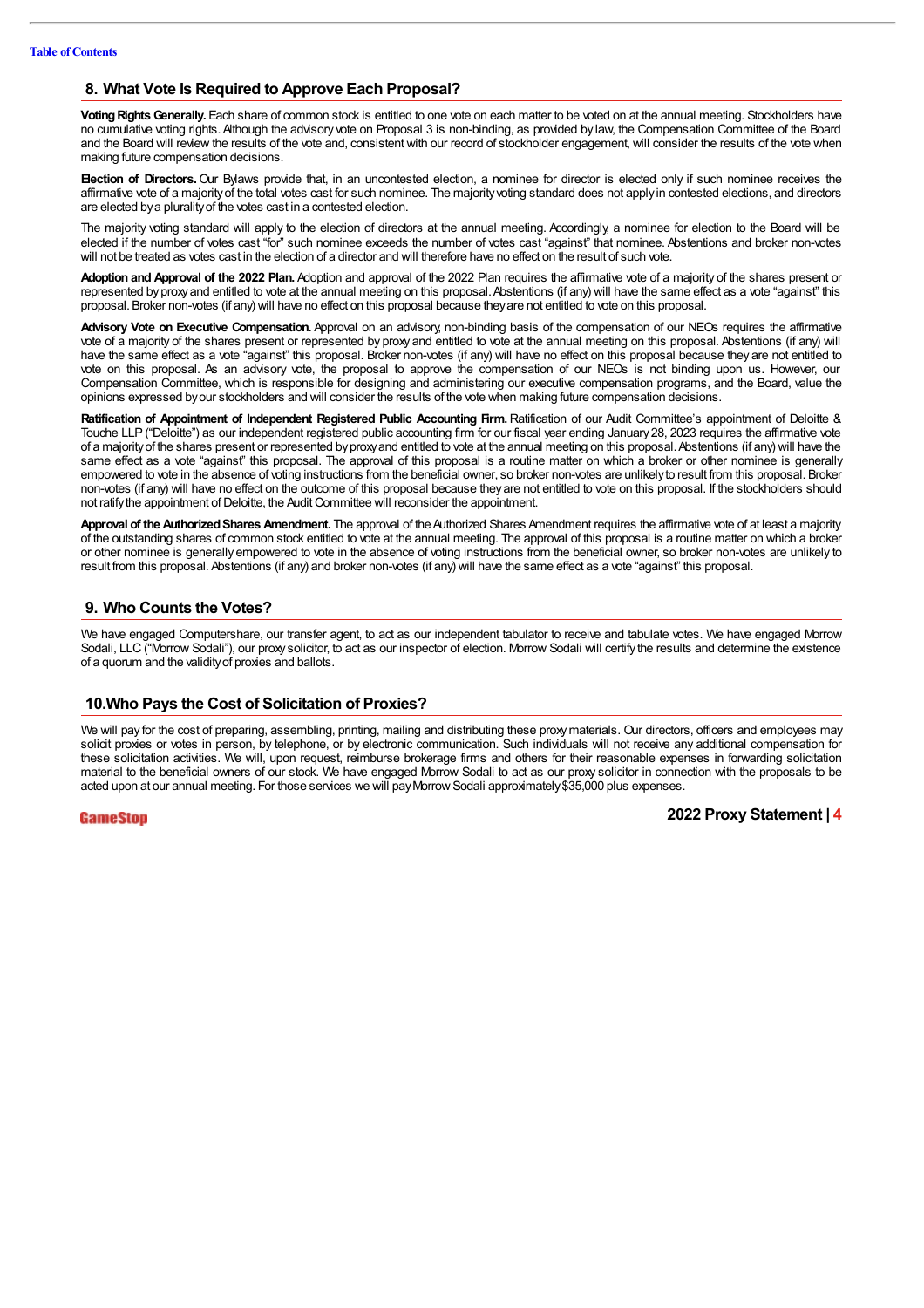#### **11.What Does it Mean if I Receive More Than One Proxy Card?**

Some of your shares may be registered differently or held in more than one account. You should vote each of your accounts via the Internet, by telephone or mail. If you mail your proxycards, please sign, date and return each proxycard to assure that all of your shares are voted.

#### **12.How Do I Submit a Stockholder Proposal for Next Year's Annual Meeting?**

Stockholder proposals may be submitted for inclusion in the proxy statement for our 2023 annual meeting of stockholders in accordance with Rule 14a-8 of the Securities and Exchange Commission ("SEC"). See "Other Matters—Proposals Pursuant to Rule 14a-8" later in this proxy statement. In addition, eligible stockholders are entitled to nominate and include in our proxy statement for our 2023 annual meeting Director nominees, subject to limitations and requirements in our Bylaws. See "Other Matters—Proxy Access Director Nominees" later in this proxy statement. Any stockholder who wishes to propose any business at the 2023 annual meeting other than for inclusion in our proxy statement pursuant to Rule 14a-8 or pursuant to the proxy access provisions in our Bylaws must provide timely notice and satisfy the other requirements for stockholders proposals in our Bylaws. See "Other Matters—Other Proposals and Nominees" later in this proxy statement. Proposals should be sent via registered, certified, or express mail to: Secretary, GameStop Corp., 625 Westport Parkway, Grapevine, Texas 76051.

#### **13.What is Included in the Proxy Materials?**

We have furnished our Annual Report with this proxy statement. The Annual Report includes our audited financial statements for our fiscal year ended January 29, 2022 ("fiscal 2021"), along with other financial information about us. Our Annual Report is not part of the proxy solicitation materials.

You can obtain, free of charge, a copy of our Annual Report, which includes our audited financial statements, by:

- accessing our website at *http:/ investor.gamestop.com;*
	- writing to us, GameStop Corp., at 625 Westport Parkway, Grapevine, Texas 76051; Attn: Secretary or
	- calling (817) 424-2000.

You can also obtain a copy of our Annual Report and other periodic filings that we make with the SEC from the SEC's EDGAR database at *www.sec.gov*.

#### **14.How Can I Access the Proxy Materials Electronically?**

Your proxy card will contain instructions on how to:

- view our proxy materials for the annual meeting on the Internet; and
- instruct us to send our future proxy materials to you electronically by e-mail.

Our proxy materials are also available on our website at *http://investor.gamestop.com.* 

#### **15.How Are the Proxy Materials Being Distributed?**

On or about April [•], 2022, we will begin mailing the proxymaterials to stockholders of record as of April 8, 2022, and we will post our proxymaterials at *http://investor.gamestop.com*. In addition, the website provides information regarding how you may request to receive proxy materials in printed form bymail or electronicallybyemail on an ongoing basis.

#### **16.Can Stockholders and Other Interested Parties Communicate Directly with The Board?**

Yes. We invite stockholders and other interested parties to communicate directly and confidentially with the full Board, the Chair of the Board or the non-management directors as a group bywriting to the Board, the Chair or the Non-Management Directors, GameStop Corp., 625 Westport Parkway, Grapevine, Texas 76051, Attn: Secretary. The Secretary will forward such communications to the intended recipient and will retain copies for our corporate records.

#### **5 | 2022 Proxy Statement**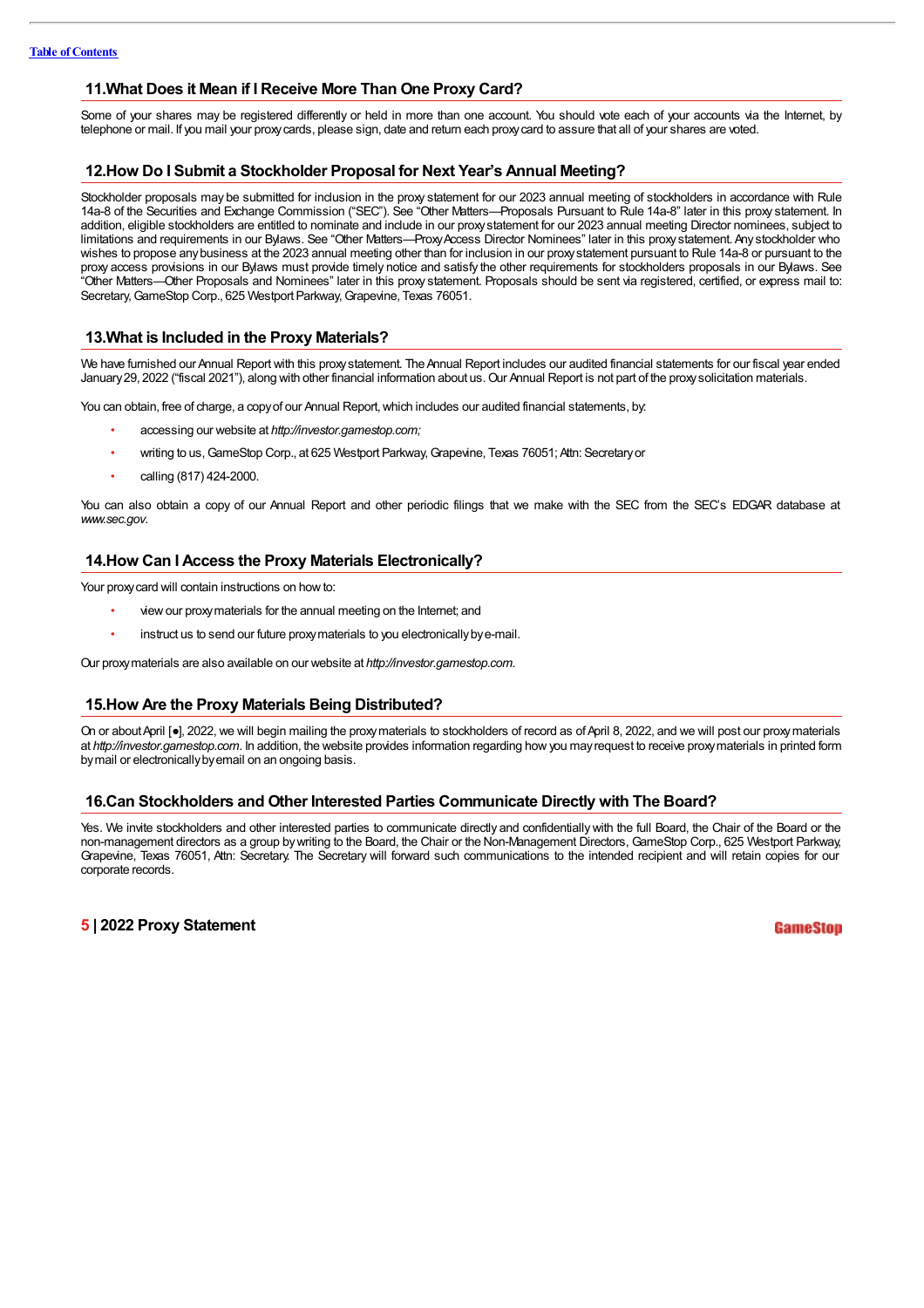#### **17.Can I Participate and Ask Questions During the Virtual Annual Meeting?**

Yes. Beginning 30 minutes prior to, and during the Annual Meeting, you will be able to access the Rules of Conduct applicable to the annual meeting, and if you are attending the meeting as a registered stockholder of record or registered beneficial owner, you can submit questions byaccessing the meeting site at [●] and following the directions. We will hold a Q&Asession during the annual meeting, during which we intend to answer questions that are pertinent to the items being brought before the stockholder vote at the annual meeting, as time permits and in accordance with our Rules of Conduct for the annual meeting.

#### 18. What if I have technical or other "IT" problems logging into or participating in the virtual 2022 Annual **Meeting?**

We encourage you to access the meeting site in advance of the annual meeting start time. If you encounter any difficulties accessing the virtual meeting during the check-in or meeting time, please call the technical support line number that will be posted in the reminder email you will receive the night before the Annual Meeting.

**GameStop**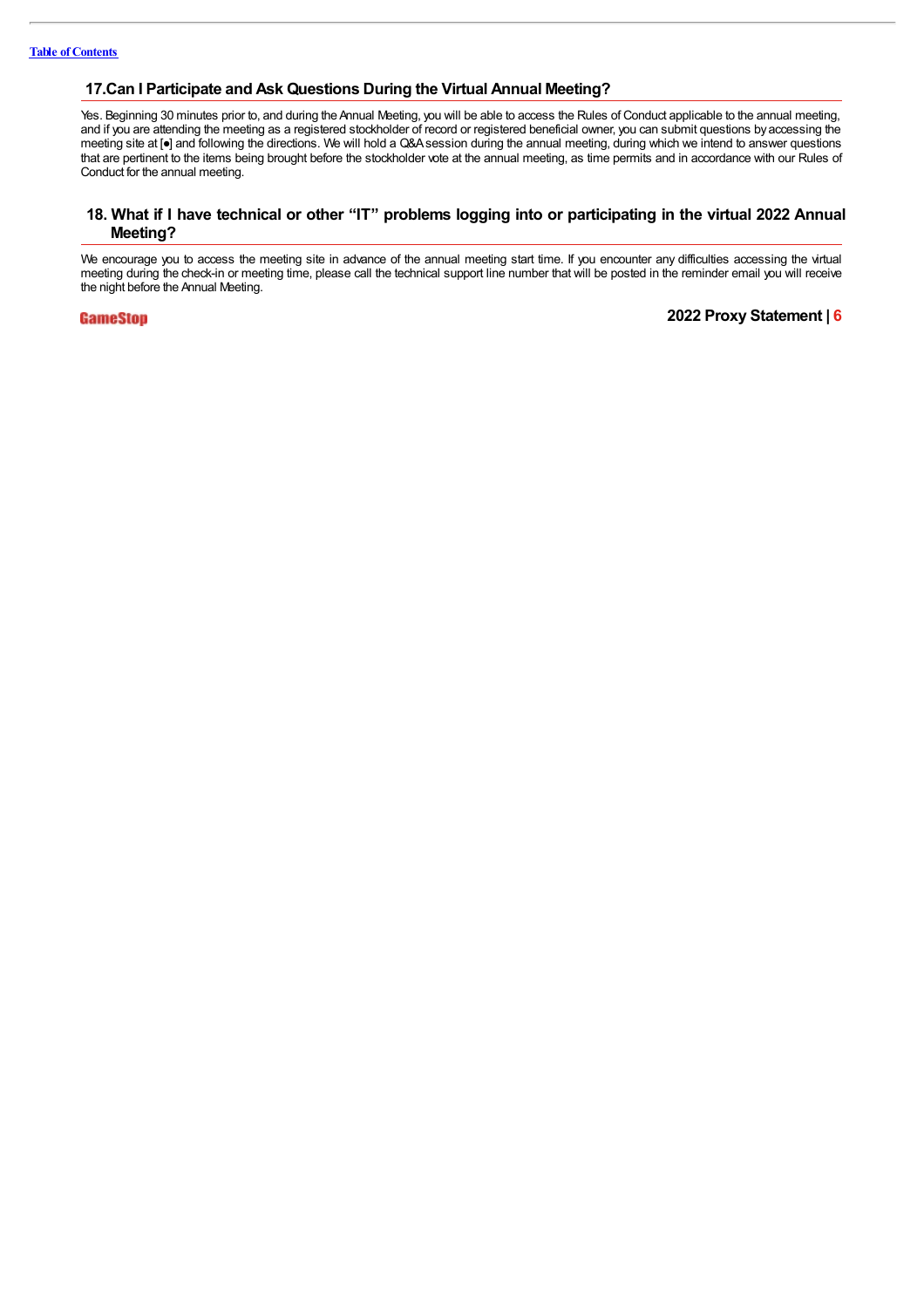# **PROPOSAL 1: ELECTION OF DIRECTORS**

#### **General**

The Board has nominated each of the sixindividuals identified below under "The Nominees" to stand for election at the annual meeting.

Each director elected at the annual meeting will hold office for a term expiring at the 2023 annual meeting of stockholders and until his or her successor has been elected and qualified, or until his or her earlier death, resignation or removal. Each of the nominees identified in this proxy statement has consented to being named as a nominee in our proxymaterials and has accepted the nomination and agreed to serve as a director if elected by the stockholders. We have no reason to believe that any of the nominees will be unable to serve as a director. However, should any nominee be unable to serve if elected, the Board may reduce the number of directors or recommend a substitute nominee. The shares represented byall valid proxies maybe voted for the election of a substitute if one is nominated bythe Board.

#### **THEBOARDUNANIMOUSLYRECOMMENDS THAT STOCKHOLDERS VOTEFORALL OFTHEBOARD'S SIX NOMINEES. PROXIES SOLICITEDBYTHIS** PROXY STATEMENT WILL BE VOTED FOR ALL SIX NOMINEES UNLESS A VOTE AGAINST A NOMINEE OR ABSTENTION IS SPECIFICALLY INDICATED.

#### **The Nominees**

The following table sets forth the names and ages of the individuals nominated by the Board for election at the annual meeting, the years they first became a director, the positions, if any, they hold with the Company, and the standing committees of the Board, if any, on which they serve as of April 8, 2022:

| <b>Name</b>            | Age | <b>Director</b><br><b>Since</b> | <b>Position with the</b><br>Company | <b>Audit</b><br><b>Committee</b> | <b>Compensation</b><br><b>Committee</b> | Nominating<br>and Corporate<br>Governance<br><b>Committee</b> | <b>Strategic</b><br><b>Planning and</b><br><b>Capital</b><br><b>Allocation</b><br><b>Committee</b> |
|------------------------|-----|---------------------------------|-------------------------------------|----------------------------------|-----------------------------------------|---------------------------------------------------------------|----------------------------------------------------------------------------------------------------|
|                        |     |                                 | <b>Chief Executive</b>              |                                  |                                         |                                                               |                                                                                                    |
| Matthew Furlong        | 43  | 2021                            | Officer(1)                          |                                  |                                         |                                                               |                                                                                                    |
| Alain (Alan) Attal     | 52  | 2021                            | Director                            | X                                | X(2)                                    | X(2)                                                          | X                                                                                                  |
| Lawrence (Larry) Cheng | 46  | 2021                            | <b>Director</b>                     |                                  | X                                       | $\times$                                                      |                                                                                                    |
| Ryan Cohen(3)          | 36  | 2021                            | <b>Director</b>                     |                                  |                                         |                                                               | X(2)                                                                                               |
| James (Jim) Grube      | 51  | 2021                            | <b>Director</b>                     | X(2)                             | X                                       |                                                               | $\times$                                                                                           |
| Yang Xu                | 43  | 2021                            | Director                            | X                                |                                         | X                                                             |                                                                                                    |

(1) On June 21, 2021, Mr. Furlong was appointed to the Board, upon the cessation of employment of Mr. Sherman, our former Chief Executive Officer. Mr. Furlong is our sole employee-director.

(2) Committee Chair

(3) Chair of the Board

#### **Agreement with RC Ventures and Ryan Cohen**

On January 10, 2021, we entered into an agreement (the "RCV Agreement") with RC Ventures LLC and Ryan Cohen (together, "RC Ventures"), pursuant to which Messrs.Attal, Cohen and Grube were appointed to the Board and we agreed that the Board would nominate each of Messrs.Attal, Cohen and Grube for election at the 2021 annual meeting. As part of the RCV Agreement, we have also permitted RC Ventures to acquire, whether in a single transaction or multiple transactions from time to time, additional shares of our common stock up to 20.0%of our outstanding shares, without triggering the restrictions that would otherwise be imposed under Section 203 of the Delaware General Corporation Law (the "DGCL"), and RC Ventures agreed that upon acquiring beneficial ownership of 20.0% or more of the outstanding shares of our common stock, the restrictions under Section 203 of the DGCL would applyto a potential business combination with RC Ventures as an "interested stockholder" (as defined in Section 203 of the DGCL).

#### **7 | 2022 Proxy Statement**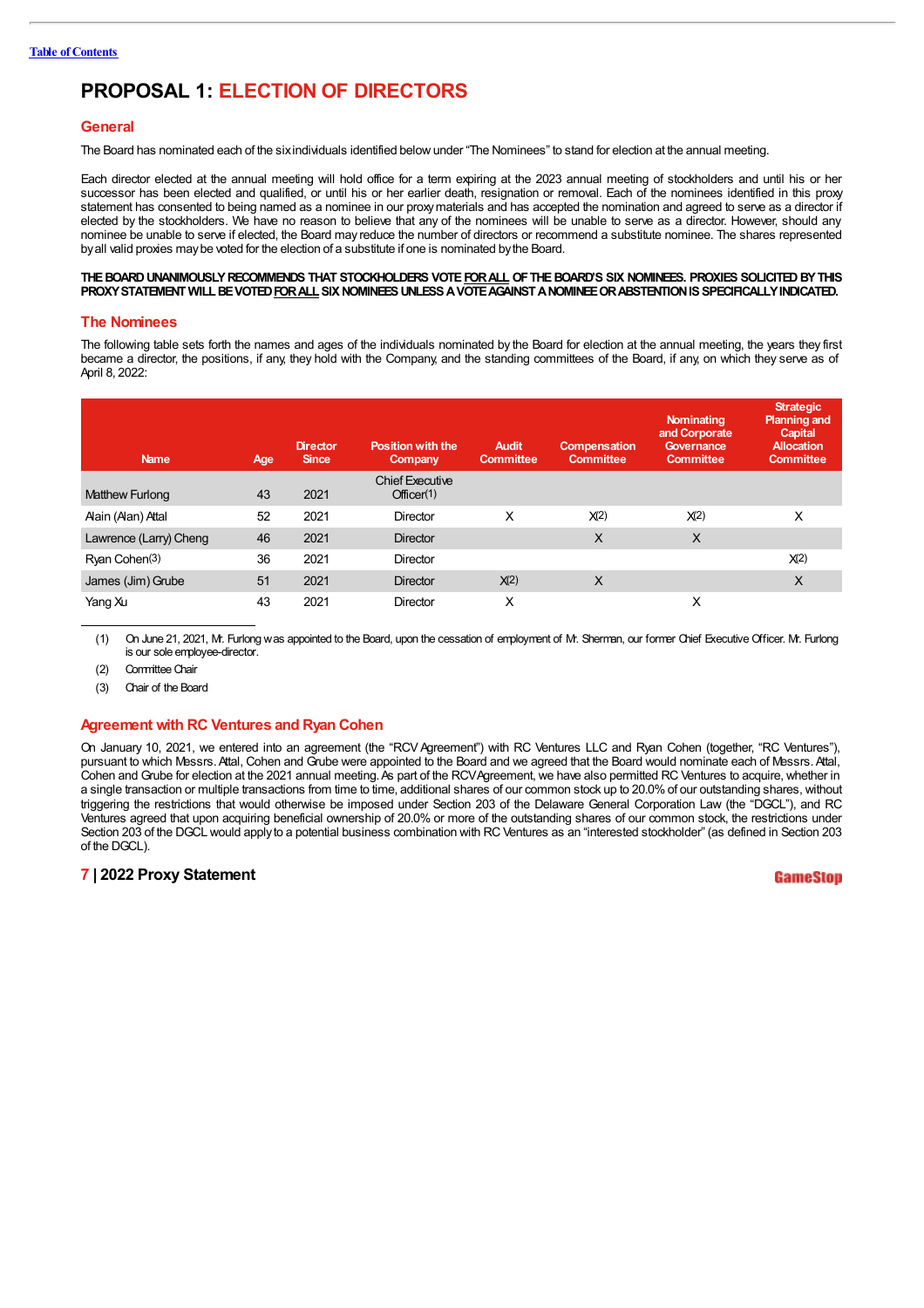#### **Director Qualifications and Experience**

Our business is managed under the direction of the Board and we strive to maintain a board with a mixof skills and experiences that, taken together, provide us with the variety and depth of knowledge necessary for effective oversight, direction and vision. The following matrix presents qualifications and experiences the Board considered in recommending each director nominee for election:

| <b>Qualifications and Experience</b>                                                                                                                                                                                                                                                                           | <b>Matt</b><br><b>Furlong</b> | Alan<br><b>Attal</b> | Larry<br>Cheng | Ryan<br>Cohen | Jim<br>Grube | Yang<br>Xu |
|----------------------------------------------------------------------------------------------------------------------------------------------------------------------------------------------------------------------------------------------------------------------------------------------------------------|-------------------------------|----------------------|----------------|---------------|--------------|------------|
| <b>Business experience in a senior leadership position</b> provides the perspective<br>and practical understanding of leading a business organization                                                                                                                                                          |                               |                      |                |               |              |            |
| Finance and capital allocation experience gained from experience as a chief<br>executive officer, finance or accounting executive, or audit committee member is<br>important because effective capital allocation, accurate financial reporting and<br>effective internal controls are critical to our success |                               |                      |                |               |              |            |
| Marketing or brand management experience is valuable because of the<br>strategic importance of consumer positioning and brand management in the<br>specialty retail business                                                                                                                                   |                               |                      |                |               |              |            |
| <b>Retail</b> experience provides an understanding of strategic and operational<br>issues facing specialty retail companies                                                                                                                                                                                    |                               |                      |                |               |              |            |
| <b>Ecommerce</b> experience helps guide our strategic emphasis on online and<br>mobile channels and building a superior customer experience                                                                                                                                                                    |                               |                      |                |               |              |            |
| Technology experience provides the insight and perspective needed to make<br>the technology investment decisions required to meet our strategic imperatives<br>of becoming a customer-obsessed technology company that delights gamers                                                                         |                               |                      |                |               |              |            |

### **GameStop**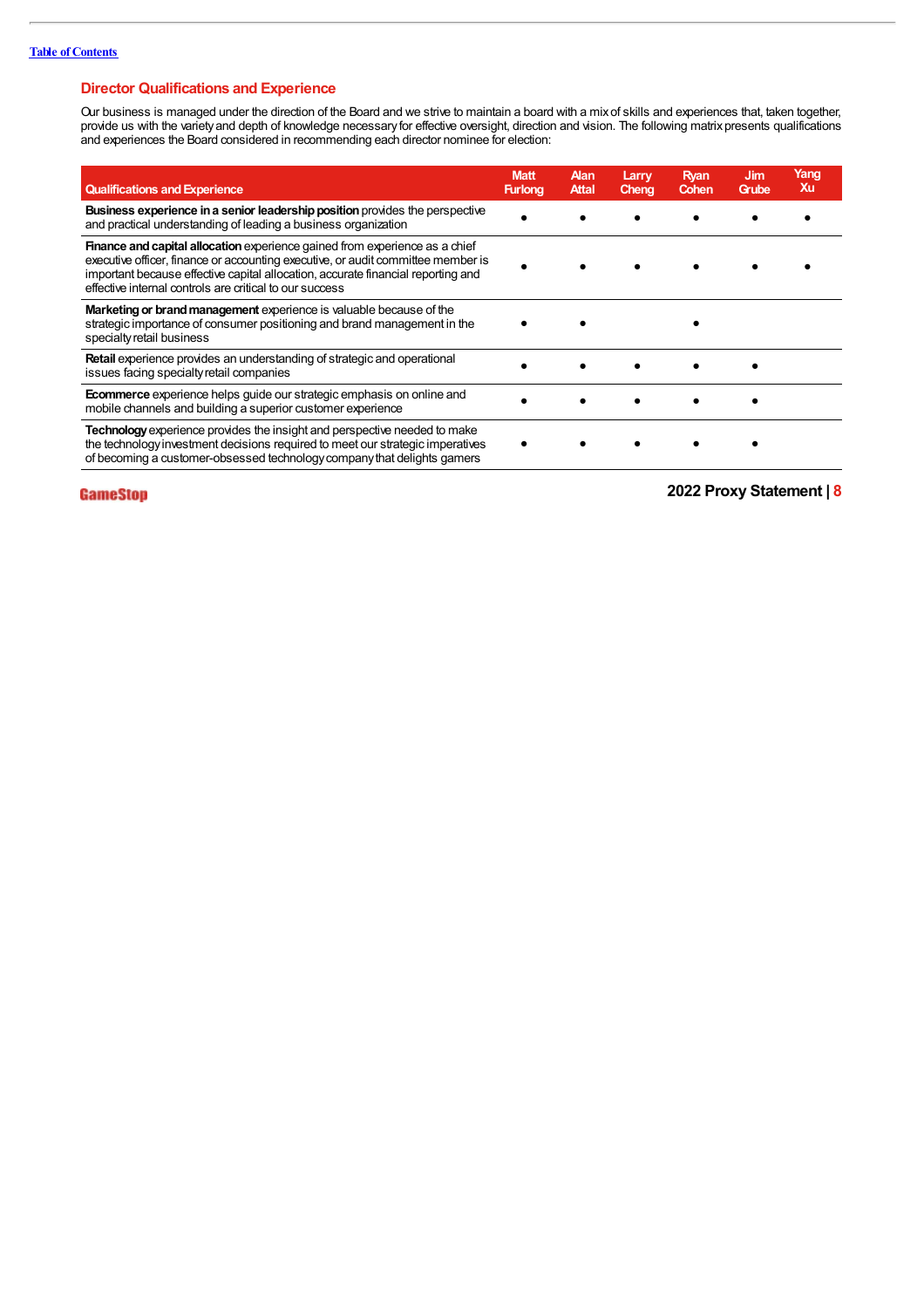#### **Biographies of Director Nominees**

The biographies describe each director nominee's qualifications and relevant experience. The biographies include key qualifications, skills, and attributes most relevant to the decision to nominate candidates to serve on the Board.

| <b>MATTHEW FURLONG - Chief Executive Officer, GameStop Corp.</b> |         |  |
|------------------------------------------------------------------|---------|--|
| Director since: 2021                                             | Age: 43 |  |
| <b>Other Public Company Directorships:</b>                       | • None  |  |
| <b>GameStop Committees:</b>                                      | • None  |  |

Prior to joining the Company, Mr. Furlong served as Country Leader, Australia for Amazon (NASDAQ: AMZN) since September 2019 and in various other roles atAmazon since October 2012, including as Director and Technical Advisor,Amazon North America. Prior to joining Amazon, Mr. Furlong served in various roles at The Procter & Gamble Company focused on brand, marketing and sales growth strategies.

*Director Qualifications:* Mr. Furlong brings to the Board more than 20 years of experience in the technology, retail and consumer marketing verticals, having served in senior management positions overseeing merchandising, marketing, supply chain, store operations, ecommerce and business development.

| <b>ALAIN (ALAN) ATTAL -</b> Former Chief Marketing Officer, Chewy Inc. |                                                        |  |  |
|------------------------------------------------------------------------|--------------------------------------------------------|--|--|
| Director Since: 2021                                                   | Age: 52                                                |  |  |
| <b>Other Public Company Directorships:</b>                             | • None                                                 |  |  |
| <b>GameStop Committees:</b>                                            | • Audit Committee                                      |  |  |
|                                                                        | • Compensation Committee, Chair                        |  |  |
|                                                                        | • Nominating and Corporate Governance Committee, Chair |  |  |
|                                                                        | • Strategic Planning and Capital Allocation Committee  |  |  |

Mr. Attal is an ecommerce executive and entrepreneur with more than two decades of experience building and managing businesses. From 2017 through 2018, Mr. Attal served as the Chief Marketing Officer of Chewy Inc. (NYSE: CHWY) and oversaw an annual acquisition budget of more than \$300 million, which was allocated to broadcast, direct mail and digital advertising and engagement initiatives. From 2011 through early 2017, he served as Chewy's Chief Operating Officer and oversaw its expansion from three people to more than 10,000 employees and \$3 billion in revenues.

*DirectorQualifications:* Mr.Attal brings to the Board more than two decades of experience building and managing businesses, having served in senior management positions overseeing marketing and operations.

| <b>LAWRENCE (LARRY) CHENG - Co-Founder and Managing Partner, Volition Capital</b> |                                                 |  |  |
|-----------------------------------------------------------------------------------|-------------------------------------------------|--|--|
| Director Since: 2021                                                              | Age: 46                                         |  |  |
| <b>Other Public Company Directorships:</b>                                        | • None                                          |  |  |
| <b>GameStop Committees:</b>                                                       | • Compensation Committee                        |  |  |
|                                                                                   | • Nominating and Corporate Governance Committee |  |  |

Larry Cheng is Co-Founder and Managing Partner of Volition Capital, a leading growth equity investment firm based in Boston, Massachusetts and the first investor in Chewy Inc. He has more than two decades of venture capital and growth equity investing experience based on time at Volition Capital, Fidelity Ventures, Battery Ventures, and Bessemer Venture Partners. He presently leads the Internet and Consumer team at Volition Capital, focusing on disruptive companies in ecommerce, internet services, consumer brands, and digital media and gaming. He received his bachelor's degree from Harvard College where he concentrated in Psychology.

*Director Qualifications:* Mr. Cheng brings to the Board significant experience in capital allocation, finance, ecommerce, internet services, consumer brands, digital media and gaming.

#### **9 | 2022 Proxy Statement**

GameSton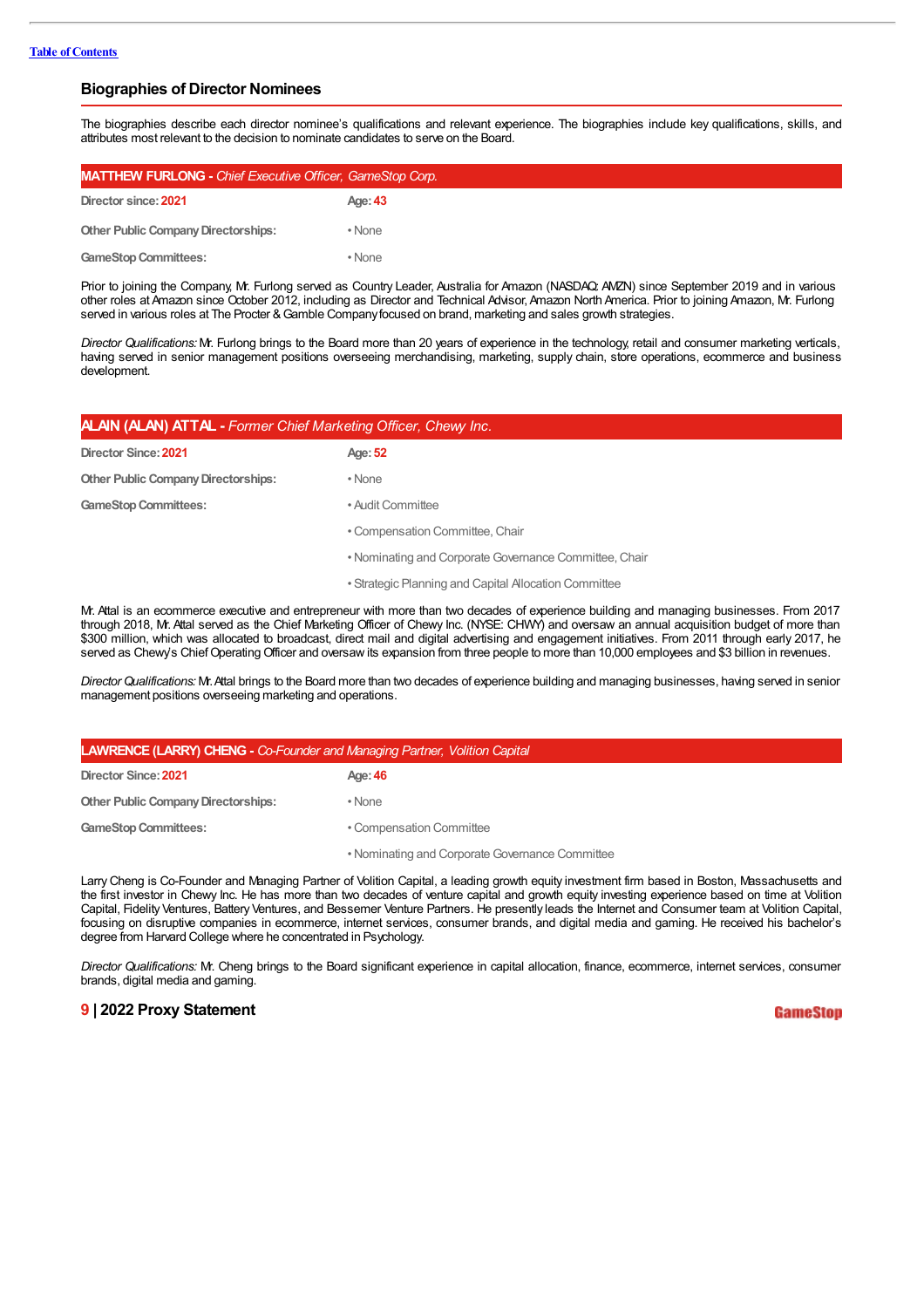| <b>RYAN COHEN - Founder and Former Chief Executive Officer, Chewy, Inc.</b> |                                                              |  |  |
|-----------------------------------------------------------------------------|--------------------------------------------------------------|--|--|
| Director Since: 2021                                                        | Age: 36                                                      |  |  |
| <b>Other Public Company Directorships:</b>                                  | • None                                                       |  |  |
| <b>GameStop Committees:</b>                                                 | • Strategic Planning and Capital Allocation Committee, Chair |  |  |

Ryan Cohen is the manager of RC Ventures and a sizable stockholder of GameStop Corp. Mr. Cohen previously founded and served as the Chief Executive Officer of Chewy Inc. (NYSE: CHWY), where he oversaw the company's growth and ascension to market leadership in the pet industry. Mr.Cohen led the companythrough its successful sale to PetSmart Inc. prior to stepping down in 2018.

*Director Qualifications*: In addition to his ownership perspective, Mr. Cohen brings to the Board his demonstrated leadership experience as a successful entrepreneur. He has a background in retail strategy, ecommerce and online marketing.

| <b>JAMES (JIM) GRUBE - Chief Financial Officer, Rad Power Bikes</b> |                                                       |  |  |
|---------------------------------------------------------------------|-------------------------------------------------------|--|--|
| Director Since: 2021                                                | Age: 51                                               |  |  |
| <b>Other Public Company Directorships:</b>                          | • None                                                |  |  |
| <b>GameStop Committees:</b>                                         | • Audit Committee, Chair                              |  |  |
|                                                                     | • Compensation Committee                              |  |  |
|                                                                     | • Strategic Planning and Capital Allocation Committee |  |  |

Mr. Grube is a business and finance executive with more than two decades of corporate experience. He is currently the Chief Financial Officer of Rad Power Bikes, a global e-bike mobility company. He previously served as the Chief Financial Officer of Vacasa (NASDAQ: VCSA) from 2019 through 2020, a North American vacation rental management company, and as Chief Financial Officer of Chewy, Inc (NYSE: CHWY) from 2015 through 2018. He was formerly Senior Vice President of Finance at Hilton (NYSE: HLT) from 2009 through 2015 and a Director of Finance at Amazon (NASDAQ: AMZN) from 2007 through 2009. He has a bachelor's degree in Industrial Engineering from Purdue Universityand received his master's degree from the Massachusetts Institute of Technology.

*DirectorQualifications*: Mr. Grube brings to the Board more than two decades of corporate experience, having served in senior management positions overseeing finance, accounting, treasury, tax, and procurement.

| <b>YANG XU - SVP of Corporate Development and Global Treasurer. The Kraft Heinz Company</b> |                                                 |  |  |
|---------------------------------------------------------------------------------------------|-------------------------------------------------|--|--|
| Director Since: 2021                                                                        | Age: 43                                         |  |  |
| <b>Other Public Company Directorships:</b>                                                  | • None                                          |  |  |
| <b>GameStop Committees:</b>                                                                 | • Audit Committee                               |  |  |
|                                                                                             | • Nominating and Corporate Governance Committee |  |  |

Yang Xu is Senior Vice President of Corporate Development and Global Treasurer at The Kraft Heinz Company, and serves as a member of their Executive Committee. She has more than 20 years of broad experience across the capital markets, finance, strategic planning, transactions and business operations in the U.S., Asia and Europe. Prior to The Kraft Heinz Company, she held roles with Whirlpool Corporation and General Electric Healthcare. She has a bachelor's degree in Finance from Wuhan University, a master's degree in management from the HEC School of Management and a master's in Business Administration from the London Business School.

*DirectorQualifications*: Ms. Xu brings to the Board more than 20 years of broad experience, including in capital markets, finance, strategic planning, transactions and business operations.

**GameStop**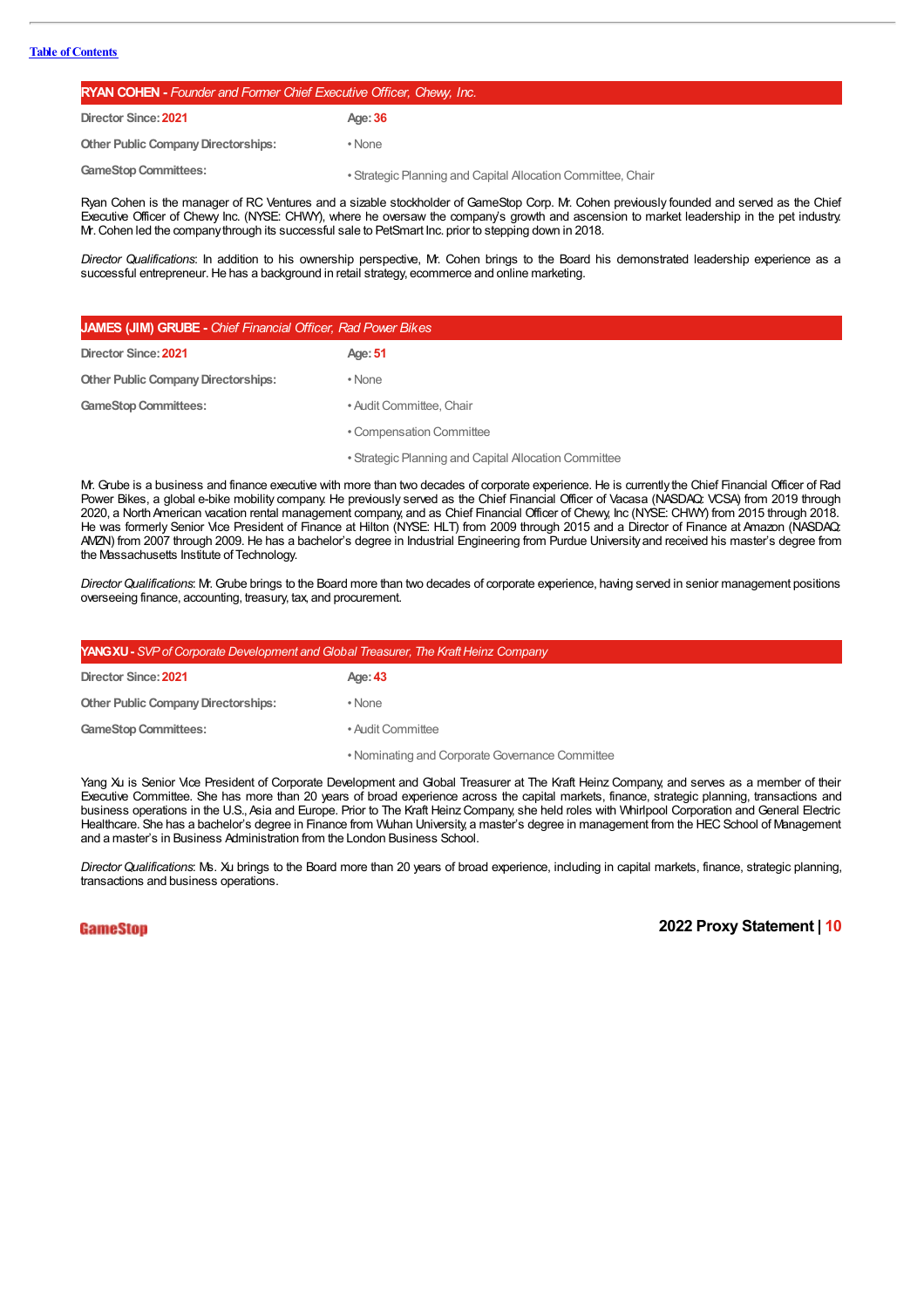#### **Board Oversight of Strategy**

The Board is deeplyengaged and involved in overseeing our long-range strategy, including evaluating keymarket opportunities, consumer trends and competitive developments. The Board's oversight of risk is another integral component of the Board's oversight and engagement on strategic matters. Strategy-related matters are regularly discussed at Board meetings and, as relevant, at Board committee meetings. Matters of strategy also inform committee-level discussions of many issues, including business risk. Engagement of the Board on these issues and other matters of strategic importance continues in between Board meetings, including through updates to the Board on significant items and discussions between our Chief Executive Officer and the independent Chair of the Board on a periodic basis. Each director is expected to and does bring to bear his or her own talents, insights and experiences on these strategydiscussions.

#### **Meetings and Committees of the Board**

The Board met nine times during fiscal 2021. Each incumbent director who served on the Board at anytime during fiscal 2021 attended 75% or more of the aggregate of the total number of meetings of the Board and the total number of meetings of all committees thereof on which they served (held during the period in fiscal 2021 that he or she served).

The Board has four standing committees: an Audit Committee, a Compensation Committee, a Nominating and Corporate Governance Committee, and a Strategic Planning and Capital Allocation Committee.

#### **Audit Committee**

The Audit Committee assists the Board in fulfilling its oversight responsibility and reviews:

- The adequacy and integrity of our financial statements, financial reporting process and disclosure controls and procedures and internal controls over financial reporting;
- The appointment, termination, compensation, retention and oversight of the independent registered public accountants;
- The scope of the audit performed by the independent registered public accounting firm of our books and records;
- The internal audit function and plan;
- Our compliance with legal and regulatoryrequirements; and
- With management and the independent auditor, anyrelated partytransactions and approves such transactions, if any.

In addition, the Audit Committee has established procedures for the receipt, retention and treatment of confidential and anonymous complaints regarding our accounting, internal accounting controls and auditing matters. The Board has adopted a written charter setting out the functions of the Audit Committee (the "Audit Committee Charter"), a copy of which is available on our website at *http:/ investor.gamestop.com/corporate-governance* and is available in print to any stockholder who requests it in writing to our Secretary, GameStop Corp., 625 Westport Parkway, Grapevine, Texas 76051. As required by the Audit Committee Charter, the Audit Committee will continue to review and reassess the adequacy of the Audit Committee Charter annuallyand recommend anychanges to the Board for approval.

The current members of the Audit Committee are Jim Grube (Chair), Alan Attal and Yang Xu, each of whom is an "independent" director under the listing standards of the NYSE. The Board has determined that Mr.Grube has the requisite attributes of an "audit committee financial expert" as defined by regulations promulgated by the SEC and that such attributes were acquired through relevant education and/or experience. In addition to meeting the independence standards of the NYSE, each member of the Audit Committee is financially literate and meets the independence standards established by the SEC. The Audit Committee met nine times during fiscal 2021.

#### **Compensation Committee**

The Compensation Committee is primarilyresponsible for:

- Establishing and reviewing the compensation of the Chief Executive Officer and all other executive officers;
- Establishing and approving the terms of employment for new executive officers and the terms associated with any executive officer's termination;

#### **11 | 2022 Proxy Statement**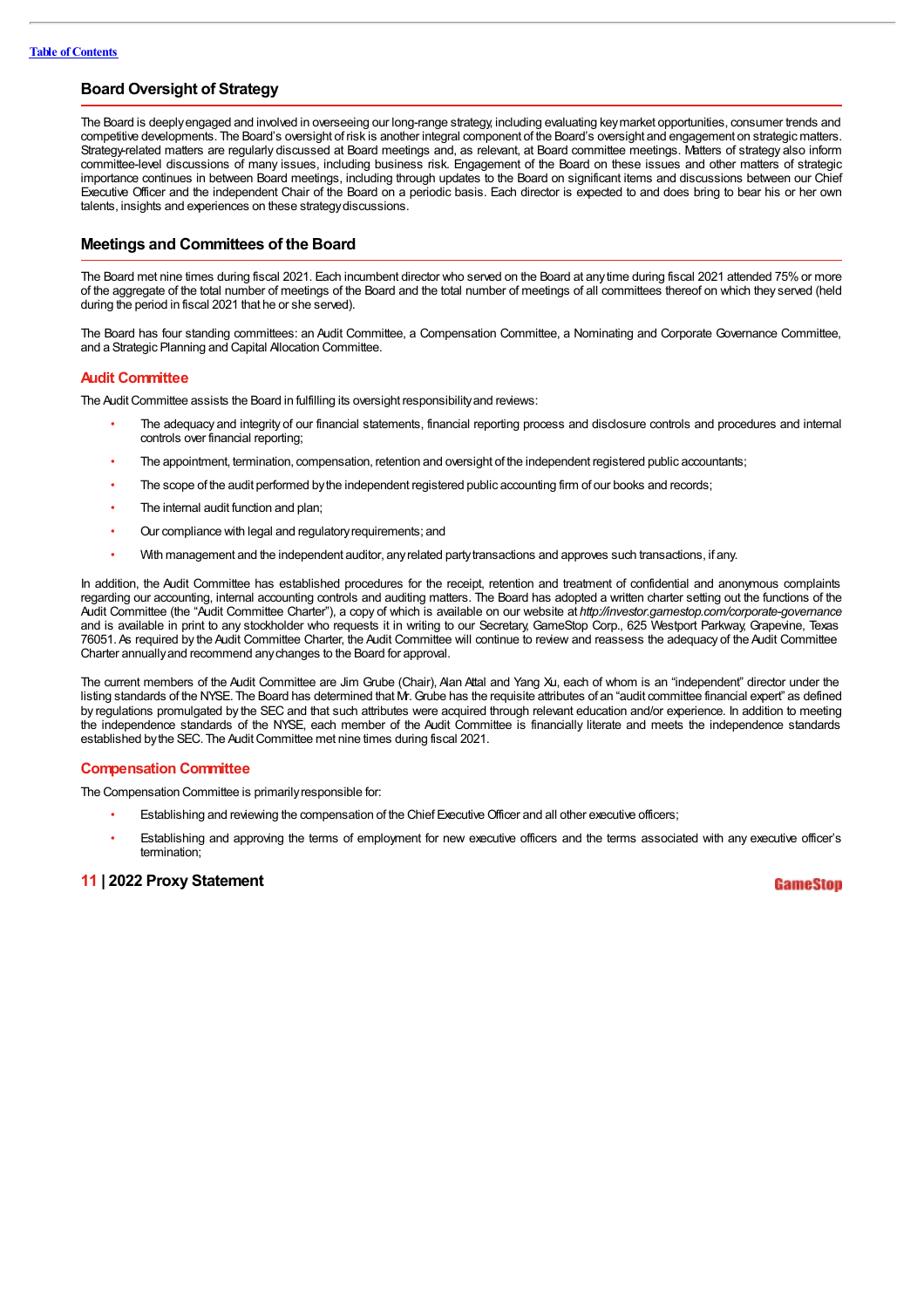#### **Table of Contents**

- Making recommendations to the Board with respect to incentive-compensation and equity-based plans, which are subject to Board annmyal<sup>.</sup>
- Administering and exercising all authority granted to it under any incentive compensation plans covering primarily executive officers or involving the compensatory issuance of Company securities, whether currently existing or hereafter adopted by the Board; and
- Annuallyreport on executive compensation for inclusion in our annual proxystatement.

The Compensation Committee has the authority to engage executive compensation advisers, if desired, to assist the Compensation Committee in conducting its duties.

The current members of the Compensation Committee are Alain Attal (Chair), LarryCheng and Jim Grube, each of whom meets the independence standards of the NYSE and the SEC. The Board has adopted a written charter setting out the functions of the Compensation Committee, a copy of which is available on our website at *http://investor.gamestop.com/corporate-governance* and is available in print to any stockholder who requests it in writing to our Secretary, GameStop Corp., 625 Westport Parkway, Grapevine, Texas 76051. The Compensation Committee met three times during fiscal 2021.

#### **Nominating and Corporate Governance Committee**

The Nominating and Corporate Governance Committee is primarily responsible for:

- Reviewing and recommending to the Board candidates for service on the Board and its committees, including the nomination of existing directors;
- Establishing, maintaining and periodically assessing a process for the receipt and consideration of written recommendations for Board candidates in accordance with applicable rules of the NYSE and any other applicable laws, rules and regulations;
- Periodically reviewing and making recommendations to the Board regarding the size and composition of the Board and its committees;
- Annually reviewing the independence of the directors;
- Overseeing our orientation process for newly elected directors and regularly assessing the adequacy of and need for additional director continuing education programs;
- Overseeing the annual performance evaluation of the Board and its committees and management; and
- Periodically reviewing and recommending changes to our Corporate Governance Guidelines.

The current members of the Nominating and Corporate Governance Committee are Aan Attal (Chair), Larry Cheng and Yang Xu, each of whom meets the independence standards of the NYSE. The Board has adopted a written charter setting out the functions of the Nominating and Corporate Governance Committee, a copyofwhich can be found on our website at *http:/ investor.gamestop.com/corporate-governance* and is available in print to any stockholder who requests it in writing to our Secretary, GameStop Corp., 625 Westport Parkway, Grapevine, Texas 76051. The Nominating and CorporateGovernance Committee met two times during fiscal 2021.

#### **Strategic Planning and Capital Allocation Committee**

The Strategic Planning and Capital Allocation Committee was formed in January 2021 and is primarily responsible for evaluating and making recommendations to the Board with respect to:

- Our operational objectives, expense structure and corporate strategy;
- Our capital structure and capital allocation priorities, including with respect to investments, capital market activities, share repurchases, leverage and liquiditylevels and dividends;
- Our performance with respect to strategies, investments and initiatives versus original projections;
- The parameters of, and assumptions underlying, our annual operating and capital plans and budgets;
- The employment status of our executive officers and, to the extent appropriate, recommending anysuccessors to such persons;

#### **GameStop**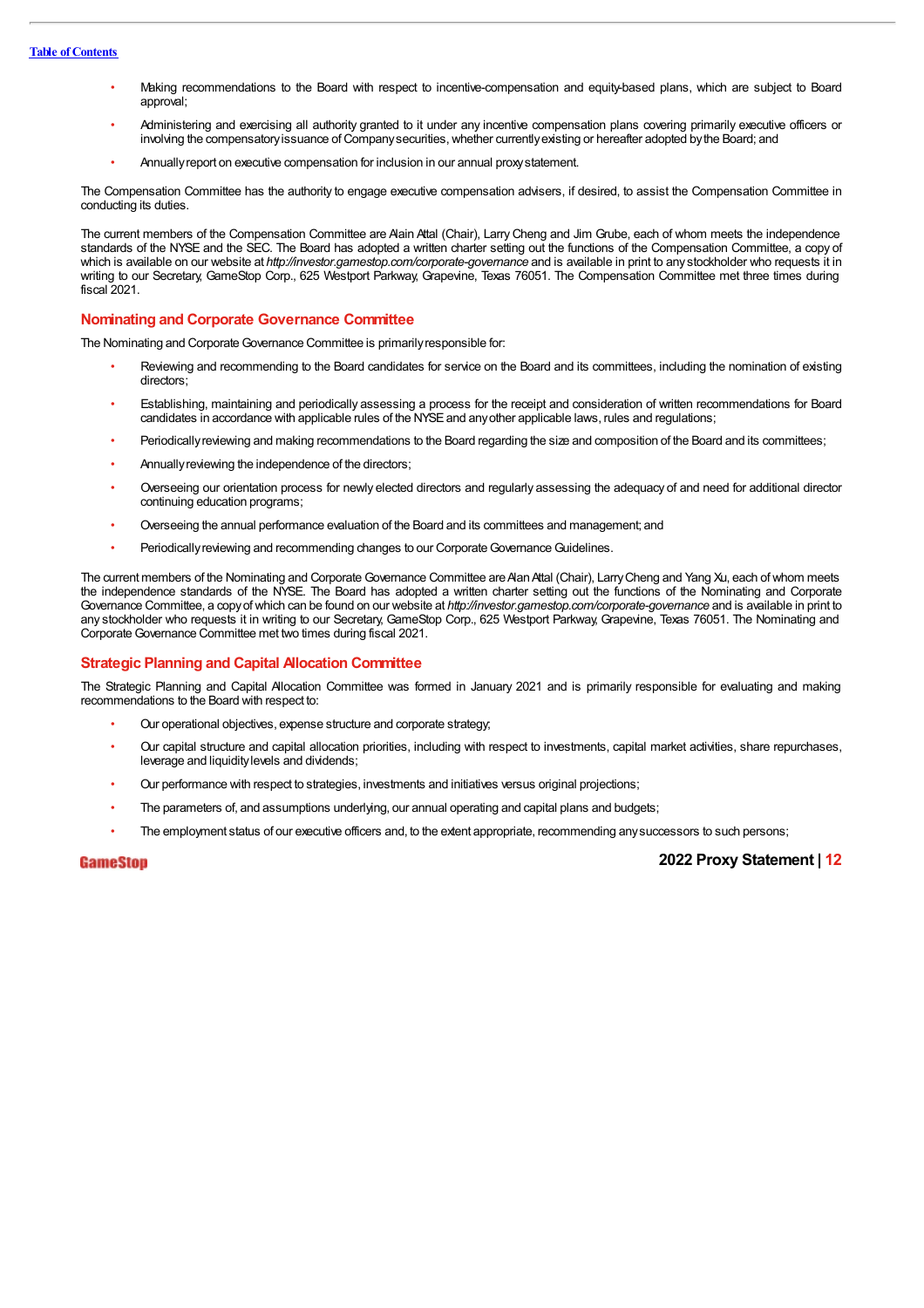- Strategic acquisitions, divestitures, partnerships and business combinations; and
- In conjunction with the Compensation Committee, the performance of management and the metrics through which we align executive compensation with individual, departmental and corporate performance.

The current members of the Strategic Planning and Capital Allocation Committee are Ryan Cohen (Chair), Alan Attal and Jim Grube, each of whom meets the independence standards of the NYSE. The Board has adopted a written charter setting out the functions of the Strategic Planning and Capital Allocation Committee, a copy of which can be found on our website at *http://investor.gamestop.com/corporate-governance* and is available in print to any stockholder who requests it in writing to our Secretary, GameStop Corp., 625 Westport Parkway, Grapevine, Texas 76051.

#### **MinimumQualifications**

The Nominating and Corporate Governance Committee ensures that the Board possesses the right mixof skills and experiences to provide effective guidance and oversight to management as it executes our short and long-term strategy. The Nominating and Corporate Governance Committee does not set specific minimum qualifications for directors except to the extent required to meet applicable legal, regulatory and stock exchange requirements, including, but not limited to, the independence requirements of the NYSE and the SEC, as applicable. Nominees for director will be selected on the basis of outstanding achievement in their personal careers, board experience, wisdom, integrity, ability to make independent and analytical inquiries, understanding of the business environment and willingness to devote adequate time to Board duties. The Board believes that each director should have a basic understanding of (i) the principal operational and financial objectives and plans and strategies of the Company, (ii) the results of operations and financial condition of the Company and of any significant subsidiaries or business segments and (iii) the relative standing of the Companyand its business segments in relation to its competitors. The Board has established a director retirement age of 75, unless the Chair of the Board grants a waiver as permitted under the retirement policy.Currently, none of our directors is of retirement age.

#### **Nominating Process**

The Nominating and Corporate Governance Committee will consider recommendations for director candidates from a variety of sources (including incumbent directors, stockholders (in accordance with the procedures described below), our management and third-party search firms). When nominating an incumbent director for re-election at an annual meeting, the Nominating and Corporate Governance Committee considers the director's performance on the Board and its committees and the director's qualifications in light of the Nominating and Corporate Governance Committee's assessment of the Board's needs. The Nominating and Corporate Governance Committee has not adopted any criteria for evaluating a candidate for nomination to the Board that differ depending on whether the candidate is nominated by a stockholder, an incumbent director, our management, third-partysearch firm or other source.

#### **Consideration of Stockholder-Nominated Directors**

In addition to proposing a candidate for possible nomination by the Nominating and Corporate Governance Committee, any stockholder is entitled to directly nominate one or more candidates for election to the Board in accordance with our Bylaws. See "Other Matters—Other Proposals and Nominees" later in this proxy statement. Also, in March 2017, the Board amended the Bylaws to include a proxy access provision. The proxy access bylaw allows a stockholder, or a group of up to 25 stockholders, owning 3% or more of our outstanding common stock continuously for at least three years, to nominate and include in our proxymaterials director nominees constituting up to two individuals or 25% of the Board (whichever is greater), provided that the stockholder(s) and the nominee(s) satisfy the requirements specified in Article III of the Bylaws. The complete text of our Bylaws, as amended, is available on our website at *http:/ investor.gamestop.com/corporate-governance* and is available in print to any stockholder who requests it in writing to our Secretary, GameStop Corp., 625 Westport Parkway, Grapevine, Texas 76051. See "Other Matters—Proxy Access Director Nominees" elsewhere in this proxystatement.

#### **Annual Board Evaluation Process**

The Board recognizes that a robust and constructive evaluation process is an essential part of good corporate governance and board effectiveness. The evaluation processes utilized by the Board are designed and implemented under the direction of the Nominating and Corporate Governance Committee and aim to assess Board and committee effectiveness as well as individual Director performance and contribution levels. The Nominating and Corporate Governance Committee and full Board consider the results of these evaluations in connection with their review of Director nominees to ensure the Board continues to operate effectively.

Our directors regularly complete governance questionnaires and self-assessments. These questionnaires and assessments, and feedback from discussions between members of the Nominating and CorporateGovernance Committee and individual directors,

#### **13 | 2022 Proxy Statement**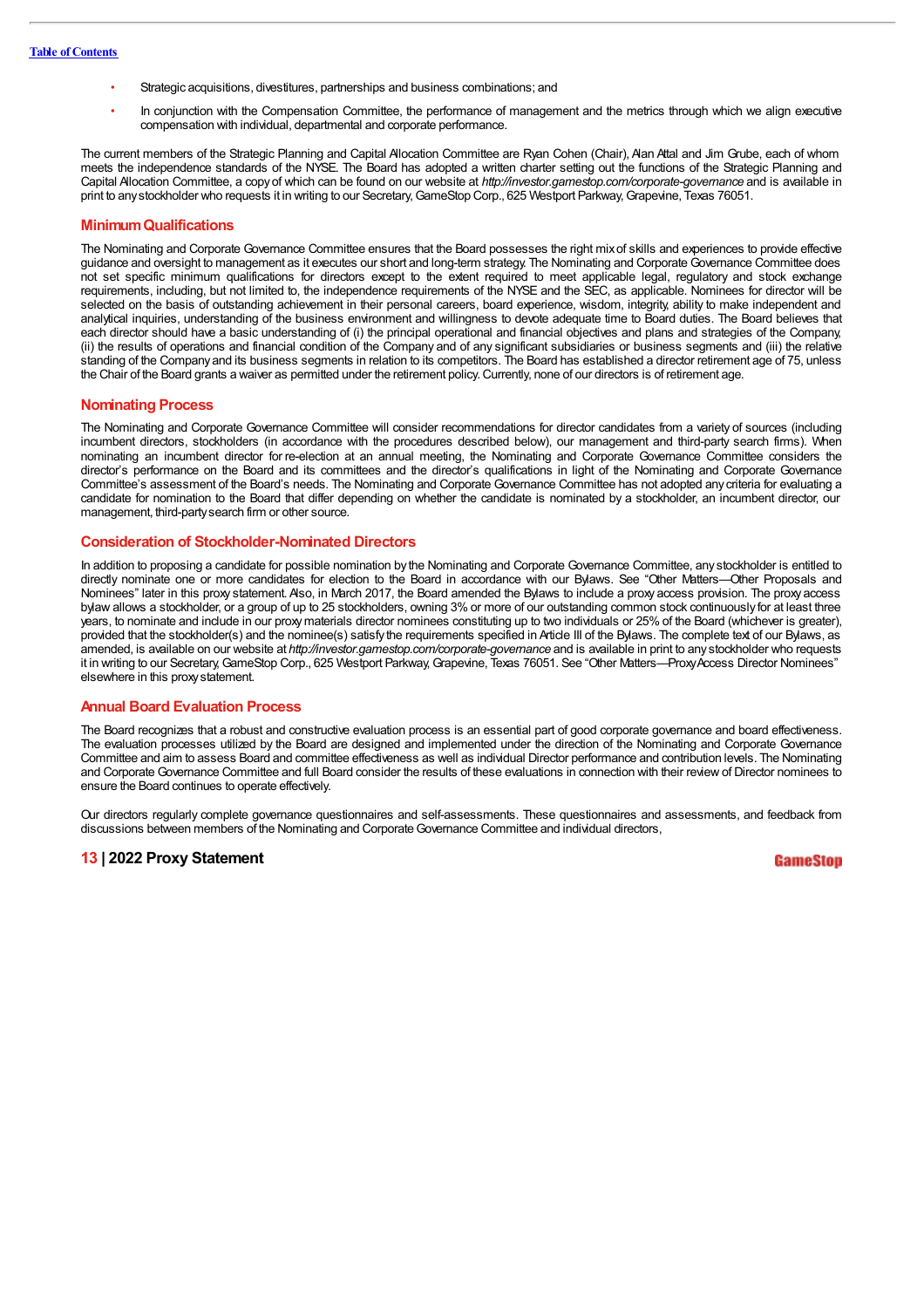facilitate a candid assessment of: (i) the Board's performance in areas such as business strategy, risk oversight, talent development and succession planning and corporate governance; (ii) the Board's structure, composition and culture; and (iii) the mixof skills, qualifications and experiences of our directors.

#### **Corporate Governance**

#### **Director Independence; Independence Determination**

The Board has adopted the definition of independence in the listing standards of the NYSE. In its assessment of director independence, the Board considers all commercial, charitable and other relationships and transactions that any director or member of his or her immediate family may have with us, with any of our affiliates or with any of our consultants or advisers.

The Board has affirmatively determined that each of Alan Attal, Larry Cheng, Ryan Cohen, Jim Grube and Yang Xu is independent under the NYSE standards as well as under standards set forth in SEC regulations, and that the Audit Committee, Compensation Committee, and Nominating and Corporate Governance Committee are comprised exclusively of independent directors under the foregoing standards. The Board has affirmatively determined that each of its former non-management directors serving on the Board and the Audit Committee, Compensation Committee and Nominating and Corporate Governance Committee during fiscal 2021 were independent under the NYSE standards as well as under standards set forth in SEC regulations. The Board did not determine Mr. Furlong or Mr. Sherman to be independent because of Mr. Furlong's current executive position and Mr. Sherman's former executive position with us.

Our independent and non-management directors hold regularlyscheduled executive sessions without management present.

#### **Board Leadership Structure**

The Board's leadership structure is currently comprised of an independent Chair of the Board, our Chief Executive Officer and 4 other independent directors. Effective immediately upon his election at the 2021 annual meeting, Ryan Cohen became the Chair of the Board. In this role, Mr. Cohen presides over regularly scheduled meetings with the other non-management directors to discuss and evaluate our business without members of management present and provides guidance and oversight to management. Mr. Furlong, our Chief Executive Officer also serves as a director. The Board believes that Mr. Furlong's service as a director further enhances the Board's oversight of our day-to-day operations and provides additional management expertise with respect to the complexities of our business units.All directors play an active role in overseeing our business both at the Board and committee level. This structure, together with our other corporate governance practices, provides strong independent oversight of managementwhile ensuring clear strategic direction for us. The Board believes that at this time our stockholders are best served bythis structure.

#### **MajorityVoting in the Election of Directors**

Directors must be elected by a majority of the votes cast in elections for which the number of nominees for election does not exceed the number of directors to be elected.Aplurality vote standard applies to contested elections where the number of nominees exceeds the number of directors to be elected. Our Bylaws provide that any incumbent director who does not receive a majority of the votes cast in an uncontested election is required to tender his or her resignation for consideration byour Nominating and Corporate Governance Committee. The Nominating and Corporate Governance Committee will make a recommendation to the Board whether to accept or reject the resignation, or whether other action should be taken. The director who tenders his or her resignation will not participate in the Nominating and Corporate Governance Committee's or the Board's decision. In determining its recommendation to the Board, the Nominating and Corporate Governance Committee will consider all factors that it deems relevant. Following such determination, we will promptly publicly disclose the Board's decision, including, if applicable, the reasons for rejecting the tendered resignation.

#### **Human Capital Management Oversight**

The Board, as a whole and through its standing committees, has made human capital management a priority. The Board believes that the diverse talents of our global team of associates is a keycontributor to our success as a global brand. We are committed to the ongoing talent development of all our associates and offer rewarding learning opportunities through our proprietary training programs and high-potential talent development programs as well as educational assistance programs.At GameStop, we advocate working actively to build understanding and collaboration across our familyof brands. For additional information on our human capital management, see our Annual Report on Form 10-Kfor fiscal 2021.

#### **Codes of Ethics**

We have adopted a Code of Ethics for Senior Financial and Executive Officers that is applicable to our Chief Executive Officer, Chief Financial Officer, Chief AccountingOfficer, anyExecutive Vice President, anySenior Vice President or Vice President employed in a

#### GameStop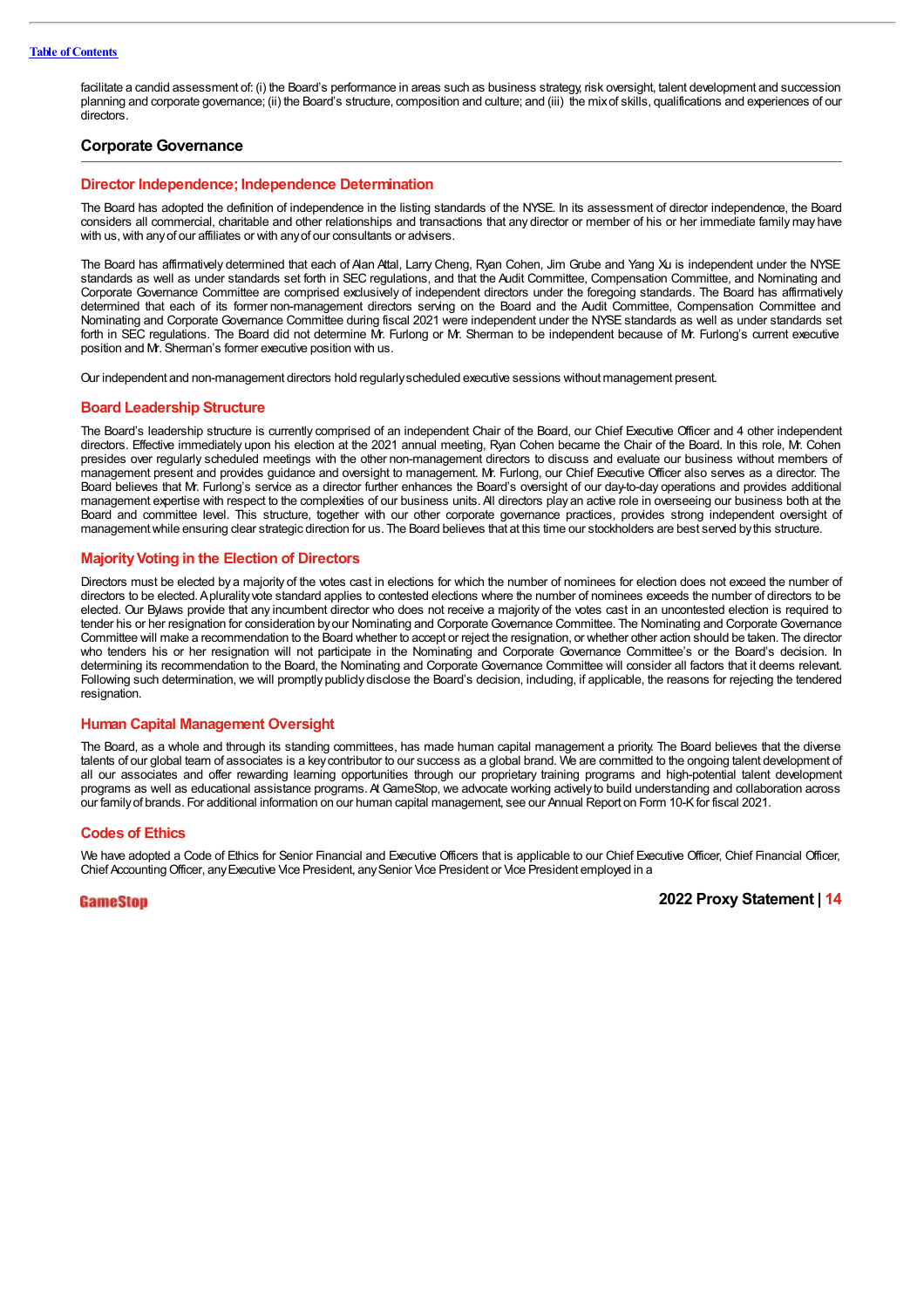finance or accounting role and any managing director or finance director of all our foreign subsidiaries. We have also adopted a Code of Standards, Ethics and Conduct applicable to all of our associates and non-employee directors. The Code of Ethics for Senior Financial and Executive Officers and the Code of Standards, Ethics and Conduct are available on our website at *http://investor.gamestop.com/corporate-governance* and are available in print to any stockholder who requests them in writing to our Secretary, GameStop Corp., 625 Westport Parkway, Grapevine, Texas 76051. In accordance with SEC rules, we intend to disclose any amendment (other than any technical, administrative or other non-substantive amendment) to either of the above Codes, or any waiver of any provision thereof with respect to certain specified officers listed above, on our website at *http:/ investor.gamestop.com/corporate-governance* within four business days following such amendment or waiver.

#### **Claw-back Policy**

We have adopted a claw-back policy which requires the Board, when permitted by law, to require reimbursement of annual incentive payments or long-term incentive payments from a current or former executive officer where the payment was predicated upon achieving certain financial results or other operating metrics, and either (1) the Board determines in its good faith judgment that such financial results or other operating metrics were achieved in whole or part as a result of fraud or other misconduct on the part of such executive, or fraud or other misconduct of other employees of which such executive had knowledge, whether or not such conduct results in any restatement of our financial statements filed with the SEC, or (2) such financial results or other operating metrics were the subject of a restatement of our financial statements filed with the SEC, and a lower payment would have been made to the executive officer based upon the restated financial results. We will, to the fullest extent possible under applicable law, seek to recover from the individual executive officer, in the case of (1), the full amount of the individual executive officer's incentive payments for the relevant period (including, at a minimum, for the three-year period prior to such financial results), and in the case of (2), the amount by which the individual executive officer's incentive payments for the relevant period (including, at a minimum, for the three-year period prior to the restatement of financial results) exceeded the lower payment thatwould have been made based on the restated financial results.

#### **EquityOwnership Policy**

The Board believes that it is important for each executive officer and non-employee director to have a financial stake in us to help align the executive officer's and non-employee director's interests with those of our stockholders. To that end, we have an equity ownership policy requiring that each executive officer and non-employee director maintain ownership of common stockwith a value of at least the following:

| <b>Executive Officer or Non-employee Director</b>   | <b>Fiscal 2021 Stock Ownership Guidelines</b> |
|-----------------------------------------------------|-----------------------------------------------|
| Chief Executive Officer                             | 5 times base salary                           |
| Chief Operating Officer or Executive Vice President | 3 times base salary                           |
| Non-employee Director                               | 275,000                                       |

New executive officers or non-employee directors are given a period of five (5) years to attain full compliance with these requirements. These requirements will be reduced by 50% for executive officers after the executive officer reaches the age of 62 in order to facilitate appropriate financial planning.

For purposes of these determinations, (i) stock ownership includes shares of common stock which are directly owned or owned by familymembers residing with the executive officer or non-employee director, or by family trusts, as well as vested options and vested restricted stock, and unvested restricted stock or equivalents, unless they are subject to achievement of performance targets, and common stock or stock equivalents credited to such executive officer or non-employee director under any deferred compensation plan, and (ii) common stock shall be valued per share using the 200-day trailing average NYSE per share closing price. As of January 29, 2022, each of our executive officers and non-employee directors was in compliance with our equity ownership policy (either because they owned adequate shares or are within the applicable grace period to obtain adequate shares).

#### **Anti-Hedging Policy**

Given that the aim of ownership of common stock is to ensure that employees and directors have a direct personal financial stake in our performance, hedging transactions on the part of employees and directors could be contrary to that purpose. Therefore, we have adopted an anti-hedging policy which states that the implementation by an employee or director of hedging strategies or transactions using short sales, puts, calls or other types of financial instruments (including, but not limited to, prepaid variable forward contracts, equity swaps, collars, and exchange funds) based upon the value of our common stock and applied to equity securities granted to such employee or director, or held, directly or indirectly, by such employee or director, is strictly prohibited.

#### **15 | 2022 Proxy Statement**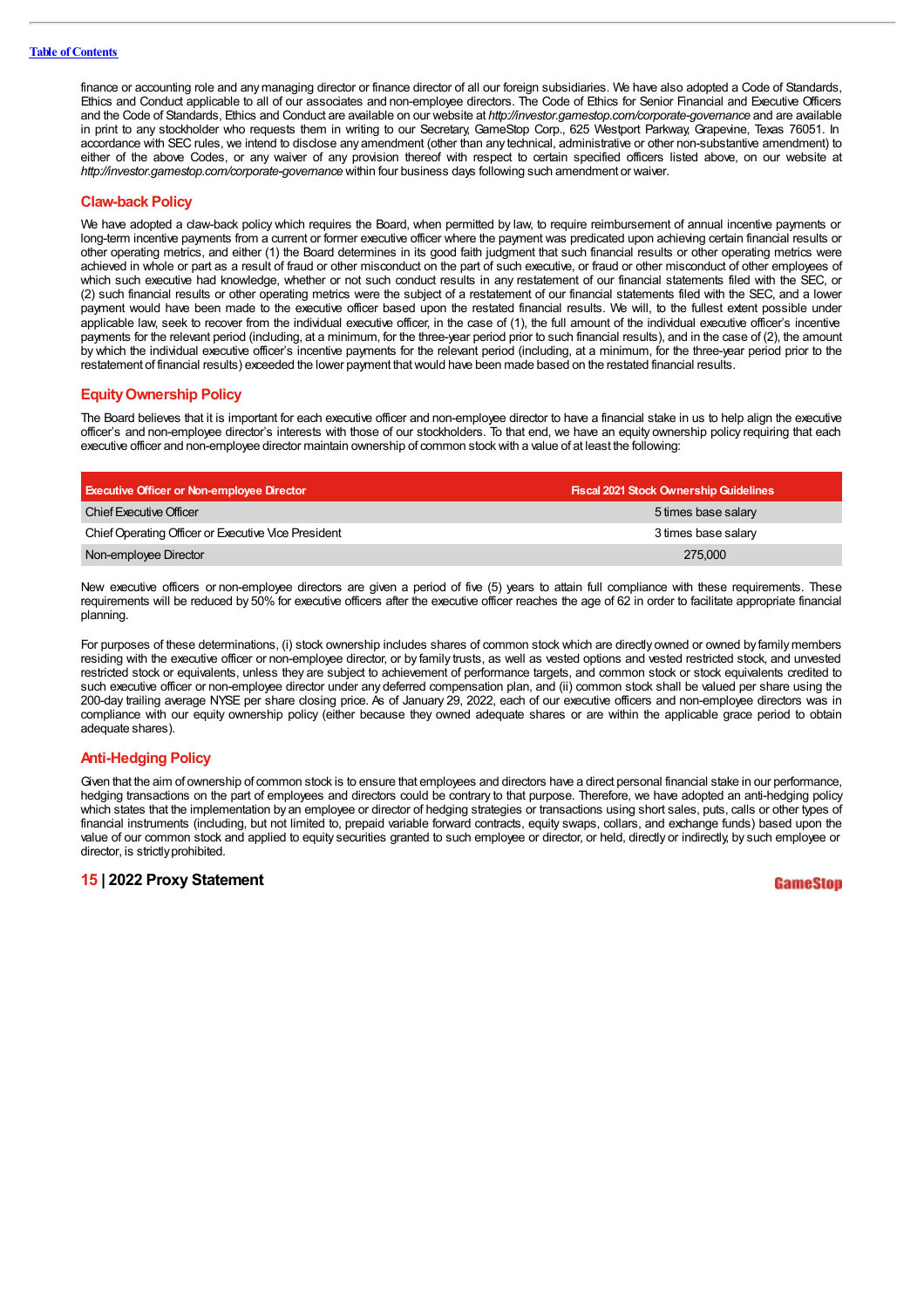#### **Corporate Governance Guidelines; Certifications**

The Board has adopted Corporate Governance Guidelines. The Corporate Governance Guidelines are available on our website at *http:/ investor.gamestop.com/corporate-governance* and are available in print to any stockholder who requests them in writing to our Secretary, GameStop Corp., 625 Westport Parkway,Grapevine, Texas 76051.

On an annual basis, our Chief Executive Officer submits to the NYSE the annual certification required by Section 303A.12(a) of the NYSE Listed CompanyManual. In addition, we have filed with the SEC as exhibits to our Annual Report on Form 10-K for fiscal 2021 the certifications of our Chief Executive Officer and Chief Financial Officer required pursuant to Section 302 of the Sarbanes-Oxley Act relating to the quality of our public disclosure.

#### **Communications Between Stockholders and Interested Parties and the Board**

Stockholders and other interested persons seeking to communicate with the Board should submit any communications in writing to the Secretary, GameStop Corp., 625 Westport Parkway, Grapevine, Texas 76051.Any such communication must state the number of shares beneficially owned by the stockholder making the communication. Our Secretarywill forward such communication to the full Board or to any individual director or directors (including the presiding director of the executive sessions of the non-management directors or the non-management directors as a group) to whom the communication is directed.

#### **Attendance at Annual Meetings**

All members of the Board are expected to attend the annual meeting and be available to address questions or concerns raised bystockholders. At our 2021 annual meeting of stockholders, which occurred during the COVID-19 pandemic, all of our then incumbent directors who stood for re-election at the 2021 annual meeting attended the meeting either in person or byteleconference.

#### **Succession Planning**

The Board is responsible for succession planning and succession planning issues are discussed as a matter of course at regular Board meetings. In addition, the Nominating and Corporate Governance Committee and the Strategic Planning and Capital Allocation Committee periodically review the talent development and succession plans for our senior executive officer positions, including the Chief ExecutiveOfficer.

#### **Risk Oversight**

Responsibility for risk oversight resides with the full Board. Committees have been established to help the Board carry out this responsibility by focusing on key areas of risk inherent in the business. The Audit Committee oversees risk associated with financial and accounting matters, including compliance with legal and regulatory requirements, related-party transactions and our financial reporting and internal control systems. The Audit Committee also oversees our internal audit function and regularlymeets separatelywith representatives of internal audit, the Chief Financial Officer, external auditors and other financial and executive management. The Compensation Committee oversees risks associated with compensation policies and the retention and development of executive talent, including the development of policies that do not encourage excessive risk-taking by our executives. These policies include various factors to help mitigate risk, including vesting periods, equity ownership policies, and claw-back provisions. The Compensation Committee and management also regularly review our compensation policies to determine effectiveness and to assess the risk they present to us. Based on this review, we have concluded that our compensation policies and procedures are not reasonably likely to have a material adverse effect on us. In addition, at least annually, the Board conducts a formal business review including a risk assessment related to our existing business and new initiatives. Because overseeing risk is an ongoing process and inherent in strategic decisions, the Board also discusses risk throughout the year at other meetings in relation to specific topics or actions.

#### **Director Compensation**

Formerly, our standard non-employee director compensation consisted of an annual cash retainer of \$140,000 and an annual restricted stock award valued at approximately \$140,000, which vested on the date of the next regularly scheduled annual meeting (subject to the grantee's continued service through that date). In addition, in connection with Ms. Vrabeck's appointment as Chair of the Board in June 2020, Ms. Vrabeck was entitled to receive an additional \$200,000 retainer, payable 50% in restricted stock (granted at the same time as the annual restricted stock award in June 2020), and 50% in cash. This additional compensation was determined based on the expected additional responsibilities assumed byMs. Vrabeck as Chair of the Board, as well as an analysis of compensation paid to Non-Executive Chairs among our 2020 executive compensation peer group.

#### GameStop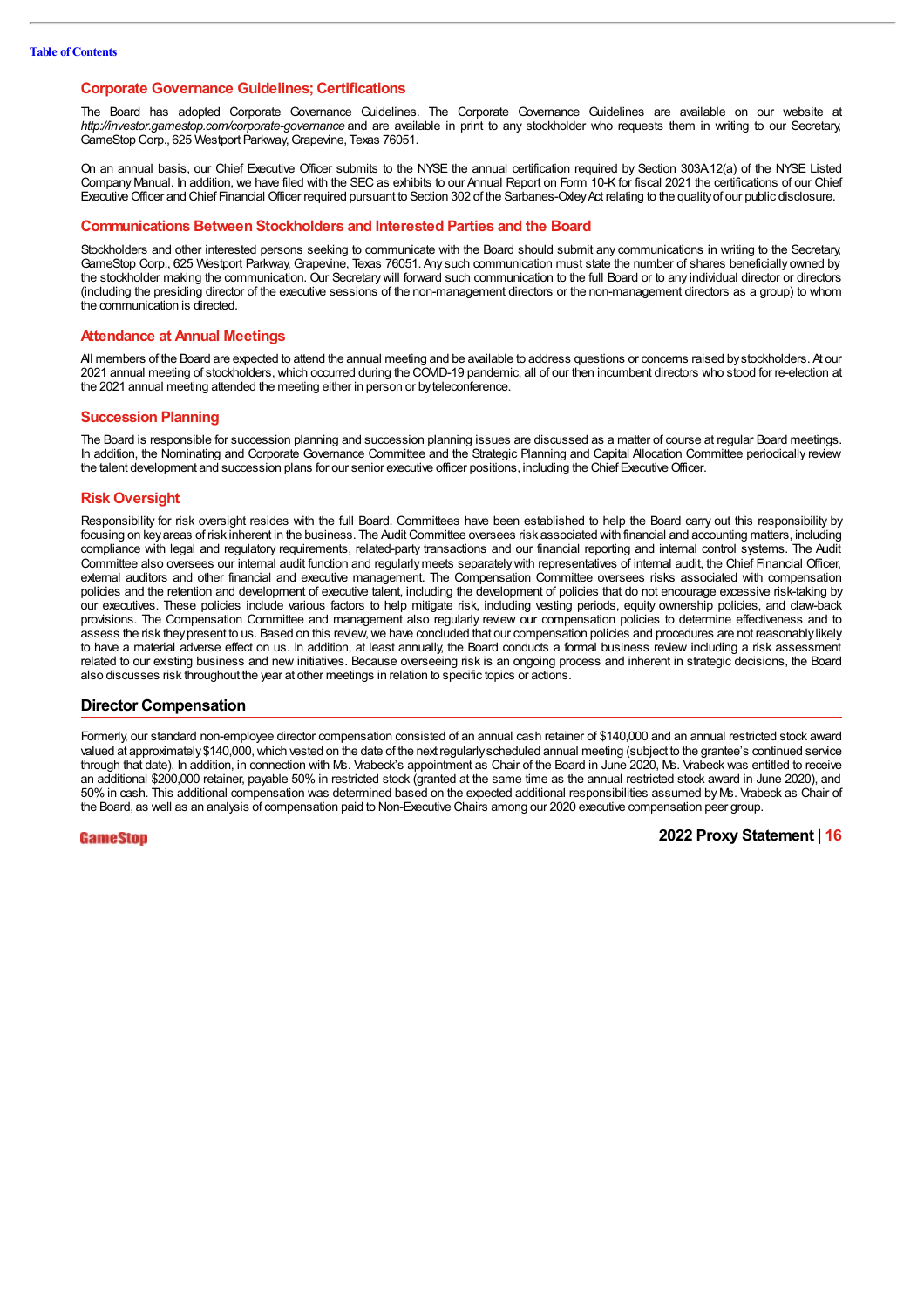Messrs. Attal and Grube, who were appointed to the Board on January 11, 2021, received a pro-rata portion of our standard 2020 non-employee director compensation, based on the portion of the year served by them and with the number of shares subject to their restricted stock awards based on the closing price of our common stock on the first trading day following their appointments. Their restricted stock awards vested on the date of the 2021 annual meeting. These restricted stock awards are shown in the table belowbecause theywere granted in fiscal 2021.

Messrs.Cohen and Sherman declined to receive anycompensation for their service as non-employee directors.

Commencing with the 2021 annual meeting, the Board decided to reduce the amount and alter the structure of non-employee director compensation. Each non-employee director elected at the annual meeting will receive a restricted stock unit (RSU) award with a respect to a number of shares determined bydividing \$200,000 bythe average closing price of our common stock for the 30 trading days immediatelypreceding the annual meeting. Such RSUs will vest upon the earlier of the next regularly scheduled annual meeting following the award date or the grantee's death. One share of common stock will be distributed in respect of each vested RSU within 60 days following the relevant vesting date or event. Under this revised structure, no cash compensation will be paid to our non-employee directors.

The following table provides information regarding compensation of our non-employee directors for fiscal 2021.

| <b>Name</b>                              | <b>Fees Earned or</b><br>Paid in Cash(1) |         | <b>Stock</b><br>Awards $(2)(3)$ |         | <b>Total</b> |         |
|------------------------------------------|------------------------------------------|---------|---------------------------------|---------|--------------|---------|
| Current Non-Employee Directors:          |                                          |         |                                 |         |              |         |
| Alain (Alan) Attal(3)                    | \$                                       | 58,334  | \$                              | 257,933 | \$           | 316,267 |
| Ryan Cohen(3)                            |                                          |         |                                 |         |              |         |
| James (Jim) Grube(3)                     |                                          | 58,334  |                                 | 257,933 |              | 316,267 |
| Lawrence (Larry) Cheng <sup>(3)(4)</sup> |                                          |         |                                 | 200,087 |              | 200,087 |
| Yang $Xu(3)(4)$                          |                                          |         |                                 | 200,087 |              | 200,087 |
| Former Non-Employee Directors:           |                                          |         |                                 |         |              |         |
| Kurtis J. Wolf(3)(6)                     | \$                                       | 36,945  | \$                              |         | \$           | 36,945  |
| Lizabeth Dunn(3)(5)                      |                                          | 61,834  |                                 |         |              | 61,834  |
| Paul J. Evans(3)(5)                      |                                          | 61,834  |                                 |         |              | 61,834  |
| Raul J. Fernandez <sup>(3)(5)</sup>      |                                          | 61,834  |                                 |         |              | 61,834  |
| Reginald Fils-Aimé(3)(5)                 |                                          | 61,834  |                                 |         |              | 61,834  |
| William Simon(3)(5)                      |                                          | 61,834  |                                 |         |              | 61,834  |
| James K. Symancyk(3)(5)                  |                                          | 61,834  |                                 |         |              | 61,834  |
| Carrie W. Teffner(3)(5)                  |                                          | 61,834  |                                 |         |              | 61,834  |
| Kathy P. Vrabeck(3)(5)                   |                                          | 106,000 |                                 |         |              | 106,000 |

(1) Represents amounts earned and paid for service in fiscal 2021.

(2) Reflects the grant date fair values in accordance with FASBASCTopic 718. The grant date fair value of these awards may differ fromthe award values described in the narrative above, because grant date fair value is determined with reference to the closing price of our common stock on the grant date, whereas these awards were sizedwith reference to an average closing price of our common stock for a multi-day period preceding the applicable grant date. The Board decided to use this trailing average approach to determine award sizes to reduce the impact of short-termstock price volatility.

(3) As of January 29, 2022, each of the non-employee directors set forth in the above table held the following number of unvested restricted stock units: Alan Attal—1,022; Ryan Cohen—0; James (Jim) Grube—1,022; Lawrence (Larry) Cheng—1,022; Yang Xu—1,022; Lizabeth Dunn—0; Paul J. Evans—0; Raul J. Fernandez—0; Reginald Fils-Aimé—0; William Simon—0; James K. Symancyk—0; Carrie W. Teffner—0; and Kathy P. Vrabeck—0. Kurtis J. Wolf, who held 29,289 such shares, forfeited his entire award upon his resignation fromthe Board on April 5, 2021.

(4) Mr. Cheng and Ms. Xuwere appointed to the Board on June 9, 2021.

#### **17 | 2022 Proxy Statement**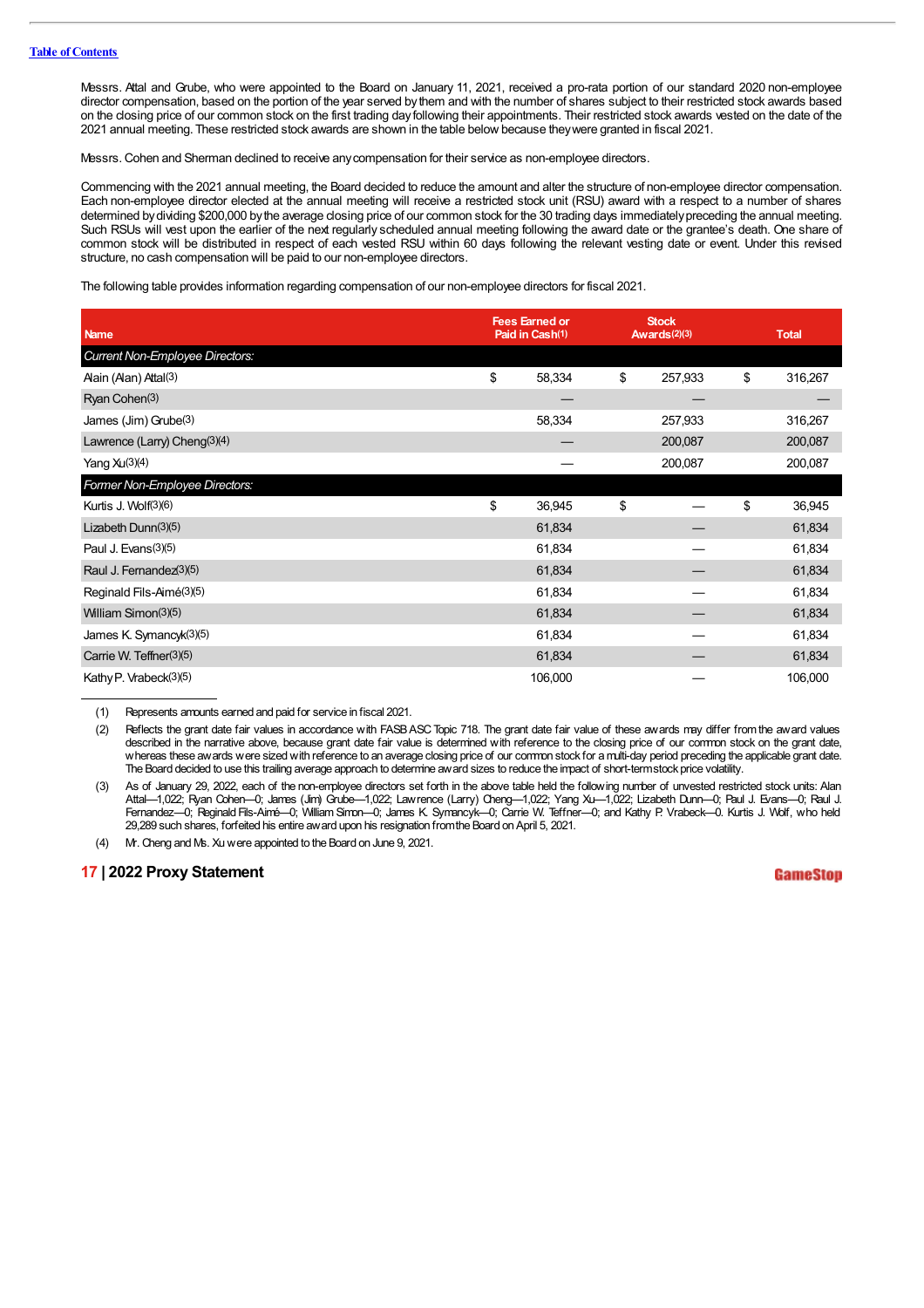- (5) Messrs. Evans, Fernandez, Fils-Aimé, Simon and Symancyk and Mmes. Dunn, Teffner and Vrabeck retired fromthe Board at the end of their terms at the 2021 annual meeting.
- (6) Mr. Wolf resigned as a member of the Board on April 5, 2021.

We have reimbursed and will continue to reimburse our directors for reasonable expenses incurred in connection with their attendance at Board and committee meetings. Because the Board believes that it is important for each director to have a financial stake in us to help align the director's interests with those of our stockholders, we require our directors maintain a certain level of ownership of common stock. For a description of the equity ownership policy, see "Corporate Governance-Equity Ownership Policy" above.

Directors who are our executive officers (presently, Mr. Furlong, and, previously, our former President and Chief Executive Officer, Mr. Sherman) do not receive additional compensation for their services as directors, and none of the directors receive additional compensation for their services as committee chairpersons. Please see the portions of this proxy statement regarding executive compensation for a description of Mr. Furlong and Mr. Sherman's compensation.

On April 18, 2021, we and George E. Sherman, our former Chief Executive Officer and director, entered into a Transition and Separation Agreement (the "Transition Agreement"). The Transition Agreement provided that Mr. Sherman would step down as our President and Chief Executive Officer, but (subject to his reelection by our stockholders at the 2021 annual meeting) would continue to serve a member of the Board. Nonetheless, in the Transition Agreement, Mr. Sherman declined to receive any compensation from us in respect of his service as a member of the Board, even after his employment ceased. Effective as of June 21, 2021, M. Sherman stepped down as our President, Chief Executive Officer, and a member of the Board.

#### **Executive Officers**

The following table sets forth the names and ages of our current and former executive officers and the positions theyhold or held, as applicable:

| <b>Name</b>                        | Age | Title                                                                                          |
|------------------------------------|-----|------------------------------------------------------------------------------------------------|
| <b>Current Executive Officers:</b> |     |                                                                                                |
| Matthew Furlong(1)                 | 43  | Chief Executive Officer                                                                        |
| Mchael Recupero(2)                 | 48  | <b>Chief Financial Officer</b>                                                                 |
|                                    |     |                                                                                                |
| <b>Former Executive Officers:</b>  |     |                                                                                                |
| Diana Saadeh-Jajeh <sup>(3)</sup>  | 52  | Senior Vice President and Chief Accounting Officer, and former Interim Chief Financial Officer |
| George E. Sherman(4)               | 61  | Former Chief Executive Officer                                                                 |
| James A Bell(5)                    | 54  | Former Executive Vice President and Chief Financial Officer                                    |
| Frank M Hamlin(6)                  | 53  | Former Chief Customer Officer                                                                  |
| Chris R. Homeister(7)              | 53  | Former Executive Vice President and Chief Merchandising Officer                                |
| Jenna Owens <sup>(8)</sup>         | 43  | Former Executive Vice President and Chief Operating Officer                                    |

(1) Effective as of June 21, 2021, M. Furlong was appointed as our President and Chief Executive Officer.

(2) Effective as of July 12, 2021, Mr. Recuperowas appointed as our Chief FinancialOfficer.

(3) Effective as of March 26, 2021, Ms. Saadeh-Jajeh was appointed interim Chief Financial Officer. Effective as of July 12, 2021, Ms. Saadeh-Jajeh stepped down as our interim Chief Financial Officer and resumed service as our Senior Vice President and Chief Accounting Officer.

(4) Effective as of June 21, 2021, Mr. Sherman ceased to be our President and Chief Executive Officer pursuant to the Transition Agreement.

(5) Effective as of March 26, 2021, Mr. Bell ceased to be our Chief FinancialOfficer.

(6) Effective as of March 31, 2021, Mr. Hamlin ceased to be our Chief Customer Officer. Responsibilities associated with Mr. Hamlin's position were absorbed by other members of the Company's management team.

(7) Effective as of June 2, 2021, Mr. Homeister ceased to be our Chief Merchandising Officer. Responsibilities associated with Mr. Homeister's position were absorbed by other members of the Company's management team.

(8) Effective as of October 25, 2021, Ms. Owens ceased to be our Chief Operating Officer. Responsibilities associated with Ms. Owens' position were absorbed by other members of the Company's management team.

**GameStop**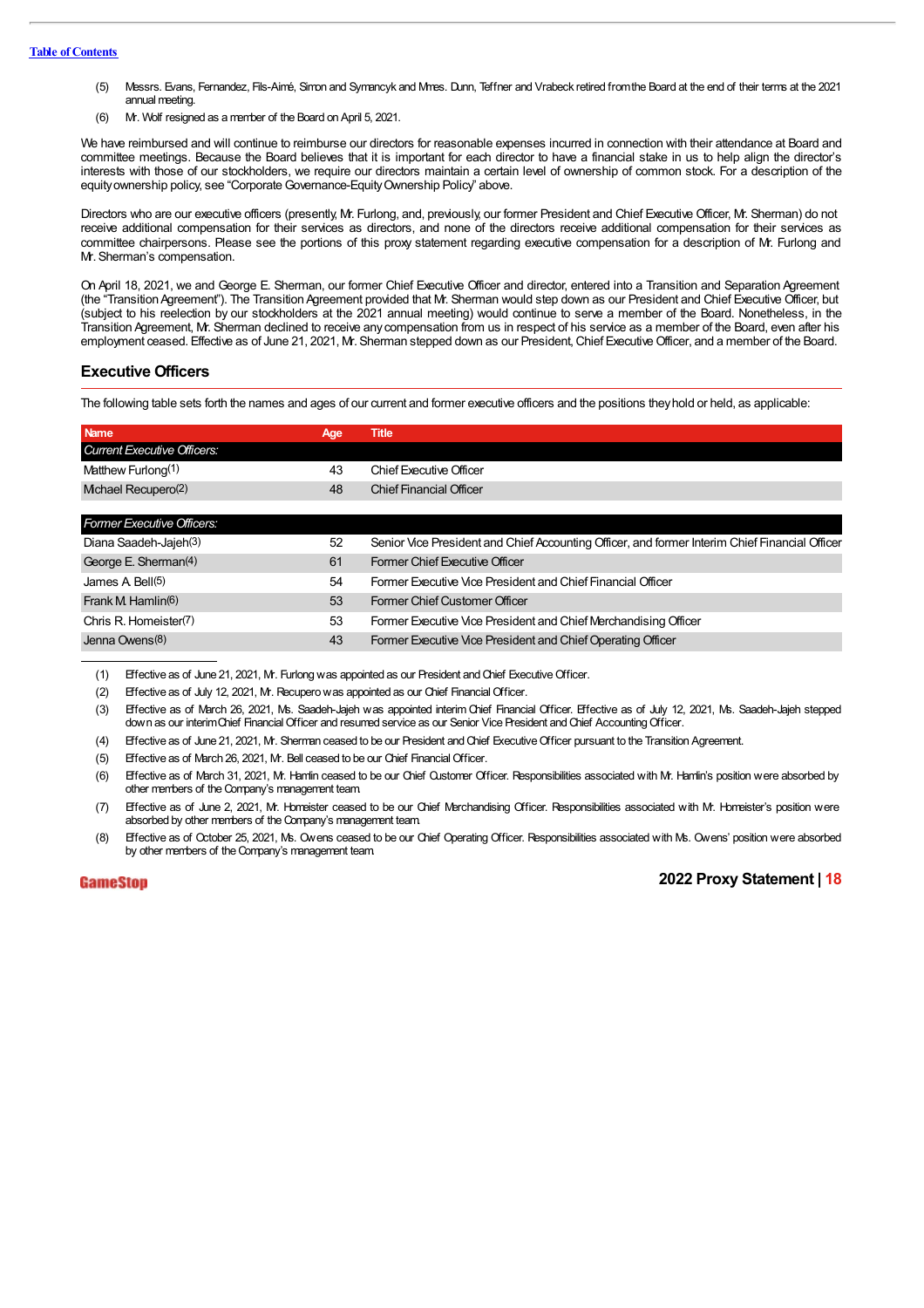#### **Roles of Chair of the Board and Chief Executive Officer**

Effective immediately upon his re-election to the Board at the annual meeting, Ryan Cohen will continue in his role as the Chair of the Board. As an independent chair, Mr. Cohen has the responsibility for presiding over regularly scheduled meetings with the other non-management directors to discuss and evaluate our business without members of management present and provides guidance and oversight to management. Our Chief Executive Officer has responsibility for the development and execution of our strategic plans and for leadership and oversight of all of our day-to-day operations and performance.

#### **Business Experience of Executive Officers**

Matthew Furlong serves as our President and Chief Executive Officer (in addition to his role as a director), a role he has held since June 2021. Prior to joining the Company, Mr. Furlong served as Country Leader, Australia for Amazon (NASDAQ: AWZN) since September 2019 and in various other roles at Amazon since October 2012, including as Director, Technical Advisor, Amazon North America. Prior to joining Amazon, Mr. Furlong served in various roles at The Procter & Gamble Company focused on brand, marketing and sales growth strategies.

**Michael Recupero**serves as our Chief Financial Officer, a role he has held since June 2021. Prior to joining the Company, Mr. Recupero served as Chief Financial Officer of the North American Consumer business of Amazon since January 2021 after serving as Chief Financial Officer of the Prime Video business ofAmazon since April 2019 and previously serving as Chief Financial Officer of the European Consumer business ofAmazon since October 2016. Prior to those roles, Mr.Recupero served in various other roles at Amazon focused on finance since joining Amazon in April 2004.

#### **19 | 2022 Proxy Statement**

GameSton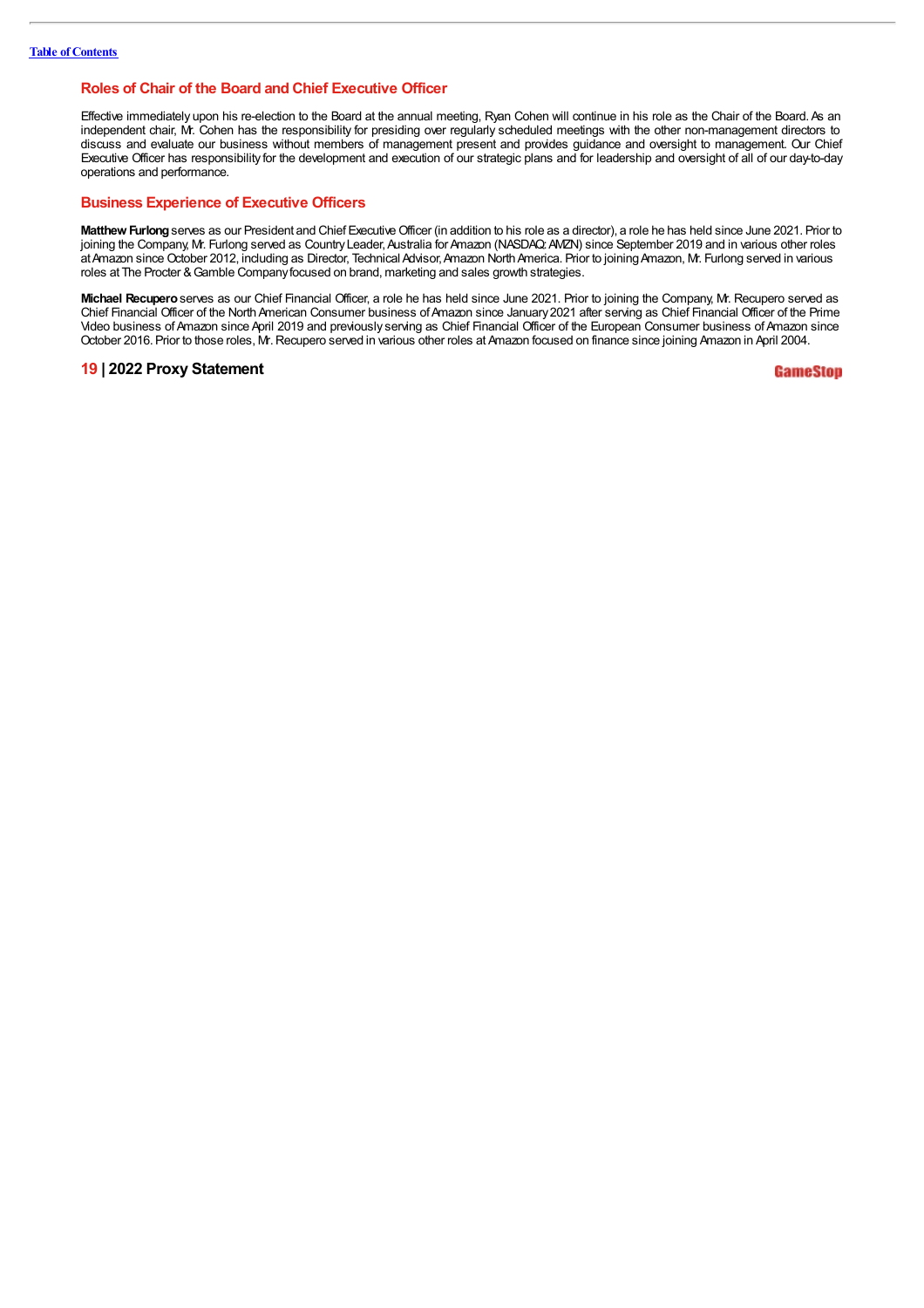#### **Security Ownership of Certain Beneficial Owners and Management and Related Stockholder Matters**

The following table sets forth the number of shares of our common stock (including common stock that maybe purchased pursuant to the exercise of options, warrants or otherwise within 60 days of April 8, 2022) beneficially owned on April 8, 2022 by each director, each of the NEOs, each holder of 5% or more of our common stock and all of our directors and executive officers as a group. Except as otherwise noted, the individual director or executive officer (including former executive officers who are NEOs) or his or her immediate familymembers had sole voting and investment power with respect to the identified securities. Except as otherwise noted, the address of each person listed below is c/o GameStop Corp., 625 Westport Parkway, Grapevine, Texas 76051. The total number of shares of our common stock outstanding as of April 8, 2022 was 76,347,215.

|                                                    |            | <b>Shares Beneficially Owned</b> |         |  |
|----------------------------------------------------|------------|----------------------------------|---------|--|
| <b>Name</b>                                        | Number(1)  |                                  | $\%$    |  |
| 5%Stockholders:                                    |            |                                  |         |  |
| <b>RC Ventures LLC</b>                             | 9,101,000  | (2)                              | 11.9%   |  |
| P.O. Box 25250, PMB 30427                          |            |                                  |         |  |
| Mami, FL 33102                                     |            |                                  |         |  |
| The Vanguard Group                                 | 5,931,837  | (3)                              | 7.8     |  |
| 100 Vanguard Boulevard                             |            |                                  |         |  |
| Malvern, PA 19355                                  |            |                                  |         |  |
| BlackRock, Inc.                                    | 5,194,518  | (4)                              | 6.8     |  |
| 55 East 52nd Street                                |            |                                  |         |  |
| New York, NY 10055                                 |            |                                  |         |  |
| <b>Directors and Executive Officers:</b>           |            |                                  |         |  |
| Ryan Cohen                                         | 9,101,000  | (2)                              | 11.9    |  |
| George E. Sherman                                  | 1,268,462  | (5)                              | 1.7     |  |
| Frank M. Hamlin                                    | 390,359    | (6)                              | $\star$ |  |
| Chris R. Homeister                                 | 388,357    | (7)                              | $\star$ |  |
| Alain (Alan) Attal                                 | 130,423    | (8)                              | $\star$ |  |
| Matthew Furlong                                    | 72,678     | (9)                              | $\star$ |  |
| Jenna Owens                                        |            | (10)                             | $\star$ |  |
| Mchael Recupero                                    | 55,596     | (11)                             | $\star$ |  |
| Diana Saadeh-Jajeh                                 | 18,825     | (12)                             | $\star$ |  |
| Lawrence (Larry) Cheng                             | 8,022      | (13)                             | $\star$ |  |
| James (Jim) Grube                                  | 2,023      | (14)                             | $\star$ |  |
| Yang Xu                                            | 1,022      | (15)                             | $\star$ |  |
| James A Bell                                       | 511,905    | (16)                             | $\star$ |  |
| All Directors and Officers as a Group (13 persons) | 11,948,672 | (17)                             | 15.7    |  |

\* Less than 1.0%.

(1) Shares of common stock that an individual or group has a right to acquire within 60 days after April 8, 2022 pursuant to the exercise of options, warrants or other rights are deemed to be outstanding for the purpose of computing the beneficial ownership of shares and percentage of such individual or group, but are not deemed to be outstanding for the purpose of computing the beneficial ownership of shares and percentage of any other person or group shown in the table.

**GameStop**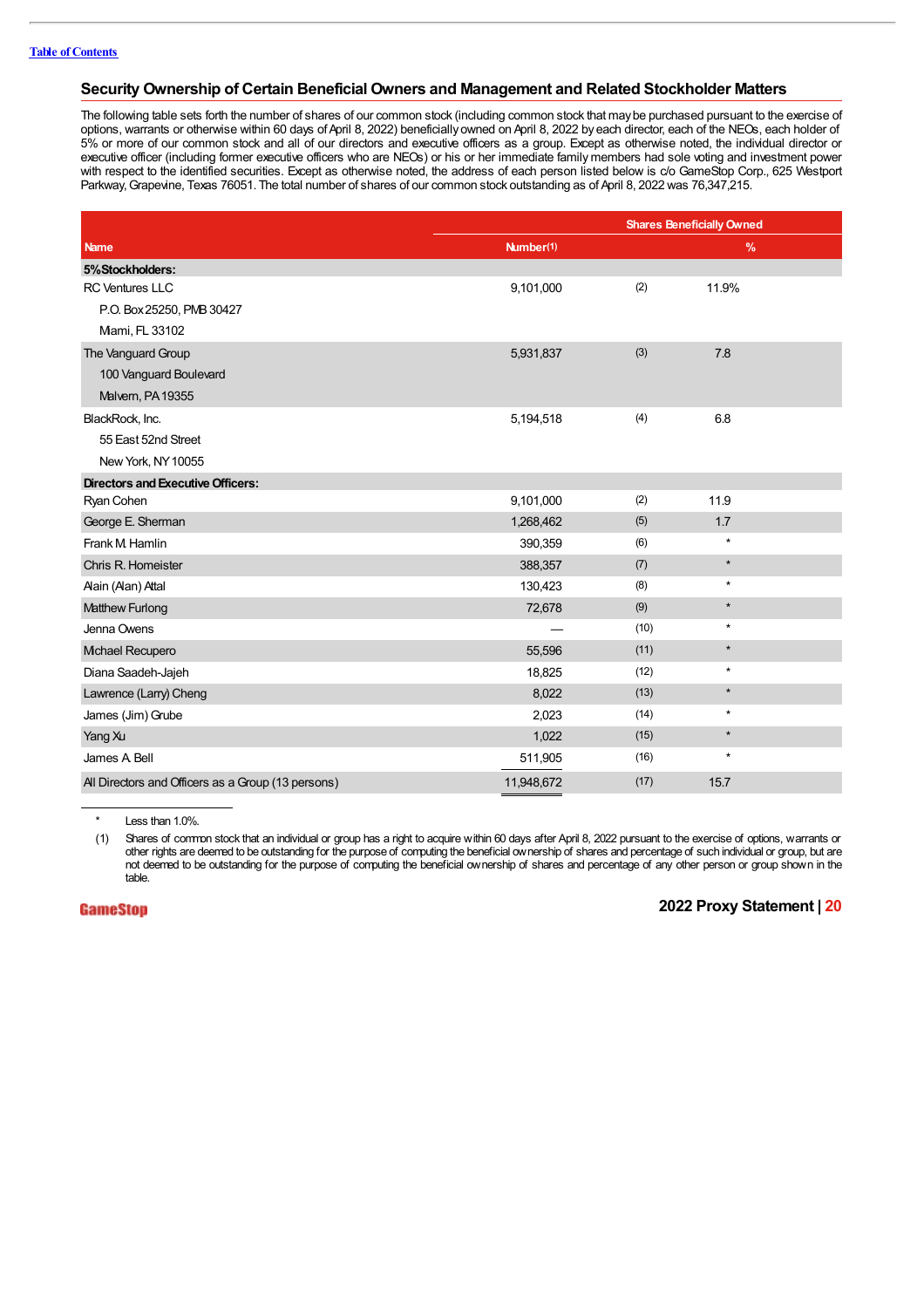#### **Table of Contents**

- (2) Based on information included in Amendment No. 6 to Schedule 13D filed with the SEC on March 22, 2022 by RC Ventures LLC ("RC Ventures") and Ryan Cohen ("Mr. Cohen"). The 9,101,000 shares are owned directly by RCVentures. Mr. Cohen, as the Manager of RCVentures, may be deemed to beneficially own and to have sole power to vote and dispose of the Shares owned directly by RCVentures. Mr. Cohen was appointed to the Board on January 11, 2021. See "Proposal 1, Election of Directors—Agreement with RC Ventures and Ryan Cohen."
- (3) Based on information included in its Amendment No. 12 to Schedule 13Gfiled with the SECon February 10, 2022, The Vanguard Group has the sole power to vote or to direct the vote with respect to none of these shares, the sole power to dispose or direct the disposition with respect to 5,837,633 of these shares and the shared power to vote or direct to vote with respect to 38,230 of these shares and the shared power to dispose or direct the disposition with respect to 94,204 of these shares.
- (4) Based on information included in its Amendment No. 16 to Schedule 13Gfiled with the SECon February 1, 2022, BlackRock, Inc. has the sole power to vote or to direct the votewith respect to 5,012,837 of these shares and sole power to dispose or direct the dispositionwith respect to 5,194,518 of these shares.
- (5) As of June 21, 2021, the date of his cessation of employment, Mr. Sherman owned 1,268,462 shares. We do not have information as to Mr. Sherman's current share ownership.
- (6) As of March 31, 2021, the date of his cessation of employment, Mr. Hamlin beneficially owned 390,359 shares. We do not have information as to Mr. Hamlin's current share ownership.
- (7) As of June 2, 2021, the date of his cessation of employment, Mr. Homeister beneficially owned 288,595 shares. We do not have information as to Mr. Homeister's current share ownership.
- (8) Includes 2,901 unvested restricted shares.
- (9) Consists of unvested restricted stock units. Mr. Furlong was appointed as Chief Executive Officer on June 21, 2021.
- (10) As of October 25, 2021, the date of her cessation of employment, Ms. Owens beneficially owned 56,191 unvested shares. These shares were forfeited in connectionwith her cessation of employment. We do not have information as to Ms. Owens' current share ownership.
- (11) Consists of unvested restricted stock units. Mr. Recuperowas appointed as Chief FinancialOfficer on July 12, 2021.
- (12) Consists of unvested restricted shares. Ms. Saadeh-Jajeh served as InterimChief FinancialOfficer fromMarch 26, 2021 to July 12, 2021
- (13) Consists of unvested restricted stock units. Mr. Chengwas elected to the Board at the 2021 annual meeting.
- (14) Consists of unvested restricted shares. Mr. Grubewas appointed to the Board on January 11, 2021.
- (15) Consists of unvested restricted stock units. Ms. Xuwas elected to the Board at the 2021 annual meeting.
- (16) As of March 26, 2021, the date of his cessation of employment, Mr. Bell owned 511,905 shares. We do not have information as to Mr. Bell's current share ownership.
- (17) Of these shares, 161,067 are unvested restricted shares.

#### **Compensation Committee Interlocks and Insider Participation**

The members of the Compensation Committee are Alan Attal (Chair), LarryCheng and Jim Grube, none of whom has ever been an employee of the Company. No member of the Compensation Committee had a relationship requiring disclosure in this Proxy Statement under Items 404 or 407 of SEC Regulation S-K.

#### **21 | 2022 Proxy Statement**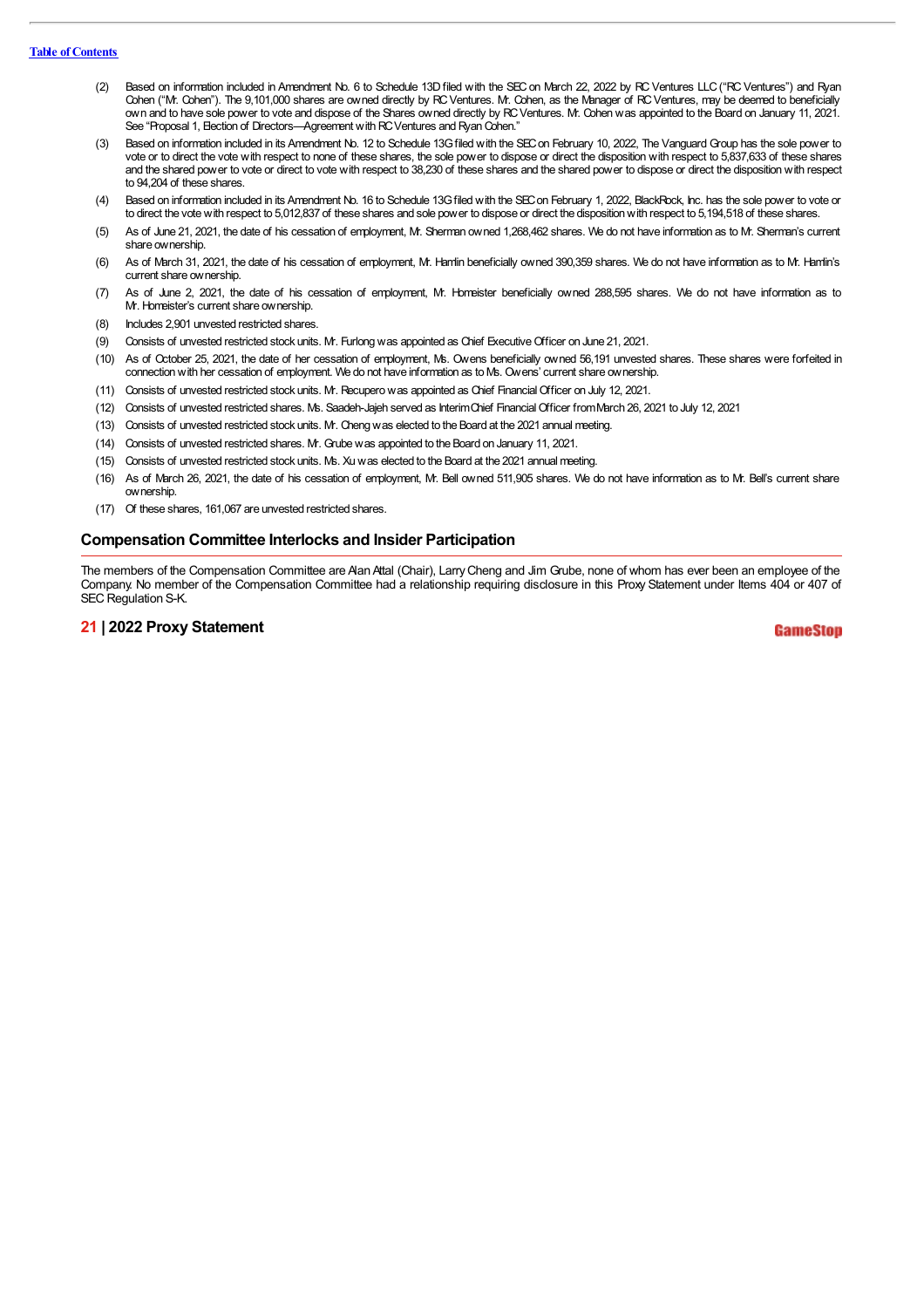# **PROPOSAL 2: APPROVAL OF THE GAMESTOP CORP. 2022 INCENTIVE PLAN**

#### **Overview**

On March 31, 2022, the Compensation Committee and the Board approved, subject to the approval of the Company's stockholders at the annual meeting, the GameStop Corp. 2022 Incentive Plan (the "2022 Plan"). The 2022 Plan, if approved by stockholders, will replace the current GameStop Corp. 2019 Incentive Plan (the "2019 Plan").

Our principal reason for implementing the 2022 Plan is to support future compensatory equity issuances. If the 2022 Plan is approved by stockholders, 8,000,000 shares of common stock, plus any shares subject to 2019 Plan awards that expire, are forfeited, cancelled, terminated or settled in cash after the 2022 Plan is effective, will be available for issuance under the 2022 Plan.

If the 2022 Plan is approved by stockholders, no additional awards will be made pursuant to the 2019 Plan. If this proposal is not approved by our stockholders, the 2022 Plan will not become effective and the 2019 Plan will remain in effect in accordance with its present terms, which has an expiration date of June 25, 2029.

#### **WhyGameStop Corp. Believes You Should Vote to Approve Proposal 2**

The 2022 Plan authorizes the Compensation Committee to provide equity-based compensation in the form of stock options, stock appreciation rights, restricted stock, restricted stock units, performance awards, and other share-based awards, for the purposes of providing officers, employees, consultants, advisors, and directors of our Companyand affiliates with incentives and rewards for performance.

We believe our future success depends in part on our abilityto attract, motivate, and retain high-qualityofficers, employees, consultants, advisors, and directors, and that the abilityto provide equity-based awards under the 2022 Plan is critical to achieving this success. If the 2022 Plan is not approved, it may jeopardize the Compensation Committee's ability to achieve these objectives. We believe that we would be at a significant competitive disadvantage if we could not use equity-based awards to recruit and compensate high-performing individuals, based on the fact that equity-based awards are a critical component of our new compensation structure, and are a key design feature of the compensation programs of our competitors.

The use of equity as part of our compensation program is also important to our continued success as it aligns the interests of our officers, employees, directors and other grantees with the interests of our stockholders and promotes a focus on long-term value creation. In addition, the 2022 Plan will allow us to continue to provide a means whereby those individuals who have responsibility for the successful administration and management of the Companycan acquire and maintain ownership of shares of common stock, therebystrengthening their interests in the welfare of the Company.

In addition, as described in our Compensation Discussion and Analysis, the Compensation Committee adopted a new compensation structure whereby a significant portion of the compensation of our NEOs and senior-level employees are to be delivered through the use of equity (with significantly reduced cash compensation levels vs. our legacy approach to executive and employee compensation). This approach creates direct alignment between the interests of our stockholders with the interests of our executives. The 2022 Plan helps to ensure that the Compensation Committee has adequate shares available to meet our compensation objectives under this new structure in all stock price environments. Furthermore, the 2022 Plan will ensure we can continue to attract the executive talent necessary to execute upon our digital strategy and transformation of our business.

#### **Determination of Shares to be Available for Issuance Under the 2022 Plan**

As of April 8, 2022, the number of shares remaining available for new grants under the 2019 Plan was 4,128,642. The Compensation Committee approved the share authorization requested under the 2022 Plan based, in part, on a belief that the number of shares currently available to grant under the 2019 Plan does not give us sufficient flexibilityto adequatelyprovide for future incentives.

In setting the number of proposed shares available for issuance under the 2022 Plan, the Compensation Committee considered a number of factors, including the Company's new compensation structure, historical grant practices, the dilutive effect of additional compensatory equity issuances, the Company's current and expected future personnel complement, and the recent and potential future volatilityin the Company's stock price.

Based on internal analyses of historical and future potential equityneeds, we expect the share reserve proposed under the 2022 Plan would provide the Compensation Committee with the ability to deliver equity-based awards for approximately three to four years. The actual duration of this share reserve could vary from this estimate based on a number of factors, including, but not limited to, future stock prices, future changes to our grantee population, and future changes to our equityincentive design.

#### **GameStop**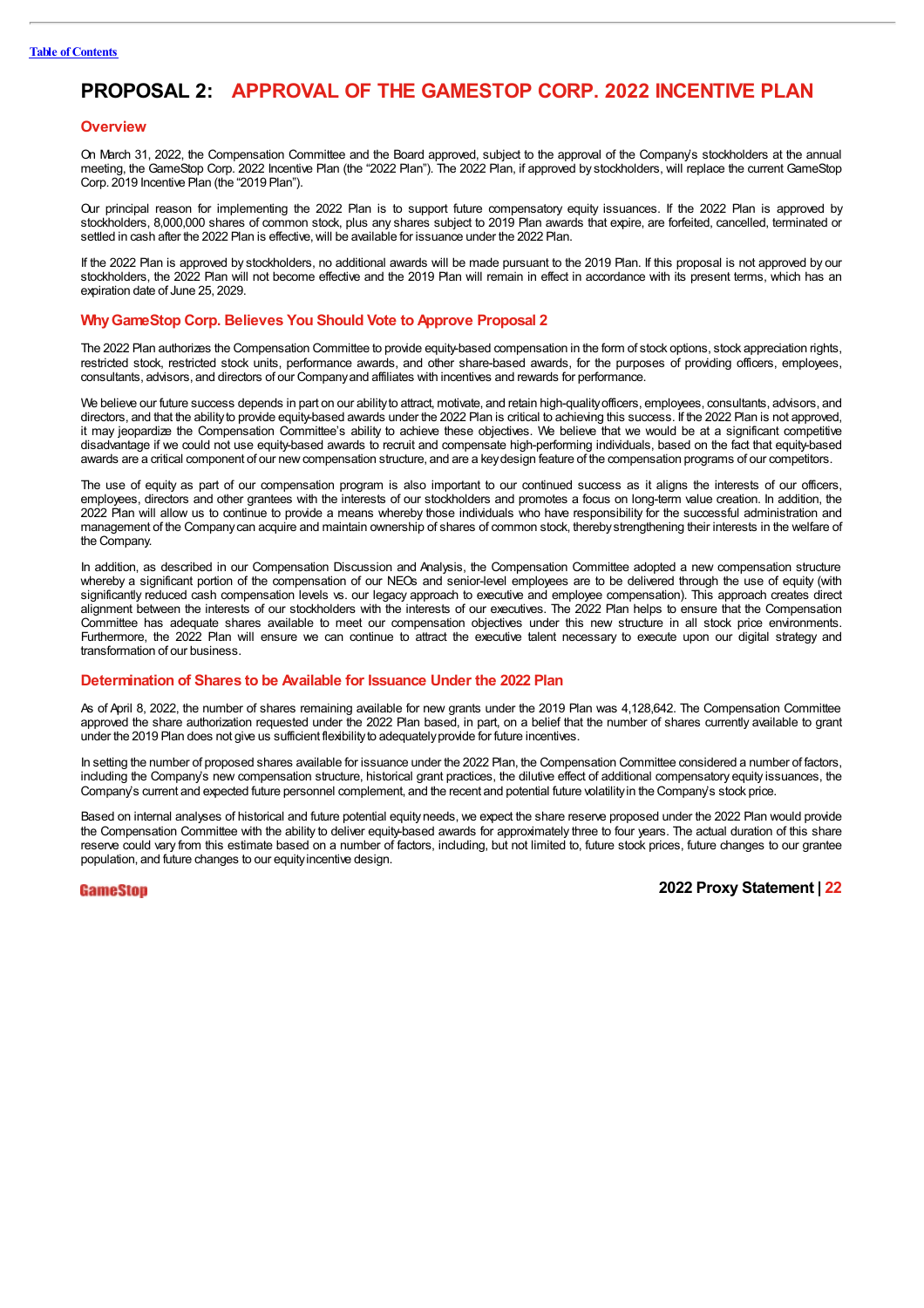#### **Important 2022 Plan Features**

*No Payment of Dividends Until Awards Vest.* Dividends or dividend equivalents payable with respect to 2022 Plan awards will be subject to the same vesting terms as the related award.

*NoOption or SARRepricing*. The 2022 Plan prohibits the repricing of stock options and stock appreciation rights without stockholder approval.

*No Automatic Acceleration upon a Change in Control*. The 2022 Plan reflects the Company's current practice not to provide for automatic equityaward vesting upon a change in control. Rather, we believe that it is important for the Compensation Committee to maintain flexibility as to the proper treatment of awards upon a change in control, so the 2022 Plan leaves this to the Compensation Committee's judgment.

#### **3-Year Annual Burn Rate and Year-End Dilution/Overhang**

The table below illustrates dilution and other metrics relating to equity grants for the last three fiscal years.

|                         | <b>Fiscal 2021</b> | <b>Fiscal 2020</b> | <b>Fiscal 2019</b> | Average |
|-------------------------|--------------------|--------------------|--------------------|---------|
| Annual Burn Rate(1)     | $1.6\%$            | 4.0%               | 4.2%               | 3.3%    |
| Year-End Dilution(2)    | $.8\%$             | 6.6%               | 3.8%               | 4.1%    |
| Year-End Overhang $(3)$ | 7.3%               | 12.8%              | 10.8%              | 10.3%   |

(1) Calculated by dividing (a) the number of shares underlying stock awards and stock options granted during each respective fiscal year by (b) the weighted average number of shares outstanding (diluted) over each respective fiscal year.

- (2) Calculated by dividing (a) the number of shares underlying stock awards and stock options outstanding at each respective fiscal year-end by (b) the sumof the Common Shares Outstanding at each respective fiscal year-end plus the numerator.
- (3) Calculated by dividing (a) the number of shares underlying stock awards and stock options outstanding, plus any shares remaining available for future grant, at each respective fiscal-year end, by (b) the sumof the Common Shares Outstanding at each respective fiscal year-end plus the numerator.

#### **Summaryof Material Features of the 2022 Plan**

The following is a summary of the material features of the 2022 Plan, which is qualified in its entirety by reference to the actual text of the 2022 Plan (attached hereto as AppendixA).

*Eligibility.* The 2022 Plan provides for the grant of equity awards to officers, employees, consultants, advisors and directors of the Company, our subsidiaries and affiliates selected from time to time byour Compensation Committee. The Compensation Committee will determine in its sole and absolute discretion the specific individuals eligible to participate in the 2022 Plan. As of April 8, 2022, we had approximately 26,000 employees and 5 directors (not including employee directors, who are included in the number of employees). Depending on the time of year, the number of other employees fluctuates significantlydue to the seasonalityof our business.

*Awards.*Awards under the 2022 Plan may take the form of stock options, stock appreciation rights ("SARs"), restricted stock awards, restricted stock units ("RSUs"), performance awards and other share-based awards, or anycombination of the foregoing (each, an "award" and collectively, "awards").

*Shares Available.* Subject to the adjustment provisions discussed below under "Adjustments," the total number of shares that may be issued under the 2022 Plan is 8,000,000. Upon the approval of the 2022 Plan by stockholders, no further awards will be granted under the 2019 Plan. Shares subject to awards (including 2019 Plan awards) that expire, are forfeited, cancelled, are otherwise terminated or are settled in cash shall be or again be available for grant under the 2022 Plan. As of April 8, 2022, there were no shares subject to stock options and 360,618 shares subject to unvested restricted stock awards and restricted stock unit awards outstanding under the 2019 Plan.

*Plan Administration.* Our Compensation Committee will administer the 2022 Plan. The Compensation Committee will be authorized to grant awards under the 2022 Plan, to interpret the provisions of the 2022 Plan and to prescribe, amend and rescind rules relating to the 2022 Plan or any award thereunder. Subject to applicable state law, the Compensation Committee may delegate to one or more officers of the Company (who need not be directors) the authority to grant 2022 Plan awards to participants who are not subject to the requirements of Section 16 of the Securities Exchange Act of 1934 (the "Exchange Act").

#### **23 | 2022 Proxy Statement**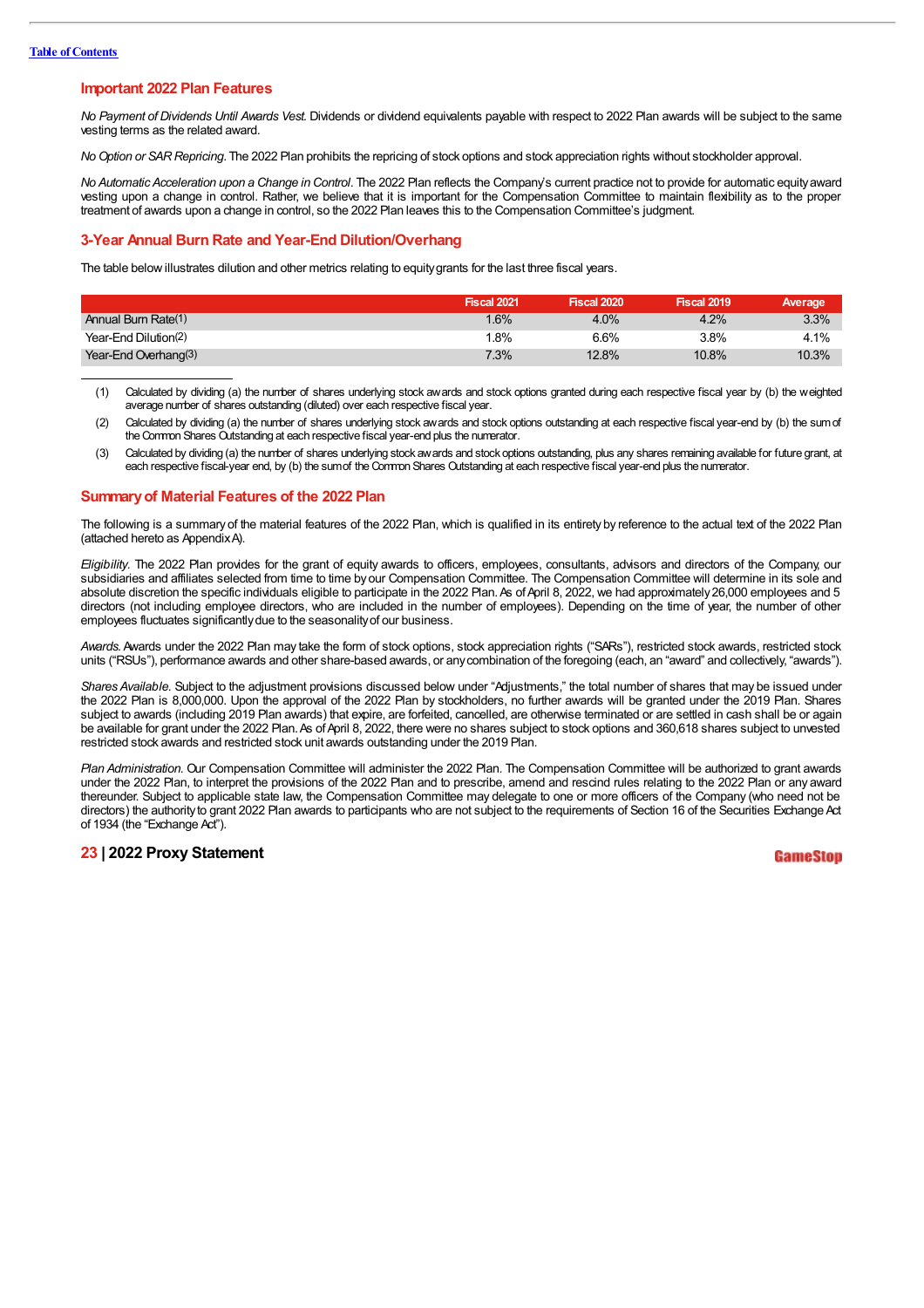*Stock Options.* The 2022 Plan permits the granting of "incentive stock options" meeting the requirements of Section 422 of the Code, and "nonqualified stock options" that do not meet such requirements. The term of each option is determined by the Compensation Committee and shall not exceed ten years after the date of grant. Options may also be subject to restrictions on exercise, such as exercise in periodic installments, as determined by the Compensation Committee. In general, the per share exercise price for options must be at least equal to 100% of the fair market value of the underlying shares on the date of the grant, unless the option is intended to be compliant with the requirements of Section 409Aof the Code. All 8,000,000 shares authorized for issuance under the 2022 Plan shall be available for issuance in respect of incentive stock options.

*Stock Appreciation Rights.* The 2022 Plan permits the granting of SARs. The Compensation Committee will determine anyvesting schedules and the terms and conditions of each grant, provided, however, the term of a SAR shall not exceed ten years. Upon the exercise of a SAR, the recipient is entitled to receive from the Companyan amount in cash or shares with a fair market value equal to the appreciation in the value of the shares subject to the SAR over a specified reference price. The reference price per share of any SAR will not be less than 100% of the fair market value per share of Companycommon stock on the date of the grant of the SAR, unless the SARis intended to be compliant with the requirements of Section 409Aof the Code.

*Restricted Stock.* The Compensation Committee may award restricted stock under the 2022 Plan. Restricted stock gives a participant the right to receive stock subject to a risk of forfeiture based upon certain conditions. The forfeiture restrictions on the shares may be based upon performance standards, length of service and/or other criteria as the Compensation Committee maydetermine. Until all restrictions are satisfied, lapsed or waived, we will maintain custody over the restricted stock, but the participant will be able to vote the shares and will be entitled to all distributions paid with respect to the shares (but see below, under the heading "No Current Dividends on Unvested Awards" with respect to the treatment of dividends while the shares remain unvested). During the period in which shares are restricted, the restricted stock maynot be sold, assigned, transferred, pledged or otherwise encumbered. Upon termination of employment, the participant will forfeit the restricted stock to the extent the applicable vesting requirements have not bythen been met.

*Restricted Stock Units.* The 2022 Plan provides that the Compensation Committee may grant restricted stock units, which represent the right to receive shares following the satisfaction of specified conditions. The Compensation Committee will determine any vesting schedules and the other terms of each grant of RSUs. Aparticipant will not have the rights of a stockholder with respect to the shares subject to an RSU award prior to the actual issuance of those shares.

*Performance Awards.* The 2022 Plan provides that the Compensation Committee may grant awards that are contingent upon the achievement of specified performance criteria ("Performance Awards"). Such awards may be payable in cash, shares or other property. The Compensation Committee will determine the terms of Performance Awards, including the performance criteria, length of the applicable performance period, and the time and form of payment.

*Other Share-Based Awards.* The 2022 Plan provides that the Compensation Committee maygrant other awards that are payable in, valued in whole or in part by reference to, or otherwise based on or related to shares. All the terms of such other share-based awards will be determined by the Compensation Committee.

*No Payment of Dividends Until Awards Vest.* Dividends or dividend equivalents payable with respect to 2022 Plan awards will be subject to the same vesting terms as the related award.

Adjustments. In the event of any corporate transaction or event such as a stock dividend, extraordinary dividend or other similar distribution (whether in the form of cash, shares, other securities, or other property), recapitalization, stock split, reverse stock split, reorganization, merger, consolidation, split-up, spin-off, combination, repurchase, or exchange of shares or other securities, the issuance of warrants or other rights to purchase shares or other securities, or other similar corporate transaction or event affecting the Company's common stock, the 2022 Plan provides that the Compensation Committee will make equitable adjustments to (i) the number and type of shares available for future awards, (ii) the number and type of shares subject to outstanding awards, (iii) the grant or exercise price with respect to any award, and (iv) any performance-criteria expressed on a per share basis.

*NoOption or SARRepricing.* The 2022 Plan provides that, except for adjustments in connection with certain corporate transactions, the exercise price of options and SARs will not be reduced without stockholder approval. Similarly,without stockholder approval, the 2022 Plan prohibits the exchange of underwater options or SARs for cash or other awards.

*Transferability of Awards.*Generally, awards may be transferred only by will or the laws of intestacy. The Compensation Committee, however, may allow for the assignment or transfer of an award (other than incentive stock options and restricted stock awards) to a participant's spouse, children and/or trusts, partnerships, or limited liability companies established for the benefit of the participant's spouse and/or children, subject in each case to certain conditions on assignment or transfer.

#### GameStop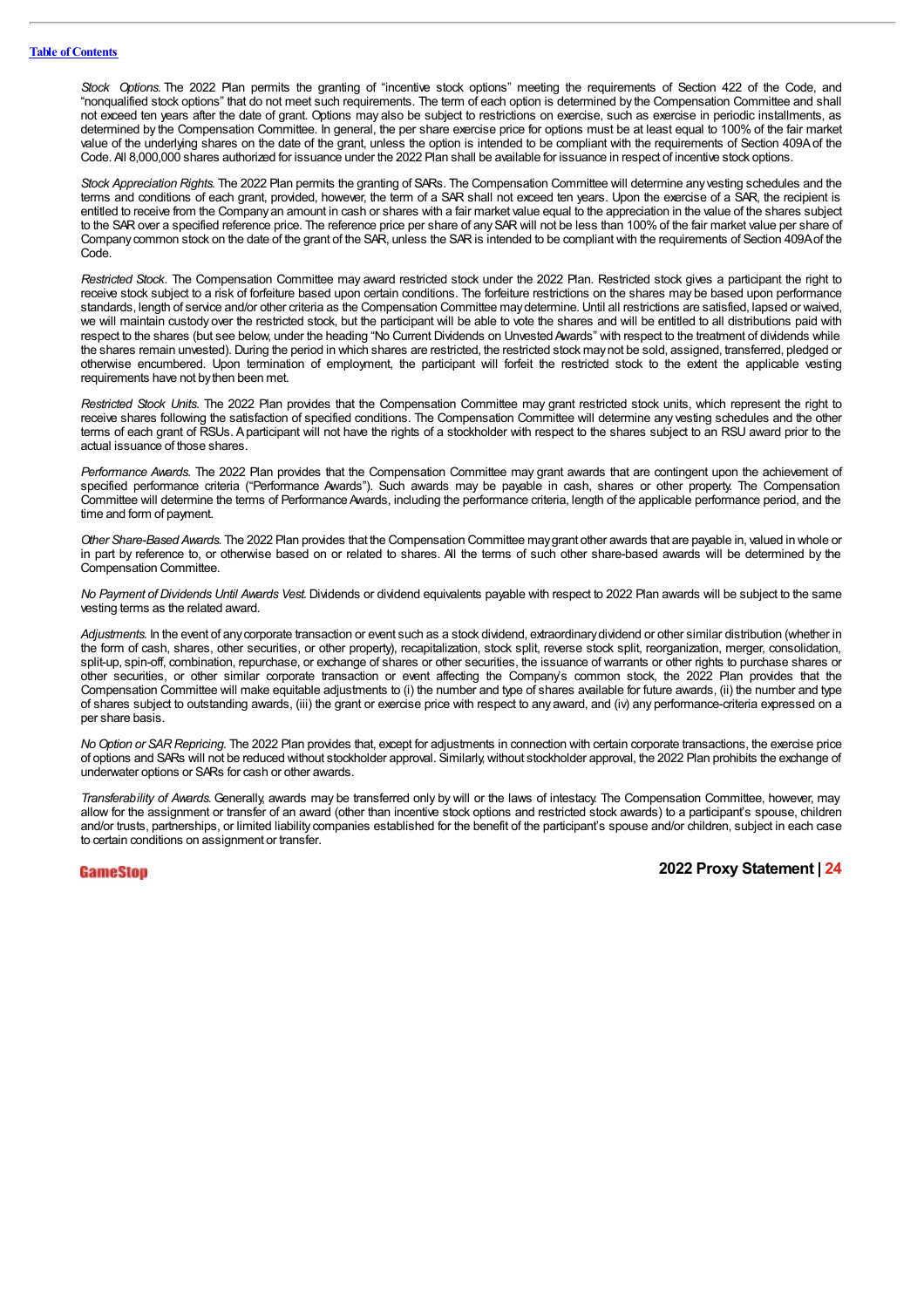*Termination and Amendment.* The 2022 Plan will terminate ten years from the date of its approval bystockholders. No awards maybe made after that date. Awards outstanding on such termination date will remain valid in accordance with their terms. The Compensation Committee may amend the 2022 Plan at any time but cannot, without the approval of stockholders, increase the number of shares that may be issued under the 2022 Plan or make anyother change to the 2022 Plan thatwould require stockholder approval under applicable lawor stock exchange rules.

*Treatment of AwardsUpon a Change in Control.* Upon or immediatelyprior to a "change in control" of the Company(as the term is defined in the 2022 Plan), the Compensation Committee may, in its sole and absolute discretion and without the need for consent of the participant, vest, cancel, adjust, modify or exchange an award in such manner as the Compensation Committee deems appropriate. In addition, with respect to performance-based awards, the Compensation Committee may: (i) accelerate the end of the performance period and settle awards based on actual performance through that date (with or without adjustment of performance goals to reflect the abbreviated performance period), (ii) accelerate the end of the performance period and settle awards at the target level (with or without pro-ration to reflect the abbreviated performance period), and/or (iii) adjust performance goals to equitablyreflect the change in control.

*Treatment of Options/SARs Upon Termination of Employment.* Unless otherwise determined by the Compensation Committee, an option or SAR granted under the 2022 Plan will generally remain exercisable following termination of service, to the same extent it was exercisable immediately before such termination, for the lesser of (i) three months, or (ii) the period remaining until the original expiration date of such option or SAR. In the case of death or disability, as defined in the 2022 Plan, the three month exercise period is extended to one year from the date of death or the date of termination due to disability.

*Tax Withholding.* We may withhold amounts from participants to satisfy withholding tax requirements arising in connection with 2022 Plan awards. Unless otherwise determined by the Compensation Committee, these tax withholding requirements may be satisfied by the withholding of shares subject to the awards.

*Clawback.* The Compensation Committee may provide in an award agreement that an award will be cancelled if the grantee violates a non-competition, non-solicitation or non-disclosure covenant or agreement or otherwise engages in activity that is in conflict with or adverse to the interest of the Company or any affiliate, including fraud or conduct contributing to any financial restatements or irregularities, as determined by the Compensation Committee in its sole discretion. The Compensation Committee may also provide in an award agreement that if the participant engages in any activity referred to in the preceding sentence, such participant will forfeit any gain realized on the vesting or exercise of such award and/or must repaythe gain to the Company. Finally, the acceptance of a 2022 Plan award will constitute an acknowledgement bythe grantee that such award will be subject to any clawback policy adopted by the Company or its affiliates from time to time.

#### **Federal Income Tax Consequences Relating to Awards Under the 2022 Plan**

*Certain Federal Income Tax Consequences of the 2022 Plan.* The following is a brief summary of the principal federal income tax consequences of awards under the 2022 Plan. The summary is based upon current federal income tax laws and interpretations thereof, all of which are subject to change at any time, possiblywith retroactive effect. The summary is not intended to be exhaustive and, among other things, does not describe state, local or foreign tax consequences.

*Incentive Stock Option.* Aparticipant does not recognize taxable income either at the time of grant or at the time of exercise of an incentive stock option. However, upon exercise, the difference between the fair market value of the shares and the exercise price is treated as an item of tax adjustment for purposes of the alternative minimum tax. If a participant does not dispose of shares acquired through the exercise of an incentive stock option in a "disqualifying disposition" (i.e., no disposition occurs within two years from the date of grant nor within one year from the date of exercise of that incentive stock option), then the participant will be taxed only upon the sale of such shares, and any gain then realized will be taxable as long term capital gain.

The Companywill not receive any tax deduction on the exercise of an incentive stock option or, if the above holding period requirements are met, on the sale of the underlying shares. If there is a disqualifying disposition (i.e., one of the holding period requirements is not met), the participant will be treated as receiving compensation subject to ordinary income tax in the year of the disqualifying disposition and the Company will be entitled to a deduction for compensation expense in an amount equal to the amount included in income by the participant. The participant generally will be required to include in income an amount equal to the difference between the fair market value of the shares at the time of exercise and the exercise price. Any appreciation in value after the time of exercise will be taxed at the applicable capital gains rate and will not result in any deduction for the Company.

*Nonqualified Stock Option*. If nonqualified stock options are granted to a participant, there are no federal income tax consequences at the time of grant. Upon exercise of the option, the participant must report as ordinary income an amount equal to the difference between the exercise price and the fair market value of the shares on the date of exercise. The Companywill then generallybe entitled to a corresponding and contemporaneous tax deduction.Any subsequent appreciation in the value of the shares will be taxed at the applicable capital gains rate when the shares are sold and will not result in anydeduction for the Company.

#### **25 | 2022 Proxy Statement**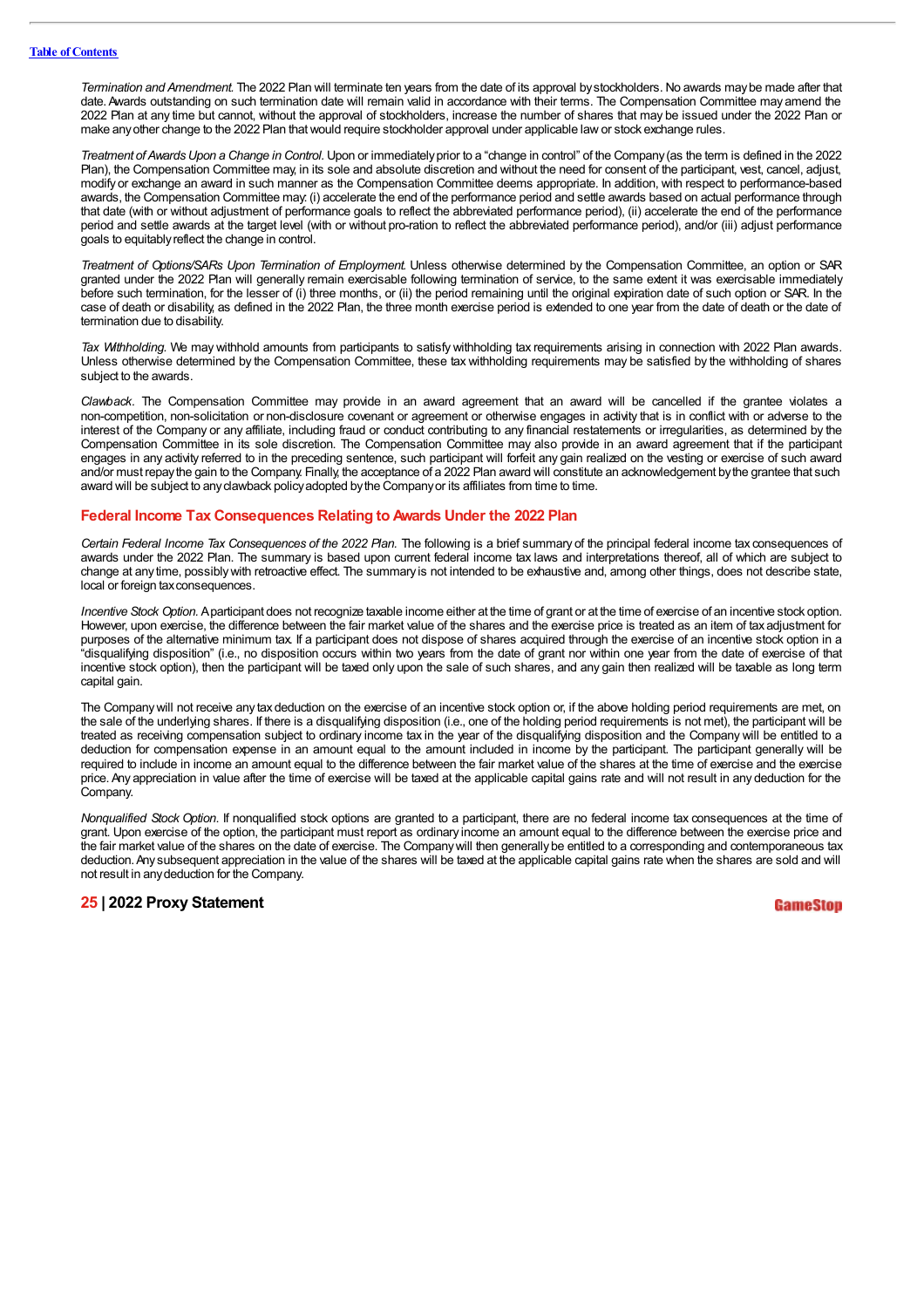*Stock Appreciation Right.* No income will be realized bythe participant in connection with the grant of anySAR. The participant must include in ordinary income the amount of cash received or the fair market value on the date of issuance of anyshares received upon the exercise of a SAR. The Company will then generally be entitled to a corresponding and contemporaneous tax deduction.

*Restricted Stock.* Except as described in the following paragraph, a grant of restricted stock does not constitute a taxable event for either a participant or the Company.However, the participantwill be subject to tax, at ordinaryincome rates, based on the fair market value of the shares when theyare no longer subject to a substantial risk of forfeiture or they become transferable. The Company will then generally be entitled to a corresponding and contemporaneous tax deduction. Any subsequent appreciation in the value of the shares will be taxed at the applicable capital gains rate when the shares are sold and will not result in anydeduction for the Company.

Aparticipant may elect to recognize taxable ordinary income at the time restricted stock is awarded in amount equal to the fair market value of the shares at the time of grant, determined without regard to any forfeiture restrictions. Any such election must be filed with the Internal Revenue Services (the "IRS") and the Companywithin 30 days following the date of grant. If such an election is made, the Companywill be entitled to a deduction at that time in the same amount. Any subsequent appreciation in the value of the shares will be taxed at the applicable capital gains rate when the shares are sold and will not result in anydeduction for the Company.

*Restricted Stock Units.* If a participant is granted a restricted stock unit, he or she will not be required to recognize any taxable income at the time of grant. Upon distribution of shares or cash in respect of a restricted stock unit, the fair market value of those shares or the amount of that cash will be taxable to the participant as ordinaryincome and the Companywill then generallybe entitled to a corresponding and contemporaneous taxdeduction. Any subsequent appreciation in the value of shares received will be taxed at the applicable capital gains rate when the shares are sold and will not result in anydeduction for the Company.

*Other Awards.* The payment of cash or the issuance of unrestricted shares in settlement of any other 2019 Plan award will generally give rise to ordinary income, at the time of payment or issuance, equal to the amount of cash paid or the value of the shares issued. The Companywill generally be entitled to a corresponding and contemporaneous deduction. Any subsequent appreciation in the value of any shares received will be taxed at the applicable capital gains rate when the shares are sold and will not result in anydeduction for the Company.

*Excess Parachute Payments.* The acceleration of the vesting or payment of 2022 Plan awards in connection with a change in control, when considered together with other transaction related payments, may cause part or all of the consideration involved to be treated as "excess parachute payments" under Section 280G the Internal Revenue Code, which may subject the participant to a 20% excise tax and precludes a deduction by the Company.

#### **ERISAStatus**

The 2022 Plan is not subject to the provisions of the Employee Retirement Income Security Act of 1974, as amended.

#### **Stock Price Information**

As of April 8, 2022, the closing price per share of Company common stock on the NYSE was \$146.19.

#### **NewPlan Benefits**

If the 2022 Plan is approved by stockholders, awards under the 2022 Plan will be determined by the Compensation Committee in its discretion, and it is, therefore, not possible to predict the number, name or positions of persons who will benefit from the 2022 Plan or the terms of any such benefits. For information with respect to equity awards granted to our NEOs and non-employee directors during the 2021 fiscal year, please see above under the headings "Director Compensation" and "Grants of Plan-Based Awards in Fiscal 2021" and "Outstanding EquityAwards at Fiscal 2021 Year-End."

**THEBOARDOFDIRECTORS UNANIMOUSLYRECOMMENDS THAT STOCKHOLDERS VOTEFORTHEADOPTIONANDAPPROVALOFTHE2022 PLAN.** PROXIES SOLICITED BY THIS PROXY STATEMENT WILL BE VOTED FOR THIS PROPOSAL UNLESS A VOTE AGAINST THE PROPOSAL OR AN **ABSTENTION IS SPECIFICALLY INDICATED.** 

#### GameStop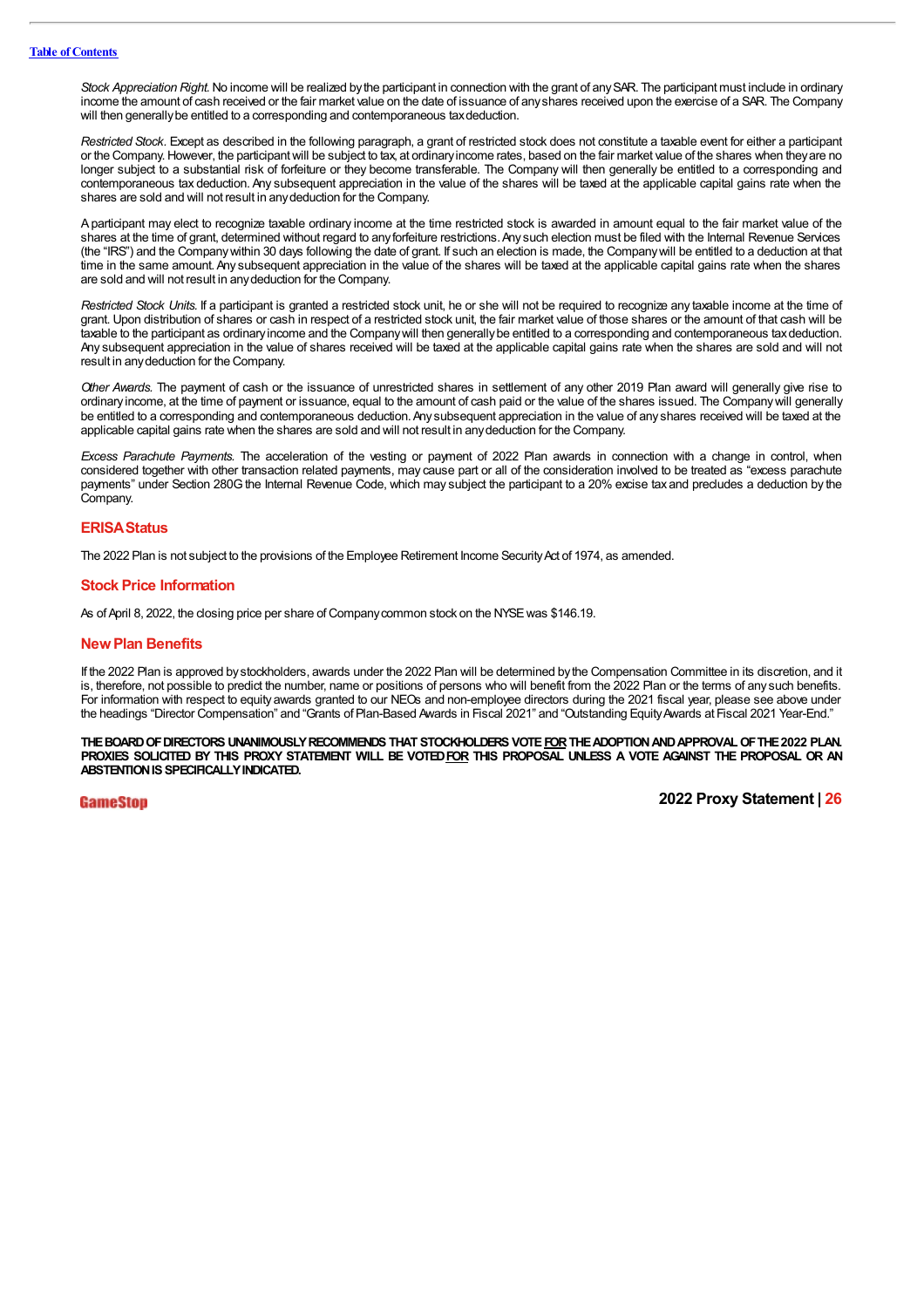### **Securities Authorized for Issuance Under EquityCompensation Plans**

Information for our equity compensation plans, in effect as of January 29, 2022 is as follows:

| <b>Plan Category</b>                                         | (a)<br>Number of<br>Securities to<br>be Issued Upon<br><b>Exercise of</b><br><b>Outstanding</b><br>Options,<br><b>Warrants and</b><br><b>Rights</b> | (b)<br>Weighted-<br>Average<br><b>Exercise</b><br>Price of<br><b>Outstanding</b><br>Options,<br><b>Warrants and</b><br><b>Rights</b> | (c)<br>Number of<br><b>Securities</b><br>Remaining<br><b>Available for</b><br><b>Future Issuance</b><br><b>Under Equity</b><br><b>Compensation</b><br>Plans(2)(3) |
|--------------------------------------------------------------|-----------------------------------------------------------------------------------------------------------------------------------------------------|--------------------------------------------------------------------------------------------------------------------------------------|-------------------------------------------------------------------------------------------------------------------------------------------------------------------|
| Equity compensation plans approved by security holders $(1)$ |                                                                                                                                                     | not applicable                                                                                                                       | 4,388,798                                                                                                                                                         |
| Equity compensation plans not approved by security holders   |                                                                                                                                                     | not applicable                                                                                                                       |                                                                                                                                                                   |
| <b>Total</b>                                                 |                                                                                                                                                     |                                                                                                                                      | 4,388,798                                                                                                                                                         |

(1) Excludes 1,132,876 time-vested restricted stock awards and restricted stock unit awards and 193,135 performance-based restricted stock awards outstanding under our stockholder approved plans at the end of fiscal 2021.

(2) Excludes securities reflected in Column (a).

(3) All shares reflected in this column relate to our 2019 Plan. No new awards may be granted under our Amended and Restated 2011 Incentive Plan (the "2011 Incentive Plan").

### **27 | 2022 Proxy Statement**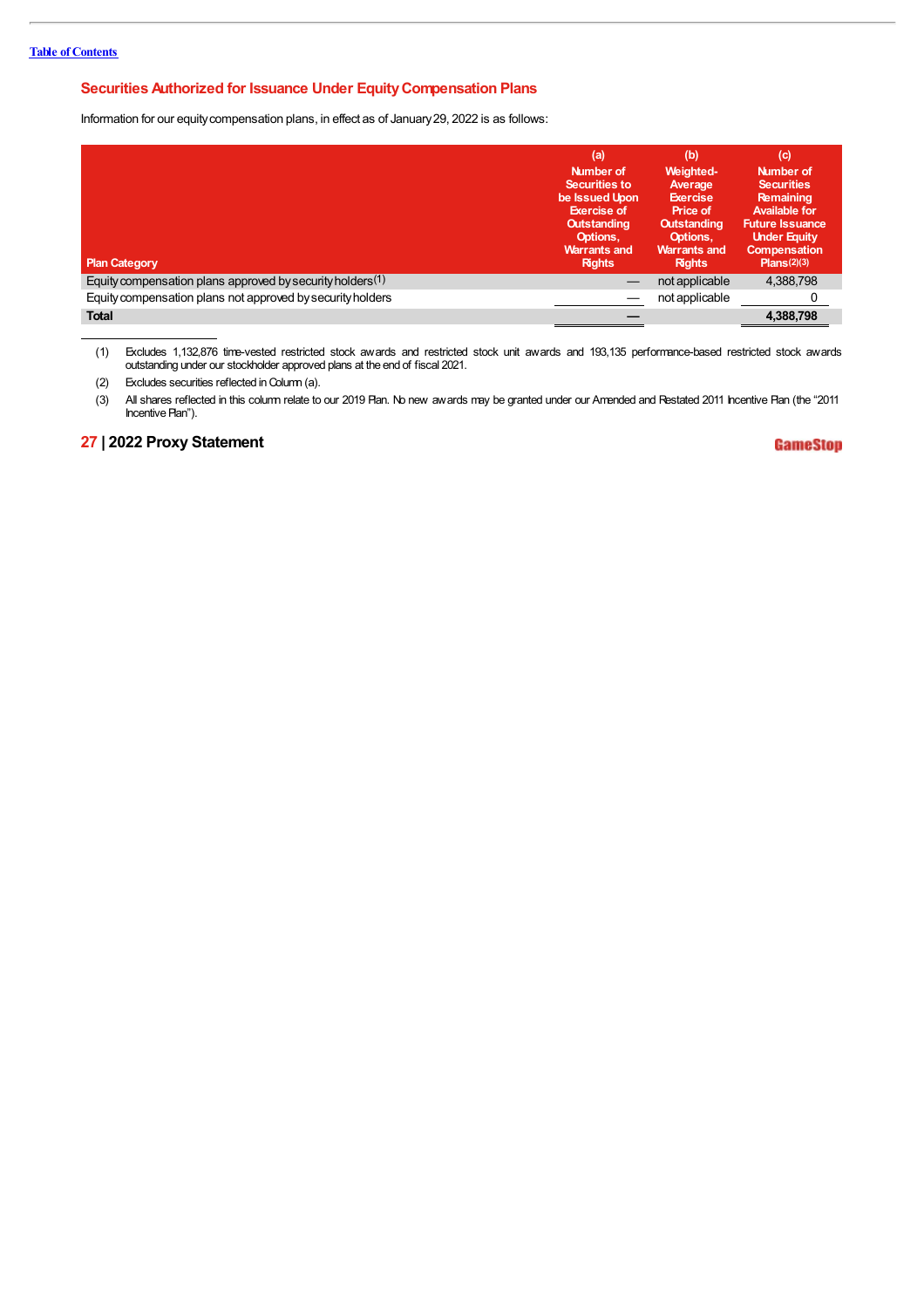# **PROPOSAL 3: ADVISORY VOTE ON EXECUTIVE COMPENSATION**

We believe that it is appropriate to solicit the views of our stockholders regarding the compensation of our NEOs. Accordingly, and in accordance with SEC rules implemented under Section 14A of the Exchange Act, the Company seeks a non-binding advisory vote from our stockholders on the compensation of our NEOs as described in this Proxy Statement.

As discussed more fully in the "Compensation Discussion and Analysis" in this Proxy Statement, the Compensation Committee believes the NEOs should be compensated commensurate with their success in maintaining a high level of performance necessary for the Company to produce ongoing and sustained value for our stockholders.

In response to the advisory vote on the frequency of the advisory vote on executive compensation at our 2017 annual meeting, we conduct this advisory vote on executive compensation on an annual basis. This is an advisoryvote and is not binding upon the Company, the Compensation Committee or the Board. Therefore, stockholders are not ultimately voting for the approval or disapproval of the Board's recommendation on this proposal. The result of the vote will not impact anycompensation that has alreadybeen paid or awarded to the executive officers.

In 2021, we redesigned our compensation program to ensure that the program is aligned with long-term stockholder value creation. We strongly encourage stockholders to read the "Compensation Discussion and Analysis," the compensation tables and the accompanying narrative disclosures in this ProxyStatement which discuss in greater detail the compensation of our executive officers, the Company's compensation philosophy and the factors that the Compensation Committee considered in making compensation decisions.

Accordingly, the Board recommends that stockholders vote FOR the following resolution:

"RESOLVED, that the Company's stockholders approve, on an advisory basis, the compensation of the NEOs, as disclosed in the Company's Proxy Statement for the 2022 annual meeting of stockholders pursuant to the compensation disclosure rules of the SEC, including the Compensation Discussion and Analysis, the SummaryCompensation Table and the other related tables and disclosure."

**THE BOARD UNANIMOUSLY RECOMMENDS THAT STOCKHOLDERS VOTE FOR THE APPROVAL, ON ANON-BINDING ADVISORY BASIS, OF THE RESOLUTION ON COMPENSATION OF OUR NAMED EXECUTIVE OFFICERS. PROXIES SOLICITED BY THIS PROXY STATEMENT WILL BE VOTEDFOR THIS PROPOSAL UNLESS A VOTE AGAINST THE PROPOSAL OR AN ABSTENTION IS SPECIFICALLY INDICATED.**

**GameStop**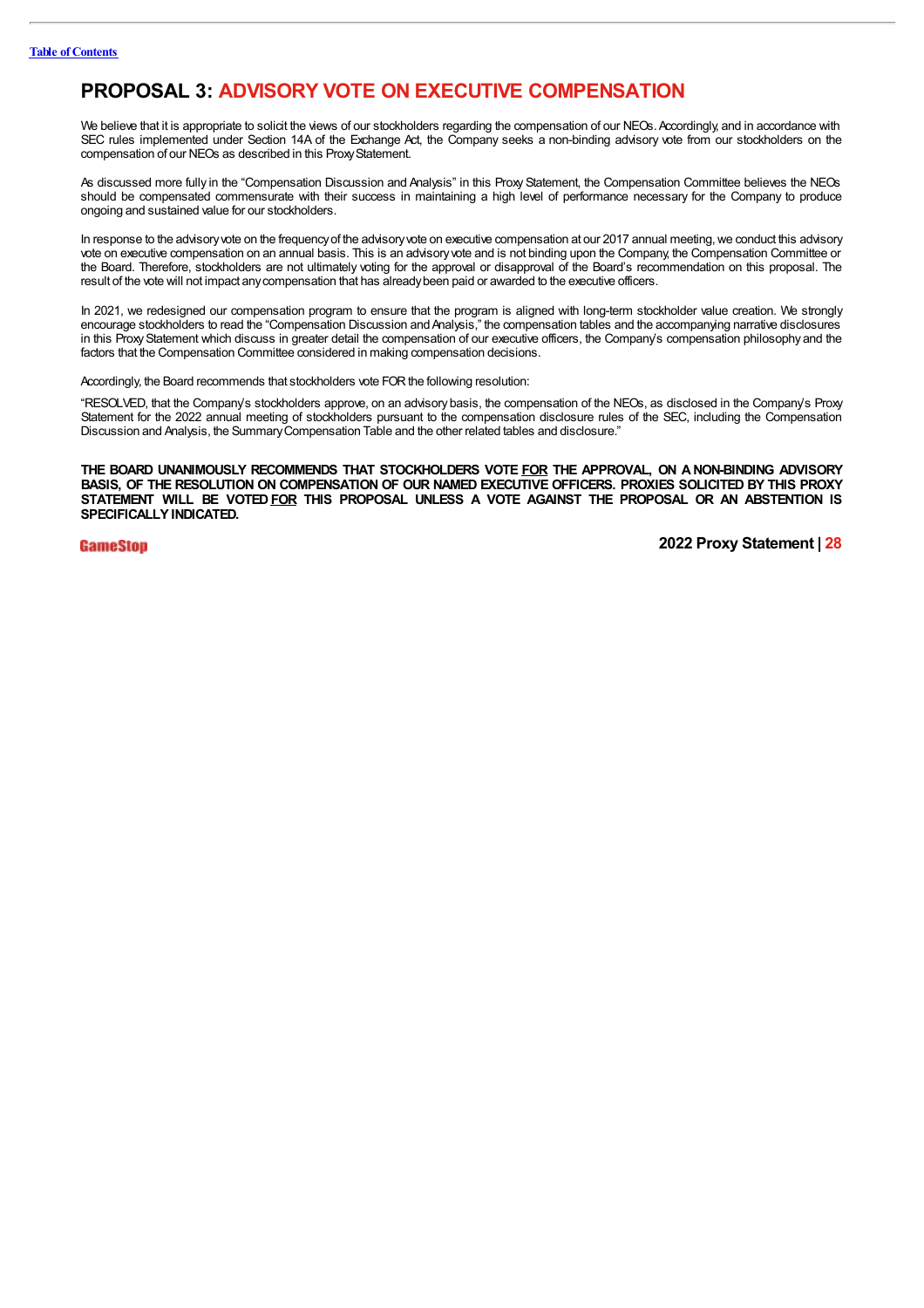### **Compensation Discussion and Analysis**

#### **Compensation Philosophy**

We believe it is mutually beneficial for the Company and our employees to instill an ownership mentality and have a meaningful portion of compensation in the form of equity. Accordingly, we redesigned our compensation program in 2021 to drive ownership of our work, our capital, and our relationship to the customer as we focus on transforming into a technology company that prioritizes growth. Messrs. Sherman, Bell, Homeister and Hamlin (collectively, the "Legacy NEOs") were not included in this new program due to their departure from the Company. In fiscal 2021, the Legacy NEOs received only their respective base salaries until their departures, and no additional bonuses or equity grants were delivered to these executives.

Our executive officer compensation program is administered by the Compensation Committee. The program is based upon the following guiding principles:

- Total compensation opportunities provided to our NEOs should be competitive and allow us to attract and retain individuals whose skills are critical to our long-term success;
- The compensation opportunities we offer should encourage long-term strategic thinking, motivate and reward executives for achieving go-forward business strategies and maximize stockholder value.
- Compensation awards should be based on the fundamental principle of aligning the long-term interests of our employees with those of our stockholders. Therefore, a substantial portion of management's compensation will be in the form of long-term equitycompensation.

Our new programs do not link cash or equity compensation to performance goals as we focus on long-term return for stockholders. We want to encourage long-term thinking without limiting our potential, and do not want employees to focus solely on short-term returns at the expense of longterm growth, innovation and entrepreneurial decision making. With this aim in mind, we have removed short-term performance goals as a component of NEO compensation.

In addition, the Compensation Committee believes the 2021 compensation model is reflective of our guiding principles, as described above. While pre-established performance objectives are not used, the vast majority of our executive compensation program is tied to our stock price, directly aligning the interests of our executives with of our stockholders going forward. To the extent the Company succeeds in achieving our business strategy, our executives will be rewarded through stock price appreciation; however, failure to achieve our strategyand deliver sustainable stockholder value creation will lead to an erosion of realized pay to our executives. This fundamental commitment to pay for performance underscored our compensation decision making in 2021, and going forward.

The key elements of our new compensation program for NEOs are described below.

- *Base Salary*. The base salaries of our NEOs are purposelydesigned to provide a modest level of cash compensation that is significantly less than those paid to senior leadership at similarly positioned companies, and significantly less than base salaries historically paid to Legacy NEOs.
- *New Hire Bonuses*. NEOs receive cash bonuses typically during their first two years of employment to maintain targeted compensation near-term while their equity vesting schedule ramps over time.
- *Equity Incentives*. The primary component of a NEO's total compensation is equity compensation issued in the form of time-vested restricted stock units. Accordingly, NEOs receive sizeable stock-based awards at the time of hire and are also eligible for stock-based awards on a periodic basis. Because our compensation program is designed to reward long-term performance and operate over a period of years, NEOs typically receive stock-based awards over a number of years. Annual total compensation as reported in the Summary Compensation Table below includes the entire fair value as of the grant date of a stock award granted in that year, without regard to the fact that the grant vests over a number of years. As a result, our NEO's total compensation as reported will be higher in years in which they receive a grant, including in fiscal year 2021, compared to years in which theydo not receive a grant.
- *Reduced Perquisites.* In 2021, we discontinued manyof the perquisites available to NEOs in previous years, including disabilityinsurance commensurate with executive salaries, third-party financial planning services, reimbursement of certain otherwise uninsured medial expenses and annual physical examinations. We believe that our executives should be compensated primarily through equity incentives and base salary and have no intention to establish new perquisites.
- *Reduced Severance Benefits*. All of our NEOs are employed on an at-will-basis. Our Legacy NEOs each had employment agreements with robust severance packages. Under these employment agreements, if a Legacy NEO was terminated

#### **29 | 2022 Proxy Statement**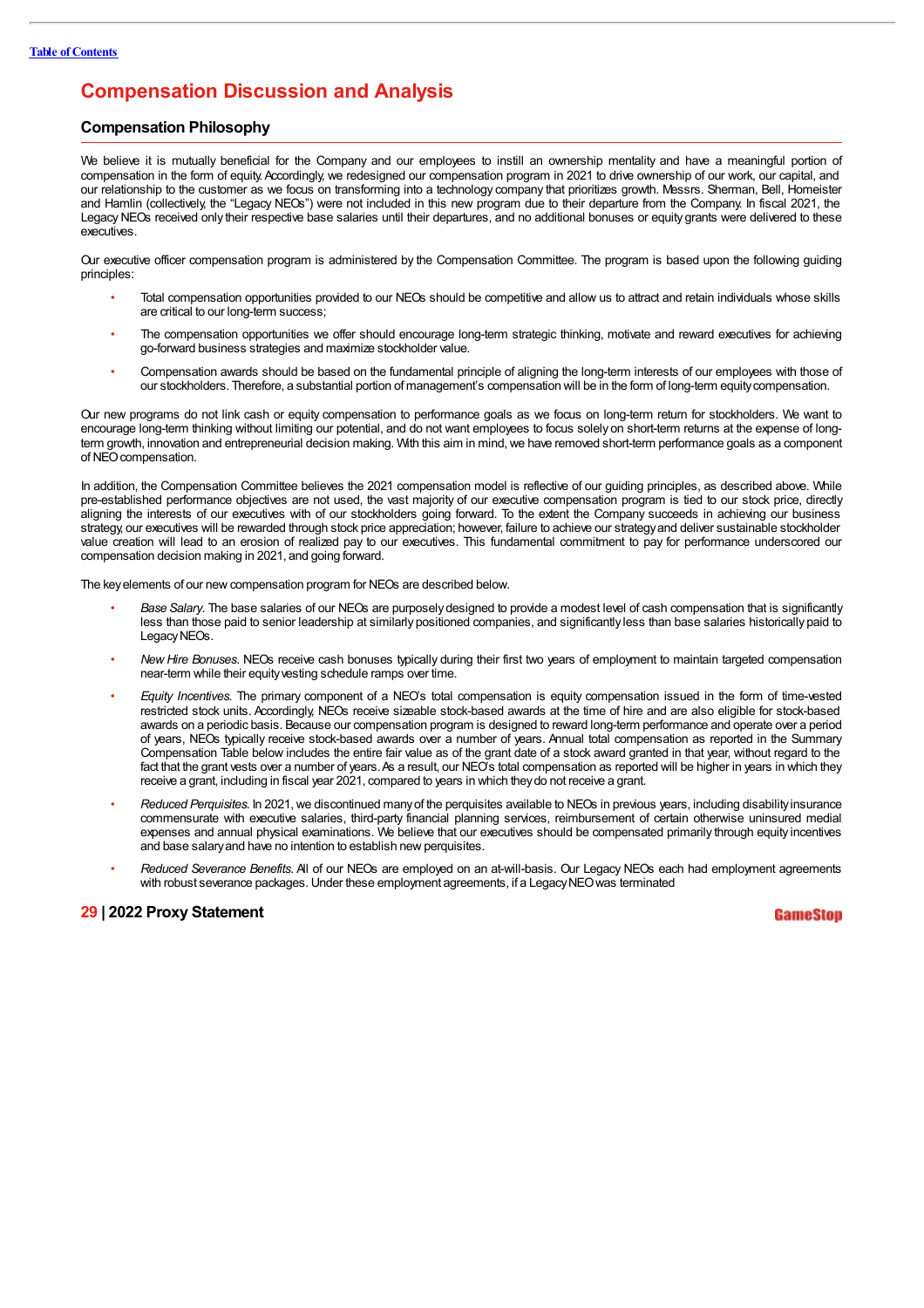without cause or the executive terminated their employment with good reason, such NEO was entitled to acceleration of all unvested equity. We no longer offer employment agreements and instead provide limited severance benefits in each NEO's offer letter. If either of our current NEOs are terminated without cause, onlythe unvested equitythat is scheduled to vest within sixmonths of the termination will be accelerated.

The Compensation Committee oversees risks associated with our compensation policies and the retention and development of executive talent, including the development of policies that do not encourage excessive risk-taking by our executives. These policies include various factors to help mitigate risk, including vesting periods, equity ownership policies, and claw-back provisions. The Compensation Committee and management also regularly review our compensation policies to determine effectiveness and to assess the risk theypresent to the Company. Based on this review, we have concluded that our compensation policies and procedures are not reasonablylikelyto have a material adverse effect on the Company.

#### **Changes inSenior Management**

James A. Bell departed from service as our Chief Financial Officer effective as of March 26, 2021, at which time Diana Saadeh-Jajeh was named Interim Chief Financial Officer. Frank M. Hamlin departed from service as our Chief Customer Officer, Chris R. Homeister departed from service as our Chief Merchandising Officer, and Jenna Owens departed from service as our Executive Vice President and Chief Operating Officer effective as of March 31, 2021, June 2, 2021, and October 25, 2021, respectively. On April 18, 2021, we and George E. Sherman entered into the Transition Agreement, which provided that Mr. Sherman would step down as our President and Chief Executive Officer. Effective as of June 21, 2021, Matthew Furlong was appointed as our President and Chief Executive Officer, and Mr. Sherman stepped down as President and Chief Executive Officer. Further, effective as of July 12, 2021, Ms. Saadeh-Jajeh stepped down as our Interim Chief Financial Officer, and Mchael Recupero was appointed as our Chief Financial Officer.

#### **NamedExecutiveOfficers**

This Compensation Discussion and Analysis covers the fiscal 2021 compensation for the following NEOs, as determined under SEC rules (titles belowreflect executives' roles as of the end of fiscal 2021):

| <b>Name</b>                        | Title                                                                                         |
|------------------------------------|-----------------------------------------------------------------------------------------------|
| <b>Current Executive Officers:</b> |                                                                                               |
| Matthew Furlong                    | <b>Chief Executive Officer</b>                                                                |
| <b>Mchael Recupero</b>             | <b>Chief Financial Officer</b>                                                                |
| Former Executive Officers:         |                                                                                               |
| Diana Saadeh-Jajeh <sup>(1)</sup>  | Senior Vice President and Chief Accounting Officer and former Interim Chief Financial Officer |
| George E. Sherman                  | Former President and Chief Executive Officer                                                  |
| James A Bell                       | Former Executive Vice President and Chief Financial Officer                                   |
| Frank M. Hamlin                    | Former Chief Customer Officer                                                                 |
| Chris R. Homeister                 | Former Executive Vice President and Chief Merchandising Officer                               |
| Jenna Owens                        | Former Executive Vice President and Chief Operating Officer                                   |

(1) Ms. Saadeh-Jajeh served as InterimChief FinancialOfficer fromMarch 26, 2021 to July 12, 2021

#### **Fiscal 2021 Company Performance**

Historically, compensation has been primarily driven by the operating performance of the Company. While we are focused on long term growth, we consider our 2021 performance to assess our progress toward the achievement of our goals. We are focused on transforming into a customerobsessed technologycompanyto delight gamers and our business strategysupports that objective. We are activelyfocused on the following:

- Expanding the Company's product catalog to offer a wider selection.
- Growing the Company's fulfillment network to improve shipping times.

#### GameStop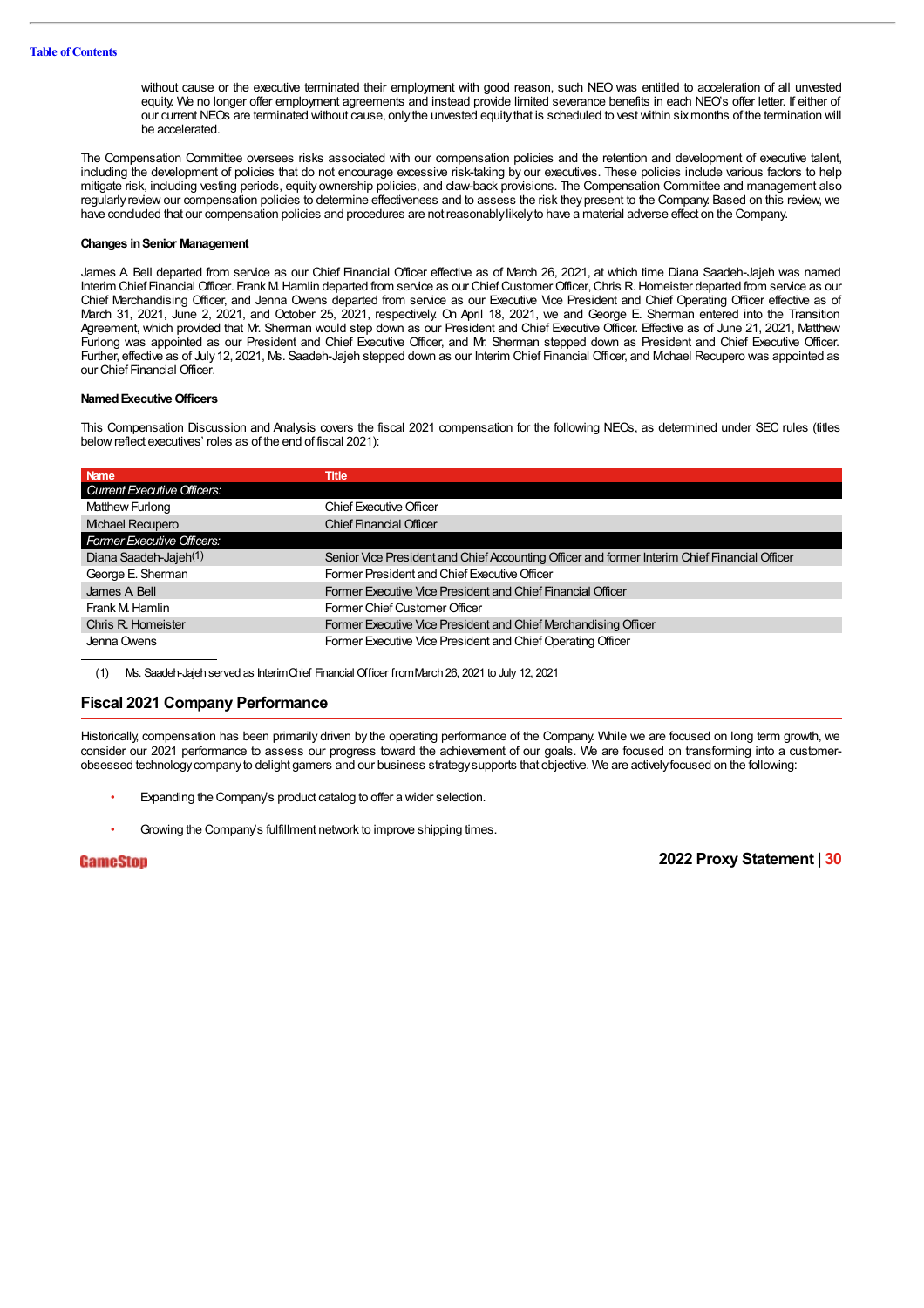- Modernizing the Company's systems and tech stack.
- Maintaining a frictionless ecommerce and in-store experience.
- Investing in targeted opportunities within blockchain gaming, cryptocurrencyverticals and non-fungible tokens.
- Offering reliable and expert customer service.
- Sustaining a strong balance sheet.

We believe these future transformation efforts are an important aspect of our continued business to enable long-term value creation for our stockholders. Accordingly, we prioritize long-term revenue growth and market leadership over short-term margins. During 2021,

- Net sales were \$6,010.7 million compared to \$5,089.8 million in fiscal 2020, primarily attributable to ongoing demand of the new gaming consoles from Sonyand Microsoft, the continued sell-through of the Nintendo gaming product lines, an increase in store traffic compared to the prior year during the onset of the COVID-19 pandemic, and the impact of our product categoryexpansion efforts.
- Gross margin was 22.4%, a decline of 230 basis points compared to the prior year, which reflects a shift in product mix towards higher dollar lower margin categories such as new console hardware and increased freight and credit card fees associated with the shift to ecommerce sales.
- Selling, general and administrative expenses were \$1,709.6 million compared to \$1,514.2 million in the prior year, an increase of \$195.4 million, or 12.9% from the prior fiscal year as a result of the impact the COVID-19 pandemic had on our store expenses in prior year as we experienced temporarystore closures beginning in March of 2020, costs associated with our transformation initiatives, partially offset by the continued benefit from lower store occupancy costs, attributable in part to a net reduction of 243 permanent store closures since January 30, 2021.
- Net loss of \$381.3 million, or \$5.25 per diluted share compared to net loss of \$215.3 million, or \$3.31 per diluted share in the prior fiscal year.
- During 2021, in order to strengthen our balance sheet, improve our debt profile and optimize our capital structure, we
	- Sold an aggregate of 8,500,000 shares of our common stock through an at-the market equity offering program (the "ATM Transactions"), which generated \$1.68 billion in aggregate gross proceeds. The net proceeds generated from sales under the ATM Transactions have been, and will continue to be used for working capital and general corporate purposes, including repayment of indebtedness, funding our transformation, growth initiatives and product categoryexpansion efforts.
	- Repaid outstanding indebtedness related to \$73.2 million of our 6.75% Senior Notes due in 2021, the remaining \$216.4 million of our unsecured 10.00% Senior Notes due in 2023, and outstanding borrowings of \$25 million under our asset-based revolving credit facilitydue in November 2022.
	- Extended our French term loans over five years. As of January29, 2022, the aggregate total was €40.0 million, or \$44.6 million.
	- Entered into a new asset-based secured revolving credit facilitywhich provides for a borrowing capacityof \$500 million, which matures in November 2026.
- We are also investing in opportunities for additional growth, including blockchain, digital assets including NFTs, Web 3.0 technology, and new destination formats for our stores. In January 2022, we entered into partnerships with Immutable X Pty Limited ("IMX") and Digital Worlds NFTs Ltd. ("Digital Worlds") pursuant to which IMX will become a technology partner and platform for our forthcoming NFT marketplace, and Digital Worlds will grant up to \$100 million in IMXtokens to creators of NFT content and technology. In addition, Digital Worlds agreed to provide up to approximately \$150 million in IMX tokens to GameStop upon the achievement of certain milestones.

#### **31 | 2022 Proxy Statement**

**GameSton**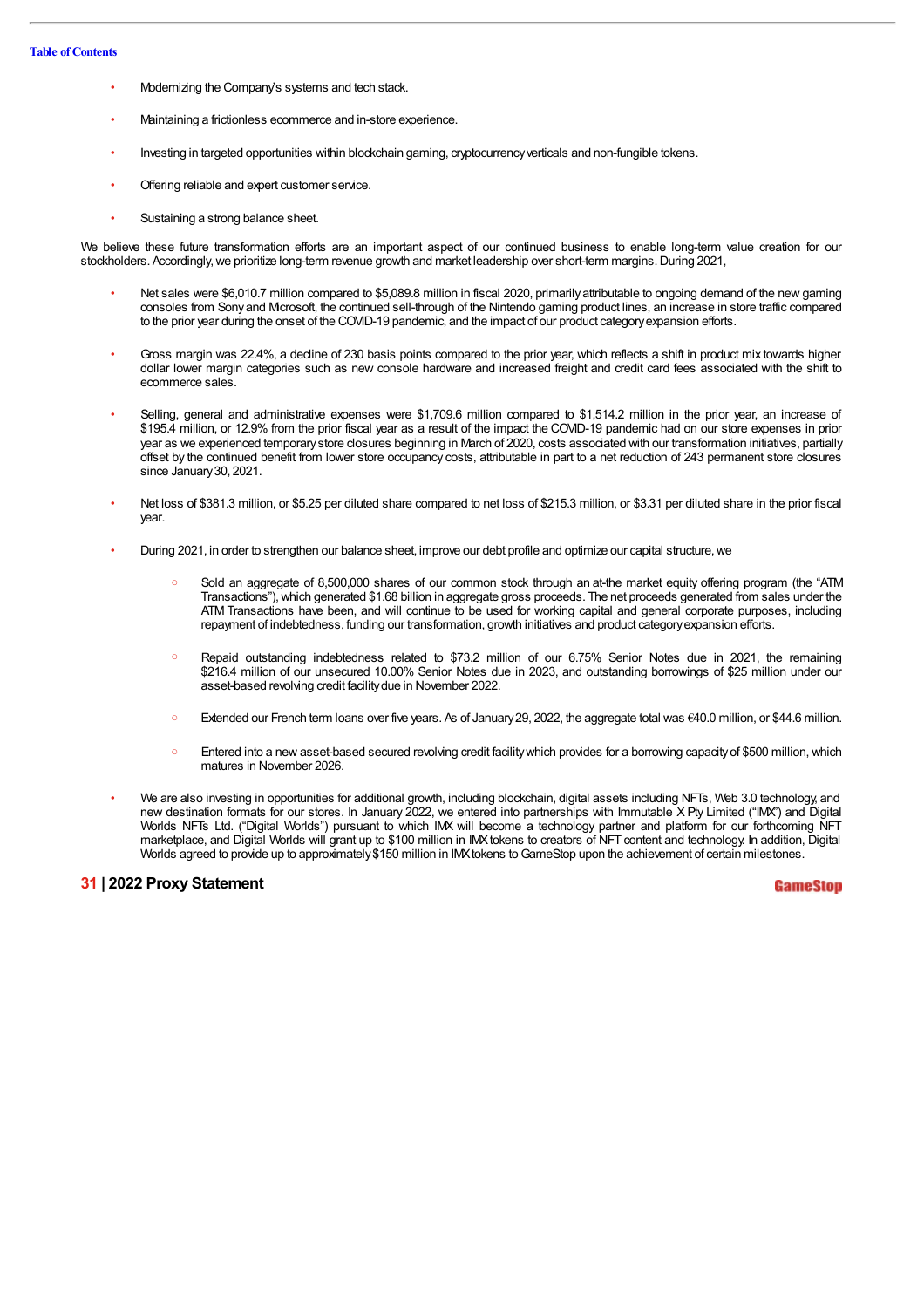# **Response to Advisory Vote on Executive Compensation**

Asubstantial portion of our stockholders (97.3% of votes cast) approved the fiscal 2020 compensation for our NEOs at the 2021 annual meeting of stockholders. We interpreted these results, coupled with discussions that we have had from time to time with investors, as a validation of our executive compensation program. Nonetheless, in connection with our transformation into a technology company that prioritizes growth we redesigned our compensation program, with a meaningful portion of compensation in the form of equity. We believe this approach ensures that the long-term interests of our employees is aligned with those of our stockholders. The Compensation Committee will continue to consider alternatives based on feedback from its stockholders and revise the executive compensation program as it deems appropriate.

## **Compensation Determination Process**

The Compensation Committee is responsible for developing the compensation levels for our NEOs. In 2021, we redesigned our compensation program and appointed all new NEOs. In determining the compensation levels for new NEOs, the Compensation Committee considered a variety of factors, including the NEOs' level of responsibility, expected contributions to our future success, as well as the compensation of similarly situated executives at other companies, including retail and technologycompanies.

The Compensation Committee mayalso periodically modify the compensation levels or grant additional equity to existing NEOs and other employees based on the factors set out above as well as past contributions to our performance. Generally, the Compensation Committee considers whether to make changes to the compensation of NEOs in connection with our annual performance and compensation review process, which normally occurs between January and April. No changes are currently contemplated to the compensation of our existing NEOs in fiscal year 2022.

## **Key Elements of Compensation**

Our policies with respect to each of the key elements of NEOcompensation are discussed below. In addition, while the elements of compensation described below are considered separately, the Compensation Committee also considers and reviews the full compensation package we provide to our executive officers. See belowfor details on our 2021 compensation program.

#### **Base Salaries**

As described above we instituted a new compensation program in 2021 that reduced base salaries for our NEOs (with the primary component of compensation in equity grants). The Legacy NEOs were not part of that program and those Legacy NEOs' annualized base salaries were unchanged from fiscal 2020 salaries.

Ms. Saadeh-Jajeh received a temporary pay increase of \$225,000 (annualized) in connection with her appointment as Interim Chief Financial Officer. In determining this pay increase, the Company considered the additional responsibilities to be undertaken byMs. Saadeh-Jajeh in her role, and her expected contributions, as Interim Chief Financial Officer.

|                                    | Annual<br><b>Fiscal 2021</b> |
|------------------------------------|------------------------------|
| <b>Name</b>                        | <b>Base Salary</b>           |
| <b>Current Executive Officers:</b> |                              |
| Matthew Furlong                    | \$<br>200,000                |
| Michael Recupero                   | 200,000                      |
| Former Executive Officers:         |                              |
| Diana Saadeh-Jajeh <sup>(1)</sup>  | \$<br>190,000                |
| George E. Sherman                  | 1,100,000                    |
| James A Bell                       | 700,000                      |
| Frank M. Hamlin                    | 550,000                      |
| Chris R. Homeister                 | 700,000                      |
| Jenna Owens                        | 200,000                      |

(1) Prior to adopting the new compensation programon August 1, 2021, Ms. Saadeh-Jajeh's annualized salary as theChief AccountingOfficer was \$375,000. She also received a temporary pay increase during her tenure as InterimChief FinancialOfficer, inwhich shewas paid based on an annualized temporary increase of \$225,000 fromMarch 26, 2021 through July 12, 2021.

# **GameStop**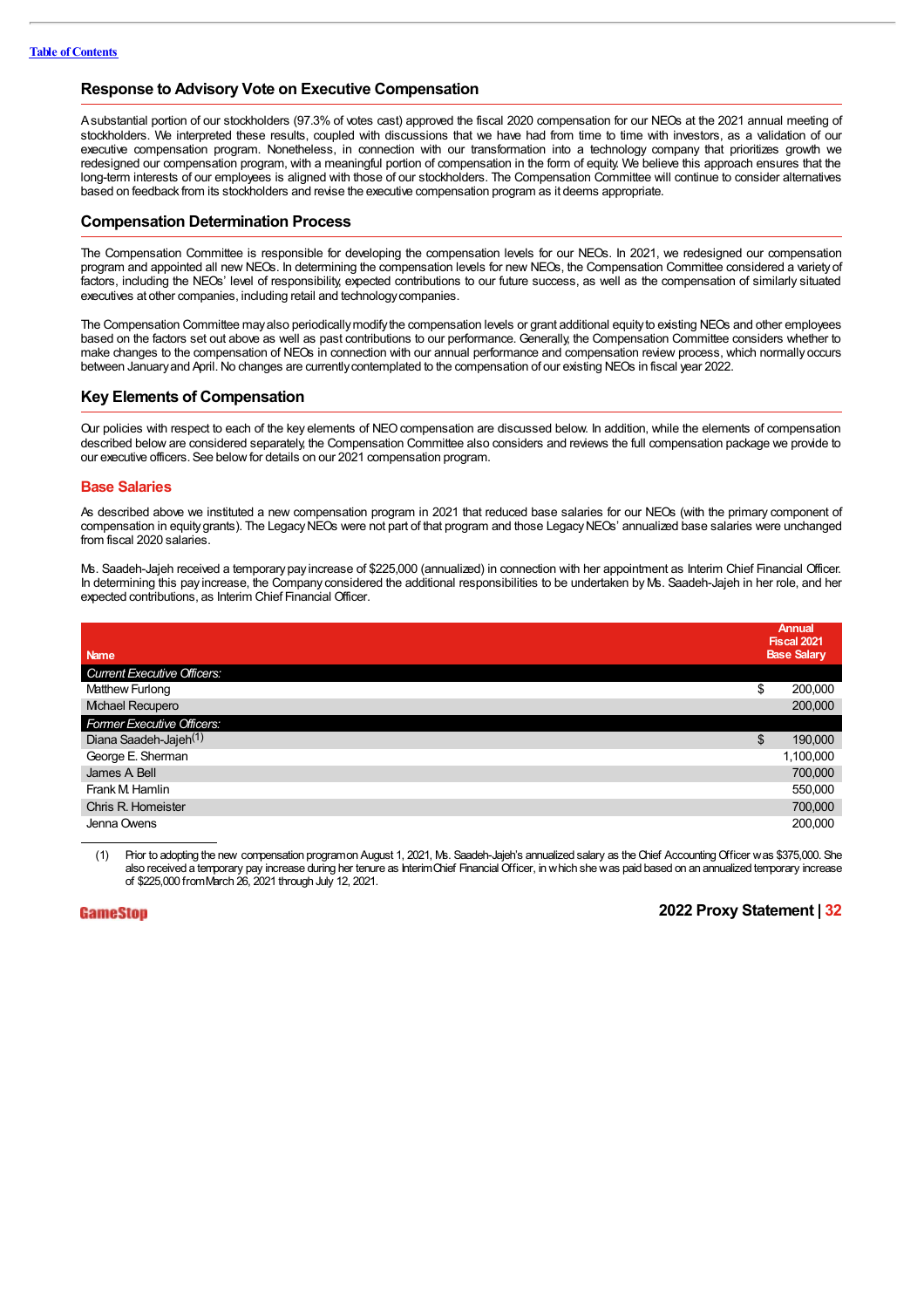### **NewHire Bonuses**

NEOs receive cash bonuses intended to maintain targeted total compensation near-term while their equity vesting schedule ramps over time. These bonuses are paid in bi-weekly installments beginning on the hire date or adoption date of the new compensation structure and typically adjust annually. While most new hire bonuses span the first two years from hire or adoption of the compensation program, they can bridge into subsequent years to address various pay factors as outlined in the Compensation Determination Process section. In connection with her adoption of the new compensation program, Ms. Saadeh-Jajeh received a bonus that mirrors the newhire bonus design.

NewHire Bonuses offered to the NEOs during fiscal 2021 are below:

|                                    | New Hire Bonus(1)     |                       |                       |                       |                 |  |  |  |  |  |
|------------------------------------|-----------------------|-----------------------|-----------------------|-----------------------|-----------------|--|--|--|--|--|
| <b>Name</b>                        | 2021-2022<br>(Year 1) | 2022-2023<br>(Year 2) | 2023-2024<br>(Year 3) | 2024-2025<br>(Year 4) | <b>Total</b>    |  |  |  |  |  |
| <b>Current Executive Officers:</b> |                       |                       |                       |                       |                 |  |  |  |  |  |
| Matthew Furlong                    | 2.750.000             | .950.000              |                       |                       | 4.700.000<br>ъ  |  |  |  |  |  |
| Michael Recupero                   | 2.250.000             | 1.150.000             | 100,000               | 100,000               | 3.600.000       |  |  |  |  |  |
| <b>Former Executive Officers:</b>  |                       |                       |                       |                       |                 |  |  |  |  |  |
| Diana Saadeh-Jajeh                 | 1.146.250             | 818,750               | ง                     |                       | 1.965.000<br>S. |  |  |  |  |  |
| Jenna Owens                        | 1.500.000             | 1.000.000             |                       |                       | 2.500.000       |  |  |  |  |  |

(1) New hire bonuses are paid in bi-weekly installments beginning on the hire date or adoption date of the new compensation structure and are adjusted to subsequent amounts listed on an annual basis.

Separately, Ms. Saadeh-Jajeh, also received \$27,500 in spot bonuses in fiscal 2021 in connection with her tenure as Interim Chief Financial Officer.

#### **Equity**

In 2021, we granted time-vested restricted stock unit or share awards to Messrs. Furlong and Recupero, Ms. Owens and Ms. Saadeh-Jajeh, which are summarized in the table below. The Legacy NEOs did not received any additional long term incentives in fiscal year 2021. The service requirements otherwise applicable to these awards may be waived in certain scenarios; see "Employment Agreements and Severance/Change in Control Benefits" elsewhere in this ProxyStatement.

|                                    | <b>Intended</b> |               |           | <b>Target Value at Vesting(3)</b> |    |           |     |           |     |           |  |
|------------------------------------|-----------------|---------------|-----------|-----------------------------------|----|-----------|-----|-----------|-----|-----------|--|
|                                    | Value at        |               | 2021-2022 |                                   |    | 2022-2023 |     | 2023-2024 |     | 2024-2025 |  |
| <b>Name</b>                        |                 | Grant Date(1) |           | (Year 1)                          |    | (Year 2)  |     | (Year 3)  |     | (Year 4)  |  |
| <b>Current Executive Officers:</b> |                 |               |           |                                   |    |           |     |           |     |           |  |
| Matthew Furlong                    | S               | 16.500.000    | S         | 825.000                           | S. | 2,475,000 | S   | 6.600.000 | S   | 6.600.000 |  |
| <b>Mchael Recupero</b>             |                 | 10.800.000    |           | 540,000                           |    | 1.620.000 |     | 4.320.000 |     | 4,320,000 |  |
| <b>Former Executive Officers:</b>  |                 |               |           |                                   |    |           |     |           |     |           |  |
| Diana Saadeh-Jajeh                 | \$              | 3.275.000     | S         | 163.750                           | S  | 491.250   | \$. | 1.310.000 | \$. | 1.310.000 |  |
|                                    |                 | 300.000(2)    |           | 100.000                           |    | 100,000   |     | 100,000   |     |           |  |
| Jenna Owens                        |                 | 9.000.000     |           | 450.000                           |    | 1.350.000 |     | 3.600.000 |     | 3.600.000 |  |

- (1) The intended grant date value shown in the table above differs fromthe grant date fair value calculated for financial accounting purposes (and therefore the amount shown in the Summary Compensation Table, below) because for the majority of units or shares granted to our NEOs during fiscal 2021 were determined by dividing the intended grant date value (or the applicable portion thereof) by the average closing price of our common stock for the thirty trading days preceding the grant date, whereas the grant date fair value for accounting purposes is determined based on the closing price of our common stock on the grant date. The Compensation Committee decided to use the trailing thirty day average to determine equity award amounts in fiscal 2021 to account for fluctuations in our stock price.
- (2) Represents a discretionary equity award granted by the Compensation Committee in February 2021 to Ms. Saadeh-Jajeh prior to the adoption of our new compensation programand prior to her appointment as an executive officer in recognition of her significant contributions to the Company in 2020. This timebased award vests in equal installments over a three-year period.
- (3) With the exception of Ms. Saadeh-Jajeh award described in note 2, equity awards in the 2021 compensation programvest in 6 tranches over 4 years—5% after the first 12 months, 15%after 24 months, and 20%every subsequent 6 months until fully vested 4 years fromthe grant date.

#### **33 | 2022 Proxy Statement**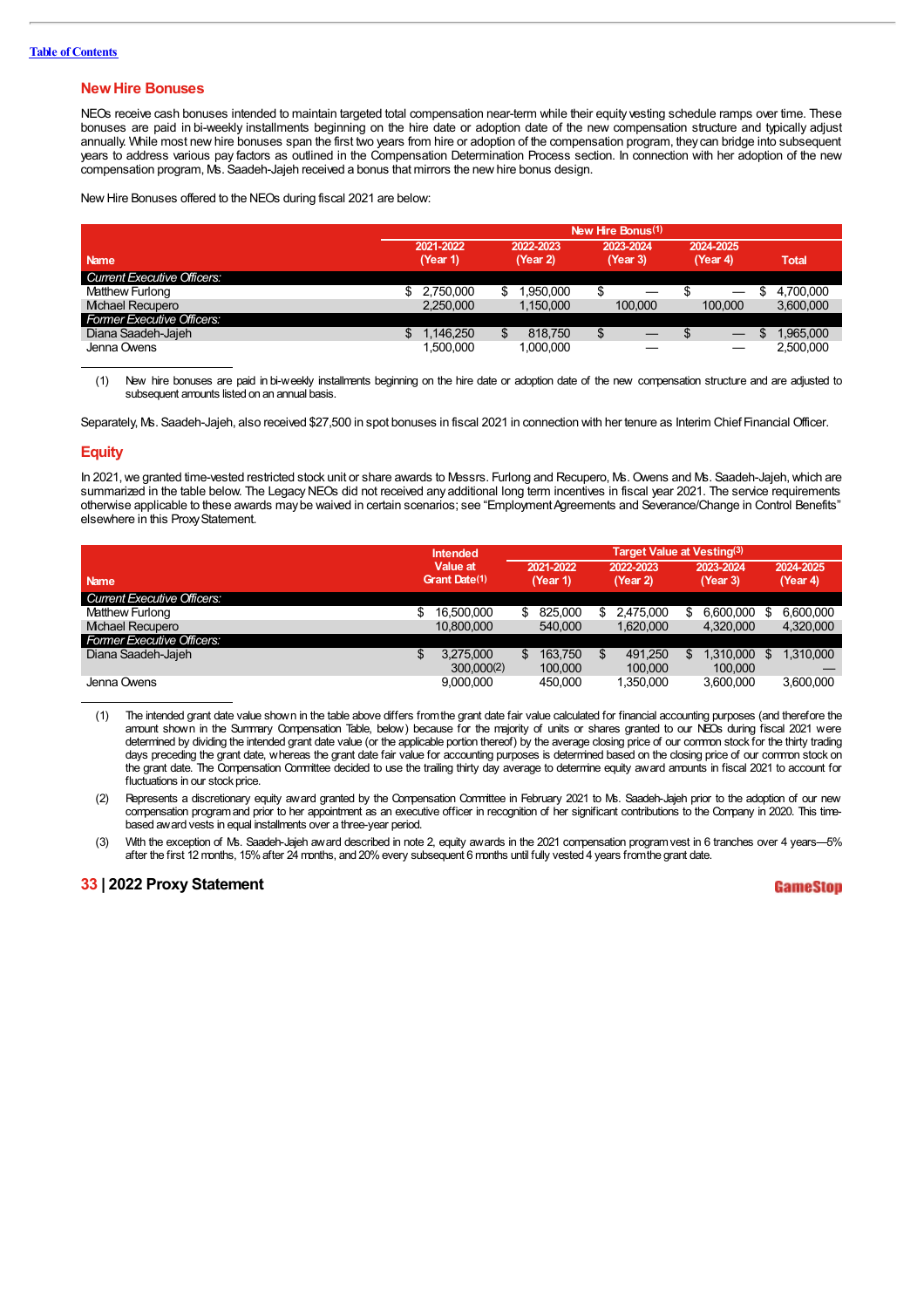# **Target Total Compensation Summary**

In summaryof the compensation elements detailed above, target total compensation for NEOs under the new compensation program for the next four years is described in the table below.

|                                    | <b>Target Total Compensation</b> |                         |                         |                         |  |  |  |  |
|------------------------------------|----------------------------------|-------------------------|-------------------------|-------------------------|--|--|--|--|
| <b>Name</b>                        | 2021 - 2022<br>(Year 1)          | 2022 - 2023<br>(Year 2) | 2023 - 2024<br>(Year 3) | 2024 - 2025<br>(Year 4) |  |  |  |  |
| <b>Current Executive Officers:</b> |                                  |                         |                         |                         |  |  |  |  |
| Matthew Furlong                    | 3.775.000                        | 4.625.000<br>S          | 6.800.000<br>S          | 6.800.000               |  |  |  |  |
| <b>Micheal Recupero</b>            | 2.990.000                        | 2,970,000               | 4.620.000               | 4,620,000               |  |  |  |  |
| <b>Former Executive Officers:</b>  |                                  |                         |                         |                         |  |  |  |  |
| Diana Saadeh-Jajeh                 | 1.600.000                        | 1.600.000               | 1.600.000               | 1.500.000               |  |  |  |  |
| Jenna Owens                        | 2,150,000                        | 2,550,000               | 3.800.000               | 3,800,000               |  |  |  |  |

As described above, the Compensation Committee adopted this new compensation program considering the following:

- **Motivate and Reward Executives to AchieveGo-Forward Business Strategy**: By granting one-time, new hire RSU grants in 2021, our executive team has the potential for significant rewards through this program, but only to the extent the team executes on our long-range business and strategic objectives that result in share price appreciation. Any decrease in stock price will erode the realizable value that could be earned byour executives upon vesting (with the majorityof shares vesting after three and four years).
- **Encourage Long-Term Strategic Thinking:**While the Compensation Committee historically granted performance-based restricted stock in past years, establishing performance goals in the current stage of our transformation maybe counterproductive; our executives need to remain hyper-focused on the long-term, which includes being nimble to make business decisions that are aligned with our long-term commitment to stockholders and our customers, and the Compensation Committee believes pre-determined performance goals may create undue pressure to achieve pre-established performance goals (that may become irrelevant over time given the fast-changing nature of our business situation and stock price).
- **Attract and Retain Executives Who Believe in the Company**: The structure of this LTI program ensures that we attract and retain executives who are willing to tie the vast majority of their compensation to stockholder value creation, given their belief in our long-term business strategy.
- **Compete for Talent in a Digital Transformation**: As we execute on our digital strategy, the Compensation Committee also considered market practice for relevant technology-focused companies.

# **Outcomes for 2020 Long-TermIncentive Awards**

A portion of the fiscal 2020 restricted stock awards issued to the Legacy NEOs was subject to performance based on the achievement of a pre-determined fiscal 2021 adjusted EBITDAtarget. To the extent earned, these awards would have been subject to one additional year of time-based vesting following the end of the performance period. These performance-based restricted stock awards were subject to the scale shown below (with outcomes for performance between the stated intervals determined bystraight line interpolation):

| <b>Adjusted EBITDA</b><br><b>(Fiscal 2021)</b> | Percentage of Target Award Earned |
|------------------------------------------------|-----------------------------------|
| <\$150m (Below Threshold)                      | $0\%$                             |
| \$150m (Threshold)                             | 50%                               |
| \$170m-\$190m (Target)                         | 100%                              |
| \$230m (Maximum)                               | 200%                              |

Our net income determined in accordance with generally accepted accounting principles, or GAAP, for fiscal 2021 was a loss of \$381.3 millions and our non-GAAP adjusted EBITDA for fiscal 2021, as previously published and presented in Annex I, was a loss of \$236.9 million. The adjusted EBITDA amount was below the threshold level of performance, and accordingly, all of these performance-based restricted stock awards were forfeited as of the end of fiscal 2021. See Annex I for additional information on our adjusted EBITDA, including a reconciliation to its most comparable financial measure computed in accordance with GAAP.

#### GameStop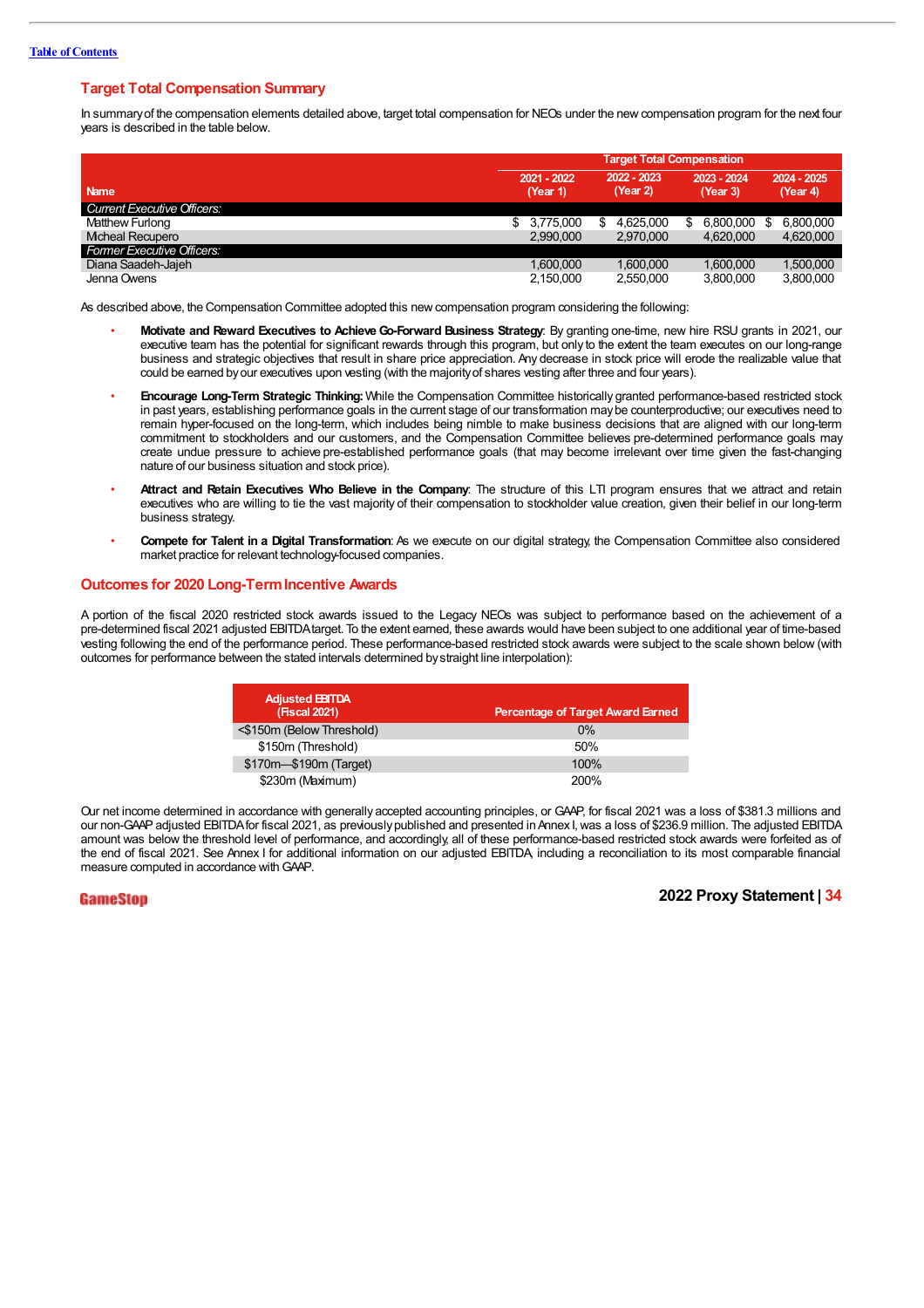# **Employment Agreements and Severance/Change in Control Benefits**

We had entered into employment agreements with each of the Legacy NEOs ("Employment Agreements") and have issued offer letters or continuing employment letters to the other NEOs detailing the terms of each NEO's employment (the "Offer Letters"). The employment of all of our NEOs is "at will" and may be terminated by the Company or the executive at any time, and each executive is restricted from competing with us for a period of time after termination of employment regardless of the reason for the termination.

Under the terms of the Employment Agreements and Offer Letters, each executive is entitled to all benefits afforded to management personnel or as determined bythe Board, including, but not limited to, insurance programs, vacation, sick leave and 401(k) benefits.

Each of the Employment Agreements with the Legacy NEOs provided that upon an executive's termination of employment without cause or by the executive with good reason the executive, subject to an effective release, would receive an amount equal to two times (A) the executive's base salary plus (B) the executive's target bonus. Such amount would be paid in a lump sum. If such termination occurred within 18 months following a change in control (as defined in the Employment Agreements) the "two" would be replaced by two and one-half (three in the case of the Chief Executive Officer). The Legacy NEO would also receive continuation of medical benefits for up to 18 months. Additionally, any time-vested equity grants made to the executive would become fully vested. Any performance-vested equity grants made to the executive would remain outstanding and will vest, if at all, based on actual performance through the end of the applicable performance period. If the Legacy NEO's employment with us is terminated due to death or disability, then the same treatment with respect to equity would apply, provided that if the executive's employment terminates due to death, all performance-vested equitygrants will vest and be paid at the target level.

The Offer Letters of Messrs. Furlong and Recupero provide that upon such executive's termination of employment without cause, such executive, subject to an effective release, would receive (A) sixmonths of base pay, (B) an amount equal to sixmonths of COBRA premiums for the executive and their dependents, (C) any new hire bonus installments which have not already been paid, and (D) the portion of the executive's equity awards that would otherwise vest during the sixmonths immediatelyfollowing their termination. The Offer Letter of Ms. Owens provided that upon such executive's termination of employment without cause, such executive, subject to an effective release, would receive (A) six months of base pay, (B) an amount equal to six months of COBRA premiums for her and her dependents, and (C) any new hire or transformation bonus installments which have not already been paid. The Offer Letter of Ms. Saadeh-Jajeh provides that upon such executive's termination of employment without cause, such executive, subject to an effective release, would receive (A) six months of base pay, (B) an amount equal to six months of COBRA premiums for her and her dependents, and (C) anynew hire or transformation bonus installments that were scheduled to be paid during the sixmonth period following termination.

The triggering events which would result in the payment of the severance amounts described above were selected because they provide employees with a guaranteed level of financial protection upon loss of employment and are considered competitive with severance provisions being offered currently in the market. The estimated payments upon a hypothetical termination for each of the NEOs as of the end of fiscal 2021 are detailed in "EmploymentAgreements and Potential Payments upon Termination or Change in Control" below. In addition, the actual payments made to Messrs. Bell, Hamlin, Homeister, and Sherman and Ms. Owens are shown below under the heading "Actual and Expected Executive Separations."

## **Other Considerations**

#### **Stock Ownership**

We have adopted a stock ownership policywhich requires our NEOs and non-employee directors to be stockholders. The Compensation Committee believes that ownership of stock of the company that is material to the income of the individuals involved provides an appropriate incentive to such officers and non-employee directors and aligns their interests with the interests of our stockholders. For a description of the stock ownership policy, see "Corporate Governance—Equity Ownership Policy" above.

#### **Claw-back of Awards**

We have adopted a formal claw-back policy to recover past compensation awards from executive officers in the event of fraud or a restatement. For a description of the claw-back policy, see "Corporate Governance—Claw-back Policy" above.

#### **Anti-Hedging**

We have adopted a formal anti-hedging policy prohibiting our employees and non-employee directors from entering into any form of hedging strategies or transactions using short sales, puts, calls or other types of financial instruments to protect against a loss in value of our common stock. For a description of the anti-hedging policy, see "Corporate Governance—Anti-Hedging Policy" above.

## **35 | 2022 Proxy Statement**

GameSton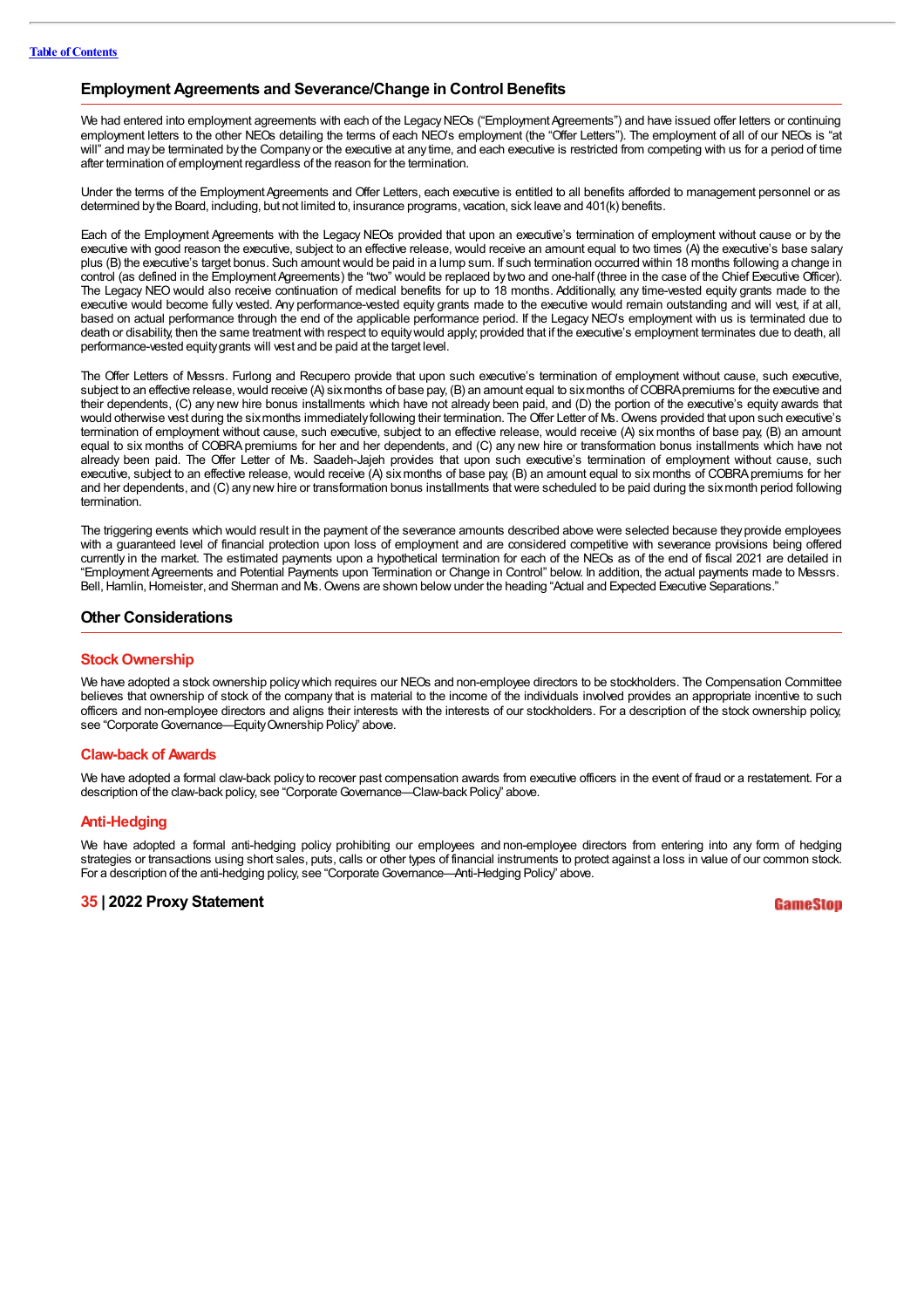### **Retirement Benefits**

Each of our executive officers is entitled to participate in our defined contribution 401(k) plan on the same basis as all other eligible employees. We match the contributions of participants, subject to certain criteria. Under the terms of the 2021 401(k) plan, as prescribed bythe IRS, the contribution of anyparticipating employee is limited to a maximum percentage of annual payor a maximum dollar amount (\$19,500 pre-taxand \$6,500 catch-up for 2021). Our executive officers are subject to these limitations and therefore we do not consider our retirement benefits to be a material portion of the compensation program for our executive officers.

#### **Life Insurance**

All of our active NEOs participate in our standard salaried employee group term life insurance program, but have their death benefits under that program increased to three times the employee's base salary, up to a maximum death benefit of \$1,500,000.

#### **Dividends**

Ms. Saadeh-Jajeh and certain of the Legacy NEOs were previously issued restricted stock shares under the terms of our previous LTI compensation program. Under the terms of the LTI award agreements pursuant to which those restricted stock shares were issued, any dividends on unvested shares are accrued and will only be paid upon vesting of the underlying shares. Those dividend equivalent credits will be paid only if and when the underlying shares vest (generally, upon satisfaction of time-vested service criteria following the end of the applicable performance period or in the event of accelerated vesting due to death, disability or retirement eligibility). Currently, we do not pay dividends on our common stock.

#### **Benefits and Perquisites**

We maintain traditional health and welfare benefit plans, which are generally offered to all employees (subject to basic plan eligibility requirements) and are consistent with the types of benefits offered byother similar corporations. In addition to these traditional benefits, we offered certain executive level perquisites to key executives, including all NEOs, which were designed to be competitive with the compensation practices of similar corporations, including disability insurance commensurate with executive salaries, third-party financial planning services, reimbursement of certain otherwise uninsured medical expenses and annual physical examinations. These various perquisites were discontinued during the third quarter of fiscal 2021 in connection with implementation of our new compensation program to embrace a consistent benefit experience for all employees across the organization, regardless of level.

### **Compensation Committee Report on Executive Compensation**

The Compensation Committee has reviewed and discussed the Compensation Discussion and Analysis contained in this Proxy Statement with members of our management. Based on such review and discussions and relying thereon, we have recommended to the Board that the Compensation Discussion and Analysis set forth above be included in our 2021 Annual Report on Form 10-Kand in this ProxyStatement.

**Compensation Committee** Alain (Alan) Attal, Chair Lawrence (Larry) Cheng James (Jim) Grube

GameStop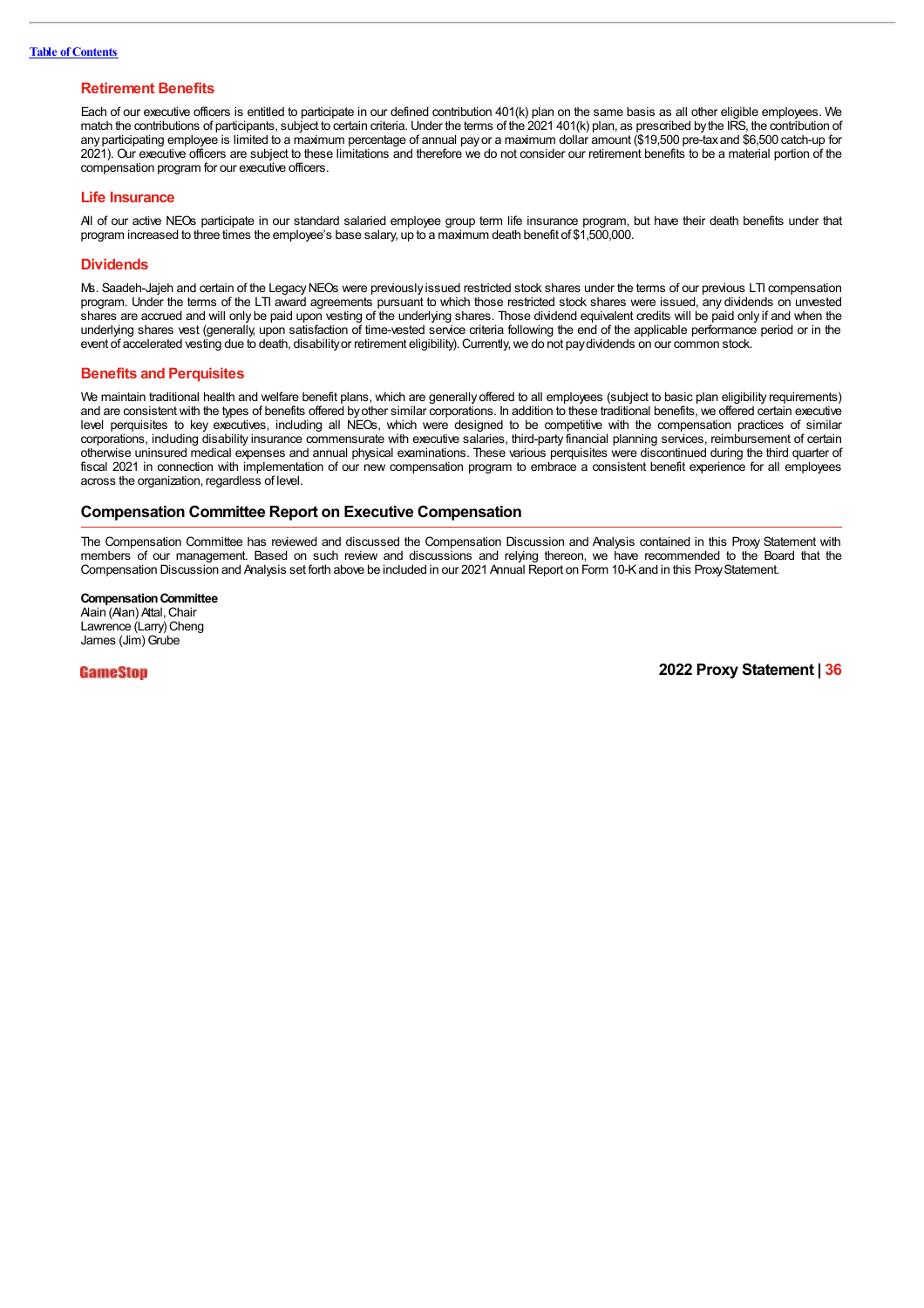# **Summary Compensation Table**

The following table (the "SummaryCompensation Table") sets forth the compensation earned during the fiscal years indicated byour NEOs. The titles shown in the following table reflect the executives' roles as of the last dayof fiscal 2021.

| <b>Name</b>                        | Year(1)              | Salary $(2)$                    | Bonus(3)           | <b>Stock</b><br>Awards <sup>(4)</sup> | Non-Equity<br><b>Incentive Plan</b><br><b>Compensation</b> | <b>All Other</b><br>Compensation(5) | <b>Total</b>                        |
|------------------------------------|----------------------|---------------------------------|--------------------|---------------------------------------|------------------------------------------------------------|-------------------------------------|-------------------------------------|
| <b>Current Executive Officers:</b> |                      |                                 |                    |                                       |                                                            |                                     |                                     |
| Matthew Furlong                    | 2021                 | \$<br>115,385                   | \$1,594,620        | \$14,852,476                          | \$                                                         | \$<br>250,453                       | \$16,812,934                        |
| Michael Recupero                   | 2021                 | 103,846                         | 1,131,387          | 9,835,488                             |                                                            | 526                                 | 11,071,248                          |
| Former Executive Officers:         |                      |                                 |                    |                                       |                                                            |                                     |                                     |
| Diana Saadeh-Jajeh                 | 2021                 | \$<br>357,115                   | \$556,538          | \$<br>3,337,585                       | \$<br>208,378                                              | \$<br>18,406                        | \$<br>4,478,023                     |
| George E Sherman                   | 2021<br>2020<br>2019 | 469.615<br>1,004,808<br>846,154 | 150,000            | 6,120,184<br>10,500,003               | 814,016                                                    | 182,691<br>49,252<br>90,204         | 652,306<br>7,174,243<br>12,400,377  |
| James A. Bell                      | 2021<br>2020<br>2019 | 134,615<br>663,654<br>444,909   | 50,000             | 1,383,701<br>1,276,194                | 231,492                                                    | 2,821,417<br>231.865<br>74,917      | 2,956,032<br>2,279,220<br>2,077,512 |
| Frank M Hamlin                     | 2021<br>2020<br>2019 | 101,538<br>521,442<br>507,923   | 595,000<br>595,000 | 1,064,396<br>1,028,128                | 170,000<br>235,604                                         | 2,223,281<br>41,148<br>48,626       | 2,494,819<br>2,221,986<br>2,415,581 |
| <b>Chris R. Homeister</b>          | 2021<br>2020<br>2019 | 263,846<br>663,654<br>430,769   | 50,000             | 1,383,701<br>1,276,194                | 224,851                                                    | 2,830,628<br>42,260<br>60,646       | 3,094,474<br>2,089,615<br>2,042,460 |
| Jenna Owens                        | 2021                 | 116,154                         | 970,588            | 10,757,767                            |                                                            | 1,829,908                           | 13,703,829                          |

(1) Messrs. Recupero and Furlong and Ms. Owens were appointed to their respective roles with the Company during fiscal 2021 and were not previously employed by us. Ms. Saadeh-Jajeh became a NEO during fiscal 2021, therefore, her compensation is not disclosed for years prior to fiscal 2021. Messrs. Sherman, Bell and Horreister were appointed to their respective roles with the Company during fiscal 2019 and were not previously employed by us. Mr. Hamlin became aNEOduring fiscal 2019.

(2) Ms. Saadeh-Jajeh's salary was decreased to \$190,000 annualized upon her acceptance of the new compensation programon August 1, 2021. Prior to this adjustment, Ms. Saadeh-Jajeh's annualized salary was \$375,000 until March 26, 2021 when she received an additional annualized temporary pay increase of \$225,000 for her appointment to interimChief FinancialOfficer, whichwas eliminated on July 12, 2021.

(3) Bonus amounts for Messrs. Furlong and Recupero and Ms. Owens are comprised of new hire bonuses as detailed in their offer letters. The bonus amount for Ms. Saadeh-Jajeh includes \$27,500 in spot bonuses issued in connection with her tenure as Interim Chief Financial Officer, with the remaining bonus attributed to her adoption to the new compensation programbeginning in August 2021.

(4) Reflects the grant date fair value for the designated fiscal years for the restricted stock awards in accordance with ASC718 based on the common stock price on the date of grant.

# **37 | 2022 Proxy Statement**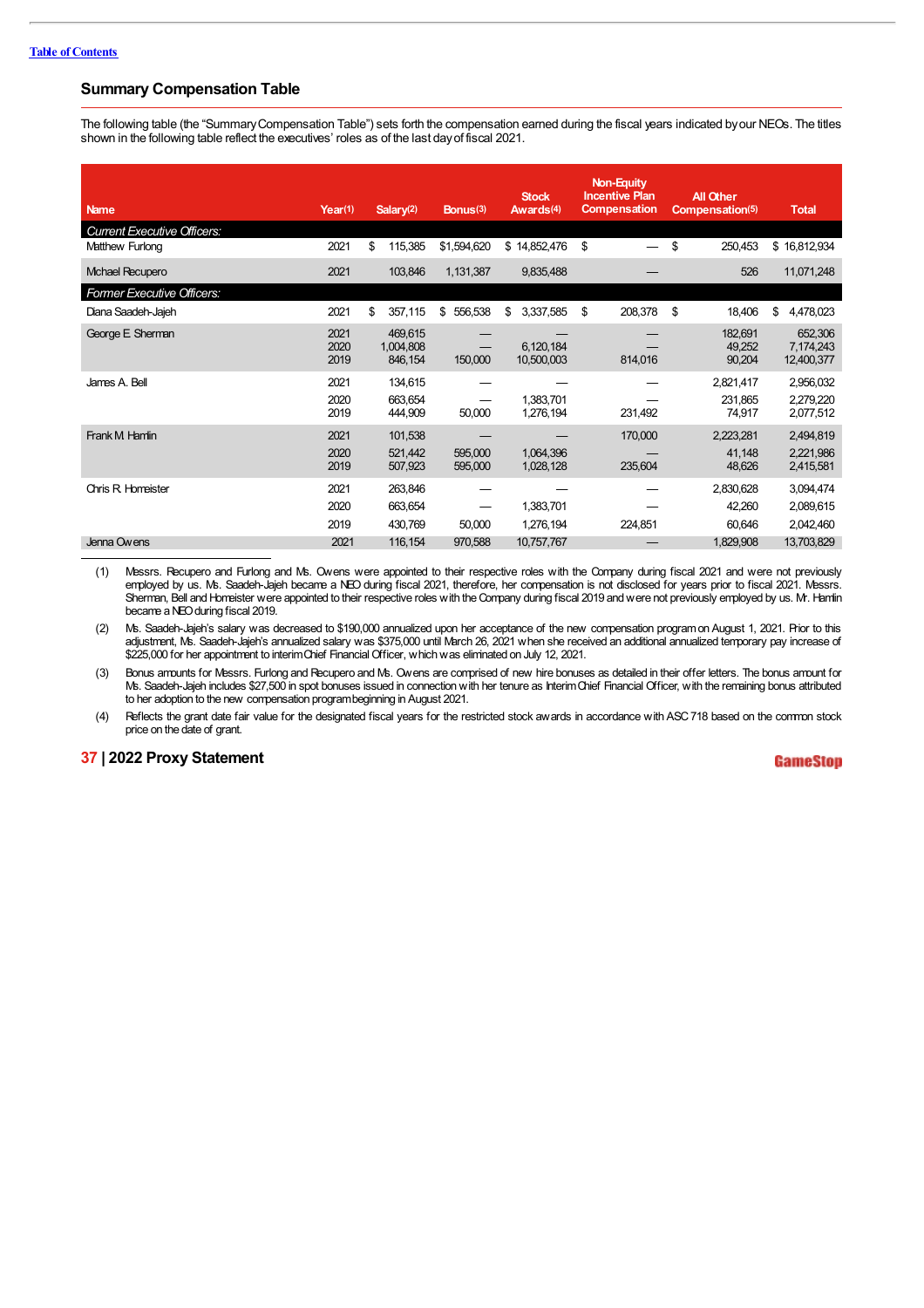#### **Table of Contents**

(5) The amounts reported in the "AllOther Compensation" column represent the sumof the items shown in the table below:

| <b>Name</b>                        | 401(k)<br><b>Matching</b><br><b>Contributions</b> | <b>Executive</b><br><b>Life</b><br><b>Insurance</b> | <b>Executive</b><br>Long-<br>term<br><b>Disability</b><br><b>Insurance</b> | <b>Third</b><br>Party,<br><b>Financial</b><br><b>Planning</b><br>Services(1) | <b>Medical Expenses</b><br><b>Reimbursements(2)</b> | <b>Relocation</b><br>Benefits(3) | Severance,<br>Payments <sup>(4)</sup> | <b>Total</b><br>$($ \$) |
|------------------------------------|---------------------------------------------------|-----------------------------------------------------|----------------------------------------------------------------------------|------------------------------------------------------------------------------|-----------------------------------------------------|----------------------------------|---------------------------------------|-------------------------|
| <b>Current Executive Officers:</b> |                                                   |                                                     |                                                                            |                                                                              |                                                     |                                  |                                       |                         |
| Matthew Furlong                    | \$                                                | \$<br>355                                           | \$<br>98                                                                   | \$                                                                           | \$                                                  | \$<br>250,000                    | \$                                    | \$<br>250,453           |
| Mchael Recupero                    |                                                   | 450                                                 | 76                                                                         |                                                                              |                                                     |                                  |                                       | 526                     |
| <b>Former Executive Officers:</b>  |                                                   |                                                     |                                                                            |                                                                              |                                                     |                                  |                                       |                         |
| Diana Saadeh-Jajeh                 | \$<br>5.180                                       | \$<br>3,305                                         | \$<br>478                                                                  | \$                                                                           | \$<br>9,443                                         | \$                               | \$                                    | \$<br>18,406            |
| James A. Bell                      | 14.631                                            | 856                                                 | 163                                                                        |                                                                              | 5.766                                               |                                  | 2.800.000                             | 2,821,417               |
| George E Sherman                   | 23,000                                            | 7,174                                               | 163                                                                        | 4,138                                                                        | 9,443                                               | 138,773                          |                                       | 182,691                 |
| Frank M Hamlin                     | 12,614                                            | 1,027                                               | 196                                                                        |                                                                              | 9,443                                               |                                  | 2,200,000                             | 2,223,281               |
| <b>Chris R. Homeister</b>          | 11,600                                            | 1.712                                               | 327                                                                        |                                                                              | 9,443                                               | 7.545                            | 2,800,000                             | 2,830,628               |
| Jenna Owens                        |                                                   | 388                                                 | 109                                                                        |                                                                              |                                                     | 200.000                          | 1.629.412                             | 1,829,908               |

(1) Financial planning services were discontinued in July 2021 in order to align benefits offerings for all employees across the organization, regardless of level.

(2) Represents our contributions to our medical expense reimbursement plan. This plan was discontinued in July 2021 in order to align benefits offerings for all employees across the organization, regardless of level.

(3) Relocation expenses reimbursed in accordancewith our relocation policy and lump-sumpayments in connectionwith the offers letters.

(4) Severance payments made in connection with employment agreements and offer letters detailed in the Employment Agreements and Severance/Change in Control Benefits section.

# **Grants of Plan-Based Awards in Fiscal 2021**

The following table shows all grants of plan-based awards, which consisted of grants of time-vested restricted stock units or shares of our common stock made in fiscal 2021.

| <b>Name</b>                        | <b>Grant Date</b> | <b>Equity Incentive</b><br><b>Plan Awards:</b><br><b>Number of Shares</b><br>of Stock or Units(1) | <b>Grant Date Fair</b><br><b>Value of Stock</b><br>Awards <sup>(2)</sup> |
|------------------------------------|-------------------|---------------------------------------------------------------------------------------------------|--------------------------------------------------------------------------|
| <b>Current Executive Officers:</b> |                   |                                                                                                   |                                                                          |
| Matthew Furlong                    | 7/1/2021          | 72,678                                                                                            | \$<br>14,852,476                                                         |
| Michael Recupero                   | 10/1/2021         | 55,596                                                                                            | 9,835,488                                                                |
| <b>Former Executive Officers:</b>  |                   |                                                                                                   |                                                                          |
| Diana Saadeh-Jajeh                 | 3/1/2021          | 2,949                                                                                             | \$<br>355,060                                                            |
|                                    | 10/1/2021         | 16,859                                                                                            | 2,982,526                                                                |
| George E. Sherman(3)               | n/a               |                                                                                                   |                                                                          |
| James $A$ Bell $(3)$               | n/a               |                                                                                                   |                                                                          |
| Frank M. Hamlin <sup>(3)</sup>     | n/a               |                                                                                                   |                                                                          |
| Chris R. Homeister(3)              | n/a               |                                                                                                   |                                                                          |
| Jenna Owens                        | 4/1/2021          | 56,191                                                                                            | 10,757,767                                                               |

(1) Equity Incentive Plan Awards consist of time-vested units or shares of restricted common stock. With the exception of Ms. Saadeh-Jajeh's March 1, 2021 award, equity awards in the 2021 compensation programvest in 6 tranches over 4 years—5%after the first 12 months, 15%after 24 months, and 20%every subsequent 6 months until fully vested 4 years fromthe grant date. Ms. Saadeh-Jajeh's March 1, 2021 award

## **GameStop**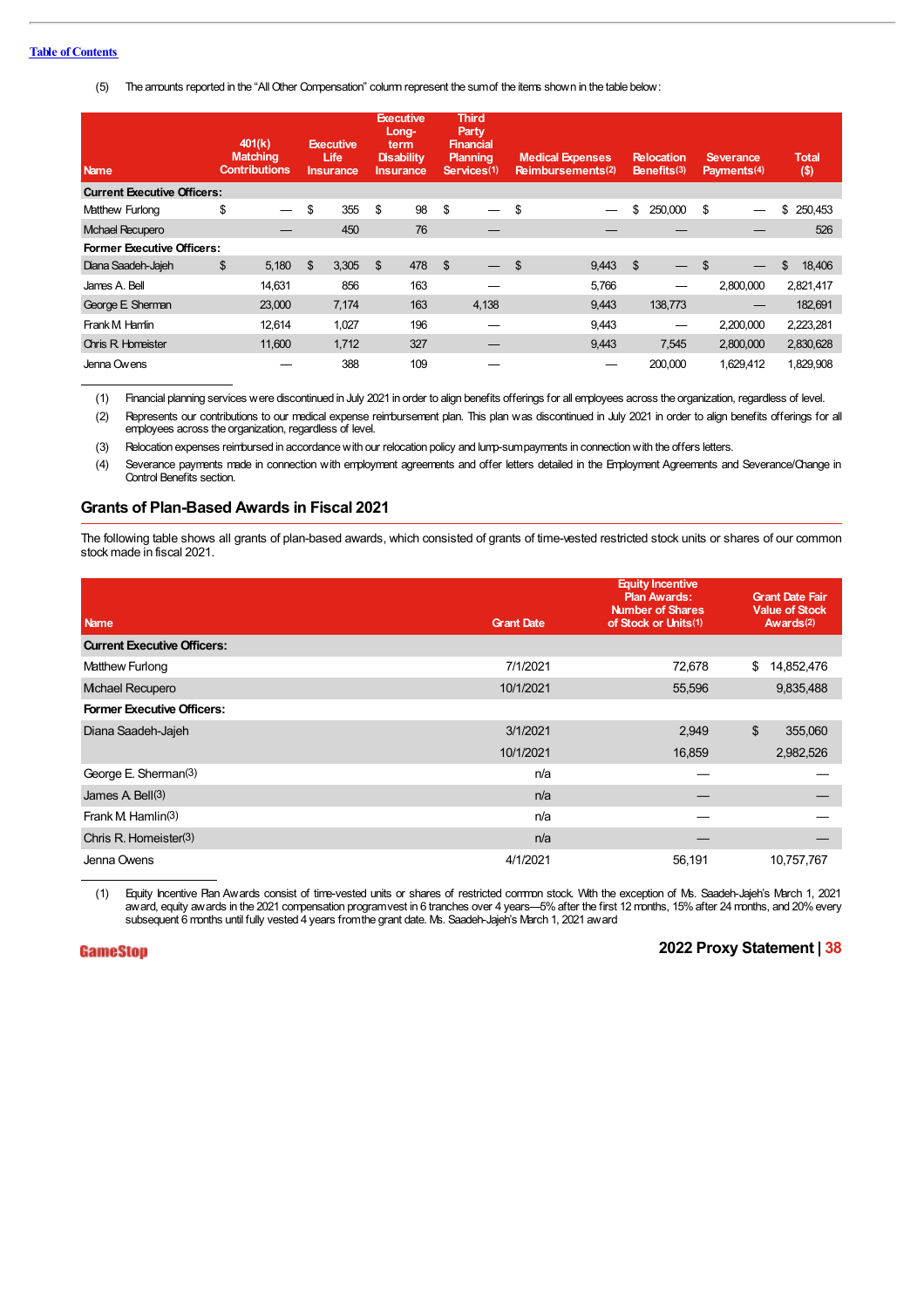vests in equal installments over a three-year period. For additional information on these grants, refer to the discussion under "Equity" in the Compensation Discussion and Analysis above.

- (2) The grant date fair value of each equity awardwas computed in accordancewith ASC718 based on the closing price of common stock on the grant date.
- (3) No awards were granted to Messrs. Sherman, Bell, Hamlin or Homeister in fiscal 2021.

## **Outstanding Equity Awards at Fiscal 2021 Year-End**

The following table provides information for the executive officers named in the Summary Compensation Table regarding outstanding equity awards held as of January 29, 2022. In accordance with SEC rules, the year-end values in the table for the market value of shares that have not vested have been calculated based on the \$97.91 per share closing price of common stock on January 28, 2022 (the last trading date of the fiscal year). As noted above under the heading "Outcomes for 2020 Long-Term Incentive Awards," the performance goals for our Legacy NEOs' 2020 performance-vested restricted stock awards were not achieved as of January 29, 2022 (the end of the applicable performance period) and those awards were therefore forfeited entirely. In addition, Mr. Sherman's performance-vested restricted shares were cancelled on April 18, 2021 in accordance with the Transition Agreement. Accordingly, none of those performance shares are shown in the following table.

In fiscal year 2021, Messrs. Bell, Hamlin, Homeister and Sherman and Ms. Owens ceased to be employed by us. These employment cessations have resulted in the vesting of certain awards of Messrs. Bell, Hamlin, Homeister and Sherman at values that are different than shown in the table below, and in the forfeiture of Ms. Owens' awards and Mr. Sherman's 2021 performance-vested restricted stock award. Please see below under "Actual and Expected Executive Separations" for additional information regarding the treatment of these awards.

|                                    |                   | <b>Stock Awards</b>                                                                                                        |                                                                                                                                             |                                                                                                                                                                 |                                                                                                                                                                                                            |  |  |  |  |
|------------------------------------|-------------------|----------------------------------------------------------------------------------------------------------------------------|---------------------------------------------------------------------------------------------------------------------------------------------|-----------------------------------------------------------------------------------------------------------------------------------------------------------------|------------------------------------------------------------------------------------------------------------------------------------------------------------------------------------------------------------|--|--|--|--|
| Name                               | <b>Grant Date</b> | <b>Number of</b><br><b>Shares or</b><br><b>Units of</b><br><b>Stock That</b><br><b>Have Not</b><br><b>Vested</b><br>(#)(1) | <b>Market</b><br><b>Value of</b><br><b>Shares or</b><br><b>Units of</b><br><b>Stock That</b><br><b>Have Not</b><br><b>Vested</b><br>$($ \$) | <b>Equity</b><br>Incentive<br><b>Plan Awards:</b><br>Number of<br><b>Unearned</b><br>Shares,<br><b>Units or Rights</b><br><b>That Have</b><br><b>Not Vested</b> | <b>Equity</b><br>Incentive<br><b>Plan Awards:</b><br><b>Market or</b><br>Payout<br><b>Value of</b><br><b>Unearned</b><br>Shares,<br><b>Units or Other</b><br><b>Rights That</b><br>Have<br>Not Vested (\$) |  |  |  |  |
| <b>Current Executive Officers:</b> |                   |                                                                                                                            |                                                                                                                                             |                                                                                                                                                                 |                                                                                                                                                                                                            |  |  |  |  |
| Matthew Furlong                    | 7/1/2021          | 72,678                                                                                                                     | 7,115,903<br>$\mathbb{S}$                                                                                                                   |                                                                                                                                                                 | \$                                                                                                                                                                                                         |  |  |  |  |
| Mchael Recupero                    | 10/1/2021         | 55,596                                                                                                                     | 5,443,404                                                                                                                                   |                                                                                                                                                                 |                                                                                                                                                                                                            |  |  |  |  |
| Former Executive Officers:         |                   |                                                                                                                            |                                                                                                                                             |                                                                                                                                                                 |                                                                                                                                                                                                            |  |  |  |  |
| Diana Saadeh-Jajeh                 | 3/1/2021          | 2,949                                                                                                                      | \$<br>288,737                                                                                                                               |                                                                                                                                                                 | \$                                                                                                                                                                                                         |  |  |  |  |
|                                    | 10/1/2021         | 16,859                                                                                                                     | 1,650,665                                                                                                                                   |                                                                                                                                                                 |                                                                                                                                                                                                            |  |  |  |  |
| George E Sherman                   |                   |                                                                                                                            |                                                                                                                                             |                                                                                                                                                                 |                                                                                                                                                                                                            |  |  |  |  |
| James A. Bell                      |                   |                                                                                                                            |                                                                                                                                             |                                                                                                                                                                 |                                                                                                                                                                                                            |  |  |  |  |
| Frank M Hamlin                     |                   |                                                                                                                            |                                                                                                                                             |                                                                                                                                                                 |                                                                                                                                                                                                            |  |  |  |  |
| <b>Chris R Homeister</b>           |                   |                                                                                                                            |                                                                                                                                             |                                                                                                                                                                 |                                                                                                                                                                                                            |  |  |  |  |
| Jenna Owens                        |                   |                                                                                                                            |                                                                                                                                             |                                                                                                                                                                 |                                                                                                                                                                                                            |  |  |  |  |

(1) Represents unvested restricted shares or units outstanding as of January 29, 2022. With the exception of Ms. Saadeh-Jajeh's March 1, 2021 award, these equity awards vest in 6 tranches over 4 years—5%after the first 12 months, 15%after 24 months, and 20%every subsequent 6 months until fully vested 4 years fromthe grant date. Ms. Saadeh-Jajeh's March 1, 2021 award vests in equal installments over a three-year period.

## **39 | 2022 Proxy Statement**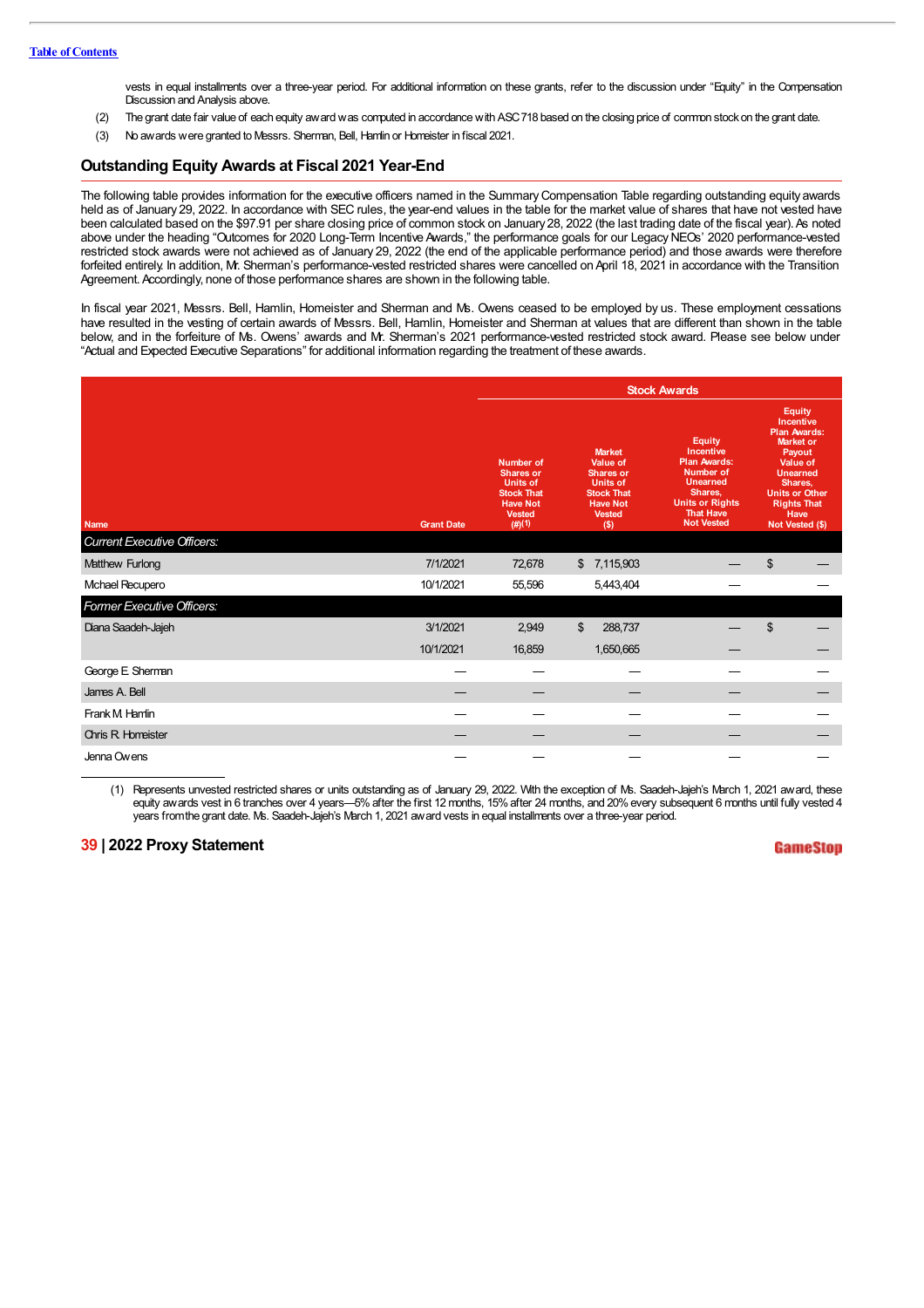# **Stock Vested and Option Exercises**

The following table provides information for the executive officers named in the Summary Compensation Table regarding shares acquired upon vesting of stock awards during fiscal 2021 bythose executive officers. There are no outstanding options in 2021.

|                                    | <b>Stock Awards</b>                                         |    |                                                             |  |  |  |
|------------------------------------|-------------------------------------------------------------|----|-------------------------------------------------------------|--|--|--|
| <b>Name</b>                        | Number of<br><b>Shares Acquired</b><br>on Vesting<br>$(\#)$ |    | <b>Value Realized</b><br><b>On Vesting</b><br>$($ \$) $(1)$ |  |  |  |
| <b>Current Executive Officers:</b> |                                                             |    |                                                             |  |  |  |
| Matthew Furlong                    |                                                             | \$ |                                                             |  |  |  |
| Michael Recupero                   |                                                             |    |                                                             |  |  |  |
| Former Executive Officers:         |                                                             |    |                                                             |  |  |  |
| Diana Saadeh-Jajeh(2)              | 983                                                         | \$ | 116,997                                                     |  |  |  |
| George E Sherman                   | 1,316,931                                                   |    | 294,998,590                                                 |  |  |  |
| James A. Bell                      | 288,595                                                     |    | 55,251,513                                                  |  |  |  |
| Frank M Hamlin                     | 221,819                                                     |    | 39,477,127                                                  |  |  |  |
| <b>Chris R Homeister</b>           | 288,595                                                     |    | 87,317,303                                                  |  |  |  |
| Jenna Owens                        |                                                             |    |                                                             |  |  |  |

(1) With the exception of Ms. Saadeh-Jajeh vesting and Mr. Sherman's April 15, 2021 and June 9, 2021 vestings, the shares acquired were the result of accelerations pursuant to the Employment Agreements of Former Executive Officers detailed in the "Potential Payments upon Termination or Change in Control" section. The value realized on vesting was our closing stock price on the vesting date multiplied by the number of shares vested. All amounts are shown prior to the surrender of shares, to cover withholding taxes in connection with the vestings.

(2) Vesting occurred in March 2022, after the completion of fiscal 2021.

## **Employment Agreements and Potential Payments upon Termination or Change in Control**

We have historically maintained employment agreements with our Legacy NEOs and have issued offer letters or continuing employment letters to the other NEOs detailing the terms of each NEO's employment. See "Employment Agreements and Severance/Change in Control Benefits" above for a description of the terms of these employment agreements and offer letters. Hypothetical estimates of the amounts that would be owed to the NEOs upon termination of their employment or upon a change in control are presented in the table directly below. In accordance with rules of the SEC, the hypothetical estimates have been computed on the assumption that the termination or change of control occurred on January29, 2022, the last dayof our most recently completed fiscal year.

The employment of each of Messrs. Bell, Hamlin, Homeister, and Sherman and Ms. Owens terminated prior to January 29, 2022. In each case, we have described below under the heading "Actual and Expected Executive Separations" the actual amounts received by each of Messrs. Bell, Hamlin, Homeister, and Sherman and Ms. Owens upon cessation of such person's employment. The below table shows the hypothetical payouts for current NEOs and Ms. Saadeh-Jajeh.

### **GameStop**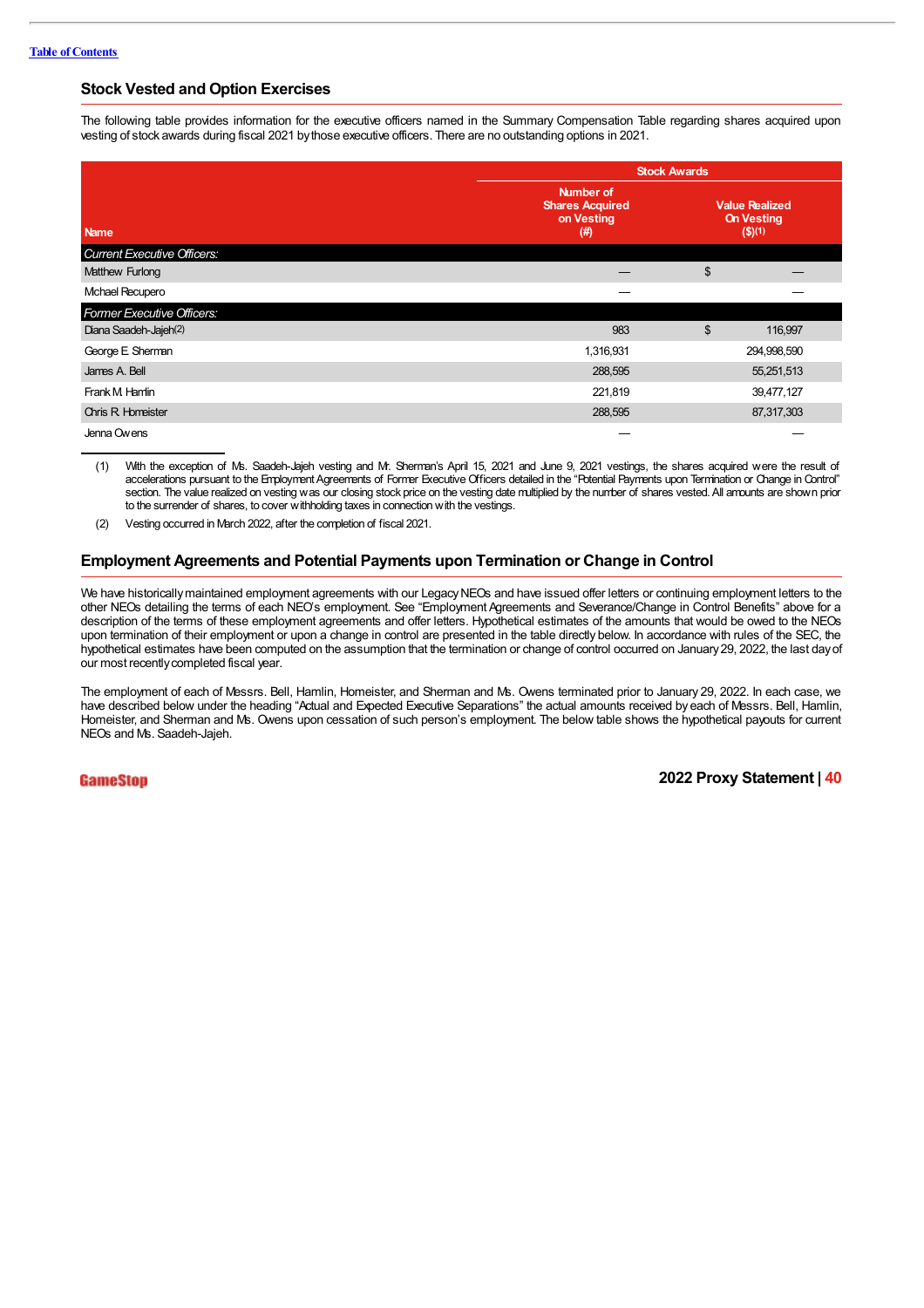#### **Table of Contents**

| <b>Name</b>                        | <b>Benefit</b>                                                                                                                                                                  |              | <b>Termination</b><br><b>Without</b><br><b>Cause or</b><br><b>With Good</b><br>Reason, |         | <b>Termination</b><br><b>Without Cause</b><br><b>Upon Change</b><br>In Control |          | <b>Termination</b><br><b>Upon Death</b> |           | <b>Termination Upon</b><br><b>Disability</b> |
|------------------------------------|---------------------------------------------------------------------------------------------------------------------------------------------------------------------------------|--------------|----------------------------------------------------------------------------------------|---------|--------------------------------------------------------------------------------|----------|-----------------------------------------|-----------|----------------------------------------------|
| <b>Current Executive Officers:</b> |                                                                                                                                                                                 |              |                                                                                        |         |                                                                                |          |                                         |           |                                              |
| Matthew Furlong                    | Salary Severance Element(1)<br>Bonus Severance Element(2)<br>Medical Benefits(3)<br>Accelerated Restricted Stock(4)(5)<br>Life Insurance Benefit <sup>(6)</sup><br>Total        | \$.          | 100,000<br>3,105,380<br>8,987<br>3,214,367                                             | \$<br>S | 100,000<br>3,105,380<br>8,987<br>3,214,367                                     | \$<br>\$ | 600,000<br>600,000                      | \$.<br>\$ |                                              |
| <b>Mchael Recupero</b>             | Salary Severance Element(1)<br>Bonus Severance Element <sup>(2)</sup><br>Medical Benefits(3)<br>Accelerated Restricted Stock(4)(5)<br>Life Insurance Benefit(6)<br><b>Total</b> | $\mathbb{S}$ | 100,000<br>2,468,613<br>10,110<br>2,578,723                                            | \$.     | 100,000<br>2,468,613<br>10,110<br>2,578,723                                    | \$       | 600,000<br>600,000                      | \$        |                                              |
| <b>Former Executive Officers:</b>  |                                                                                                                                                                                 |              |                                                                                        |         |                                                                                |          |                                         |           |                                              |
| Diana Saadeh-Jajeh                 | Salary Severance Element(1)<br>Bonus Severance Element(2)<br>Medical Benefits(3)<br>Accelerated Restricted Stock(4)(5)<br>Life Insurance Benefit(6)<br>Total                    | \$<br>S      | 95,000<br>573,125<br>10,191<br>678,316                                                 | \$      |                                                                                | \$<br>S  | 570,000<br>570,000                      | \$<br>\$  |                                              |

(1) Pursuant to the terms of the Offer Letters for Mr. Furlong, Mr. Recupero and Ms. Saadeh-Jajeh, such officers will receive an amount equal to six months of their base salary if terminated without cause.

(2) Pursuant to the terms of the Offer Letters for Mr. Furlong and Mr. Recupero, this Bonus Severance Element reflects the amount of unpaid new hire bonus that is subject to acceleration upon termination. Ms. Saadeh-Jajeh's Offer Letter specifies the potential acceleration of six months of new hire bonus from the date of her separation fromtheCompany, if any remains unpaid.

(3) Pursuant to the terms of the Offer Letters for Mr. Furlong, Mr. Recupero and Ms. Saadeh-Jajeh in the event of a termination without cause, they are eligible for COBRA continuation coverage for themand their eligible dependents for six months. The amounts in the table above reflect the estimated value of medical coverage to each NEO assuming the maximum 18-month coverage period.

(4) The value of potential accelerated restricted stockwas calculated based on the closing stock price of \$97.91 on January 29, 2022, the last trading day of fiscal 2021.

(5) Pursuant to the terms of the Offer Letters for Mr. Furlong or Mr. Recupero, any portion of the Initial Equity Award (if any) that was otherwise scheduled to vest in the ordinary course during the six month period immediately following their termination datewill become vested.

(6) The life insurance death benefit for our NEOs is three times the employee's base salary, up to a maximumof \$1,500,000.

## **Actual Executive Separations**

Messrs. Sherman and Homeister and Ms. Owens ceased employment with the Company on June 21, 2021, June 2, 2021 and October 25, 2021, respectively. Messrs. Bell and Hamlin ceased employment with the Companybefore last year's proxy filing. In each case, each executive was entitled to the severance payments and benefits provided for in such person's employment agreement or offer letter upon a resignation with "good reason" or a termination "without cause." The actual amounts received by each executive are summarized below. Stock values indicated below were calculated based on the closing price of our common stock at the time of vesting. Each executive executed a general release of claims against the Companyand its affiliates as a condition of receiving these payments and benefits.

## **41 | 2022 Proxy Statement**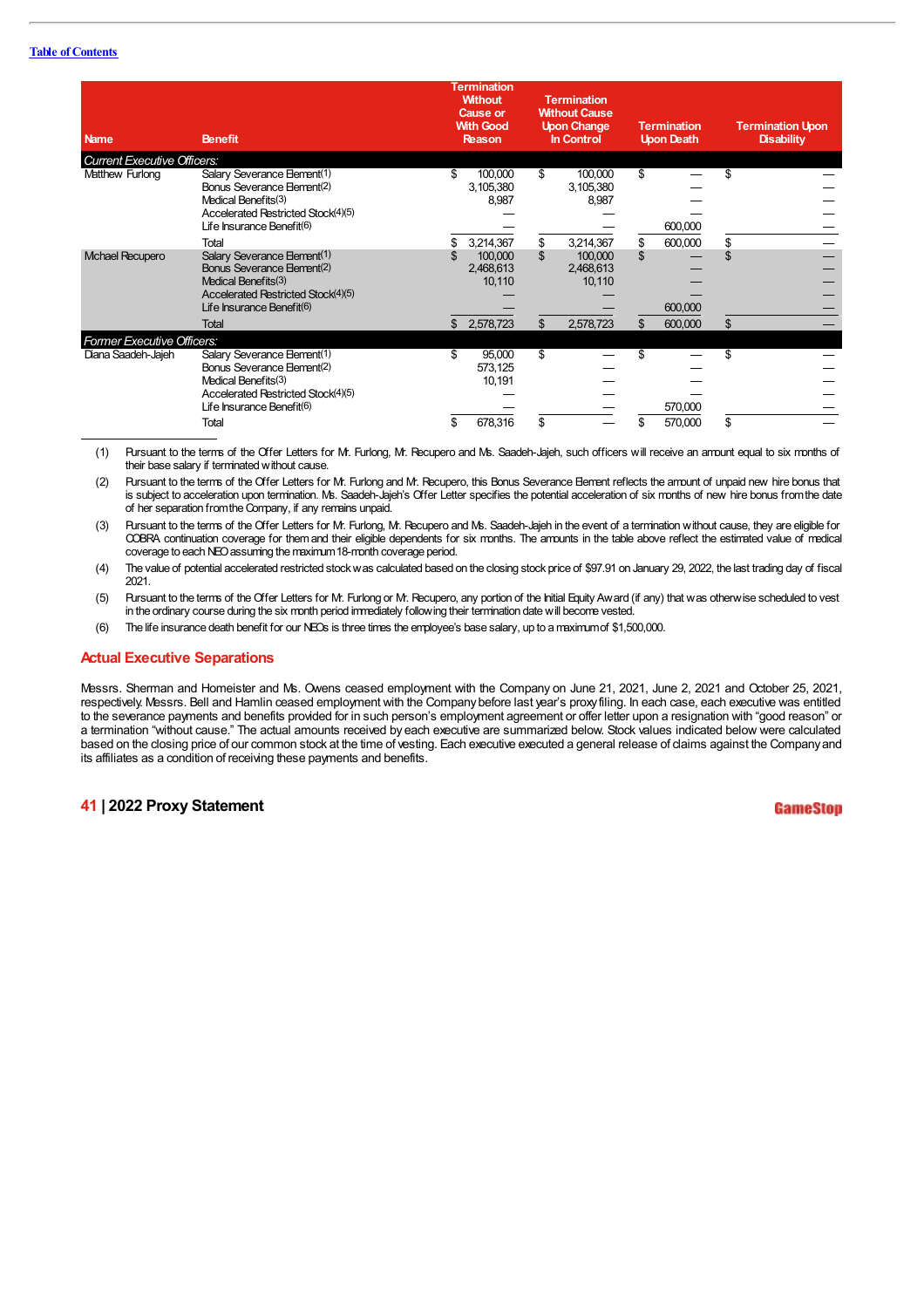| <b>Name</b>              | <b>Benefit</b>                                                                                                                                                                                           | <b>Actual</b><br><b>Payments and</b><br><b>Benefits Upon</b><br><b>Separation</b>  | <b>Estimated</b><br><b>Payments and</b><br><b>Benefits Upon</b><br><b>Expected</b><br><b>Separation</b> |
|--------------------------|----------------------------------------------------------------------------------------------------------------------------------------------------------------------------------------------------------|------------------------------------------------------------------------------------|---------------------------------------------------------------------------------------------------------|
| George E Sherman         | Accelerated Vesting of Restricted Stock <sup>(1)</sup><br><b>Total</b>                                                                                                                                   | 171,042,659<br>\$<br>171,042,659<br>\$                                             | $\frac{1}{2}$<br>\$                                                                                     |
| James A. Bell            | Salary Severance Element<br>STI Bonus Severance Flement<br><b>Medical Benefits</b><br>Accelerated Vesting of Restricted Stock <sup>(2)</sup><br>Payout of Accrued but Unused Vacation<br>Total           | \$<br>1,400,000<br>1,400,000<br>57,600<br>55,251,513<br>21,767<br>58,130,880<br>\$ | \$<br>\$                                                                                                |
| Frank M Hamlin           | <b>Salary Severance Element</b><br>STI Bonus Severance Element<br><b>Medical Benefits</b><br>Accelerated Vesting of Restricted Stock(3)<br>Payout of Accrued but Unused Vacation<br><b>Total</b>         | \$<br>1,100,000<br>1,100,000<br>63,614<br>39,477,127<br>2,861<br>41,743,602<br>\$  | \$<br>\$                                                                                                |
| <b>Chris R Homeister</b> | Salary Severance Element<br>STI Bonus Severance Element<br><b>Medical Benefits</b><br>Accelerated Vesting of Restricted Stock <sup>(4)</sup><br>Payout of Accrued but Unused Vacation<br>Total           | \$<br>1,400,000<br>1,400,000<br>87,317,303<br>26,432<br>90, 143, 735<br>\$         | \$<br>\$                                                                                                |
| Jenna Owens              | <b>Salary Severance Element</b><br>Bonus Severance Element <sup>(5)</sup><br><b>Medical Benefits</b><br>Accelerated Vesting of Restricted Stock<br>Payout of Accrued but Unused Vacation<br><b>Total</b> | \$<br>100,000<br>1,529,412<br>\$<br>1,629,412                                      | $\mathbb{S}$<br>\$                                                                                      |

(1) The amount shown in the table represents the value of 812,703 shares of time-vested restricted stock that vested on an accelerated basis in connection with Mr. Sherman's departure, based on the closing price of our common stock on June 29, 2021. This does not include 308,477 shares of performance-based restricted stock that were forfeited as a result of his Transition Agreement.

(2) The amount shown in the table represents the value of 288,595 shares of time-vested restricted stock that vested in connection with Mr. Bell's departure, based on the closing price of our common stock on the actual vesting date (\$191.45). Mr. Bell also was entitled to retain 188,791 shares of performancevested restricted stock, pending the Compensation Committee's determination of performance outcomes for the relevant performance periods. These shares constitute his fiscal 2019 and fiscal 2020 performance-vested restricted stock awards. Because the applicable performance goals were not achieved, 188,791 of these shares have been forfeited.

(3) The amount shown in the table represents the value of 221,819 shares of time-vested restricted stock that vested in connection with Mr. Hamlin's departure, based on the closing price of our common stock on the actual vesting date (\$177.97). Mr. Hamlin also was entitled to retain 144,957 shares of performancevested restricted stock, pending the Compensation Committee's determination of performance outcomes for the relevant performance periods. These shares constitute his fiscal 2019 and fiscal 2020 performance-vested restricted stock awards. Because the applicable performance goals were not achieved, 144,957 of these shares have been forfeited.

(4) The amount shown in the table represents the value of 288,595 shares of time-vested restricted stock that vested in connection with Mr. Homeister's departure, based on the closing price of our common stock on June 9, 2021. Mr. Homeister alsowas entitled to 69,743 shares of performance-based restricted stock fromhis fiscal 2020 award; Because the applicable performance goals were not achieved, 69,743 of these shares have been forfeited.

(5) Reflects remaining portion of Ms. Owens' new hire bonus that was accelerated in accordancewith the terms of her Offer Letter.

**GameStop**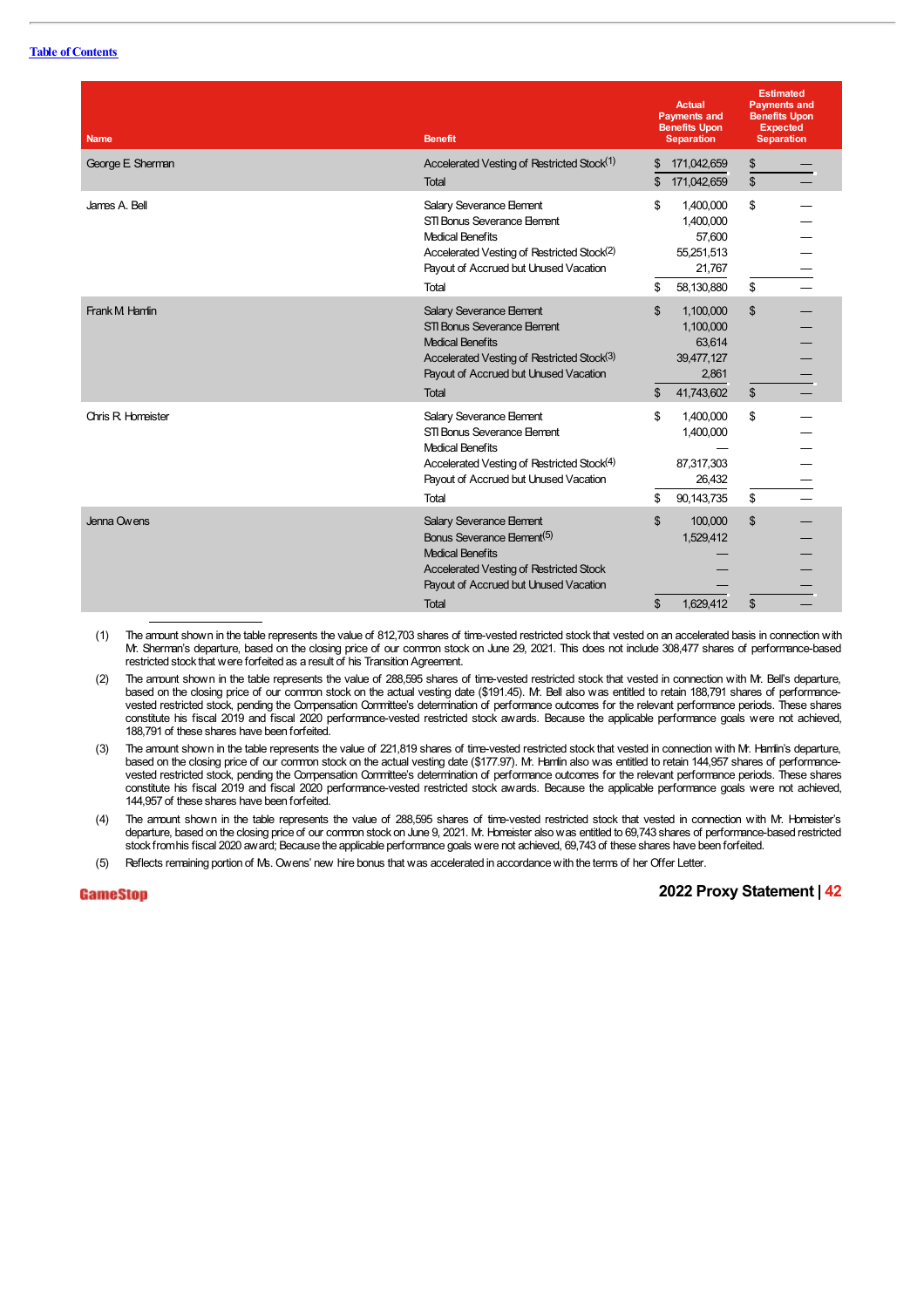# **CEOPay Ratio**

As required by the Dodd-Frank Wall Street Reform and Consumer Protection Act of 2010, we are disclosing the ratio of the total annual compensation of our Chief Executive Officer to that of our median employee. We identified the median employee among all our employees as of January 29, 2022 (the "determination date").

We are a global retail company with approximately 8,500 full-time salaried and hourly employees and between 12,000 and 18,000 part-time hourly employees worldwide, depending on the time of year. As of the determination date, Mr. Furlong's total annualized compensation was \$16,812,934—a significant portion of which is a restricted stock unit award granted in connection with his appointment as Chief Executive Officer, which vests over 4 years and has a fair market value at grant of \$14,852,476.08. For fiscal 2021, our median employee is a part-time hourlyemployee in one of our U.S. stores who worked an average of 18 hours per week. The annual compensation of the median employee was \$12,417 for fiscal 2021. Based on this information, the ratio of the fiscal 2021 annual total compensation of our Chief Executive Officer to that of our median employee was approximately 1,355 to 1.

In order to identify the median employee in terms of compensation across our global population of 32,500 employees, we utilized total annual earnings from the 2021 calendar year which include, but are not limited to, salary/hourly wages, overtime, bonus and commissions. We used W-2 earnings for the U.S. employee population and the W-2 equivalent earnings for the international employee population. We annualized the compensation for permanent associates who joined the Company after January 1, 2021. Full-time equivalency adjustments were not performed for part-time associates.

We believe our CEO pay ratio is a reasonable estimate calculated in a manner consistent with the SEC pay ratio rules and methods for disclosure. The SEC rules do not specify a single methodology in identifying the median employee and in calculating that person's annual compensation. Accordingly, the payratio reported byother companies maynot be comparable to the Company's payratio disclosed above.

## **43 | 2022 Proxy Statement**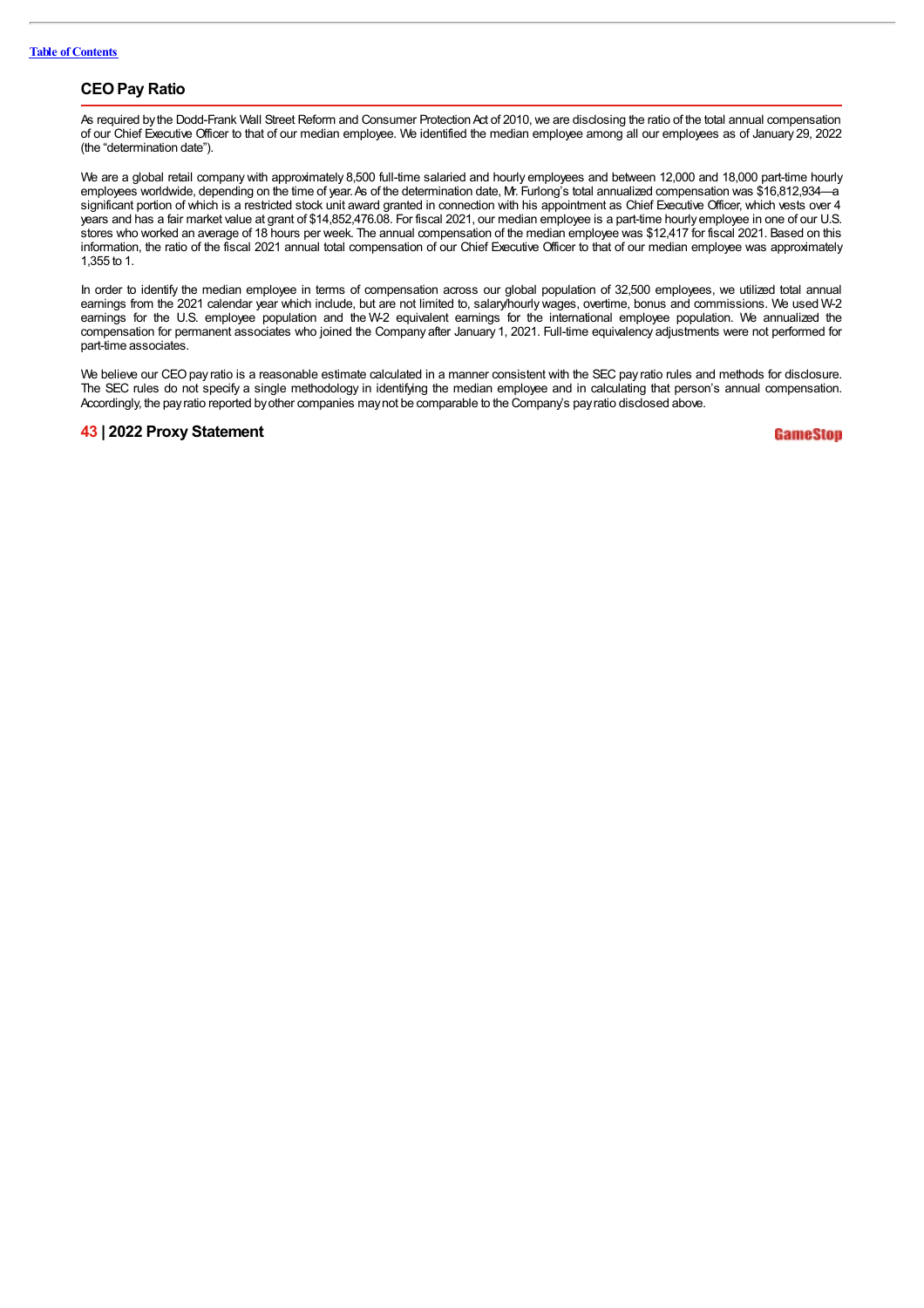# **PROPOSAL 4: RATIFICATION OF APPOINTMENT OF INDEPENDENT REGISTERED PUBLIC ACCOUNTING FIRM**

The Audit Committee of the Board has selected Deloitte, which was engaged as our independent registered public accounting firm for fiscal 2021, to audit the financial statements for fiscal 2022. Although the Audit Committee has the sole authority to appoint the independent registered public accounting firm, as a matter of good corporate governance we are submitting our selection of Deloitte for ratification bythe stockholders at the annual meeting. If the stockholders do not ratify the appointment of Deloitte, the Audit Committee will reconsider the appointment. Arepresentative of Deloitte is expected to be present at the annual meeting, will have the opportunity to make a statement and is expected to be available to respond to appropriate questions.Deloitte has served as our independent registered public accounting firm since 2013.

# **Annual Evaluation and Selection of Independent Registered Public Accounting Firm**

The Audit Committee has sole authority to appoint and replace our independent registered public accounting firm, which reports directly to the Audit Committee, and is directly responsible for its compensation and oversight of its work. Each year the Audit Committee reviews the firm's qualifications, performance and independence in accordance with regulatory requirements and guidelines. This includes a review of the firm's internal quality control procedures, results of its most recent quality control reviews and steps taken to enhance the qualityof its audits, and issues raised by recent government reviews, if any. The Audit Committee reviews auditor independence matters, the firm's audit strategy for GameStop, terms of the audit engagement, and the firm's capabilities and communications to the Audit Committee. In January 2022, the Audit Committee reappointed Deloitte as our independent registered public accounting firm for fiscal 2022.

In support of its reappointment of Deloitte as our independent registered public accounting firm, the Audit Committee took the following actions:

| <b>Areas of Focus</b>                                                    | <b>Actions</b>                                                                                                                                                                                                                                                                                                                                                                                                                                                                                                                                                                                                                                                                                                                                                                                                                                                        |
|--------------------------------------------------------------------------|-----------------------------------------------------------------------------------------------------------------------------------------------------------------------------------------------------------------------------------------------------------------------------------------------------------------------------------------------------------------------------------------------------------------------------------------------------------------------------------------------------------------------------------------------------------------------------------------------------------------------------------------------------------------------------------------------------------------------------------------------------------------------------------------------------------------------------------------------------------------------|
| Firm qualifications                                                      | The Audit Committee reviews Deloitte's global reach, capability and expertise to perform an audit of a company<br>with the breadth and complexity of our business and our global footprint.                                                                                                                                                                                                                                                                                                                                                                                                                                                                                                                                                                                                                                                                           |
| Firm objectivity and<br>independence                                     | The Audit Committee reviews relationships between Deloitte and GameStop that may reasonably be thought to<br>bear on independence and reviews Deloitte's annual affirmation of independence. Recognizing that<br>independence and objectivity can be impacted by an auditor's provision of non-audit services, the Audit<br>Committee reviews the nature and amount of non-audit services provided by Deloitte. In order to assure<br>continuing auditor independence, the Audit Committee also considers whether it is appropriate to adopt a policy<br>of rotating the independent registered public accountants on a regular basis. At this time, after reviewing the<br>independence of Deloitte, the Audit Committee does not believe that it is necessary to rotate the independent<br>registered public accountants to assure continuing auditor independence. |
| Quality of auditing practices<br>and Deloitte's commitment to<br>quality | The Audit Committee reviews issues raised by the Public Company Accounting Oversight Board ("PCAOB") in its<br>reports on Deloitte, Deloitte's internal quality control procedures and results of Deloitte's most recent quality<br>control review. The Audit Committee also discusses Deloitte's quality initiatives and steps Deloitte is taking to<br>enhance the quality of its audits with the lead engagement partner and with Deloitte's senior advisory partner<br>assigned to GameStop.                                                                                                                                                                                                                                                                                                                                                                      |
| Performance as auditor                                                   | The Audit Committee reviews and discusses Deloitte's audit strategy and plan, including the overall scope of the<br>audit. The Audit Committee receives periodic updates from the lead engagement partner on the status of the<br>audit and on areas of focus for Deloitte. The Audit Committee annually reviews Deloitte's performance in the<br>conduct of their work and considers feedback provided by our management regarding Deloitte's performance.                                                                                                                                                                                                                                                                                                                                                                                                           |
| Performance and qualifications<br>of lead engagement partner             | The Audit Committee Chair is directly involved in selecting the lead engagement partner to ensure that the lead<br>engagement partner is appropriately qualified to lead our audit. Throughout the year, the Audit Committee Chair<br>meets one on one with the lead engagement partner to promote a candid and thorough dialogue. The Audit<br>Committee also meets with the lead engagement partner in executive sessions of certain of the Audit<br>Committee's meetings to discuss the audit and any other relevant matter.                                                                                                                                                                                                                                                                                                                                       |

#### GameStop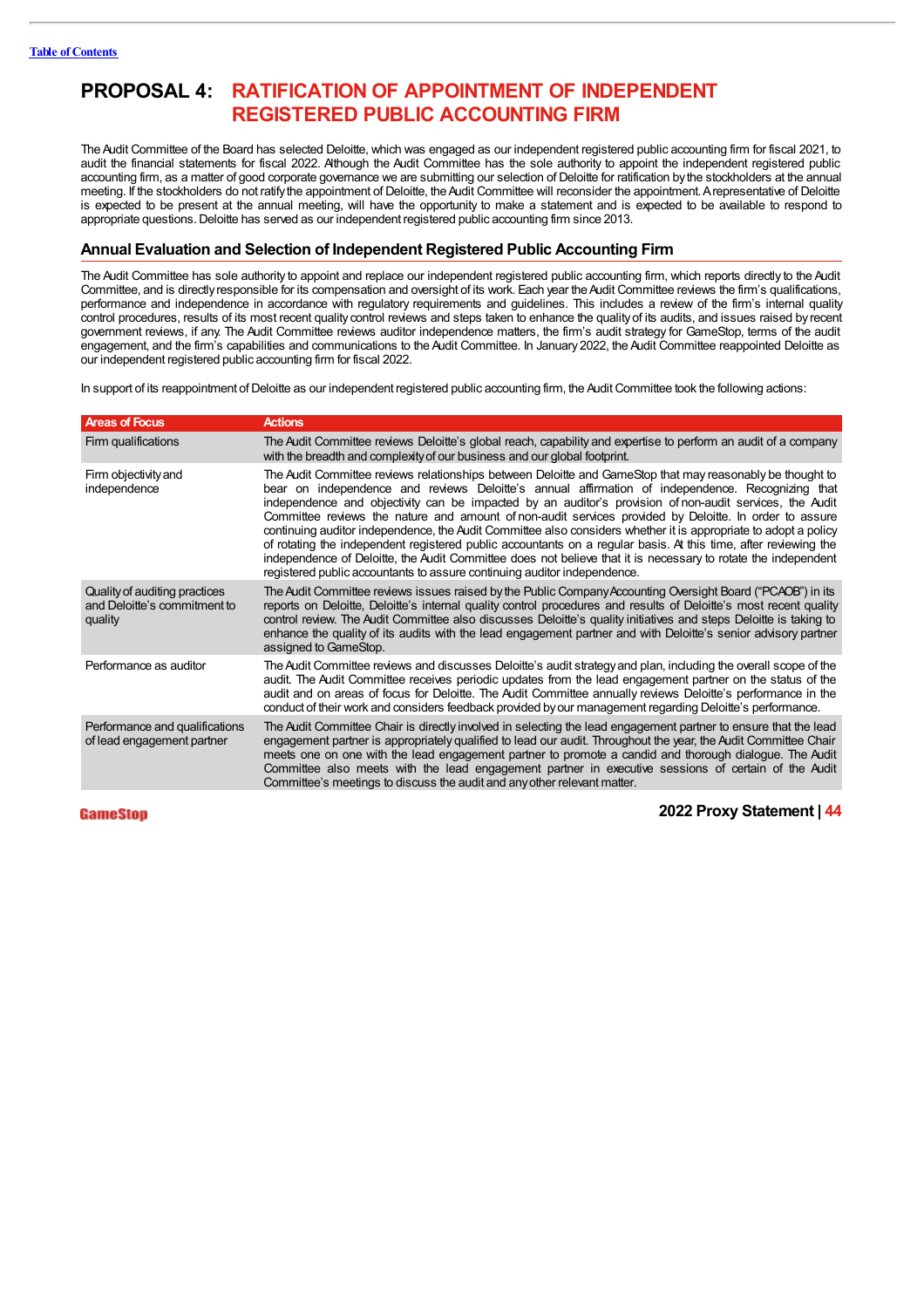### **Table of Contents**

| Areas of Focus                             | <b>Actions</b>                                                                                                                                           |
|--------------------------------------------|----------------------------------------------------------------------------------------------------------------------------------------------------------|
| Communications with the Audit<br>Committee | The Audit Committee evaluates the lead engagement partner's communications with the Audit Committee for<br>thoroughness, candor, clarity and timeliness. |
| Terms of the engagement and<br>audit fees  | The Audit Committee reviews the audit engagement letter and approves fees for audit and non-audit services.                                              |

Based on this review, the Audit Committee and the Board believe that retaining Deloitte to serve as our independent registered public accounting firm for fiscal 2022 is in the best interests of the Companyand its stockholders.

## **Independent Registered Public Accounting Firm**

Deloitte, as our independent registered public accounting firm, examines the annual financial statements and provides other permissible non-audit and tax-related services for us. We and the Audit Committee have considered the non-audit services provided by Deloitte and concluded they are compatible with maintaining the independence of Deloitte in our audit and in accordance with the SEC's rules.

The following table sets forth information regarding fees for professional services rendered byDeloitte in fiscal 2021 and 2020:

|                           | <b>Fiscal Year</b> |           |    |           |
|---------------------------|--------------------|-----------|----|-----------|
|                           |                    | 2021      |    | 2020      |
| Audit Fees <sup>(1)</sup> | \$                 | 3,823,000 | \$ | 4,285,000 |
| Tax Fees $(2)$            |                    | 2,002,000 |    | 1,448,000 |
| Other Fees $(3)$          |                    | 15,000    |    |           |
| Total                     | ۰D                 | 5,840,000 | \$ | 5,733,000 |

- (1) Audit fees rendered by Deloitte in fiscal 2021 and 2020 include professional services for the audit of our annual financial statements and financial statement schedules, for the audit of our effectiveness of internal control over financial reporting, for reviews of our financial statements included in our quarterly reports on Form10-Q filed with the SEC, for professional services provided in connection with statutory and regulatory filings and for other consultations concerning financial accounting and reporting standards.
- (2) Tax-related services rendered by Deloitte in fiscal 2021 and 2020 included professional services for domestic and international tax compliance and tax planning and advice, including consultations primarily involving optimization of the Coronavirus Aid, Relief, and Economic Security (CARES) Act, and international tax consulting.
- (3) Other fees rendered by Deloitte in fiscal 2021 related to audit committee consultation services.

### **Pre-approval Policies and Procedures**

The Audit Committee Charter requires that, among other things, the Audit Committee pre-approve the rendering by our independent registered public accounting firm of all audit and permissible non-audit services. Accordingly, the Audit Committee considers and pre-approves any such audit and permissible non-audit services on a case-by-case basis or through the adoption of preapproval policies and procedures. The Audit Committee approved all of the services provided by Deloitte referred to above.

**THE BOARD CONSIDERS DELOITTE TO BE WELL QUALIFIED AND UNANIMOUSLY RECOMMENDS THAT STOCKHOLDERS VOTEFOR THE** RATIFICATION OF THE AUDIT COMMITTEE'S APPOINTMENT OF DELOITTE AS OUR INDEPENDENT REGISTERED PUBLIC ACCOUNTING FIRM FOR **FISCAL 2022. PROXIES SOLICITEDBYTHIS PROXYSTATEMENT WILLBEVOTEDFORTHIS PROPOSALUNLESS AVOTEAGAINST THEPROPOSAL ORABSTENTIONISSPECIFICALLYINDICATED.**

## **45 | 2022 Proxy Statement**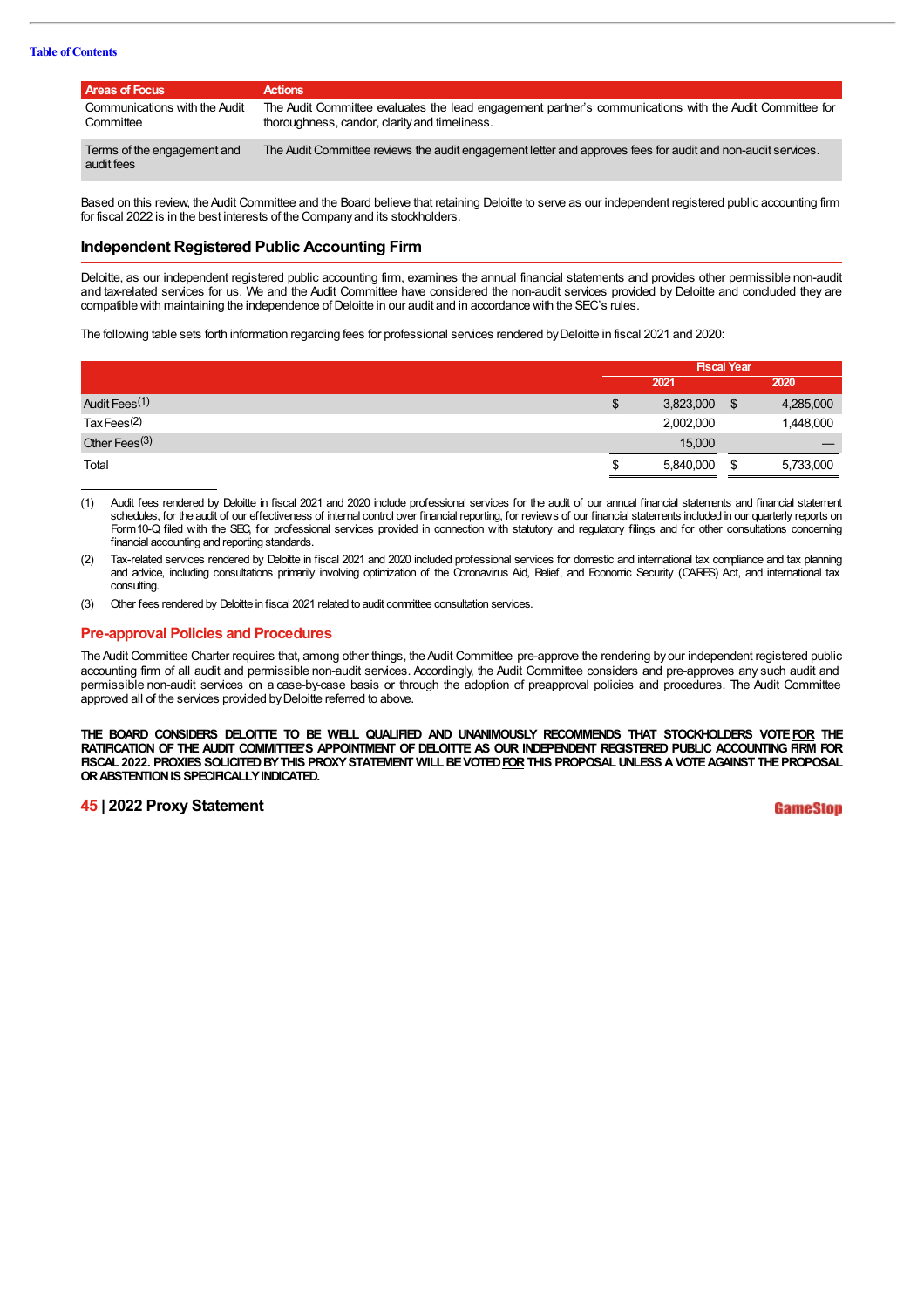# **Audit Committee Matters**

# **Primary Responsibilities and 2021 Actions**

The Audit Committee assists the Board in fulfilling its oversight responsibility and reviews the adequacy and integrity of our financial statements, financial reporting process and internal system of accounting controls; the appointment, termination, compensation, retention and oversight of the independent registered public accountants; the scope of the audit performed by the independent registered public accounting firm of our books and records; the internal audit function and plan; our compliance with legal and regulatory requirements; our Code of Business Conduct and Ethics; and, with management and the independent auditor, anyrelated partytransactions and approves such transactions if any.

For fiscal 2021, in fulfillment of its responsibilities, among other things, the Audit Committee:

- Metwith the senior members of our financial management team at each regularlyscheduled meeting.
- Held separate private sessions, during its regularly scheduled meetings, with senior members of our financial management team, with the independent auditors, with representatives of internal audit and on its own, at which candid discussions regarding financial management, accounting, auditing and internal control issues took place.
- Received periodic updates on management's process to assess the adequacy of our system of internal control over financial reporting and management's conclusions on the effectiveness of our internal control over financial reporting.
- Discussed with the independent auditors our internal control assessment process, management's assessment with respect thereto and the independent auditors' evaluation of our system of internal control over financial reporting.
- Discussed with senior members of our financial management team and the independent auditors matters associated with accounting principles, critical accounting policies and significant accounting judgments and estimates.
- Reviewed and discussed with management our earnings releases and quarterlyand annual reports on Form 10-Qand Form 10-Kprior to filing with the SEC.
- Reviewed our internal audit plan and the performance of our internal audit function.
- Reviewed with senior members of our financial management team, the independent auditors and representatives of internal audit the overall scope and plans for their respective audits, the results of internal and external audits, evaluations by management and the independent auditors of our internal controls over financial reporting and the qualityof our financial reporting.
- Discussed with our counsel legal and regulatory matters that may have a material impact on our financial statements, and compliance policies and programs.
- Discussed with management guidelines and policies governing the process by which our senior management and our relevant departments, including the internal auditing department, identify, assess and manage our exposure to risk, as well as our major financial risk exposures and the steps management has taken to monitor and control such exposures.
- Participated with representatives of management and of the independent auditors in additional discussions as requested by the Audit Committee on areas of our operations.

# **Report of the Audit Committee**

#### **Roles and Responsibilities**

The role of the Audit Committee is to assist the Board in its oversight of our financial reporting process. Management has the primary responsibility for the financial statements and the reporting process, including the system of internal controls over financial reporting.

Our independent registered public accounting firm, Deloitte, is responsible for auditing our financial statements and its internal control over financial reporting, in accordance with the standards of the PCAOB, and expressing opinions as to the conformity of the financial statements with accounting principles generallyaccepted in the United States and the effectiveness of internal control over financial reporting. The AuditCommittee is responsible for the appointment, compensation and oversight of the work of our independent registered public accounting firm.

#### **Required Disclosures and Discussions**

In the performance of its oversight function, the Audit Committee has reviewed and discussed with management and Deloitte our audited financial statements. The Audit Committee has also discussed with Deloitte the matters required to be discussed by Auditing

#### GameStop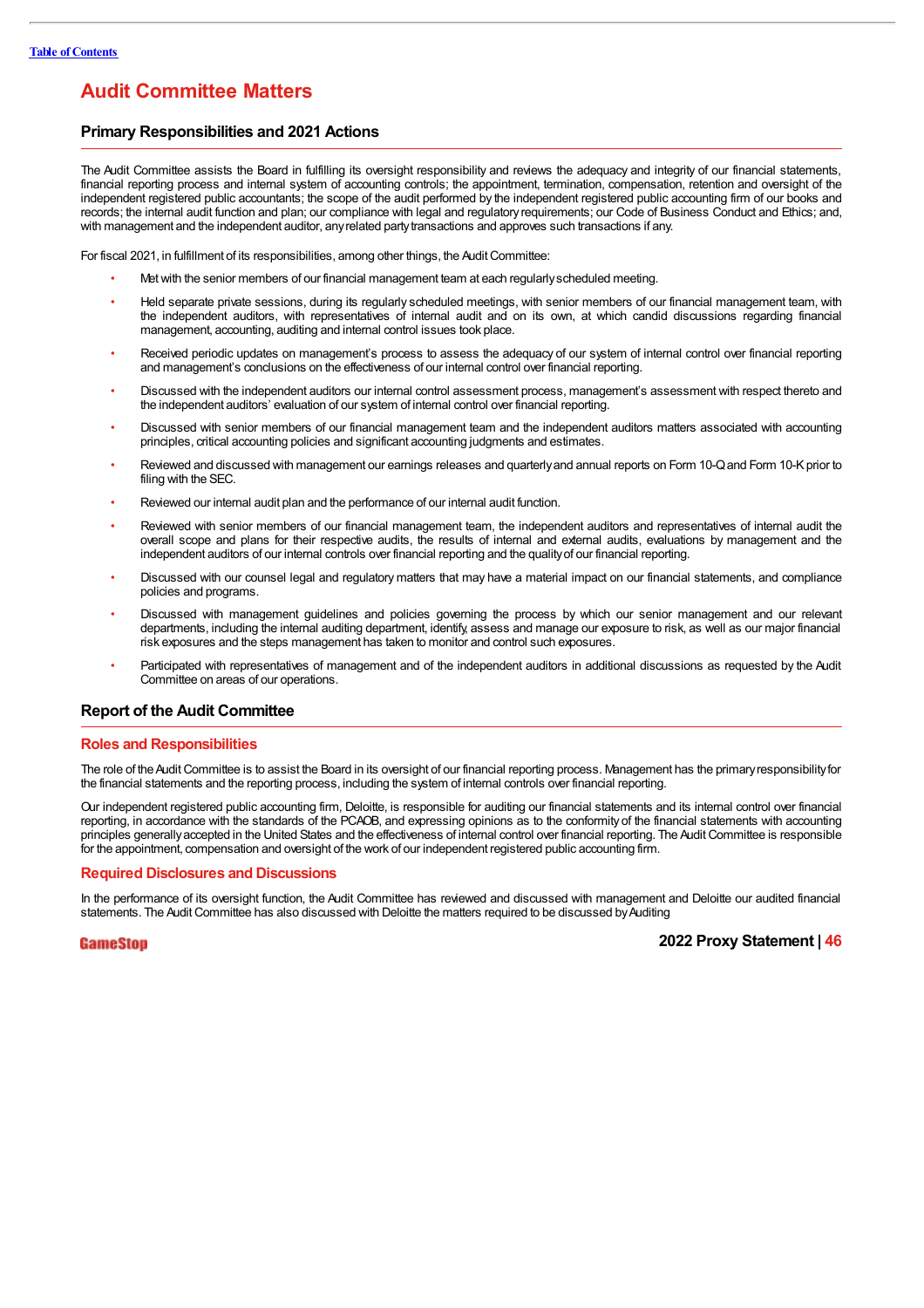Standard No. 1301, as adopted by the PCAOB, relating to communications with audit committees. In addition, the Audit Committee has received from Deloitte the written disclosures and letter required by the applicable requirements of the PCAOB regarding Deloitte's communications with the audit committee concerning independence, has discussed with Deloitte their independence from us and our management, and has considered whether Deloitte's provision of non-audit services to us is compatible with maintaining the firm's independence.

The Audit Committee discussed with our internal auditors and Deloitte the overall scope and plans for their respective audits. The internal auditors are responsible for preparing an annual audit plan and conducting internal audits under the control of our Head of Internal Audit and Enterprise Risk Management, who is accountable to the Audit Committee. The Audit Committee met with the internal auditors and Deloitte, with and without management present, to discuss the results of their examinations, their evaluations of our internal controls and the overall quality of our financial reporting. In addition, the Audit Committee met with our Chief Financial Officer and members of our management of finance and accounting to discuss the processes that they have undertaken to evaluate the accuracy and fair presentation of our financial statements and the effectiveness of our systems of disclosure controls and procedures and internal control over financial reporting.

### **Committee Recommends Including the Financial Statements in the Annual Report**

Based on the reviews and discussions referred to above, the Audit Committee recommended to the Board, and the Board approved, that our audited consolidated financial statements be included in our 2021 Annual Report to Stockholders and in our Annual Report on Form 10-K for our fiscal year ended January29, 2022 for filing with the SEC.

#### **Audit Committee:**

James (Jim) Grube, Chair Alain (Alan) Attal Yang Xu

### **Delinquent Section 16(a) Reports**

Section 16(a) of the Exchange Act requires our executive officers and directors, and persons who own more than ten percent of a registered class of our equitysecurities, to file initial statements of beneficial ownership (Form 3) and statements of changes in beneficial ownership (Forms 4 and 5) of common stock of the Company with the SEC. Executive officers, directors and greater than ten-percent stockholders are required to furnish us with copies of all such forms theyfile.

Based solely on our review of the copies of such forms received by us, or written representations from certain reporting persons that no additional forms were required, we believe that all filing requirements applicable to our executive officers, directors and greater than ten-percent stockholders were complied with for the fiscal year ended January 29, 2022, except that, due to administrative errors, a Form 4 was not filed within the required period for the following: (i) one Form 3 for Yang Xu, a director; (ii) one Form 3 for Lawrence Cheng, a director; (iii) one Form 4 and one transaction for Diana Saadeh-Jajeh, our former Interim Chief Financial Officer, reporting an acquisition of restricted shares; (iv) one Form 4 and one transaction for Lawrence Cheng, a director, reporting an acquisition of restricted stock units; and (v) one Form 4 and one transaction for Yang Xu, a director, reporting the acquisition of restricted stock units.

## **Certain Relationships and Related Transactions**

The Audit Committee Charter requires the Audit Committee to review with management and the independent registered public accountants and approve all transactions and courses of dealing with parties related to us. This obligation of the Audit Committee is described earlier in this Proxy Statement in the "Election of Directors" section, which states that the Audit Committee is responsible for reviewing and approving related party transactions. Also, as described earlier in this Proxy Statement in the "Election of Directors" section, the Company has adopted a Code of Ethics for Senior Financial and Executive Officers and a Code of Standards, Ethics and Conduct applicable to the Company's management-level employees. The codes require that all of our employees and directors avoid conflicts of interest, defined as situations where the person's private interests interfere in any way, or even appear to interfere, with our interests as a whole. In addition, at least annually each director and executive officer completes a detailed questionnaire that inquires about any business relationship that may give rise to a conflict of interest and all transactions in which we are involved and in which the executive officer, a director or a related person has a direct or indirect material interest.

It is our policy that any potential conflict of interest transaction with an executive officer or director or any transaction that triggers disclosure under Item 404(a) of Regulation S-K as a result of these inquiries is required to be reviewed and approved or ratified by the Audit Committee. During fiscal 2021, there were no transactions requiring disclosure with, or with an immediate family member of, directors, NEOs or persons who were the beneficial owners of more than 5%of our outstanding shares during the fiscal year.

#### **47 | 2022 Proxy Statement**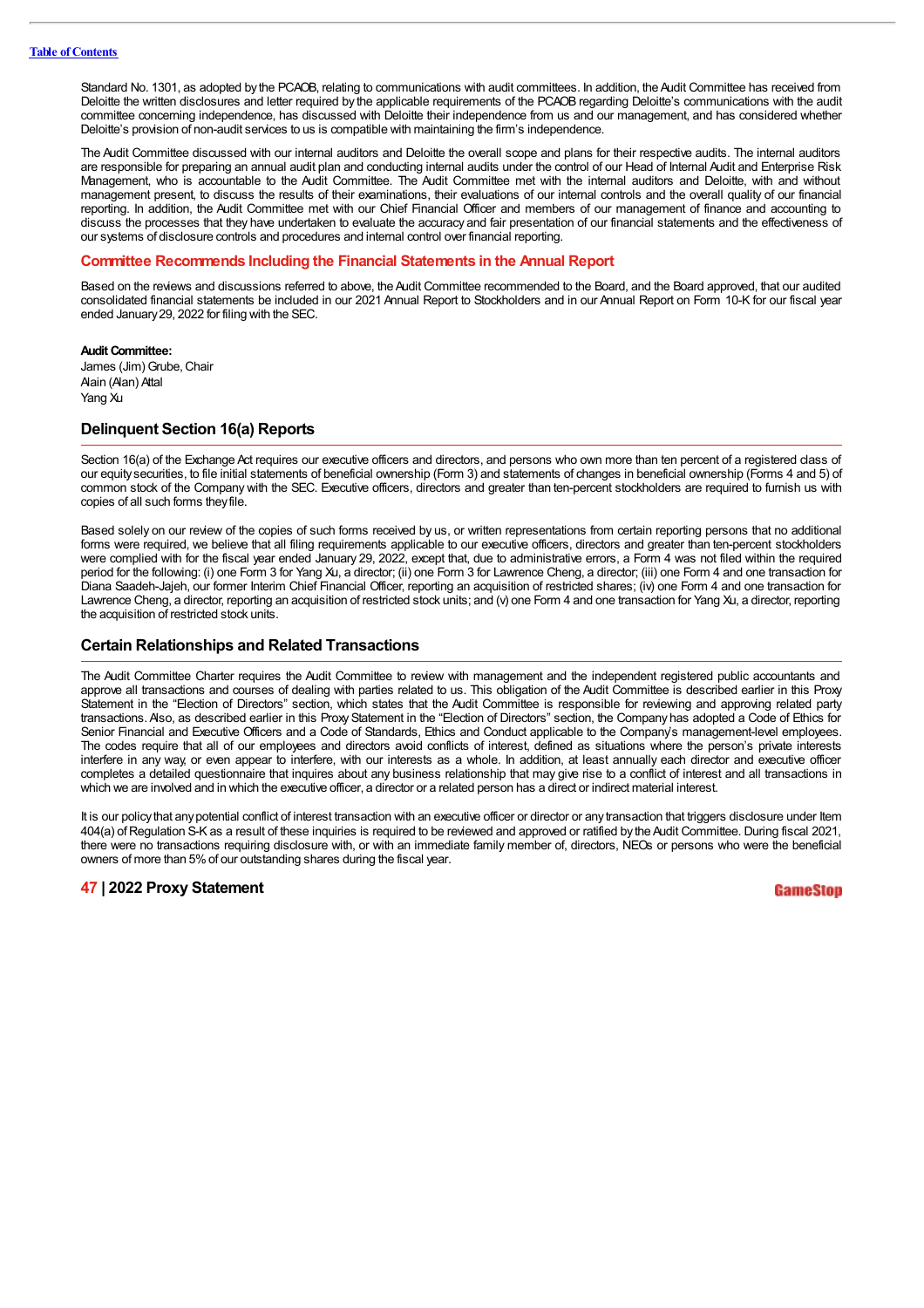# **PROPOSAL 5: APPROVAL OF AMENDMENT TO OUR CERTIFICATE OF INCORPORATION TO INCREASE AUTHORIZED SHARES OF COMMON STOCK**

### **General**

We are asking our stockholders to approve an amendment to our Third Amended and Restated Certificate of Incorporation (the "Existing Charter"), to increase the number of authorized shares of our common stock to 1,000,000,000, and correspondingly increase the number of authorized shares of all classes of our stock to 1,005,000,000 in order to implement a stock split of our common stock in the form of a stock dividend (the "Stock Split") and provide flexibility for future corporate needs. Our Existing Charter currently authorizes the issuance of 300,000,000 shares of common stock and 5,000,000 shares of preferred stock.

If our stockholders approve this proposal at the annual meeting, Article FOURTH (a) of the Existing Charter would be amended and restated in its entiretyto read as follows:

"(a) Authorized Capital Stock. The total number of shares of stock that the Corporation shall have authority to issue is 1,005,000,000 of which (i) 1,000,000,000 shares shall be shares of Class A Common Stock, par value \$.001 per share (the "Class A Common Stock" or "Common Stock"), and (ii) 5,000,000 shares shall be shares of Preferred Stock, par value \$.001 per share (the "Preferred Stock"), issuable in one or more series as hereinafter provided. The number of authorized shares of any class or classes of capital stock of the Corporation may be increased or decreased (but not below the number of shares thereof then outstanding) by the affirmative vote of the holders of a majority of the voting power of the stock of the Corporation entitled to vote generally in the election of directors ("Voting Stock") irrespective of the provisions of Section 242(b)(2) of the GCL or any corresponding provision hereinafter enacted."

Acopyof the proposed amendment to our Existing Charter is attached hereto as AppendixB.

If our stockholders approve this proposal at the annual meeting, we intend to file a corresponding Certificate of Amendment to our Existing Charter reflecting the approved amendment with the Delaware Secretary of State as soon as practicable following the annual meeting, at which time the increase in the number of authorized shares of common stockwould become effective.

As of April 8, 2022, 76,347,215 shares of common stock were issued and outstanding.

### **Purpose of the Authorized Shares Amendment**

The primarypurpose of increasing the number of authorized shares of our common stock is to facilitate the potential Stock Split. Our Board intends to approve the Stock Split, subject to and contingent upon stockholder approval and the effectiveness of the Authorized Shares Amendment.

The trading price of our common stock has risen significantlyover the past couple of years. Our investors have expressed a high level of interest in our common stock. Feedback from our investors indicates that a higher stock price can limit those who desire to invest in our common stock. We anticipate that an increase in the number of outstanding shares resulting from a potential Stock Split will reset the market price of our common stock in a range that would give our investors more flexibility in how they manage their ownership of our common stock and make our common stock more accessible for anyone who wants to invest in our Company.

Aproportional increase in our authorized but unissued shares of common stock as a result of theAuthorized Shares Amendmentwould also have the additional benefit of enabling the Board to issue additional shares of common stock in its discretion from time to time for general corporate purposes. The corporate purposes for which our Board may issue additional shares of common stock include future acquisitions, capital-raising or financing transactions involving common stock, convertible securities or other equity securities, stock splits, stock dividends and current or future equity compensation plans. Our Board believes the proportionate increase in our authorized but unissued common stock is appropriate to maintain the flexibility currently available to us to issue shares in the future without the potential expense or delay incident to obtaining stockholder approval for any particular issuance. Except for shares of common stock reserved for grants pursuant to our equity compensation plans and shares of common stock expected to be distributed to stockholders to effect the planned Stock Split, we do not currently have any other plans, agreements, commitments or understandings with respect to the issuance of the additional shares (or the currently authorized but unissued shares) of common stock, nor do we currentlyhave anyplans, arrangements, commitments or understandings with respect to the issuance of anyshares of preferred stock.

## GameStop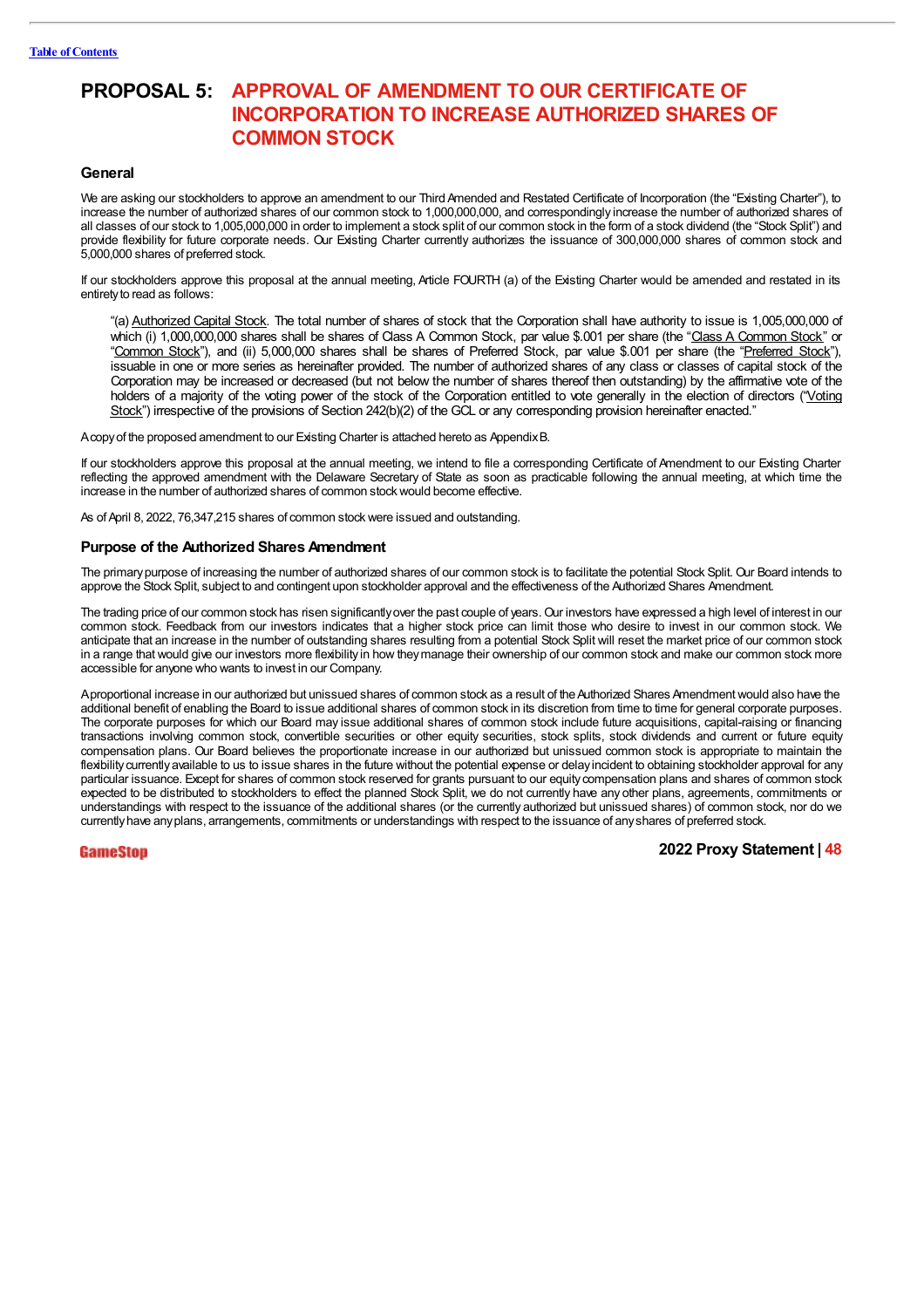The availability of additional authorized but unissued shares of common stock may enable our Board to render it more difficult, or discourage an attempt to obtain control of, the Company, which may adversely affect the market price of our common stock. If in the due exercise of its fiduciary obligations, for example, our Board were to determine that a takeover proposal were not in our best interests, such shares could be issued by the Board without stockholder approval in (i) one or more private placements or other transactions that might prevent, render more difficult or make more costlythe completion of anyattempted takeover transaction bydiluting voting or other rights of the proposed acquirer or insurgent stockholder group or creating a substantial voting block in institutional or other hands that might support the position of the incumbent Board or (ii) an acquisition that might complicate or preclude the takeover. This proposal is not prompted byanyspecific effort or takeover threat currentlyperceived bymanagement.

#### **Effective Date of Authorized Shares Amendment**

If the Authorized Shares Amendment is adopted by the required vote of stockholders, such amendment will become effective on the date the Certificate of Amendment is filed with the Secretary of State of the State of Delaware.

#### **Reservation of Right to Abandon Authorized Shares Amendment and Stock Split**

Our Board reserves the right to not proceed with the Authorized Shares Amendment and to abandon the Authorized Shares Amendment without further action by our stockholders at any time before the effectiveness of the filing of the Certificate of Amendment with the Secretary of State of the State of Delaware, even if the Authorized Shares Amendment is adopted and approved by our stockholders at the annual meeting. By voting in favor of the Authorized Shares Amendment, you are expressly also authorizing our Board to delay, not proceed with, and abandon, the proposed amendment if it should so decide, in its sole discretion, that such action is in the best interests of GameStop and its stockholders. If the Board elects to abandon the Authorized Shares Amendment, the number of authorized shares of common stock will remain at 300,000,000 and the Stock Split will not be effected. Additionally, our Board reserves the right to not proceed with a Stock Split at all, even if this proposal is approved byour stockholders.

#### **THE BOARD UNANIMOUSLY RECOMMENDS THAT STOCKHOLDERS VOTEFOR THE APPROVAL OF THE AUTHORIZED SHARES AMENDMENT.** PROXIES SOLICITED BY THIS PROXY STATEMENT WILL BE VOTED FOR THIS PROPOSAL UNLESS A VOTE AGAINST THE PROPOSAL OR AN **ABSTENTION IS SPECIFICALLY INDICATED.**

# **OTHER MATTERS**

We do not intend to present any other business for action at the annual meeting and do not know of any other business intended to be presented by others. If any matters other than the matters described in the Notice of Annual Meeting of Stockholders and this Proxy Statement should be presented for stockholder action at the annual meeting, it is the intention of the persons designated in the proxy to vote thereon in accordance with their best judament.

### **Financial and Other Information**

We are furnishing our Annual Report for the fiscal year ended January 29, 2022, including consolidated financial statements, together with this Proxy **Statement** 

#### **CautionaryStatement Regarding Forward Looking Statements**

This Proxy Statement contains forward-looking statements within the meaning of the Private Securities Litigation Reform Act of 1995. Such statements may include, but are not limited to, statements related to risks associated with our compensation programs, our future performance, our plans, objectives, expectations and intentions, and other statements that are not historical facts. Such statements are based upon the current beliefs and expectations of our management and are subject to significant risks and uncertainties. Actual results may differ from those set forth in the forwardlooking statements. We undertake no obligation to publicly update or revise any forward-looking statements except as required by law. Factors that may cause actual results to differ materially from those contemplated by the statements in this Proxy Statement can be found in our most recent Annual Report on Form 10-K for the fiscal year ended January 29, 2022 filed with the SEC on March 17, 2022.

#### **Proposals Pursuant to Rule 14a-8**

Proposals of stockholders pursuant to Rule 14a-8 of the Exchange Act intended to be presented for inclusion in our proxy materials for the annual meeting of stockholders to be held in 2023 must meet the requirements under Rule 14a-8 and be received by the Secretary, at GameStop Corp., 625 Westport Parkway, Grapevine, Texas 76051, no later than  $\left[\bullet\right]$ , 2022. However, if the date of the

# **49 | 2022 Proxy Statement**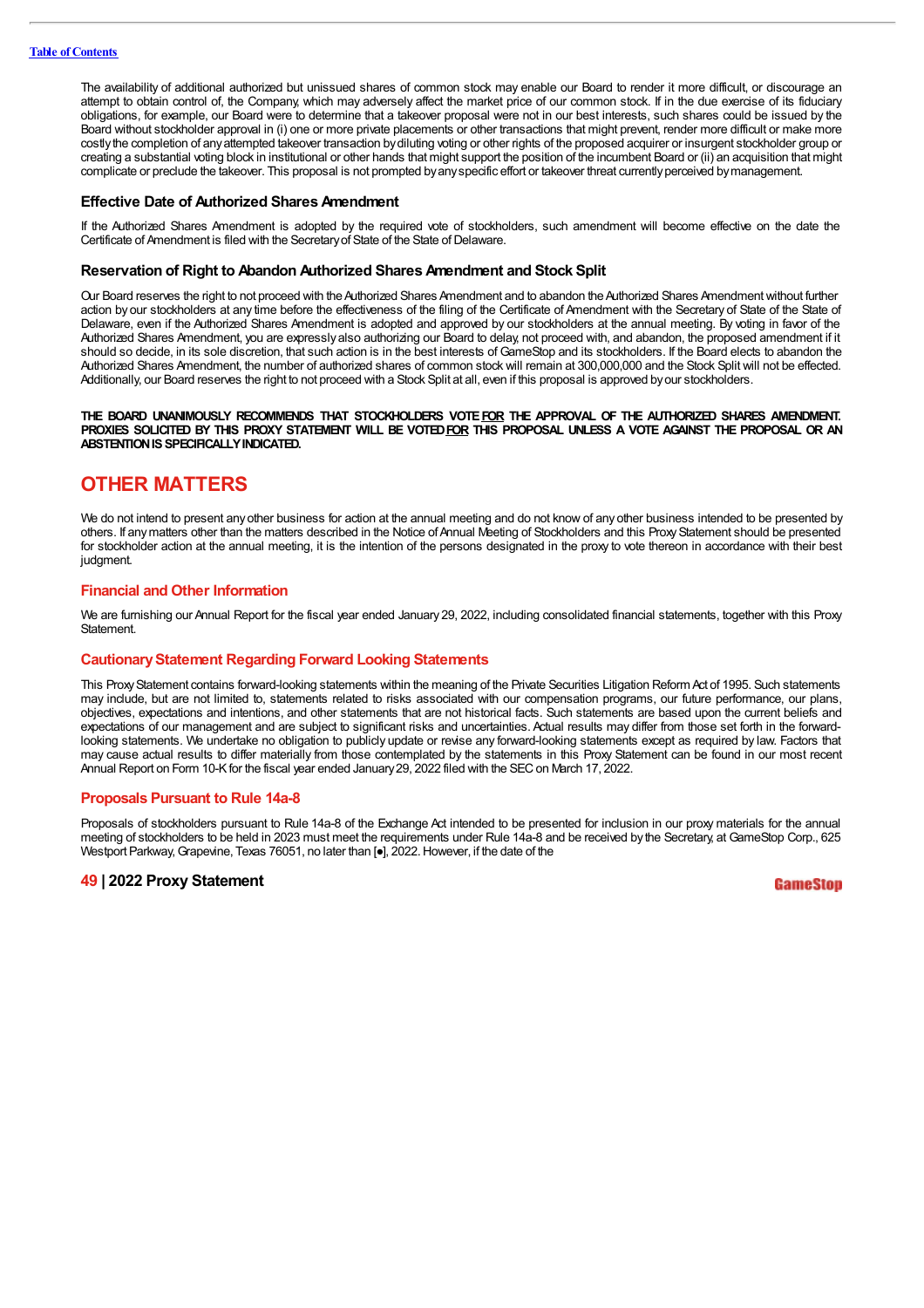2023 annual meeting is more than 30 days before or after June [●], 2023, then the deadline for submitting any stockholder proposal for inclusion in the proxymaterials relating to such annual meeting will be a reasonable time before we begin to print and mail such proxymaterials.

#### **ProxyAccess Director Nominees**

Under the proxyaccess provisions of our Bylaws, stockholders are entitled to nominate and include in our proxymaterials director nominees, provided that the eligibility and procedural requirements specified in our Bylaws, including advance notice requirements, are satisfied. The notice must be delivered to the Secretary at our principal executive offices, at 625 Westport Parkway, Grapevine, Texas 76051, not less than 120 days nor more than 150 days prior to the first anniversary of the date of our proxy statement in connection with the most recent annual meeting of stockholder. As a result, anynotice given bya stockholder pursuant to the proxyaccess provisions of our Bylaws with respect to the 2023 annual meeting must be received no earlier than the close of business on [•], 2022, and no later than the close of business on [•], 2022. However, in the event that the date of the 2023 annual meeting is more than 30 days before June [•], 2023 or more than 60 days after June [•], 2023, then the notice, to be timely, must be delivered not earlier than the close of business on the 120th day prior to the date of the 2023 annual meeting and not later than the close of business on the later of (x) the 90th day prior to the date of the 2023 annual meeting or (y) the 10th day following the day of the first public announcement of the date of the 2023 annual meeting.

The complete requirements for submitting a nominee for inclusion in our proxymaterials are set forth in our Bylaws, a copyof which can be obtained upon request directed to the Secretary at our principal executive offices at the address set forth above or on our website at *http:/ investor.gamestop.com/corporate-governance*.

#### **Other Proposals and Nominees**

Any stockholder who wishes to propose anybusiness to be considered by the stockholders at the 2023 annual meeting or who wants to nominate a person for election to the Board at that meeting, other than (i) a proposal for inclusion in the Proxy Statement pursuant to Rule 14a-8 or (ii) pursuant to the proxyaccess Bylaw provisions, in each case as described above, must provide a written notice that sets forth the specified information described in our Bylaws concerning the proposed business or nominee. To be timely, a stockholder's notice must be delivered to or mailed and received at our principal executive offices not less than 90 days nor more than 120 days prior to the first anniversary date of our immediately preceding annual meeting, which, with respect to the 2023 annual meeting, would be no earlier than the close of business on [●], 2023 and no later than the close of business on [•], 2023. However, in the event that the date of the 2023 annual meeting is more than 25 days before or after June [•], 2023, then the notice, to be timely, must be delivered not later than the close of business on the tenth day following the date on which the notice of the date of the meeting is mailed or publicly announced. In addition to the requirements contained in our Bylaws, to comply with the universal proxy rules (when effective), stockholders who intend to solicit proxies in support of director nominees other than our nominees must provide notice that sets forth the information required by Rule 14a-19 under the Exchange Act no later than [...], 2023 (the 60th day prior to the first anniversary of the annual meeting for the preceding year's annual meeting).

#### **STOCKHOLDERSAREURGEDTOSUBMITTHEIRBLUEPROXYCARDS WITHOUTDELAY.APROMPTRESPONSEWILLBEGREATLYAPPRECIATED.**

By Order of the Board of Directors

Matthew Furlong Chief Executive Officer April [●], 2022

**GameStop**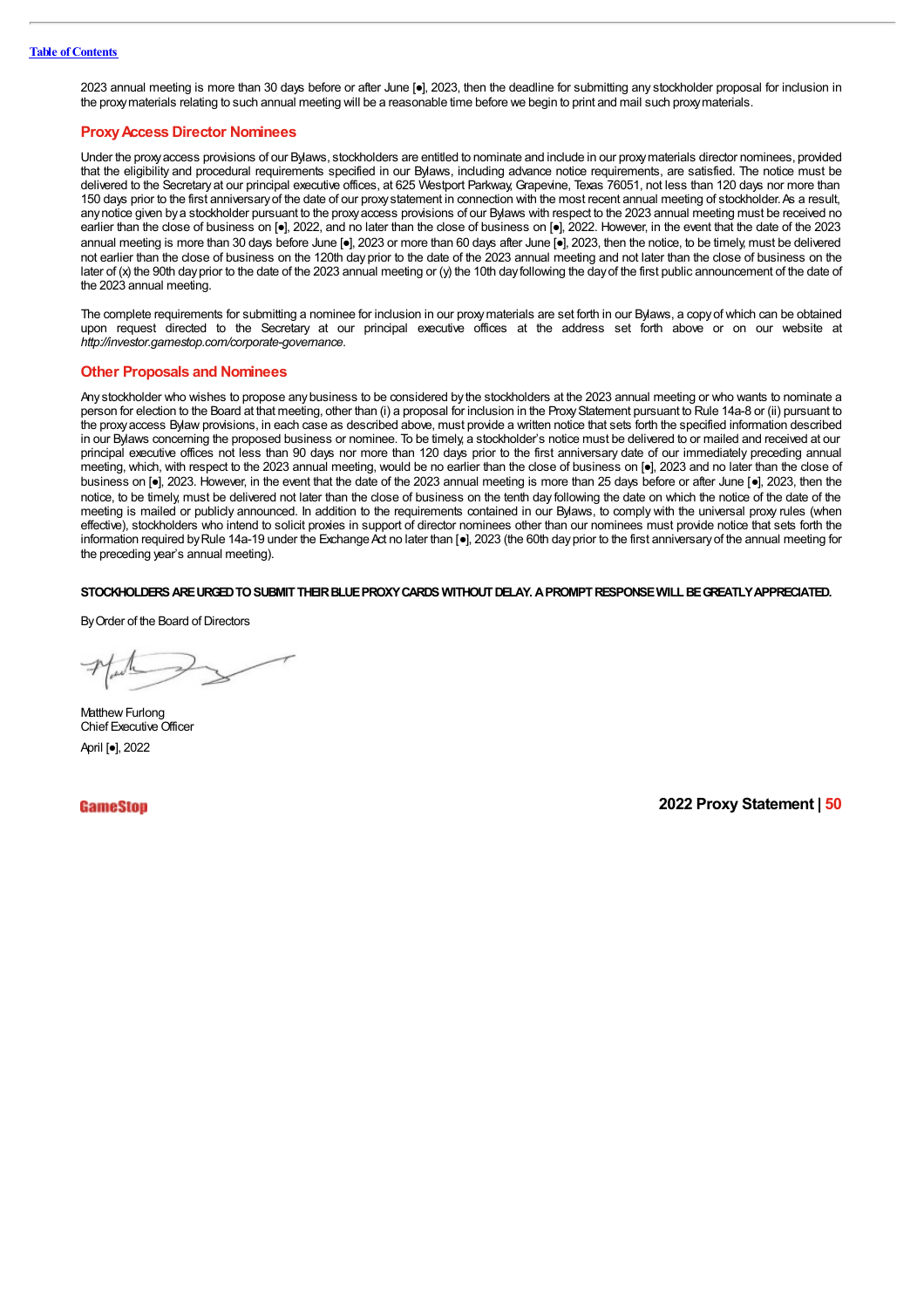# **RECONCILIATIONS OF GAAP AND NON-GAAP FINANCIAL MEASURES**

As a supplement to our financial results presented in accordance with U.S. generally accepted accounting principles (GAAP), we may use certain non-GAP measures, such as adjusted selling, general and administrative expenses ("SG&A"), adjusted operating income, adjusted net income, adjusted earnings before interest, taxes, depreciation and annortization (adjusted "EBIT We believe these non-GAAP financial measures provide useful information to investors in evaluating our core operating performance. Additionally, our Compensation Committee has used certain non-GAAP financial measures, specifically, adjusted EBITDA, in setting targets for performance-based compensatory awards, as discussed in the Compensation Discussion and Analysis. The following table reconciles the Company's adjusted SG&A, adjusted operating income, adjusted net income, adjusted earnings per share and adjusted free cash flowto its nearestGAAPmeasure (in millions):

|                                              | <b>Fiscal Year</b> |               |  |
|----------------------------------------------|--------------------|---------------|--|
|                                              | 2021               | 2020          |  |
| <b>Adjusted EBITDA</b>                       |                    |               |  |
| Net income (loss)                            | \$<br>(381.3)      | \$<br>(215.3) |  |
| (Income) loss from discontinued operations   |                    | 0.7           |  |
| Net income (loss) from continuing operations | (381.3)            | (214.6)       |  |
| Interest expense, net                        | 26.9               | 32.1          |  |
| Depreciation and amortization                | 77.2               | 80.7          |  |
| Income tax (benefit) expenses                | (14.1)             | (55.3)        |  |
| <b>EBITDA</b>                                | (291.3)            | (157.1)       |  |
| Stock-based compensation                     | 22.5               | 7.9           |  |
| Transformation costs                         | 6.5                | 1.6           |  |
| Goodwill and asset impairments               | 6.7                | 15.5          |  |
| Significant transactions(1)                  | 0.4                | (24.9)        |  |
| Divestitures, severance and other(2)         | 18.3               | 7.6           |  |
| <b>Adjusted EBITDA</b>                       | (236.9)            | (149.4)       |  |

(1) Includes transaction costs associated with theATMtransactions paid in the 52 weeks ended January 29,2022. Prior year includes the gain on sale of assets relating to sale-leaseback transactions and transaction costs associated with our debt exchange.

(2) Severance includes cash and stock based compensation for key personnel that have separated fromtheCompany.

# **51 | 2022 Proxy Statement**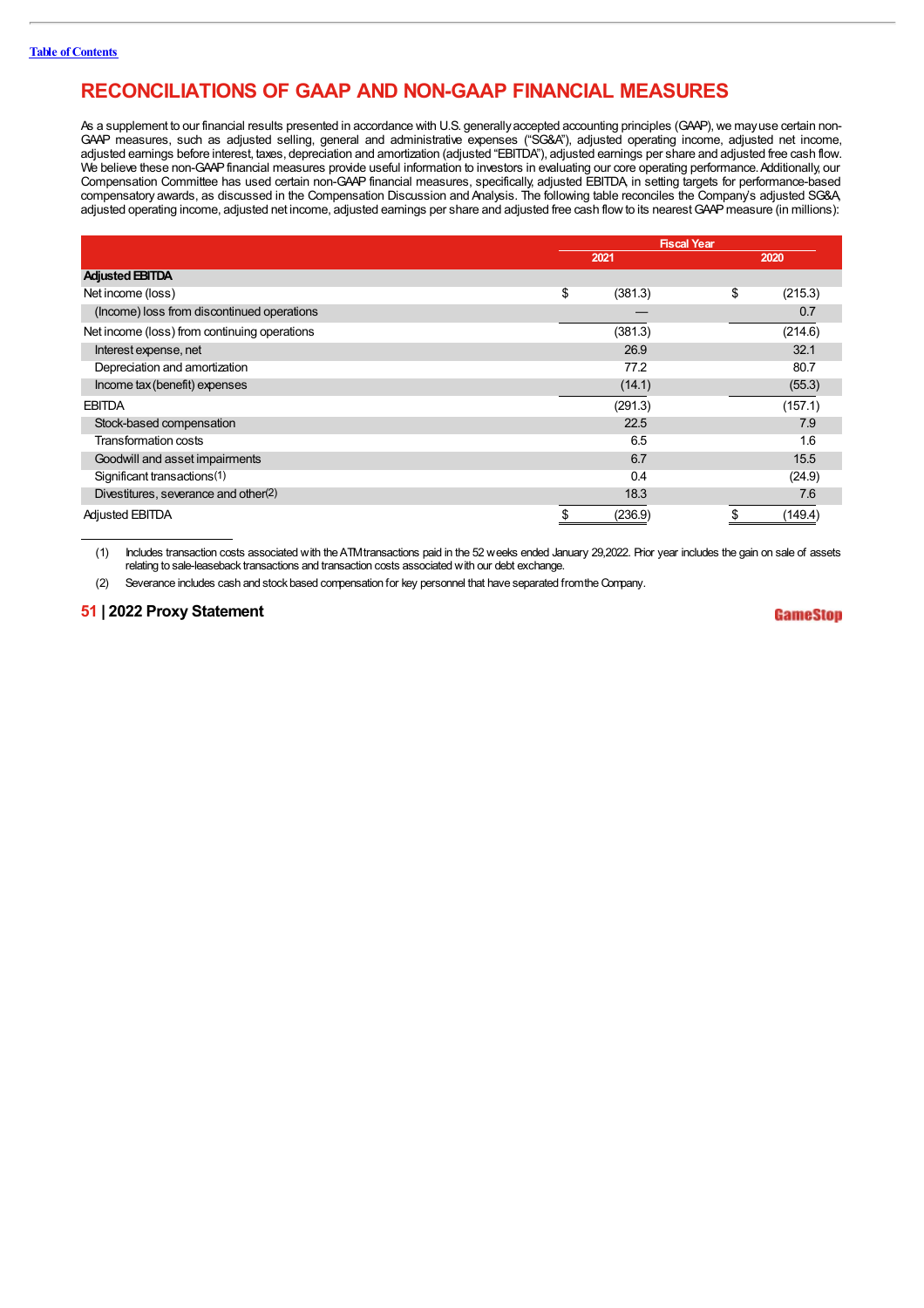# **APPENDICES:**

**Appendix A**

# **GAMESTOP CORP. 2022 INCENTIVE PLAN**

**GAMESTOPCORP.,** a Delaware corporation (the "*Company*"), has adopted this GameStop Corp. 2022 Incentive Plan (the "*Plan*") effective as of June 9, 2022 (the "*Effective Date*").

# **RECITALS**

WHEREAS, the Companydesires to encourage high levels of performance bythose individuals who are keyto the success of the Companyand its Affiliates, to attract new individuals who are highly motivated and who will contribute to the success of the Company and to encourage such individuals to remain as officers, employees, consultants, advisors and/or directors of the Company and its Affiliates by increasing their proprietary interest in the Company's growth and success and/or by providing the opportunity to earn performance incentive awards, the achievement of which would increase stockholder value.

WHEREAS, to attain these ends, the Company has formulated the Plan embodied herein to authorize the granting of Awards to Participants whose judgment, initiative and efforts are, have been, or are expected to be responsible for the success of the Company and its Affiliates.

NOW, THEREFORE, the Companyherebyconstitutes, establishes and adopts the following Plan and agrees to the following provisions:

# **ARTICLE 1 PURPOSE OF THE PLAN**

Section 1.1 *Purpose*. The purpose of the Plan is to assist the Companyand its Affiliates in attracting and retaining selected individuals to serve as directors, officers, consultants, advisors, and employees of the Company and its Affiliates who will contribute to the Company's success and to achieve short-term and long-term objectives that will inure to the benefit of all shareholders of the Company through the additional incentive inherent in Awards granted hereunder.

# **ARTICLE 2 DEFINITIONS**

Section 1.1 *"2019 Plan"* means the GameStop Corp. 2019 Incentive Plan.

Section 1.2 *"2011 Plan"* means the Amended and RestatedGameStop Corp. 2011 Incentive Plan.

Section 1.3 "Affiliate" means any entity that, directly or indirectly, is controlled by, controls or is under common control with, the Company or in which the Companyhas a significant equity interest, in either case as determined by the Board; *provided*, *however*, that the definition of Affiliate shall be limited to entities that are eligible issuers of service recipient stock (as defined in Treas. Reg. Section 1.409A-1(b)(5)(iii)(E), or applicable successor regulation) for Awards thatwould otherwise be subject to Code Section 409A, unless the Committee determines otherwise.

Section 1.4 *"Award"* means a grant of cash, Options, Stock Appreciation Rights, Restricted Stock, Restricted Stock Units, Performance Awards, Other Share-BasedAwards, or anyother right, interest or option related to Shares or other property(including cash) granted pursuant to the provisions of this Plan.

Section 1.5 *"Award Agreement"* shall mean anywritten agreement between a Participant and the Company governing the grant of an Award under this Plan.

Section 1.6 *"Board"* shall mean the Board of Directors of the Company.

**A-1 | 2022 Proxy Statement**

GameSton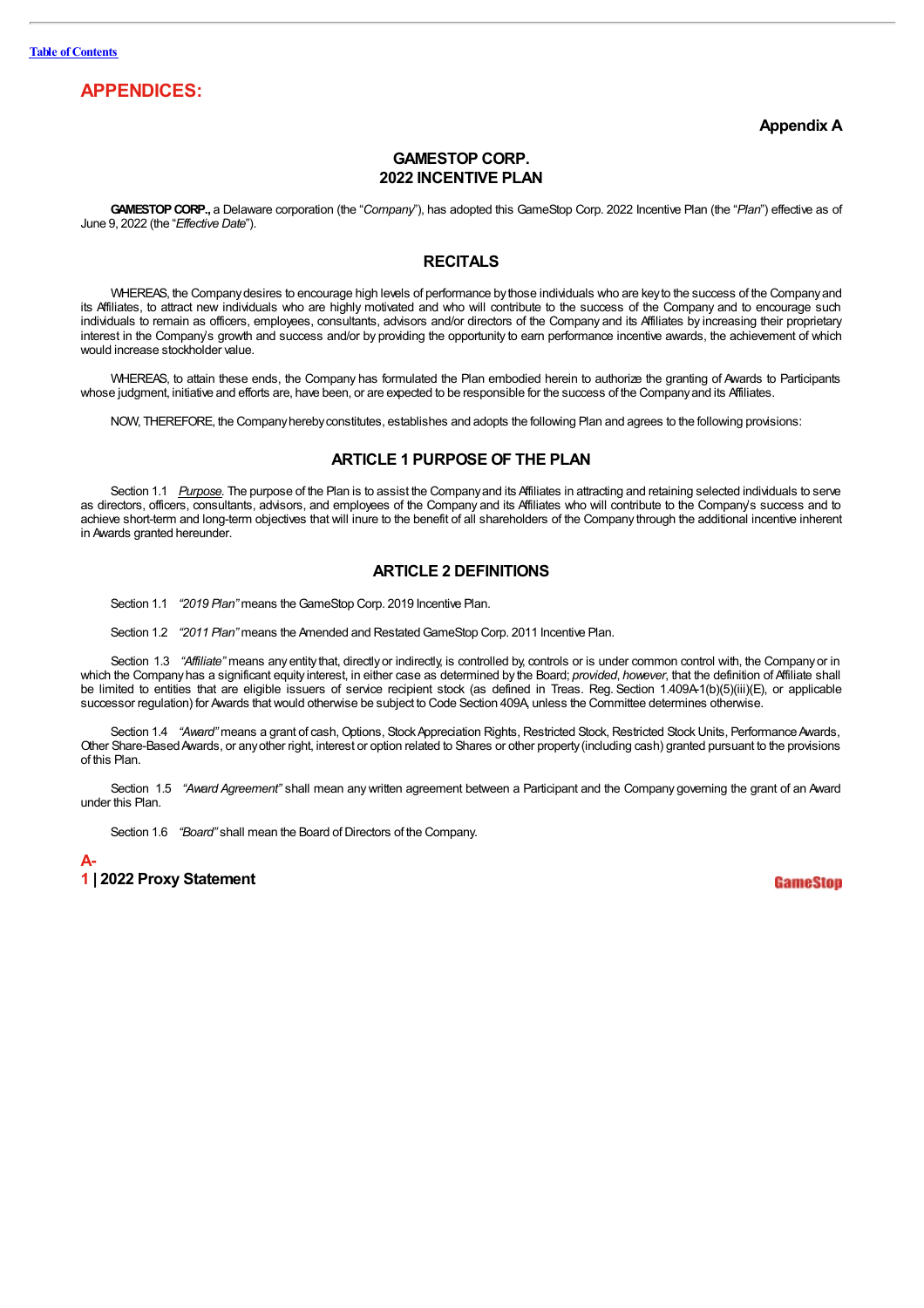Section 1.7 "Change in Control" shall mean a "Change in the Ownership of the Company," a "Change in Effective Control of the Company," or a "Change in the Ownership of a Substantial Portion of the Assets of the Company," all as defined below:

(1) A *"Change in the Ownership of the Company"* occurs on the date that any one person, or more than one person acting as a group (within the meaning of Code Section 409A), acquires ownership of stock of the Company that, together with stock held by such person or group, constitutes more than fifty (50) percent of the total fair market value or total voting power of the stock of the Company. However, if any one person, or more than one person acting as a group (within the meaning of Code Section 409A), is considered to own more than fifty (50) percent of the total fair market value or total voting power of the stock of the Company, the acquisition of additional stock bythe same person or persons is not considered to cause a "Change in the Ownership of the Company."

(2) A"Change in the Effective Control of the Company" occurs onlyon the date that either:

(A) Any one person, or more than one person acting as a group (within the meaning of Code Section 409A), acquires (or has acquired during the 12-month period ending on the date of the most recent acquisition by such person or persons) ownership of stock of the Companypossessing thirty(30) percent or more of the total voting power of the Company; or

(B) Amajorityof members of the Board is replaced during any 12-month period bydirectors whose appointment or election is not endorsed bya majorityof the members of the Board prior to the date of the appointment or election.

(3) A "Change in the Ownership of a Substantial Portion of the Assets of the Company" occurs on the date that any one person, or more than one person acting as a group (within the meaning of Code Section 409A), acquires (or has acquired during the 12-month period ending on the date of the most recent acquisition by such person or persons) assets from the Company that have a total gross fair market value equal to or more than forty(40) percent of the total gross fair market value of all of the assets of the Companyimmediatelyprior to such acquisition or acquisitions.

Section 1.8 *"Code"* shall mean the Internal Revenue Code of 1986, as amended.

Section 1.9 *"Committee"* shall mean the Compensation Committee of the Board or any successor committee the Board may designate to administer the Plan, provided such Committee consists of no fewer than two Directors, each of whom is (i) a "Non-Employee Director" within the meaning of Rule 16b-3 of the Exchange Act, and (ii) an "independent director" for purposes of the rules and regulations of the New York Stock Exchange. Notwithstanding the foregoing, the Committee, in accordance with applicable state law, may appoint to one or more officers of the Company the authority to grant Awards to Participants who are not subject to the requirements of Section 16 of the Exchange Act, in that case and with respect to the issuance of such Awards, anyreference herein to "the Committee" will also mean the officer or officers so appointed.

Section 1.10 *"Company*" has the meaning set forth in the introductory paragraph of the Plan.

Section 1.11 *"Director"* shall mean anymember of the Board.

Section 1.12 *"Disability"* shall mean with respect to any Participant (i) "Disability" (or any substantially similar concept) as described in the Participant's employment, consulting, severance or similar agreement with the Company or an Affiliate, or (ii) if the applicable Participant is not a party to an effective employment, consulting, severance or similar agreement with the Company or an Affiliate that addresses Disability (or any substantially similar concept) a medically determinable physical or mental impairment entitling the Participant to income replacement benefits under any long-term disabilityplan maintained or sponsored bythe Company(or the Affiliate for which the Participant performs services).

Section 1.13 "*Effective Date*" has the meaning set forth in the introductoryparagraph of the Plan.

Section 1.14 *"Employee"* shall mean any employee of the Company or any Affiliate. Solely for purposes of the Plan, an Employee shall also mean anyofficer of the Companyor anyAffiliate, as well as anyconsultant or advisor who provides services to the Companyor anyAffiliate.

Section 1.15 *"Exchange Act"* shall mean the Securities Exchange Act of 1934, as amended.

Section 1.16 *"Fair Market Value"* of Shares as of a specified date shall mean, if the Shares are listed or admitted to trading on a securities exchange registered under the Exchange Act, the closing price of the Shares for the date as of which Fair Market Value is being determined as reported on an established securities market (within the meaning of TreasuryRegulations Section 1.897-l(m))

**GameStop**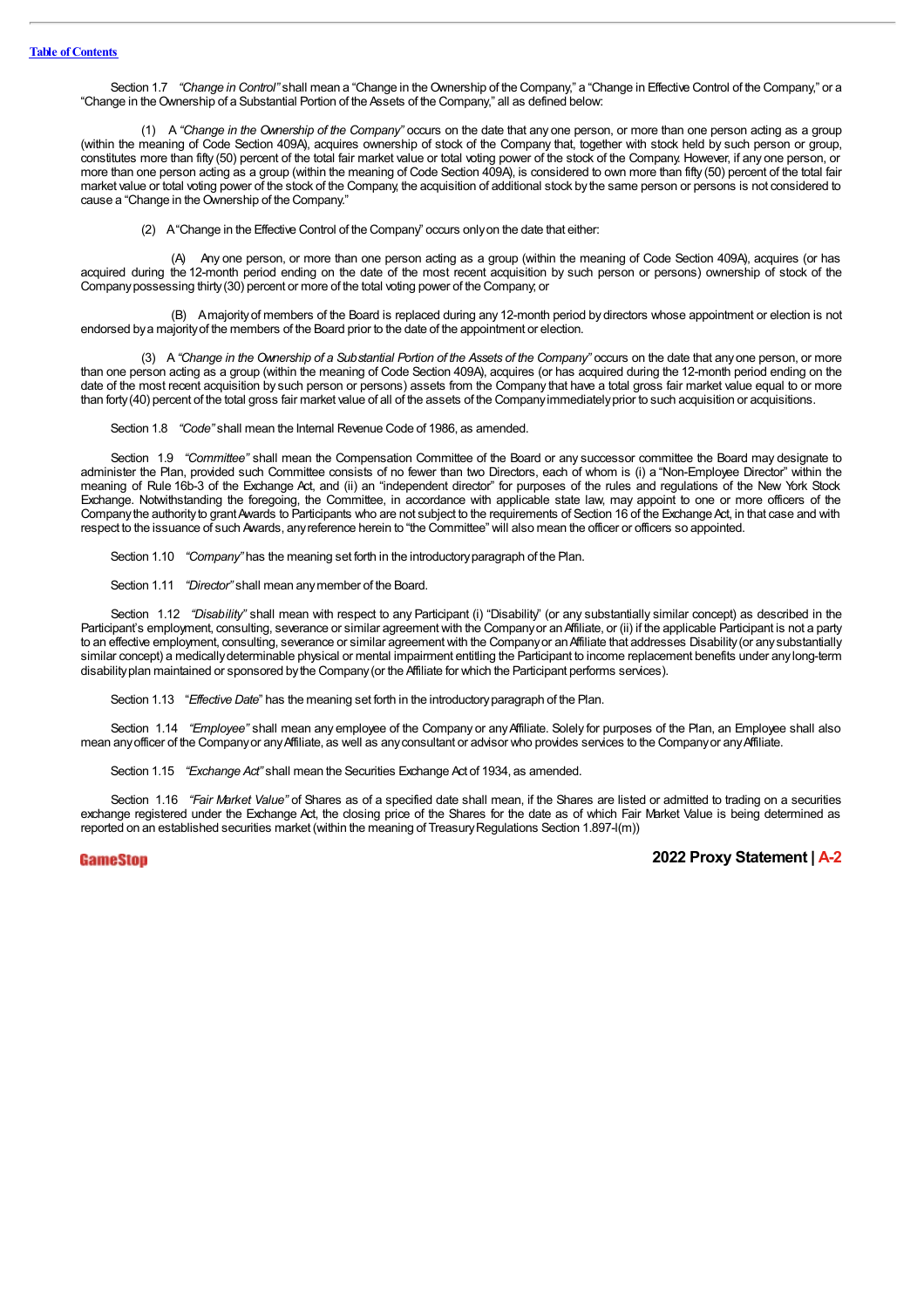on which the Shares are traded, or, if such date is not a trading day, the closing price for the most recentlypreceding trading day. If the Shares are not listed or admitted to trading on any such exchange, Fair Market Value shall be determined by the Committee in its sole discretion using appropriate criteria. Notwithstanding the foregoing, the Fair Market Value of Shares shall be determined in accordance with Code Section 409A, to the extent necessaryfor an Award to complywith or be exempt from Code Section 409A.

Section 1.17 *"Incentive Stock Options"* shall mean Options that qualify as such under Code Section 422.

Section 1.18 *"Involuntary Termination"* shall mean with respect to any Participant (i) a termination of that Participant's employment or service with Company or its Affiliates without "Cause" or for "Good Reason" (or any substantially similar concept) as described in the Participant's employment, consulting, severance or similar agreement with the Company or an Affiliate, or (ii) if the applicable Participant is not a party to an effective employment, consulting, severance or similar agreement with the Company or an Affiliate that addresses termination without Cause or for Good Reason (or any substantially similar concept), a termination of a Participant's employment or service that is determined, in the Committee's sole discretion, to be an involuntary termination.

Section 1.19 *"Non-Qualified Stock Options"* shall mean Options that do not qualify as Incentive Stock Options.

Section 1.20 *"Option"* shall mean any right granted to a Participant under the Plan allowing such Participant to purchase Shares at such price or prices and during such period or periods as the Committee shall determine.

Section 1.21 *"Optionee"* shall mean any individual granted an Option under this Plan.

Section 1.22 *"Other Share-Based Awards"* shall mean anyright granted to a Participant pursuant to Section 9.2.

Section 1.23 *"Participant"* shall mean an Employee or a Director who is selected bythe Committee to receive an Award under the Plan.

Section 1.24 *"Permitted Assignee"* shall mean any family member to whom an Option or Stock Appreciation Right is transferred pursuant to Section 11.2.

Section 1.25 *"Performance Award"* shall mean the right granted to a Participant pursuant to Section 9.1.

Section 1.26 *"Performance Period"* shall mean that period established by the Committee at the time any Performance Award is granted or at anytime thereafter during which anyperformance goals specified bythe Committee with respect to such Award are to be measured.

Section 1.27 "*Plan*" has the meaning set forth in the introductoryparagraph of the Plan.

Section 1.28 *"Restricted Stock"* shall mean Shares granted to a Participant pursuant to Article 7.

Section 1.29 "*Restricted Stock Unit*" shall mean the right, granted to a Participant pursuant to Article 8, to receive one Share following the satisfaction of specified conditions.

Section 1.30 "Retirement" shall mean a Participant's voluntary termination of employment or service following or coincident with such Participant attaining eligibilityfor retirement in compliance with the policies of the Company, as in effect from time to time.

Section 1.31 *"Shares"* shall mean the shares of Class ACommon Stock of the Company, par value \$.001 per share.

Section 1.32 *"Stock Appreciation Right"* shall mean the right, granted to a Participant pursuant to Article 6, to receive cash or whole Shares in an amount equal to the excess of (i) the Fair Market Value of one Share on the date of exercise over (ii) the Fair Market Value of one Share on the date of grant of such Stock Appreciation Right.

# **ARTICLE 3 SHARES SUBJECT TOAWARDS; LIMITATIONS**

Section 1.1 *Number of Shares.* Subject to the adjustment provisions of Section 11.6, the aggregate number of Shares that may be issued under Awards under the Plan shall be 8,000,000 Shares. Upon the Effective Date of this Plan, no new awards will be granted under the 2019 Plan (but awards then outstanding under the 2019 Plan or 2011 Plan will remain enforceable in accordance with their terms). No Awards with respect to fractional Shares shall be granted and no fractional shares shall be issued under the Plan.

| A- |  |                          |  |
|----|--|--------------------------|--|
|    |  | 3   2022 Proxy Statement |  |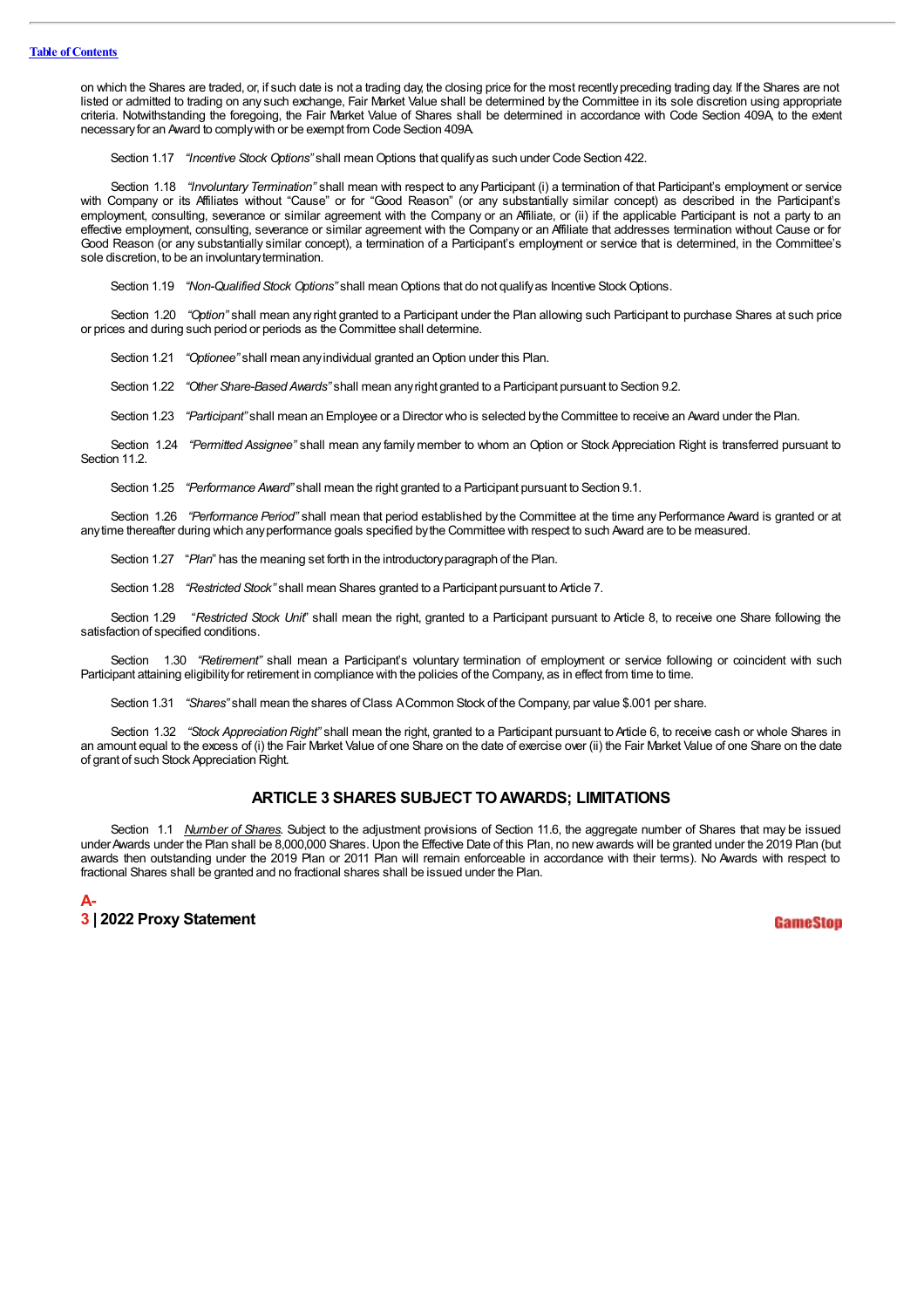Section 1.2 *Share Recycling*. If and to the extent that an Option or Stock Appreciation Right expires, terminates, is settled in cash, canceled or forfeited for any reason, the Shares associated with that Option or Stock Appreciation Right will again become available for grant under the Plan. Similarly, if and to the extent another type of Award is canceled, forfeited or settled in cash for any reason, the Shares subject to that Award will again become available for grant under the Plan. Solely for purposes of this paragraph, awards issued under the 2019 and 2011 Plan and outstanding on the Effective Date will be treated as Awards issued under this Plan and will be subject to recycling hereunder.

For purposes of the preceding paragraph, if Shares are withheld to pay the exercise price of an Option or Stock Appreciation Right or to satisfy any tax withholding requirement in connection with any other type of Award, only the shares issued (if any), net of the shares withheld, will be deemed delivered for purposes of determining the number of Shares that are available for deliveryunder the Plan.

Section 1.3 Character of Shares. Shares delivered under the Plan may be authorized and unissued Shares or Shares acquired by the Company, or both.

# **ARTICLE 4 ELIGIBILITYAND ADMINISTRATION**

Section 1.1 *Awards to Employees and Directors.* The Committee shall, in its complete and absolute discretion, select those officers, employees, consultants, advisors and directors of the Company or anyAffiliate who shall receive Awards and become Participants under this Plan. The Committee's designation of an individual as a Participant in any year shall not require the Committee to designate such person as a Participant in any other year. The grant to a Participant of Awards under one portion of the Plan shall not require the Committee to grant such Participant an Award under other portions of the Plan.

Section 1.2 *Administration*. The Plan shall be administered by the Committee. Any Award granted to a member of the Committee shall be contingent upon Board ratification or approval of such Awards. The Committee shall determine the amount, type, and terms of each Award, subject to the provisions of the Plan. The Committee is authorized, subject to the provisions of the Plan, to construe and interpret the Plan, and establish such rules and regulations as it maydeem appropriate for the conduct of meetings and proper administration of the Plan. All actions of the Committee shall be taken by majority vote of its members. The Committee is also authorized, subject to the provisions of the Plan, to make provisions in various Awards pertaining to a "change in control" of the Company and to amend or modify existing Awards. The Committee is also authorized to: (i) determine whether and to what extent and under what circumstances anyAward shall be canceled or suspended, (ii) correct anydefect, supplyany omission or reconcile any inconsistency in the Plan or anyAward in the manner and to the extent that the Committee shall deem desirable to carry it into effect, and (iii) make anyother determination and take anyother action that the Committee deems necessaryor desirable for administration of the Plan. Subject to the provisions of the Plan, the Committee shall have authority, in its sole discretion, to interpret the provisions of the Plan and any Award thereunder and, subject to the requirements of applicable law, including Rule 16b-3 of the Exchange Act, to prescribe, amend, and rescind rules and regulations relating to the Plan or anyAward thereunder as it may deem necessary or advisable. All decisions made by the Committee pursuant to the provisions of the Plan shall be final, conclusive and binding on all persons, including the Company, its Affiliates, its shareholders, Directors, Employees, and Plan participants and beneficiaries.

Section 1.3 *Delegation*. The Committee may designate employees of the Company and professional advisors to assist the Committee in the administration of this Plan and maygrant authority to employees of the Company to execute agreements or other documents on behalf of, but only to the extent authorized by, the Committee. The Committee may also delegate to one or more officers of the Company (who need not be Directors) the authority to grant Awards to Participants who are not subject to the requirements of Section 16 of the Exchange Act, provided that the Committee shall have fixed the total number of Shares and fixed the total amount of cash that may be distributed pursuant to such delegation. Any such delegation shall be subject to the applicable corporate laws of the State of Delaware. The Committee mayrevoke anysuch allocation or delegation at anytime for anyreason with or without prior notice.

Section 1.4 *Designation of Advisors.* The Committee may employ such legal counsel, consultants, and agents as it may deem desirable for the administration of this Plan and may rely upon any opinion received from any such counsel or consultant and any computation received from any such consultant or agent. Expenses incurred bythe Committee or the Board in the engagement of anysuch counsel, consultant or agent shall be paid bythe Company.

Section 1.5 *Liability*. The Committee, its members and any person designated pursuant to Section 4.4 shall not be liable for any action or determination made in good faith with respect to this Plan. To the maximum extent permitted by applicable law, no officer or former officer of the Companyor member or former member of the Committee or of the Board or designated person shall be liable for anyaction or determination made in good faith with respect to this Plan or anyAward granted under it. To the maximum

GameStop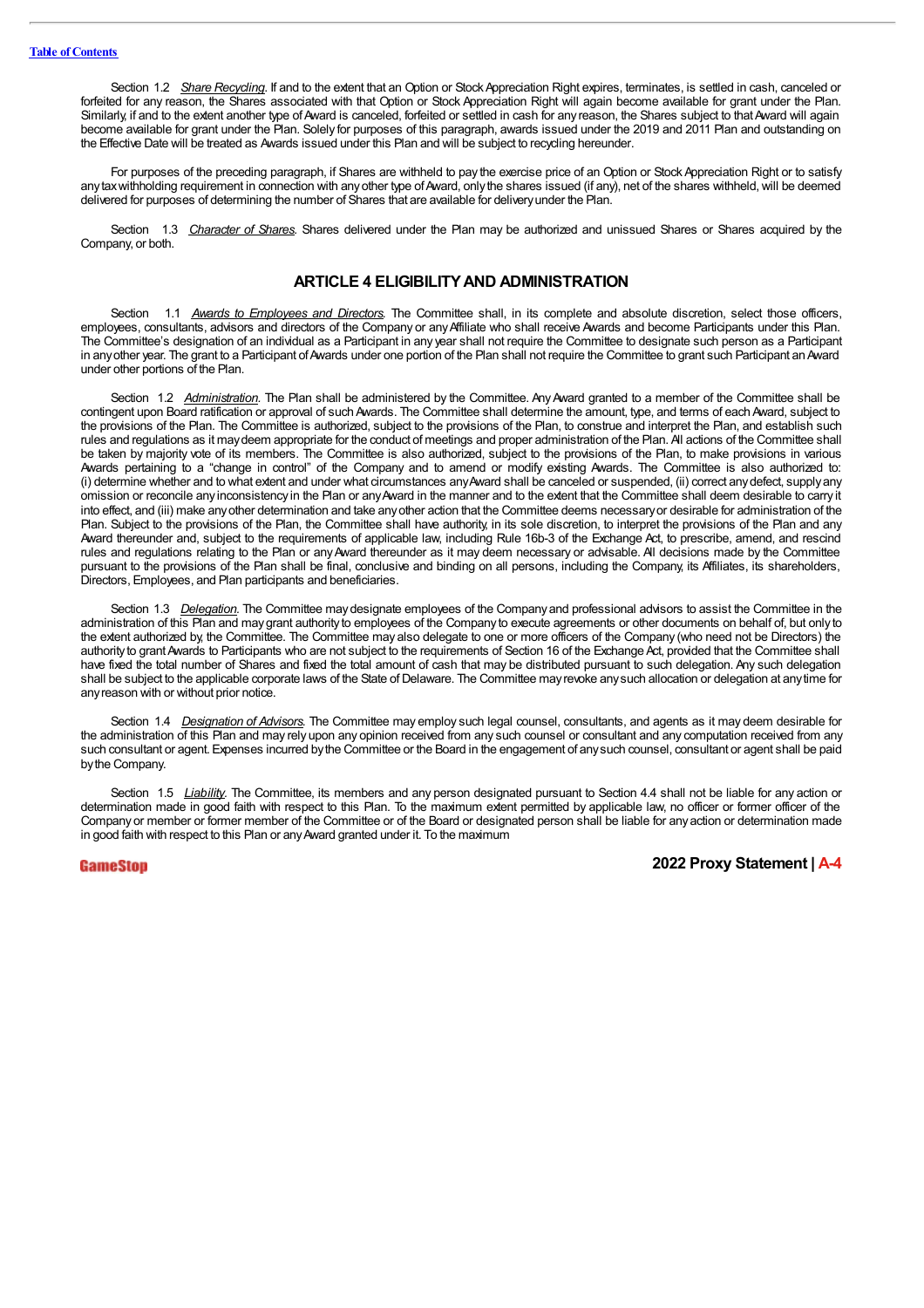extent permitted by applicable law and to the extent not covered by insurance, each officer or former officer and member or former member of the Committee or of the Board and any designated person shall be indemnified and held harmless by the Company against any cost or expense (including reasonable fees of counsel reasonably acceptable to the Company) or liability (including any sum paid in settlement of a claim with the approval of the Company), and advanced amounts necessary to pay the foregoing at the earliest time and to the fullest extent permitted, arising out of any act or omission to act in connection with this Plan, except to the extent arising out of such officer's or former officer's, member's or former member's, or designated person's own fraud or bad faith. Such indemnification shall be in addition to any rights of indemnification the officers, directors or members or former officers, directors or members may have under applicable law. Notwithstanding anything else herein, this indemnification will not applyto the actions or determinations made byan individual with regard to Awards granted to him- or herself under this Plan.

## **ARTICLE 5 OPTIONS**

Section 1.1 *Grant of Options*. The Committee shall determine, within the limitations of the Plan generally, those Participants to whom Options are to be granted under the Plan, the number of Shares that may be purchased under each such Option, the option price and other terms of each such Option, and shall designate such Options at the time of the grant as either Incentive Stock Options or Non-Qualified Stock Options; provided, however, that Options granted to employees of an Affiliate (that is not also a parent or a subsidiary) or to non-employees of the Company may only be Non-Qualified Stock Options.Awards of Options shall be granted hereunder onlyto the extent the underlying stock constitutes "service recipient stock" of an "eligible issuer" as defined under Section 409Aof the Code.

Section 1.2 *Terms and Conditions.* All Options granted under this Plan shall be subject to the following terms and conditions:

(1) All Options shall be evidenced in writing by Award Agreements in such form and containing such terms and conditions as the Committee shall determine, provided that such terms are not inconsistentwith the provisions of the Plan;

(2) The per Share exercise price of anyOption granted pursuant to this Plan shall not be less than 100% of the Fair Market Value of one Share as of the date of the grant of such Option, unless such Option is intended to be compliant with the requirements of Section 409A of the Code;

(3) The Committee shall determine any vesting schedules subject to the terms, conditions, and limitations governing the exercise of Options granted pursuant to this Plan and set forth such terms in the Award Agreement governing such Option; and

(4) All Options granted hereunder shall expire and no longer be exercisable bytheir terms no later than ten years following the date such Options are granted.

Section 1.3 *General Provisions.* The granting of an Option pursuant to the Plan shall impose no obligation on the recipient to exercise such Option. Any individual who is granted an Option pursuant to this Article 5 may hold more than one Option granted pursuant to this Plan at the same time and may hold both Incentive Stock Options and Non-Qualified Stock Options at the same time. To the extent that any Option does not qualify as an Incentive Stock Option (whether because of its provisions, the time or manner of its exercise or otherwise) such Option or the portion thereof which does not so qualify shall constitute a separate Non-Qualified Stock Option. Options granted pursuant to this Article 5 shall be made in accordance with the terms and provisions of Article 11 and any other applicable terms and provisions of the Plan.

Section 1.4 *Modification and Cancellation.* Subject to Section 11.9, the Committee has the discretion to modify the terms and conditions of an Option after grant as long as no rights of the Participant are impaired, provided, however, that in no instance may the term of the Option, if extended, exceed ten (10) years from the date of grant of the Option. No Option maybe cancelled in exchange for cash at the time the exercise price per Share is greater than the Fair Market Value per Share of the underlying Shares, unless otherwise approved bythe Company's stockholders.

Section 1.5 *Incentive Stock Options.* No Option that is intended to qualifyas an Incentive Stock Option maybe granted to any individual that is not an employee of the Company or a parent or a subsidiary of the Company. For purposes of the Plan, the terms "subsidiary" and "parent" shall mean "subsidiary corporation" and "parent corporation," respectively, as such terms are defined in Sections 424(f) and 424(e) of the Code. Notwithstanding anyother provision in this Plan to the contrary, all Incentive Stock Options granted under this Plan shall, in addition to being subject to the conditions under Section 5.2, be subject to the following terms and conditions:

(1) The terms and conditions of any Incentive Stock Option granted hereunder shall be subject to and shall be designed to complywith the provisions of Code Section 422;

**A-5 | 2022 Proxy Statement**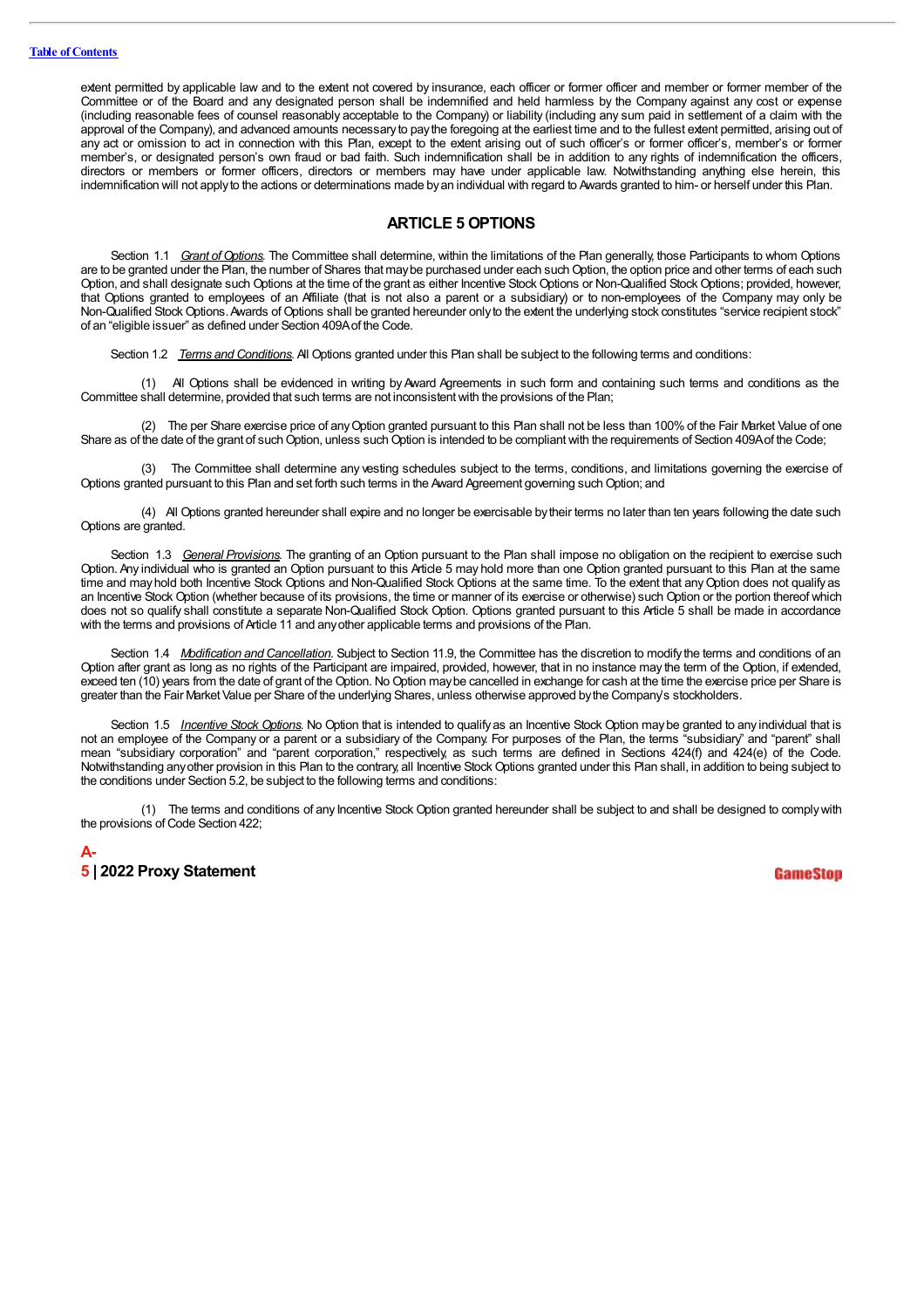(2) The per Share exercise price of any Incentive Stock Option shall not be less than 110%of the Fair Market Value of the Shares subject to such Incentive Stock Option, determined on the date of the grant, but only if granted to any Employee who, at the time of such grant, owns, directly or indirectly (within the meaning of Code Sections 422(b)(6) and 424(d)), shares possessing more than 10% of the total combined voting power of all classes of shares of the Companyor anyparent or subsidiaryof the Company;

To the extent that the aggregate Fair Market Value (determined on the date of grant) of any Incentive Stock Options that are exercisable for the first time during anycalendar year under all incentive stock option plans of the Companyexceeds \$100,000, the Options in excess of such limit shall be treated as Non-Qualified StockOptions;

(4) Solely for the purposes of determining whether the Shares are available for the grant of Incentive Stock Options under the Plan, Incentive Stock Options may be granted under the Plan with respect to all the Shares authorized for issuance under the first sentence of Section 3.1; and

(5) The term of any Incentive Stock Option shall expire no later than five years following the date of grant if granted to anyEmployee who, at the time of such grant, owns, directlyor indirectly (within the meaning of Code Sections 422(b)(6) and 424(d)), shares possessing more than 10% of the total combined voting power of all classes of shares of the Companyor anyparent or subsidiaryof the Company.

# **ARTICLE 6 STOCK APPRECIATION RIGHTS**

Section 1.1 *Grant and Exercise.* The Committee maygrant Stock Appreciation Rights to anyParticipant pursuant to this Article 6.

Section 1.2 *Terms and Conditions.* Stock Appreciation Rights shall be subject to such terms and conditions, not inconsistent with the provisions of the Plan as shall be determined from time to time bythe Committee, including the following:

(1) The Committee shall determine any vesting schedules and terms, conditions, and limitations governing the exercise of any Stock Appreciation Right granted pursuant to this Plan and set forth such terms in the Award Agreement governing such StockAppreciation Right, provided that the per Share price used for determining appreciation of any Stock Appreciation Right shall not be less than 100% of the Fair Market Value of one Share as of the date of the grant of such Stock Appreciation Right, unless such Stock Appreciation Right is intended to be compliant with the requirements of Section 409Aof the Code;

(2) All StockAppreciation Rights granted hereunder shall expire and no longer be exercisable no later than ten years following the date such Stock Appreciation Rights are granted;

The holder of a Stock Appreciation Right shall specify in his written notice of exercise the number of Shares with respect to which such Stock Appreciation Right is being exercised; and

(4) Unless otherwise provided in the applicable Award Agreement, the Committee will determine whether payment in respect of any Stock Appreciation Right shall be made in cash or in whole Shares.

# **ARTICLE 7 RESTRICTED STOCK AWARDS**

Section 1.1 *Restricted Stock Awards.* The Committee may grant to any Participant a Restricted Stock Award pursuant to this Article 7. A Restricted Stock Award is an Award that provides for the grant of Restricted Stock. Restricted Stock is any Share issued with the restriction that the holder may not sell, transfer, pledge, or assign such Share and with such other restrictions as the Committee, in its sole discretion, may impose (including any forfeiture restrictions, restrictions on the right to vote such Share, and restrictions on the right to receive any dividends thereunder), which restrictions may lapse separately or in combination at such times, in installments or otherwise, as the Committee may deem appropriate.

Section 1.2 *Terms of Restricted Stock Awards.* The terms of anyRestricted StockAward granted under this Plan shall be set forth in an Award Agreement which shall contain provisions determined by the Committee and not inconsistent with this Plan. The provisions of Restricted Stock Awards need not be the same for each Participant receiving such Awards.

Section 1.3 *Issuance of Restricted Stock.* As soon as practicable after the date of grant of a Restricted Stock Award by the Committee, the Company shall cause to be transferred on the books of the Company Shares registered in the name of the

GameSton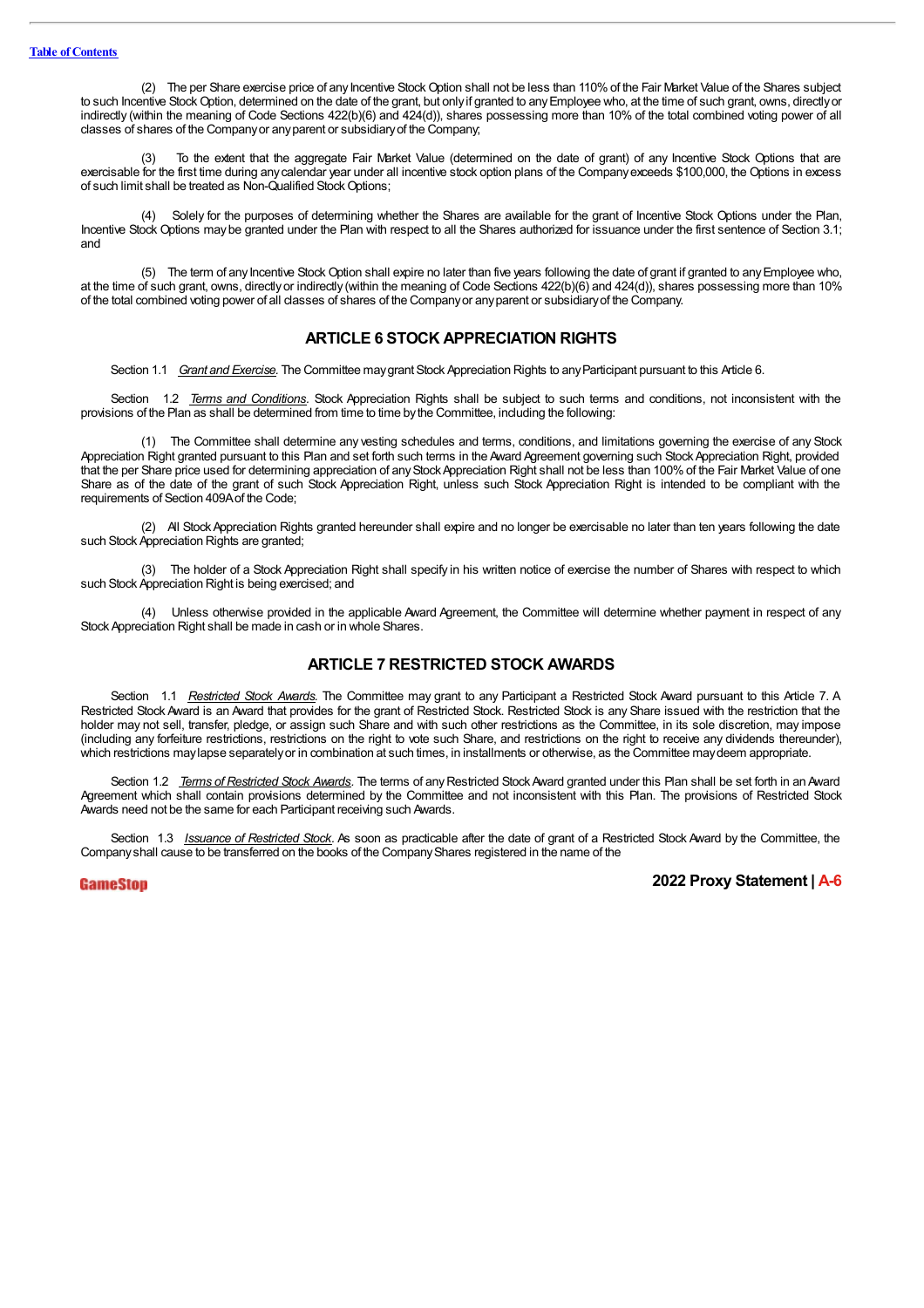Company, as nominee for the Participant, with such Shares heretofore described as Restricted Stock; provided, however, such Restricted Stock shall be subject to forfeiture to the Company retroactive to the date of grant if an Award Agreement delivered to the Participant by the Company with respect to such Restricted Stock is not duly executed by the Participant and timely returned to the Company. All Restricted Stock covered by Restricted Stock Awards under this Article 7 shall be subject to the restrictions, terms and conditions contained in the Plan and the Restricted Stock Agreement entered into by and between the Company and the Participant. Until the lapse or release of all restrictions applicable to a Restricted Stock Award, the share certificates, if any, representing such Restricted Stock shall be held in custodybythe Companyor its designee.

Section 1.4 *Shareholder Rights*. Beginning on the date of grant of the Restricted Stock Award and subject to execution of the related Award Agreement, unless such Award Agreement provides otherwise, the Participant shall become a shareholder of the Company with respect to all Restricted Stock subject to the Award Agreement and shall have all of the rights of a shareholder, including the right to vote such Restricted Stock and the right to receive distributions made with respect to such Restricted Stock; provided, however, that anyShares distributed as a dividend or otherwise with respect to any Restricted Stock granted pursuant to this Plan as to which the restrictions have not yet lapsed shall be subject to the same restrictions as such Restricted Stock and shall be represented bybook entryand held as prescribed in Section 7.3.

Section 1.5 *Restriction on Transferability.* None of the Restricted Stock may be assigned or transferred (other than by will or the laws of descent and distribution), pledged or sold prior to lapse or release of the restrictions applicable thereto.

Section 1.6 *Release of Restrictions*. As promptly as administratively feasible after the restrictions applicable to all or a portion of Restricted StockAward lapse, the Companyshall (a) deliver, or (b) make an appropriate entryon the books of the Companytransferring, the appropriate number of Shares to the Participant (or the Participant's beneficiary), free of all such restrictions except for anyrestrictions that maybe imposed bylaw.

Section 1.7 *Terms of Restricted Stock Awards.* Restricted Stock Awards shall be subject to such terms and conditions, not inconsistent with the provisions of the Plan, as shall be determined from time to time by the Committee. All Restricted Stock shall be forfeited and returned to the Company and all rights of the Participant with respect to such Restricted Stock shall terminate unless the Participant continues in the service of the Companyas an employee (or Director, consultant or advisor, as the case maybe) until the expiration of the forfeiture period for such Restricted Stock and satisfies any and all other conditions set forth in the Award Agreement. The Committee, in its sole discretion, shall determine the forfeiture period (which may, but need not, lapse in installments) and any other terms and conditions applicable with respect to any Restricted Stock Award and the Committee has the discretion to modifythe terms and conditions of anyRestricted Stock Award.

# **ARTICLE 8 RESTRICTED STOCK UNITS**

Section 1.1 *Restricted Stock Units*. The Committee may grant Restricted Stock Units to any Participant pursuant to this Article 8. Restricted Stock Units shall be subject to such terms and conditions, not inconsistent with the provisions of the Plan, as shall be determined from time to time by the Committee, including the vesting and payment terms of such Award and whether dividend equivalents will be payable in connection with such Award.AParticipant will not have the rights of a stockholder with respect to the Share subject to a Restricted Stock Unit prior to the actual issuance of such Share.

## **ARTICLE 9 OTHER AWARDS**

Section 1.1 *Performance Awards*. The Committee may grant Performance Awards to any Participant. Performance Awards shall be subject to such terms and conditions, not inconsistent with the provisions of the Plan, as shall be determined from time to time by the Committee, including the performance criteria relevant to the Award, the length of the applicable Performance Period, whether the Performance Award will be settled in cash, Shares, other property(or anycombination thereof) and the time(s) for payment of anyamount(s) earned.

Section 1.2 *Other Share-Based Awards*. The Committee is authorized to grant to any Participant Other Share-Based Awards that are payable in, valued in whole or in part byreference to, or otherwise based on or related to Shares, including Shares awarded purelyas a bonus and not subject to any restrictions or conditions, Shares in payment of the amounts due under an incentive or performance plan sponsored or maintained by the Company or any Affiliate, stock equivalent units, and Awards valued by reference to book value of Shares. Other Share-Based Awards shall be subject to such terms and conditions, not inconsistentwith the provisions of the Plan, as shall be determined from time to time bythe Committee.

| A- |  |                          |  |
|----|--|--------------------------|--|
|    |  | 7   2022 Proxy Statement |  |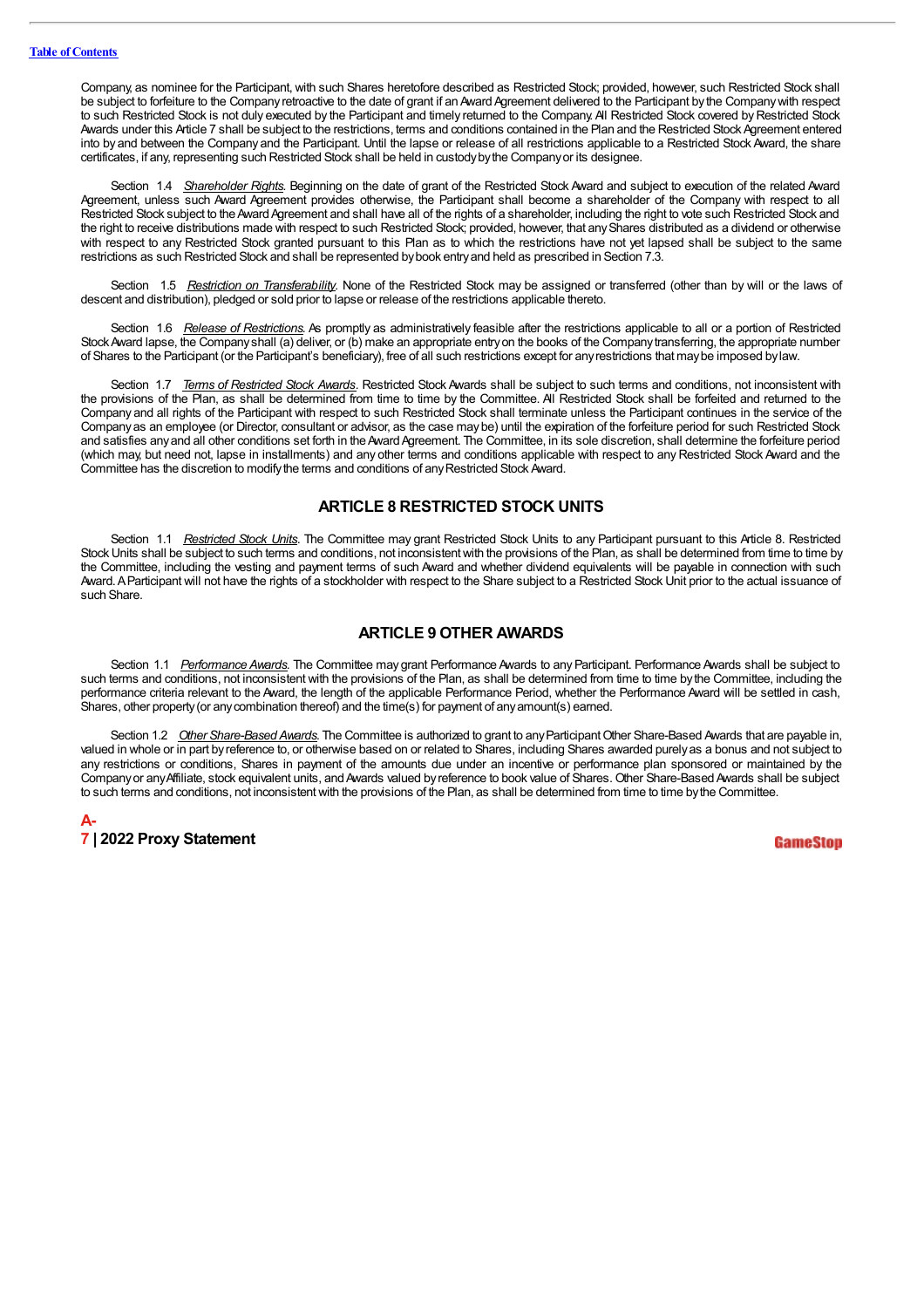# **ARTICLE 10 CHANGE IN CONTROL PROVISIONS**

Section 1.1 *Impact ofChange in Control.* Notwithstanding anything to the contraryset forth in the Plan (other than Section 10.3, below), upon or immediately prior to a Change in Control, the Committee may, in its sole and absolute discretion and without the need for the consent of any Participant, take one or more of the following actions contingent upon the occurrence of that Change in Control: (i) cause any or all outstanding Options or StockAppreciation Rights to become vested and/or immediatelyexercisable, in whole or in part; (ii) cause anyor all outstanding Restricted Stock or Restricted Stock Units to become non-forfeitable, in whole or in part; (iii) cancel anyOption in exchange for a substitute option in a manner consistent with the requirements of Treas. Reg. §1.424-1(a) (notwithstanding the fact that the original Option may never have been intended to satisfy the requirements for treatment as an Incentive Stock Option); (iv) cancel anyRestricted Stock, Restricted Stock Units or Stock Appreciation Rights in exchange for restricted stock, restricted stock units or stock appreciation rights in respect of the capital stock of any successor corporation or its parent; (v) cancel any Option or Stock Appreciation Right in exchange for cash and/or other substitute consideration with a value equal to (A) the number of Shares subject to thatOption or Stock Appreciation Right, multiplied by(B) the difference, if any, between the Fair Market Value per Share on the date of the Change in Control and the exercise price of that Option or StockAppreciation Right; provided, that if the Fair Market Value per Share on the date of the Change in Control does not exceed the exercise price of any such Option or Stock Appreciation Right, the Committee may cancel that Option or Stock Appreciation Right without any payment of consideration therefor; (vi) cancel any Restricted Stock Unit in exchange for cash and/or other substitute consideration with a value equal to the Fair Market Value of the subject Shares on the date of the Change in Control; or (vii) otherwise vest, cancel, adjust, modifyor exchange an Award in such manner as the Committee deems appropriate in connection with thatChange in Control.

Section 1.2 *Additional Provisions for Performance-Based Awards.* In addition to the actions described above in Section 10.1, upon or immediately prior to a Change in Control, the Committee may choose to take any of the following actions with respect to any Award subject to performance criteria: (i) accelerate the end of the applicable Performance Period and settle the Award based on actual performance through that date (with or without adjustment of the relevant performance goals to reflect the abbreviated Performance Period), (ii) accelerate the end of the applicable Performance Period and settle the Award at the target level of performance (with or without pro-ration of the payout based on the portion of the Performance Period that has transpired prior to that date), or (iii) adjust the performance goals to equitably reflect the effects of the Change in Control on the Companyor its successor.

Section 1.3 *Limitation on Discretion*. The Committee's discretion under this Article will not apply to an Award to the extent that the exercise of such discretion would subject the Award to an additional tax under Section 409A(a)(1) of the Code.

# **ARTICLE 11 GENERALLYAPPLICABLE PROVISIONS**

Section 1.1 *Exercise of Options/Stock Appreciation Rights.* Vested Options and Stock Appreciation Rights granted under the Plan shall be exercised by the Optionee thereof or holder of such Stock Appreciation Right (or by his or her executors, administrators, guardian or legal representative, or by a Permitted Assignee) as to all or part of the Shares covered thereby, by the giving of written notice of exercise to the Company, specifying the number of Shares to be purchased or covered thereby, accompanied by payment of the full purchase price for the Shares being purchased under the Option. Full payment of such purchase price shall be made at the time of exercise and shall be made (i) in cash or by certified check or bank check or wire transfer of immediately available funds, (ii) with the consent of the Committee and only for Non-Qualified Stock Options, through net exercise, upon which such Participant electing such net exercise shall receive a number of Shares equal to the aggregate number of Shares being purchased upon exercise of such Option less the number of Shares having a Fair Market Value equal to the aggregate purchase price of the Shares as to which the Option is being exercised, (iii) through any other method mentioned in an Award Agreement, or (iv) with the consent of the Committee, any combination of (i), (ii), or (iii). The notice of exercise, accompanied by such payment, shall be delivered to the Company at its principal business office or such other office as the Committee may from time to time direct, and shall be in such form, containing such further provisions consistent with the provisions of the Plan, as the Committee may from time to time prescribe. In no event may any Option or Stock Appreciation Right granted hereunder be exercised for a fraction of a Share. The Company shall effect the transfer of Shares purchased pursuant to an Option or StockAppreciation Right as soon as practicable, and, within a reasonable time thereafter, such transfer shall be evidenced on the books of the Company. No person holding or exercising an Option or Stock Appreciation Right shall have any of the rights of a holder of Shares subject to such Option or StockAppreciation Right, including any right to vote or receive dividends or distributions, until such Option or StockAppreciation Right has been exercised. Except as provided in Section 11.6, no adjustment shall be made for cash dividends or other rights for which the record date is prior to such date of exercise.

Section 1.2 *Non-Transferability*. Except as provided below, and except as otherwise authorized by the Committee in an Award Agreement, no Award and no Shares subject to Awards that have not been issued or as to which any applicable restriction, performance or deferral period has not lapsed, maybe sold, assigned, transferred, pledged or otherwise encumbered, other than by

GameStop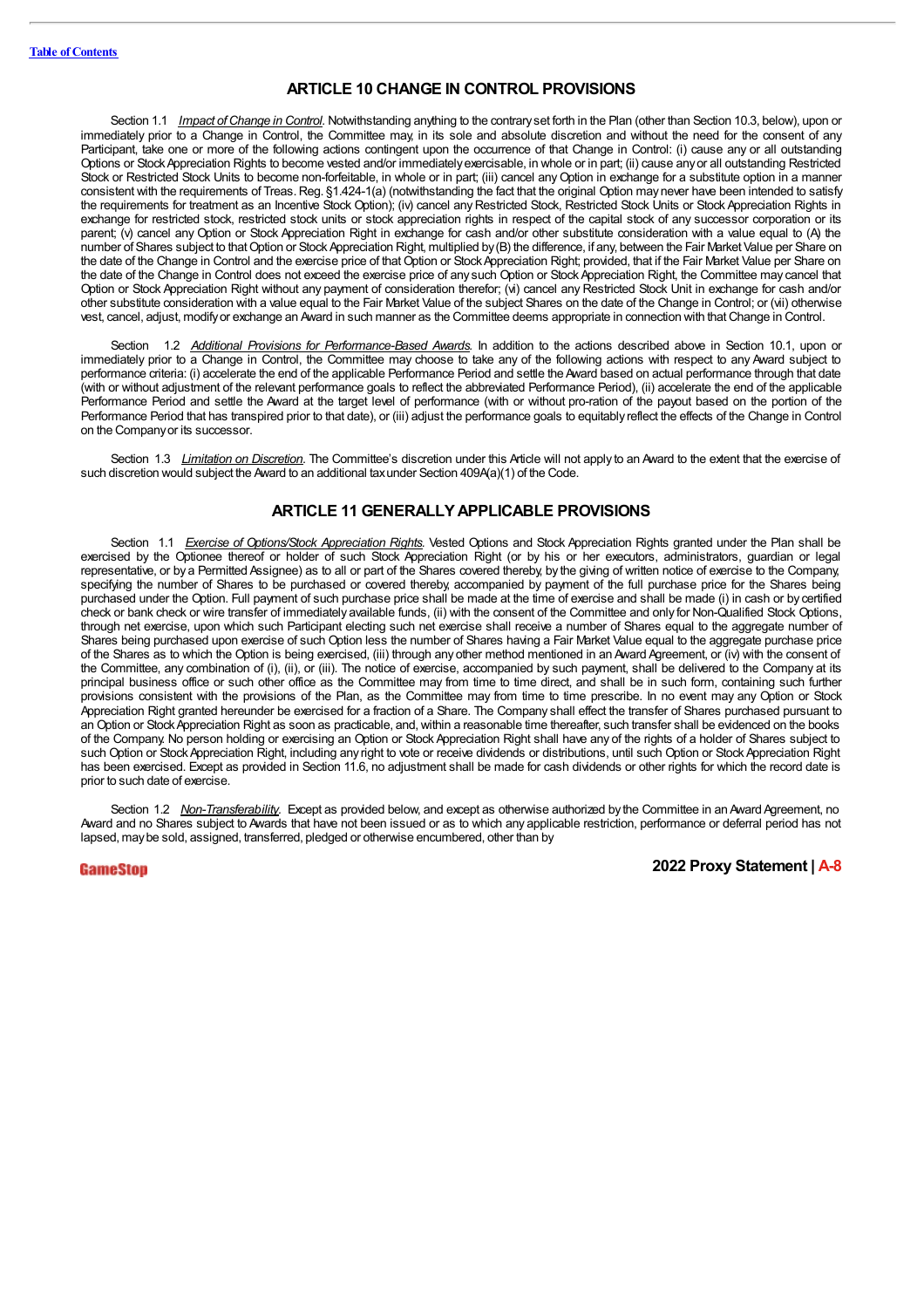will or the laws of descent and distribution, and such Award may be exercised during the life of the Participant only by the Participant or the Participant's guardian or legal representative. Notwithstanding the foregoing, a Participant may assign or transfer an Award (other than (x) an Option that is intended to be an Incentive Stock Option, and (y) a Restricted Stock Award) with the written consent of the Committee to the Participant's spouse, children, and/or trusts, partnerships, or limited liability companies established for the benefit of the Participant's spouse and/or children (each approved transferee thereof, a "Permitted Assignee"); provided that such Permitted Assignee(s) shall be bound by and subject to all of the terms and conditions of the Plan and the Award Agreement relating to the transferred Award and shall execute an agreement satisfactory to the Company evidencing such obligations; and provided further that such Participant shall remain bound by the terms and conditions of the Plan. An Award that is transferred to a Permitted Assignee (i) may not be subsequently transferred otherwise than by will or by the laws of descent and distribution and (ii) remains subject to the terms of this Plan and the Award agreement.

Section 1.3 *Termination of Employment*. Unless the Committee otherwise determines, in the event of the termination of employment with the Companyor anyAffiliate of an Optionee or holder of a StockAppreciation Right who is an employee or the termination or separation from service with the Company or anyAffiliate of an advisor, consultant or a Director (who is an Optionee or holder of a StockAppreciation Right) for any reason (other than death or total disability, as provided below), any Option(s) or Stock Appreciation Right(s) granted to such Optionee or holder of a Stock Appreciation Right (or its Permitted Assignee) under this Plan and not previously exercised or expired, to the extent vested on the date of such termination or separation, shall be exercisable as of such termination for a period not to exceed three (3) months after the date of such termination or separation, provided, however, that in no instance may the term of the Option or Stock Appreciation Right, as so extended, exceed the lesser of ten (10) years from the date of grant or the original expiration date of theOption or Stock Appreciation Right.

Section 1.4 *Death*. In the event an Optionee or holder of a Stock Appreciation Right dies while employed by the Company or any Affiliate or while serving as a Director, advisor or consultant of the Companyor any Affiliate, as the case may be, any Option(s) or Stock Appreciation Right(s) held by such Optionee or holder of a Stock Appreciation Right (or its Permitted Assignee) and not previously expired or exercised shall, to the extent exercisable on the date of death, be exercisable by the estate of such Optionee or Stock Appreciation Right or by any person who acquired such Option or StockAppreciation Right bybequest or inheritance, or by the Permitted Assignee at any time within one year after the death of the Optionee or holder of a Stock Appreciation Right, unless earlier terminated pursuant to its terms, provided, however, that in no instance may the term of the Option or Stock Appreciation Right, as so extended, exceed the lesser of ten (10) years from the date of grant or the original expiration date of the Option or Stock Appreciation Right.

Section 1.5 *Disability*. In the event of the termination of employment with the Company or any Affiliate of an Optionee or holder of a Stock Appreciation Right or separation from service with the Company or any Affiliate of an Optionee or holder of a Stock Appreciation Right who is a Director, advisor or consultant of the Company or any Affiliate due to total disability, the Optionee or holder of a Stock Appreciation Right, or his guardian or legal representative, or a Permitted Assignee shall have the right to exercise any Option or Stock Appreciation Right that has not expired or been previously exercised and that the Optionee or holder of the Stock Appreciation Right was eligible to exercise as of the date of termination or separation, at anytime within one year after such termination or separation, unless earlier terminated pursuant to its terms; provided, however, that in no instance may the term of the Option or Stock Appreciation Right, as so extended, exceed the lesser of ten (10) years from the date of grant or the original expiration date of the Option or Stock Appreciation Right. The term "total disability" shall, for purposes of this Plan, be defined in the same manner as such term is defined in Section 22(e)(3) of the Code.

Section 1.6 Adjustments. To prevent the dilution or enlargement of benefits or potential benefits intended to be made available under the Plan, in the event of any corporate transaction or event such as a stock dividend, extraordinary dividend or other similar distribution (whether in the form of cash, Shares, other securities, or other property), recapitalization, stock split, reverse stock split, reorganization, merger, consolidation, split-up, spin-off, combination, repurchase, or exchange of Shares or other securities, the issuance of warrants or other rights to purchase Shares or other securities, or other similar corporate transaction or event affecting the Shares with respect to which Awards have been or may be issued under the Plan (any such transaction or event, a "*Transaction*"), then the Committee shall, in such manner as the Committee deems equitable adjust (i) the number and type of Shares that thereafter may be made the subject of Awards, (ii) the number and type of Shares subject to outstanding Awards, (iii) the grant or exercise price with respect to any Award, and (iv) any performance criteria expressed in whole or in part on a per Share basis; provided, in each case, that with respect to Incentive Stock Options, no such adjustment shall be authorized to the extent that such adjustment would cause such options to violate Section 422(b) of the Code (unless otherwise agreed by the Committee and the holder of such Incentive Stock Option); and provided further, that the number of Shares subject to anyAward denominated in Shares shall always be a whole number. With respect to each adjustment contemplated by the foregoing sentence, no such adjustment shall be authorized to the extent that such adjustment would cause an Award to violate the provisions of Section 409A of the Code (unless otherwise agreed by the Committee and the holder of such Award). Any adjustments made by the Committee shall be binding on all Participants. If the Committee determines that an adjustment in accordance with the provisions of this Section 11.6 would not be fully

# **A-9 | 2022 Proxy Statement**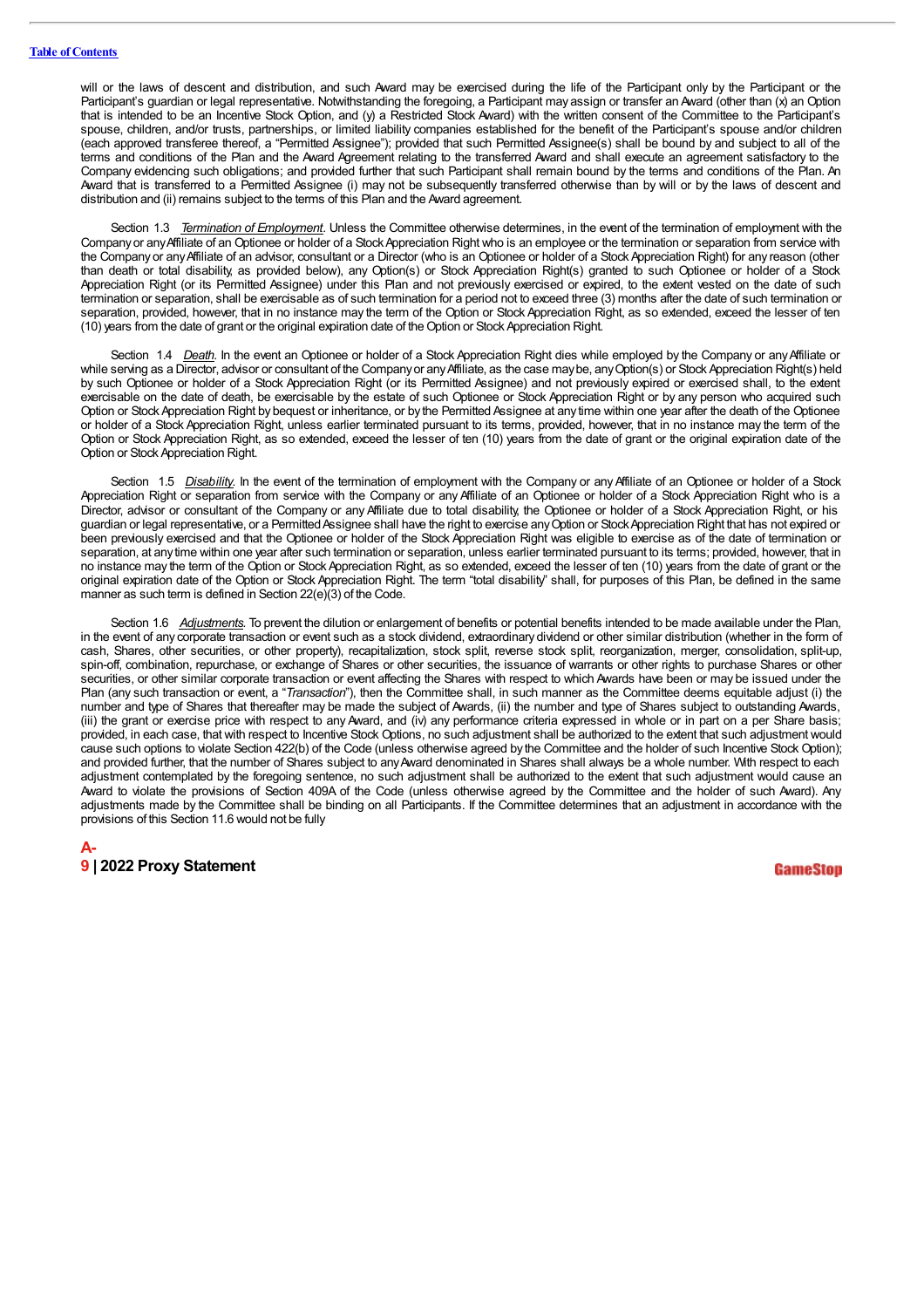consistent with the purposes of the Plan or the purposes of the outstanding Awards under the Plan, the Committee may make such other adjustments, if any, that the Committee reasonablydetermines are consistentwith the purposes of the Plan and/or the affected Awards.

Section 1.7 *Amendment and Modification of the Plan.* The Committee may, from time to time, alter, amend, suspend or terminate the Plan as it shall deem advisable, subject to any requirement for stockholder approval imposed byapplicable law, including Section 422 of the Code, or any rule of any stock exchange or quotation system on which Shares are listed or quoted; provided that, in any case, the Compensation Committee may not amend the Plan without the approval of the Company's stockholders to increase the number of Shares that may be the subject of Awards under the Plan (except for adjustments pursuant to Section 11.6).

Section 1.8 *Validity of Awards*. The validity of any Award or grant of Options made pursuant to this Plan shall remain in full force and effect and shall not be affected bythe compliance or noncompliance with Rule 16b-3 of the Exchange Act.

Section 1.9 *No Repricing*. Except as provided in Section 11.6, without approval of the Company's stockholders, the terms of outstanding Awards may not be amended to reduce the exercise price of outstanding Options or the reference price for Stock Appreciation Rights, nor may outstanding Options or StockAppreciation Rights with an exercise price or reference price greater than the then current Fair Market Value be cancelled in exchange for cash or other Awards.

Section 1.10 *No Dividends Paid Currently on Unvested Awards*. Dividends and dividend equivalents payable with respect to an Award, whether payable in cash, Shares or other property,will be subject to the same vesting terms as that Award.

# **ARTICLE 12 MISCELLANEOUS**

Section 1.1 *Tax Withholding.* The Companyor anyAffiliate shall have the right to make all payments or distributions made pursuant to the Plan to a Participant (or a Permitted Assignee thereof) net of any applicable federal, state and local taxes as it determines in its discretion are required to be paid as a result of the grant, vesting, exercise or settlement of any Award or any other event occurring pursuant to this Plan. The Company or any Affiliate shall have the right to withhold from wages or other payments otherwise payable to such Participant (or a Permitted Assignee thereof) such withholding taxes as it determines in its discretion may be required by law, or to otherwise require the Participant (or a Permitted Assignee thereof) to pay such withholding taxes. If the Participant (or a Permitted Assignee thereof) shall fail to make such taxpayments as are required, the Companyor anyAffiliate shall, to the extent permitted bylaw, have the right to deduct anysuch taxes from anypayment of anykind otherwise due to such Participant or to take such other action as may be necessary to satisfy such withholding obligations. Unless the Committee determines otherwise, Shares subject to an Award may be withheld to satisfy tax withholding obligations arising with respect thereto based on the Fair Market Value of such Shares at the time of withholding, to the extent that such withholding would not result in liability classification of such Award (or any portion thereof) under applicable accounting rules.

Section 1.2 *Right of Discharge Reserved.* Nothing in the Plan nor the grant of an Award hereunder shall confer upon any employee, Director, consultant, advisor or other individual the right to continue in the employment or service of the Company or any Affiliate or affect any right that the Company or any Affiliate may have to terminate the employment or service of (or to demote or to exclude from future Awards under the Plan) any such employee, Director, consultant, advisor or other individual at any time for any reason. Except as specifically provided by the Committee, the Company shall not be liable for the loss of existing or potential profit with respect to an Award in the event of termination of an employment or other relationship. even if the termination is in violation of an obligation of the Company or any Affiliate to the Participant.

Section 1.3 *Unfunded Plan.* Unless otherwise determined bythe Committee, the Plan shall be unfunded and shall not create (or be construed to create) a trust or a separate fund or funds. The Plan shall not establish any fiduciary relationship between the Company or any Affiliate and any Participant or other person. To the extent any Participant holds any rights by virtue of any Award made under the Plan, such rights shall constitute general unsecured liabilities of the Company or anyAffiliate and shall not confer upon any participant any right, title, or interest in any assets of the Companyor anyAffiliate.

Section 1.4 *Legend*. Any certificates for Shares delivered under this Plan shall be subject to such stock transfer orders and other restrictions as the Committee may deem advisable under the rules, regulations and other requirements of the Securities and Exchange Commission, any stock exchange upon which the Shares are then listed or any national securities association system upon whose system the Shares are then quoted, any applicable Federal or state securities law, and any applicable corporate law, and the Committee may cause a legend or legends to be put on any such certificates, if any, to make appropriate reference to such restrictions.

GameStop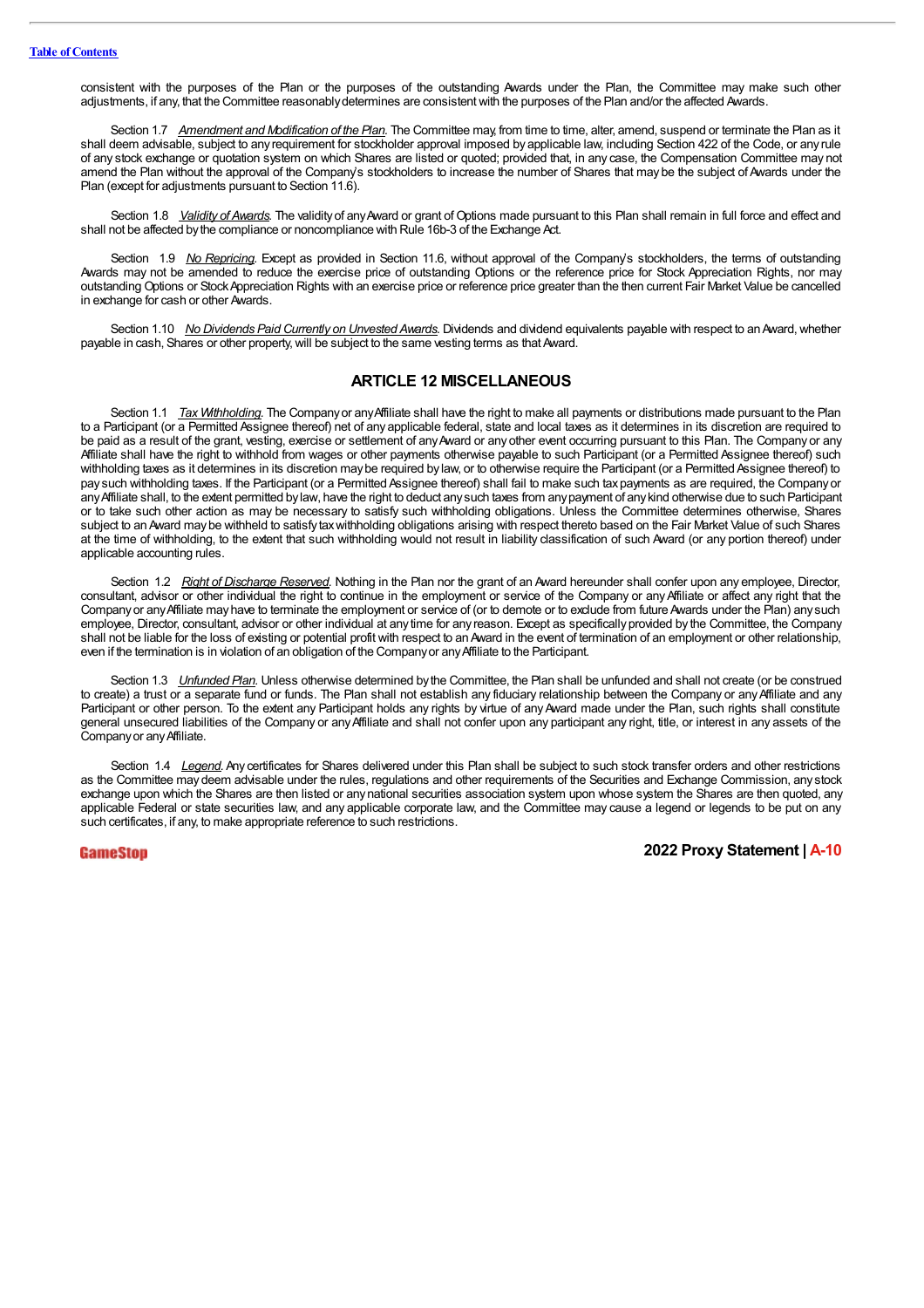## Section 1.5 Listing and Other Conditions.

(1) As long as the Shares are listed on a national securities exchange or system sponsored by a national securities association, the issue of any Shares pursuant to an Award shall be conditioned upon such Shares being listed on such exchange or system. The Company shall have no obligation to deliver such Shares unless and until such Shares are so listed.

(2) If at anytime counsel to the Companyshall be of the opinion that anysale or deliveryof Shares pursuant to anyAward is or mayin the circumstances be unlawful or result in the imposition of excise taxes on the Company under the statutes, rules or regulations of any applicable jurisdiction, the Companyshall have no obligation to make such sale or delivery, or to make anyapplication or to effect or to maintain anyqualification or registration under the Securities Act of 1933, as amended, or otherwise with respect to Shares or Award, and the right to any Award shall be suspended until, in the opinion of said counsel, such sale or delivery shall be lawful or will not result in the imposition of excise taxes on the Company.

(3) Upon termination of anyperiod of suspension under this Section 12.5, anyAward affected by such suspension which shall not then have expired or terminated shall be reinstated as to all Shares available before such suspension and as to Shares which would otherwise have become available during the period of such suspension, but no such suspension shall extend the term of anyOption.

(4) A Participant shall be required to supply the Company with any certificates, representations and information that the Company requests and otherwise cooperate with the Company in obtaining any listing, registration, qualification, exemption, consent or approval the Company deems necessaryor appropriate.

Section 1.6 *Dissolution or Liquidation*. In the event of the proposed dissolution or liquidation of the Company, the Committee shall notify each Participant as soon as practicable prior to the effective date of such proposed transaction. The Committee in its sole discretion may permit a Participant to exercise any exercisable Award until ten (10) days prior to such transaction with respect to all vested and exercisable Shares covered thereby and with respect to such number of unvested Shares as the Committee shall determine. In addition, the Committee may provide that any forfeiture provision or Company repurchase option applicable to any Award shall lapse as to such number of Shares as the Committee shall determine, contingent upon the occurrence of the liquidation or upon the filing of a certificate of dissolution at the time and in the manner contemplated. To the extent an exercisable Award has not been previously exercised, such Award shall terminate automatically immediately prior to the consummation of the proposed action. To the extent a forfeiture provision applicable to an Award has not been waived by the Committee, such Award shall be forfeited automatically immediately prior to the consummation of the proposed action.

Section 1.7 *Severability*. If any provision of the Plan shall be held unlawful or otherwise invalid or unenforceable in whole or in part, such unlawfulness, invalidity or unenforceability shall not affect any other provision of the Plan or part thereof, each of which shall remain in full force and effect.

Section 1.8 *Gender and Number.* In order to shorten and to improve the understandability of the Plan document by eliminating the repeated usage of such phrases as "his or her" and anymasculine terminologyherein shall also include the feminine, and the definition of any term herein in the singular shall also include the plural exceptwhen otherwise indicated bythe context.

Section 1.9 *Effective Date of Plan; Termination of Plan.* The Plan shall be effective on the date of the approval of the Plan at a meeting of the Company's stockholders by the holders of a majorityof the Shares voting thereon, provided such approval is obtained within twelve (12) months after the date of adoption of the Plan by the Board of Directors.Awards may be granted under the Plan at any time and from time to time after the Effective Date and on or prior to June 9, 2032, the tenth anniversary of the Effective Date, on which date the Plan will expire, except as to Awards then outstanding under the Plan. Such outstanding Awards shall remain in effect until theyhave been exercised or terminated, or have otherwise expired.

Section 1.10 *Nature of Payments*. All Awards made pursuant to the Plan are in consideration of services performed for the Company and any Affiliate. Any income or gain realized pursuant to Awards under the Plan constitutes a special incentive payment to the Participant and shall not be taken into account, to the extent permissible under applicable law, as compensation for purposes of any of the employee benefit plans of the Companyor anyAffiliate, except as maybe determined bythe Committee or bythe directors of the applicable Affiliate.

Section 1.11 *Captions; Construction*. The captions in this Plan are for convenience of reference only, and are not intended to narrow, limit or affect the substance or interpretation of the provisions contained herein. References in this Plan to Articles, Sections or Exhibits shall mean Articles, Sections or Exhibits of this Plan, unless otherwise indicated. The term "including" as used in this Plan and any Exhibit shall be deemed followed by the words "without limitation."

# **A-11 | 2022 Proxy Statement**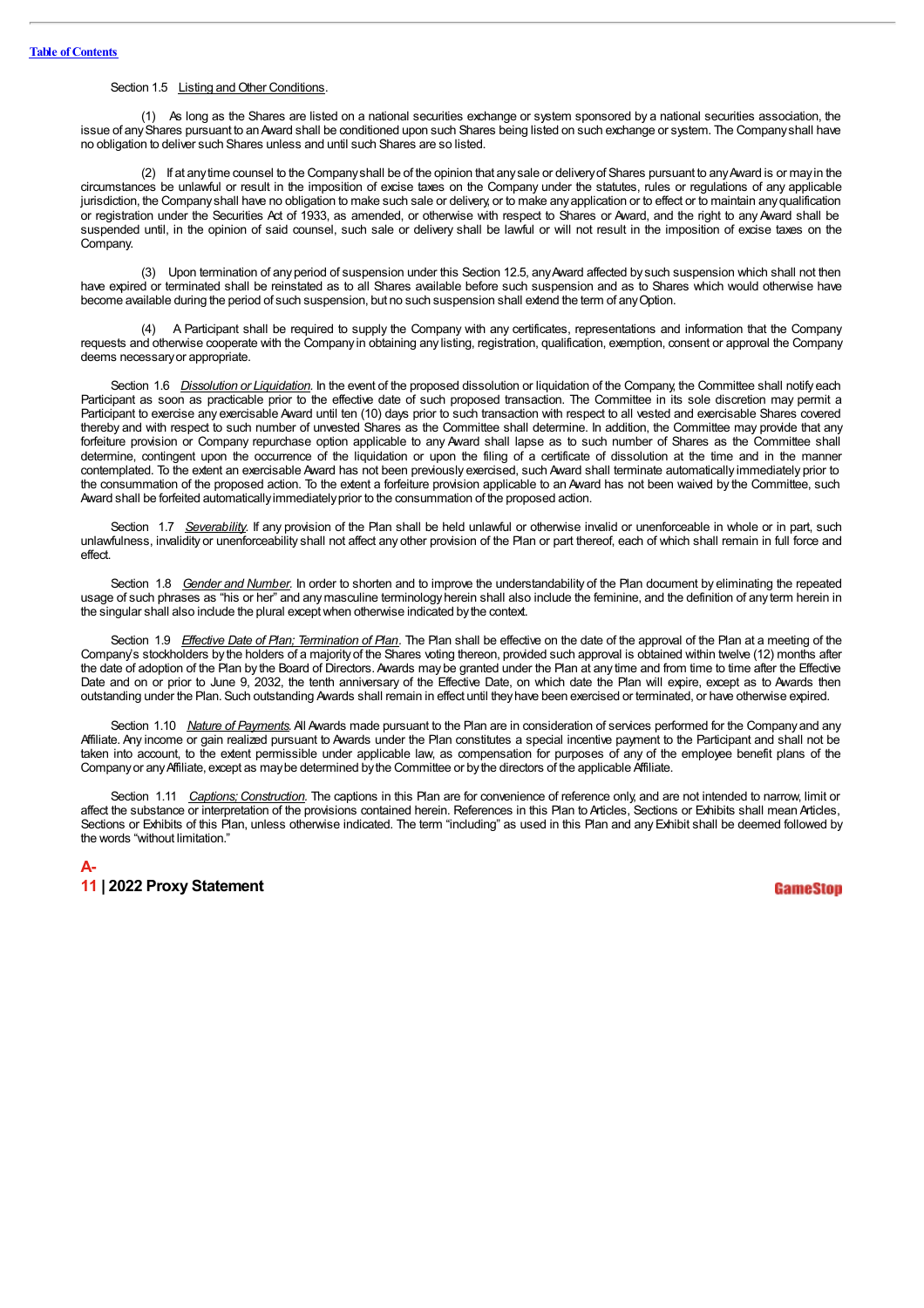Section 1.12 *Successors and Assigns.* This Plan shall be binding upon and inure to the benefit of the respective successors and permitted assigns of the Companyand the Participants.

Section 1.13 *Governing Law.* The Plan and all Awards made and actions taken thereunder shall be governed byand construed in accordance with the laws of the State of Delaware, without reference to the principles of conflict of laws.

Section 1.14 *Code Section 409A.*All provisions of this Plan shall be interpreted in a manner consistent with Code Section 409A(including in a manner that would keep any Awards exempt from Code Section 409A, if intended to be so exempt) and the regulations and other guidance promulgated thereunder.Notwithstanding the preceding, the Companymakes no representations concerning the taxconsequences of participation in the Plan under Code Section 409Aor anyother law.

Section 1.15 Prospective Recipient. The prospective recipient of any Award under the Plan shall not, with respect to such Award, be deemed to have become a Participant, or to have rights with respect to such Award, unless and until such recipient shall have executed an agreement or other instrument evidencing the Award and delivered a copy thereof to the Company, and otherwise complied with the then applicable terms and conditions of such Award.

Section 1.16 *Foreign Employees.*Awards may be granted to Participants who are foreign nationals or employed outside of the United States, or both, on such terms and conditions different from those applicable to Awards to Employees employed in the United States as may, in the discretion of the Committee, be necessary or desirable in order to recognize differences in local law or tax policy. The Committee also may impose conditions on the exercise or vesting of Awards in order to minimize the Company's obligation with respect to tax equalization or as appropriate with respect to anyemployee on assignment outside his or her home country.

Section 1.17 *Clawback*. Notwithstanding anything to the contrary contained herein, an Award Agreement may provide that an Award granted thereunder shall be cancelled if the Participant violates a non-competition, non-solicitation or non-disclosure covenant or agreement or otherwise engages in activity that is in conflict with or adverse to the interest of the Company or any Affiliate, including fraud or conduct contributing to any financial restatements or irregularities, as determined by the Committee in its sole discretion. The Committee may also provide in an Award agreement that if the Participant engages in any activity referred to in the preceding sentence, such Participant will forfeit any gain realized on the vesting or exercise of such Award and/or must repay the gain to the Company. Additionally, by acceptance of any Award hereunder, a Participant acknowledges that such Award will be subject to anyclawback policy(or policies) adopted bythe Company(or its Affiliates) from time to time.

GameSton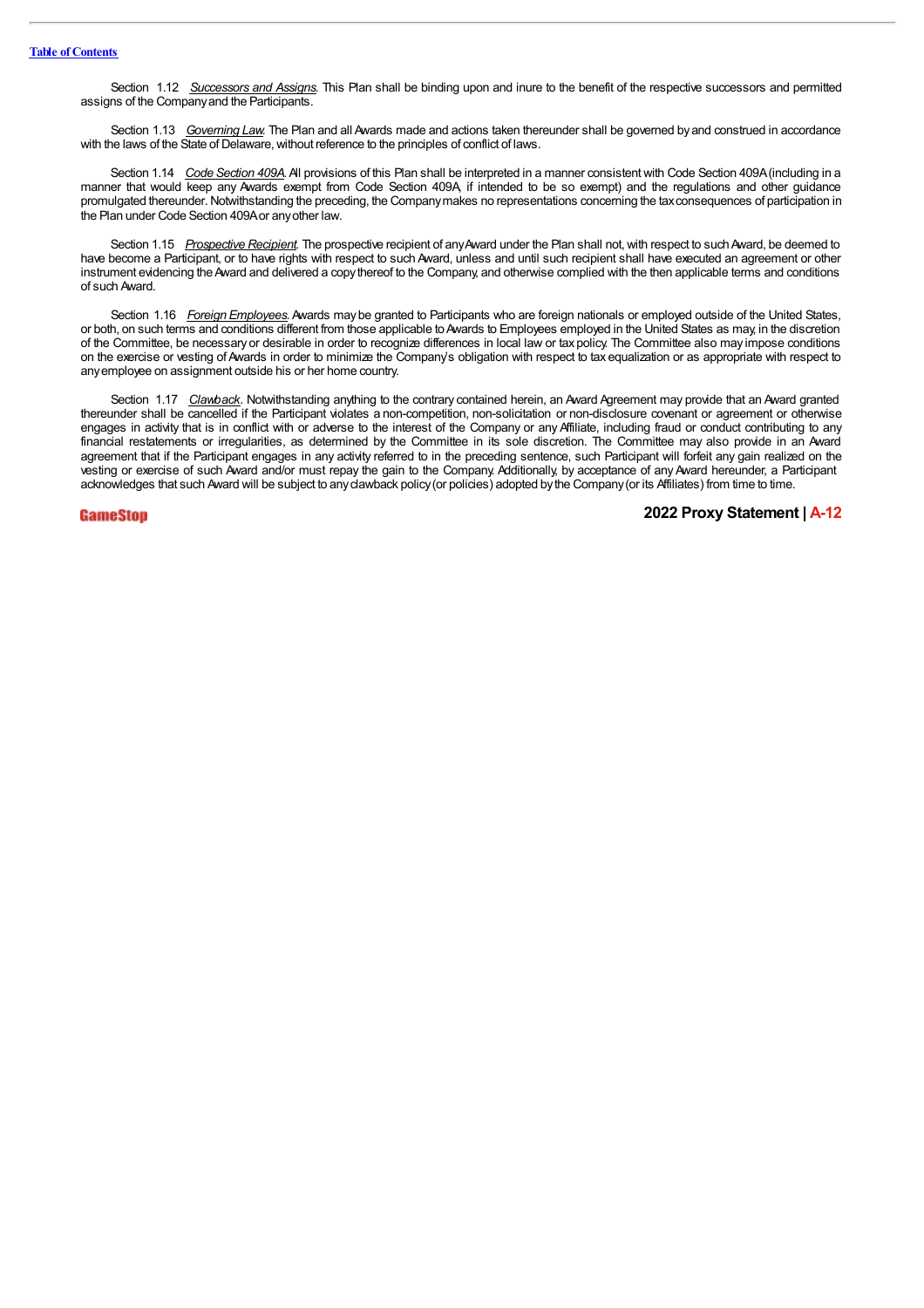#### CERTIFICATE OF AMENDMENT **OFTHE THIRDAMENDEDANDRESTATEDCERTIFICATEOFINCORPORATION OF GAMESTOP CORP.**

GAMESTOP CORP., a corporation duly organized and existing under the General Corporation Law of the State Delaware (the "GCL"), does hereby certify that:

FIRST: The name of the corporation is **GameStopCorp.** (the "Corporation"). The original Certificate of Incorporation of the Corporation was filed with the Secretary of State of the State of Delaware on April 13, 2005.

SECOND: The amendments to the Corporation's Third Amended and Restated Certificate of Incorporation set forth below were duly adopted in accordance with the provisions of Section 242 of the GCL and have been consented to bythe requisite vote of the stockholders of the Corporation at a meeting called in accordance with Section 222 of the GCL.

THIRD: **ARTICLEFOURTH(a)** of the Corporation's Third Amended and Restated Certificate of Incorporation is hereby amended and restated in its entiretyto read as follows:

"(a) Authorized Capital Stock. The total number of shares of stock that the Corporation shall have authority to issue is 1,005,000,000 of which (i) 1,000,000,000 shares shall be shares of Class ACommon Stock, par value \$.001 per share (the "Class ACommon Stock" or "Common Stock"), and (ii) 5,000,000 shares shall be shares of Preferred Stock, par value \$.001 per share (the "Preferred Stock"), issuable in one or more series as hereinafter provided. The number of authorized shares of any class or classes of capital stock of the Corporation may be increased or decreased (but not below the number of shares thereof then outstanding) by the affirmative vote of the holders of a majority of the voting power of the stock of the Corporation entitled to vote generally in the election of directors ("Voting Stock") irrespective of the provisions of Section 242(b)(2) of the GCL or any corresponding provision hereinafter enacted."

*Signature Page Follows*

**B-1 | 2022 Proxy Statement**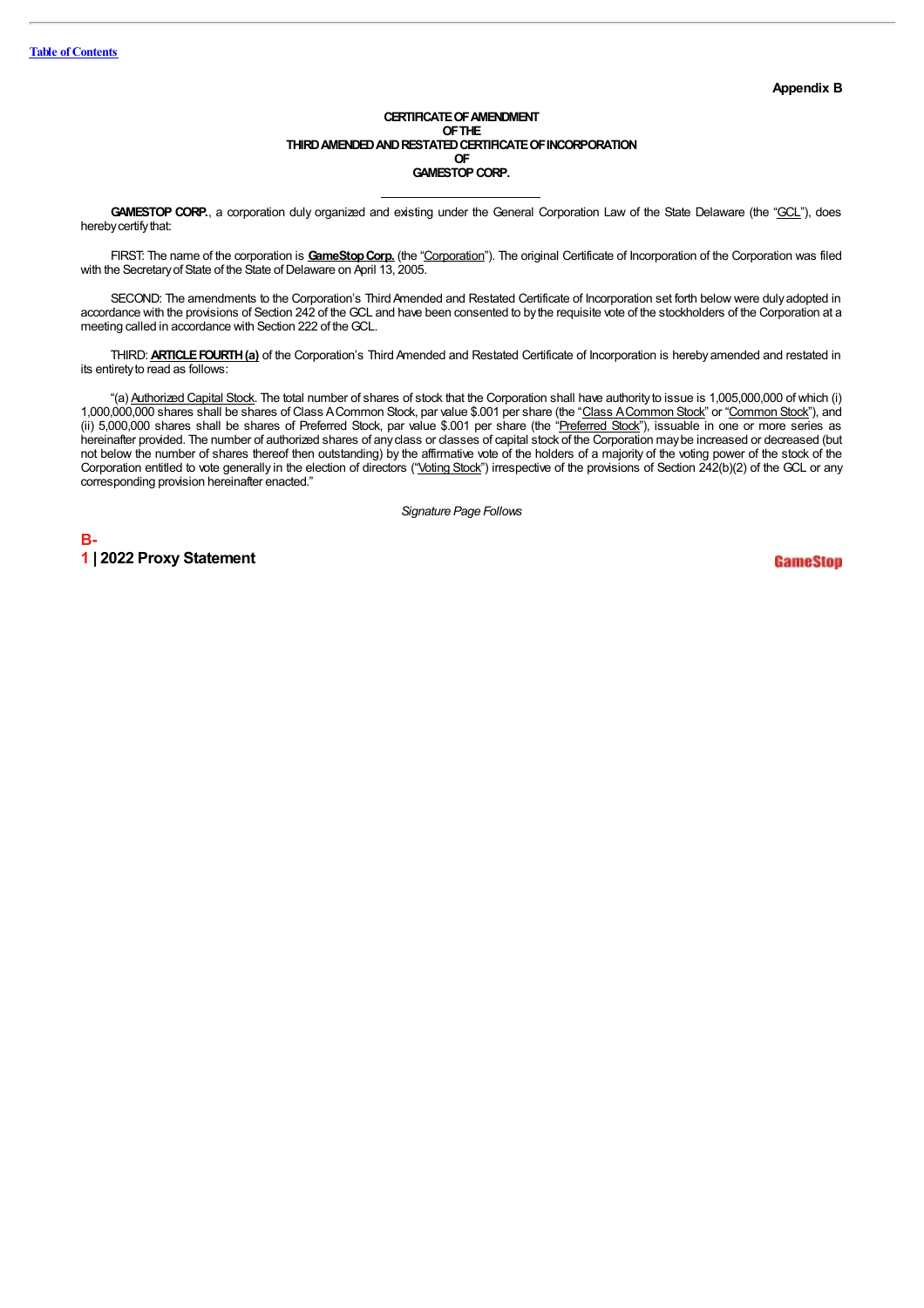IN WITNESS WHEREOF, the Corporation has caused this Certificate of Amendment to be signed by its duly authorized officer on this [ ... ] day of  $\begin{bmatrix} \boxed{2022} \end{bmatrix}$ 

# **GAMESTOP CORP.**

By:

Name: Title:

GameStop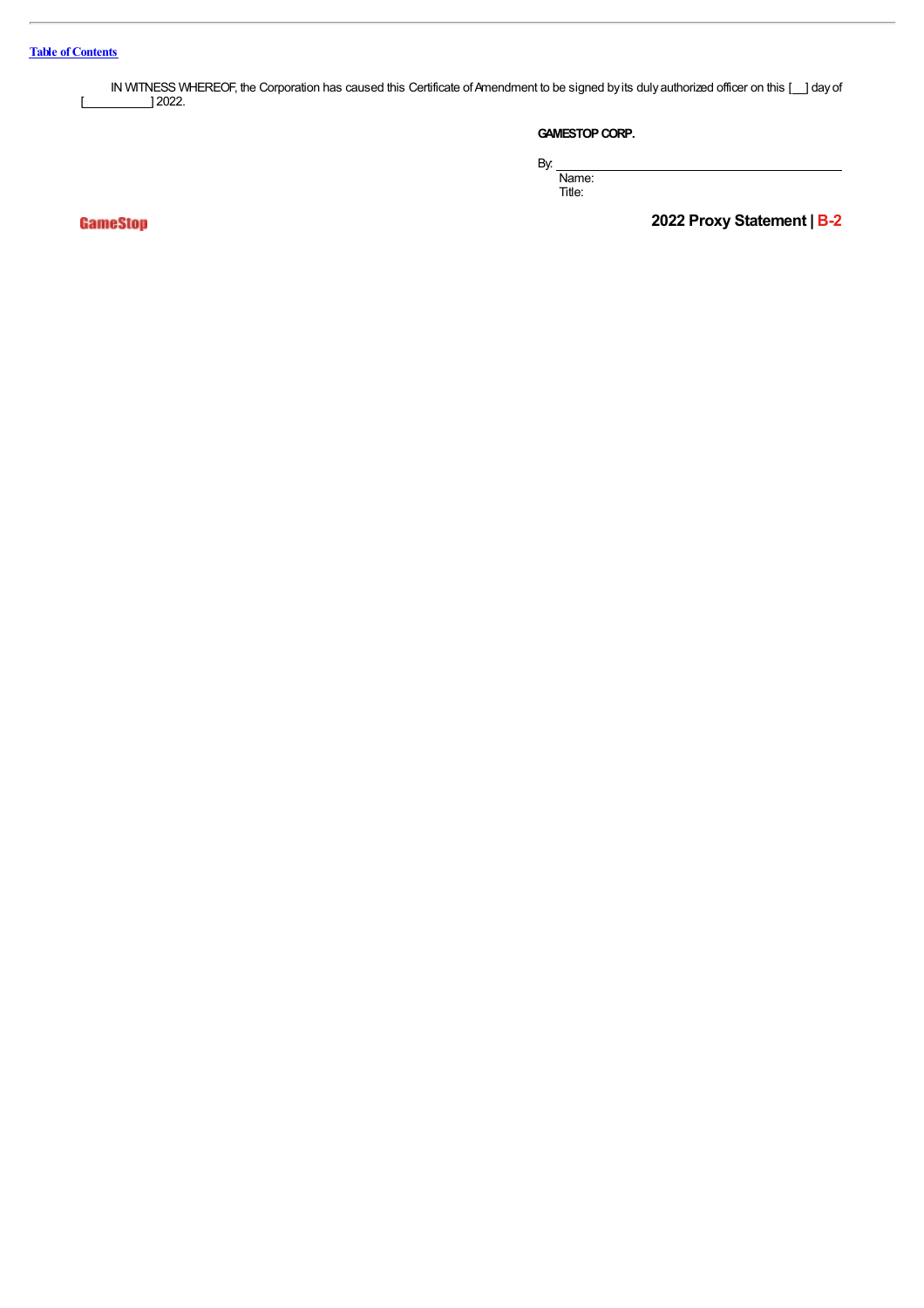#### **YOURVOTEIS IMPORTANT! PLEASEVOTEBY:**



#### **GameStopCorp.**

#### **Annual Meeting of Stockholders**

For Stockholders as of record on April 8, 2022

**TIME:** [●], June [●], 2022 10:00AM, CentralDaylight Time **PLACE:** [●]

#### **This proxy is being solicitedon behalf of the Boardof Directors**

The undersigned hereby appoints [Matthew Furlong] and [Mark H. Robinson] (the "Named Proxies"), and each or either of them, as the true and lawful attorneys of the undersigned, with full power ofsubstitution and revocation,and authorizes them,and each of them, to vote all the shares ofcapitalstock of GameStop Corp. which the undersigned is entitled to vote at said meeting and any adjournment or postponement thereof upon the matters specified and upon such othermatters as may be properly brought before the meeting orany adjournment or postponement thereof,conferring authority upon such true and lawful attorneys to vote in their discretion on such other matters as may properly come before the meeting or any adjournment or postponement thereofand revoking any proxy heretofore given.

THE SHARES REPRESENTED BY THIS PROXY WILL BE VOTED AS DIRECTED OR, IF NO DIRECTION IS GIVEN, SHARES WILL BE VOTED IDENTICALTOTHEBOARDOF DIRECTORS RECOMMENDATION. This proxy, when properly executed, will be voted in the manner directed herein. In their discretion, the Named Proxies are authorized to vote upon such othermatters that may properly come before the meeting orany adjournment or postponement thereof.

You are encouraged to specify your choice by marking the appropriate box (SEE REVERSE SIDE) but you need not mark any box if you wish to vote in accordance with the Board of Directors' recommendation. The Named Proxies cannot vote your shares unless you sign (on the reverse side) and return this card.

PLEASEBESURETOSIGNANDDATETHIS PROXYCARDANDMARKONTHEREVERSESIDE